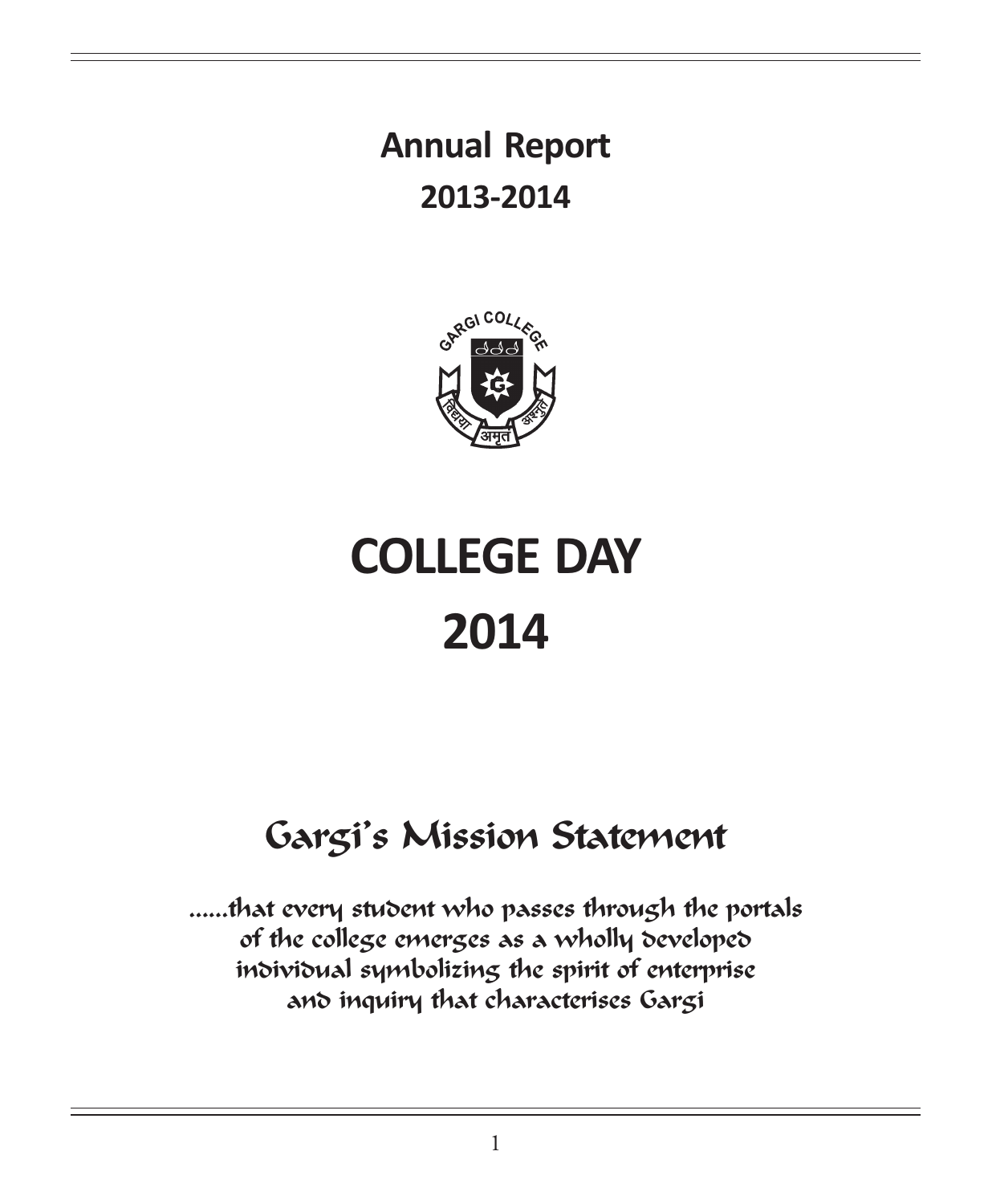## **CONTENTS**

| Principal's Welcome and Highlights of 2013-14                 | $\mathfrak{Z}$ |
|---------------------------------------------------------------|----------------|
| <b>Governing Body Members</b>                                 | 9              |
| Students' Council                                             | 9              |
| <b>Detailed Report</b>                                        |                |
| Academic Results                                              | 11             |
| Financial Assistance to Students                              | 14             |
| <b>Faculty Achievements</b>                                   | 14             |
| Beyond Curriculum                                             | 33             |
| a) Innovation Projects                                        |                |
| b) A New Society: Marketing Society                           |                |
| c) Seminars/Conferences                                       |                |
| d) Gargi Pathfinder Award                                     |                |
| Activities under Bioinformatics Infrastructure Facility<br>e) |                |
| Highlights of Star College Scheme<br>f                        |                |
| Scintillations-2014<br>g)                                     |                |
| h) Departmental Activities                                    |                |
| Activities of Cultural Societies                              | 50             |
| Value Building                                                | 67             |
| Add-on-courses                                                | 72             |
| Placement Cell                                                | 72             |
| Invited Speakers of Eminence                                  | 74             |
| Sports Round-up                                               | 76             |

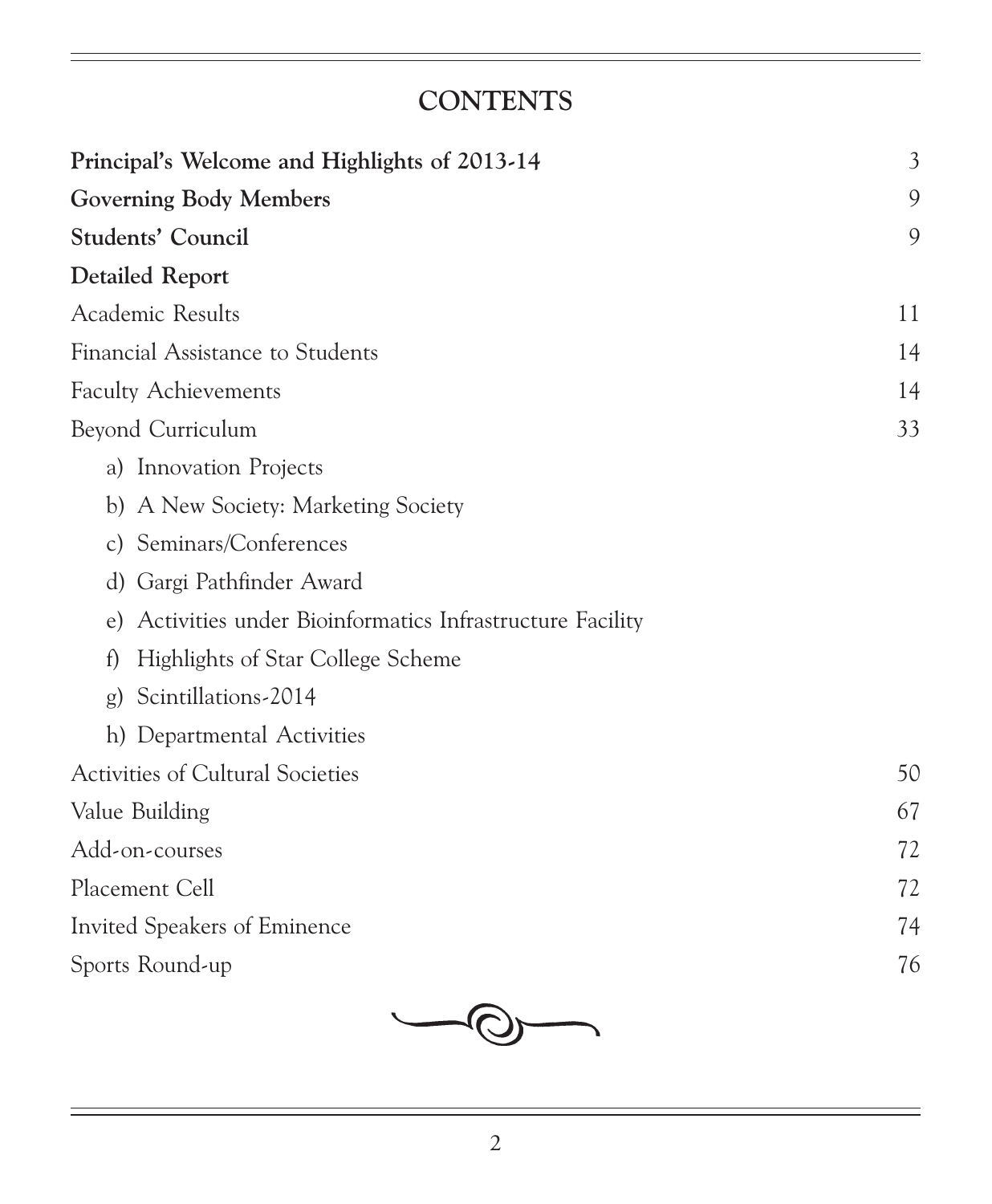## PRINCIPAL'S WELCOME AND HIGHLIGHTS OF 2013-14

Our distinguished chief guest, Ms Leela K Ponappa, our eminent guest of honour, Shri Ashok Vajpeyi, our esteemed chairperson of Gargi College governing body, Prof. Madan Mohan Chaturvedi, parents of prize winners, dear alumni and other respected guests, on behalf of the Gargi family-its principal, eminent faculty members, dear students and nonteaching staff, I extend a warm welcome to you all to Annual College day function.

- We are honored to have with us as Chief Guest, Ms Leela K Ponappa, a former Ambassador of India, Deputy National Security Advisor and secretary of the National Security Council Secretariat. She has served as the Ambassador of India to Thailand and Netherlands. She was a career diplomat in the Indian Foreign Service from 1970 to 2006. There she has worked in the Ministry of External Affairs on security issues; India's relations with its neighbouring countries, divisional head of SAARC and for bilateral relations with Bangladesh, Sri Lanka and the Maldives. Following her retirement, she was actively involved as the Vice-Chairman of Research and Information System. She also served as Deputy National Security Advisor. Madam, your presence in Gargi College is a great honour to us and we keenly look forward to your address.
- <sup>l</sup> Our Guest of Honour Shri Ashok Vajpeyi, a former civil servant is a noted Hindi poet and a cultural and arts administrator. He was the Chairman of Lalit Kala Academy, which is India's National Academy of Arts. He has served as the secretary of culture, Union Ministry of Culture. He was also the Vice Chancellor of Mahatma Gandhi Antarrastriya Hindi Viswavidyalay and Chairman of Bharat Bhawan. He is the recipient of Sahitya Academy Award, Dayavati Kavi Shekar Samman and Kabir Samman. He has published many books and his work has been translated in many Indian and foreign languages. Sir, your presence today will be a source of inspiration for our young writers and poets.
- <sup>l</sup> Gargi College is lucky to have as chairman of its governing body, Prof. Madan Mohan Chaturvedi, Professor of Molecular Biology in Delhi University. He has an illustrious career with a teaching experience of 26 years and more than 60 research publications. He was a visiting professor and scientist at the University of Texas. He was also appointed as the Director ILLL, CPDHE, University of Delhi. Presently he is the Dean (research) Life Sciences and Director, Cluster Innovation Centre, University of Delhi. He has been elected as the Fellow of National Academy of Sciences, India. Sir, your principles and wisdom have been the source of strength for the college and we look forward to be guided and inspired by you.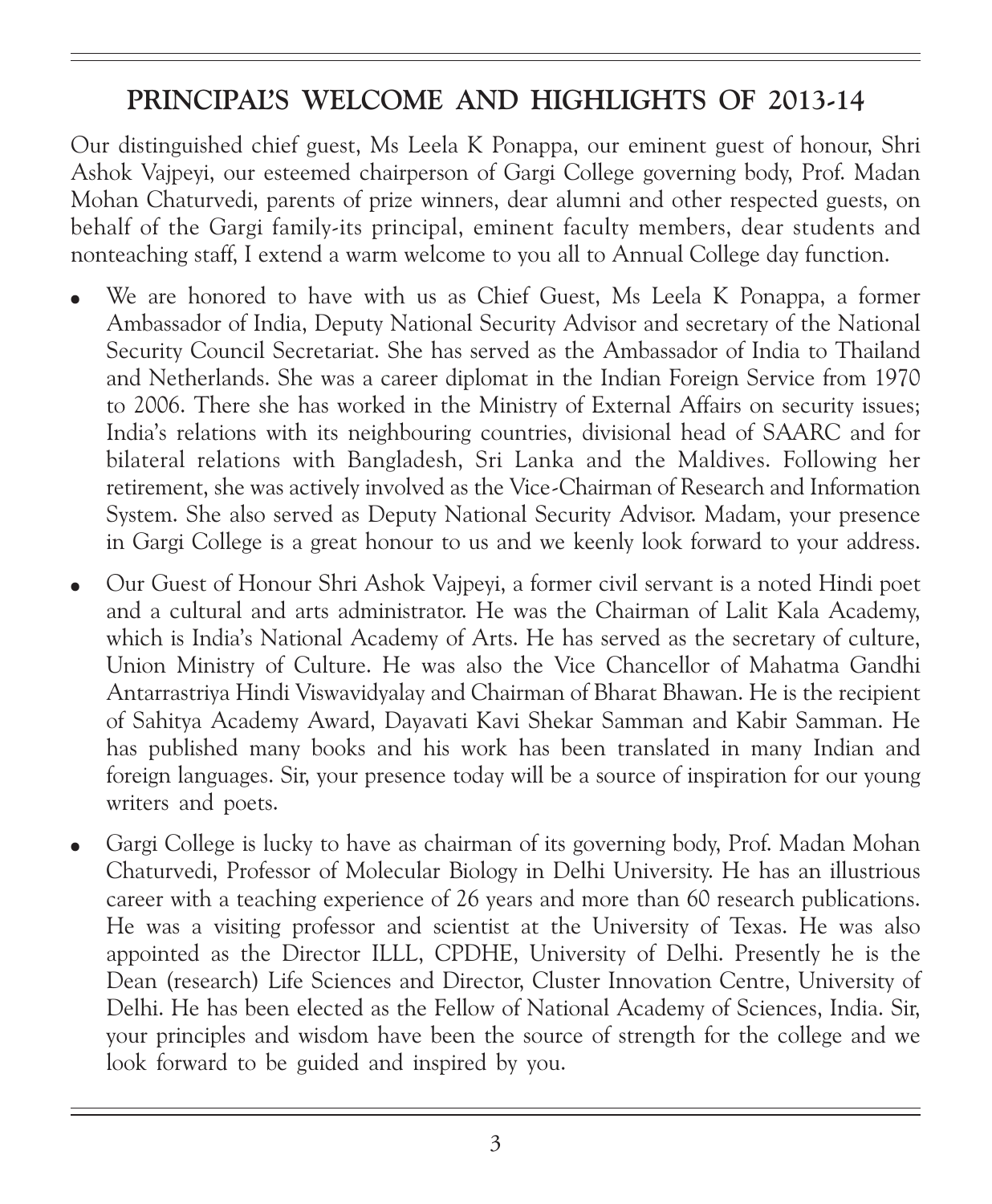Gargi College was established in 1967 to promote higher education for girls by Delhi Administration with some students, 2 courses and few teachers. Since then, we have progressed well and established ourselves from a small temple of learning to a Centre of Excellence. Now we offer 21 courses to 3900 students and have 185 teachers. Our mission is to empower students in such a way, that any student who passes through the portals of the college emerges as a wholly developed individual symbolizing the spirit of enterprise and inquiry that characterises Gargi.

The year 2013-14 was a year of recognition and awards. I am proud to announce that, this year Gargi has introduced two new courses, Bachelors with Honours in MATHEMATICS and Bachelors with Honours in ECONOMICS. Gargi College is a part of Star College Scheme which is funded by Department of Biotechnology, Ministry of Science and Technology, Government of India. I am happy to announce that this year Gargi College was bestowed with the title of **STAR STATUS** by Department of Biotechnology to all our science departments on the basis of its overall performance in fulfilling all the objectives of the scheme. Gargi College was given an opportunity by DBT to host an 'Address and Interactive Session' with the Secretary, DBT. The total number of participants in this event, were more than 800 including principals, coordinators, faculty and students from 10 DU colleges. Gargi College is also one of the two colleges and the only Women's college in University of Delhi to have Bioinformatics Infrastructure Facility which is funded by Department of Biotechnology. This year, DBT announced BIF of Gargi College to be the SECOND BEST in India amongst the undergraduate colleges.

The year 2013-14 has been a year of achievements in academics, sports and cultural events. The performance of students at University examinations reflects the quality of their talent and teaching by our faculty. It is my pleasure to announce that this year, Ashima Dua of Microbiology Department was awarded a Gold Medal for being the University topper. Our pass percent is almost touching 100% in most of the courses. Ten of the science toppers have been awarded Science Meritorious Awards by University of Delhi. Many students from different courses have done small research projects. More than 50 students are also involved in the innovative projects sanctioned by the Delhi University.

Gargi College has a dedicated band of teachers and very efficient non-academic staff who work hard to shape the personality of young students. This year Dr. Indu Sidhwani of Chemistry Department has been given the Best Teacher's Award by Directorate of Higher Education, Delhi Government. Seven of our faculty members have been awarded doctoral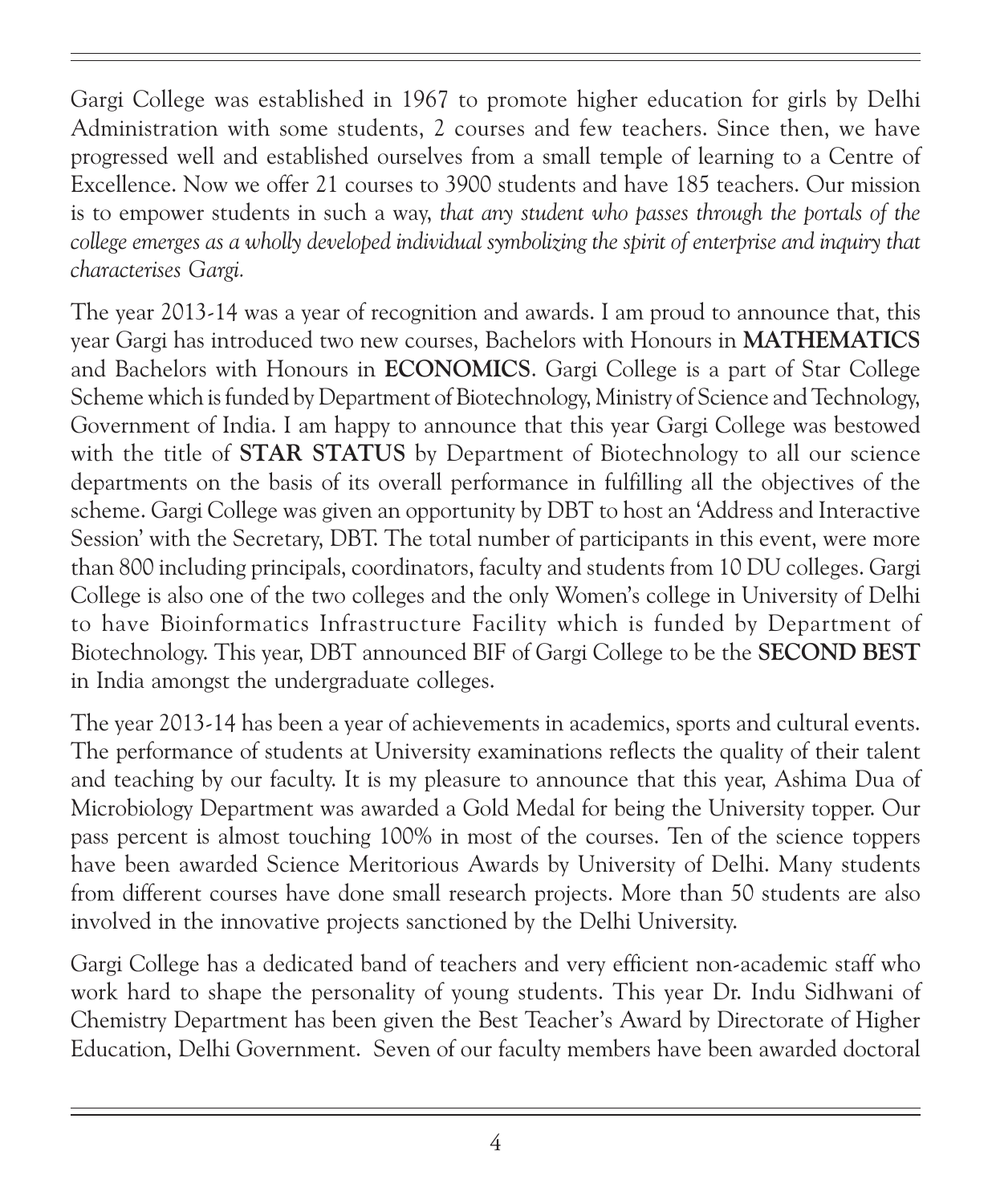degrees and they are: Dr. Jasvinder Kaur from Dept. of Zoology, Dr. Manju Sahai from Dept. of Commerce, Dr. Nausheen Nizami from Dept. of Economics, Dr. Neha Sharma and Dr. Tripti Kumari from Dept. of Chemistry, Dr. Saifur Rehman Farooqi from Dept. of Psychology and Dr. Vera Kapai from Dept. of Botany. Many of our faculty are also involved in postdoctoral research both in India and abroad. Their research has been published in national and international journals and their papers have also been presented in conferences. Many teachers have contributed articles in books and also published books. Some of our faculty are supervisors of MPhil and PhD students. The teachers also keep themselves well versed with current knowledge by attending seminars, conferences and workshops regularly. We have 4 ongoing innovation projects involving students and faculties from many departments. The projects are:

- 1. A green chemistry approach to combat stress in the undergraduate chemistry laboratory
- 2. Waste management at Gargi and neighbouring areas
- 3. To deepen the understanding of practices in 'ecological living': a multidisciplinary approach
- 4. Enabling technologies for pine needles from a disastrous waste (forest fires) to multitude of applications: energy, capacity building, employment and environmental benefits for Himalayan regions

Every year we organize seminars, conferences, panel discussions and invite speakers from India and abroad to enrich our students and faculty.

- This year a major Indo-UK conference on 'Recent Advances in Chemical Sensors' was organized on 10-11<sup>th</sup> Feb 2014. It was attended by people from UK and India.
- <sup>l</sup> A National Seminar Cascade, was organized on the topic of "21st Century Marketing: Challenges and Opportunities". The Key Note Address was by Prof. Mithileshwar Jha (Professor of Marketing, IIM Bangalore.), the Chief Guest was Mr. Amitabh Kant (CEO and MD of Delhi Mumbai Industrial Corridor Development Corporation) and the Guest of Honour was Ms. Shereen Bhan (Managing Editor, CNBC- TV18).
- Many other workshops, seminars, panel discussion were also organized on different topics by various departments like Sanskrit and Samvidhan; Emerging trends in India's Elections; Managing Stress and negativity and enhancing positivity; Creativity and Commercialization; Sin in Literature; Environment and education; Theatre as a Pedagogical Tool; Music and Psychology; Life and Environment, etc.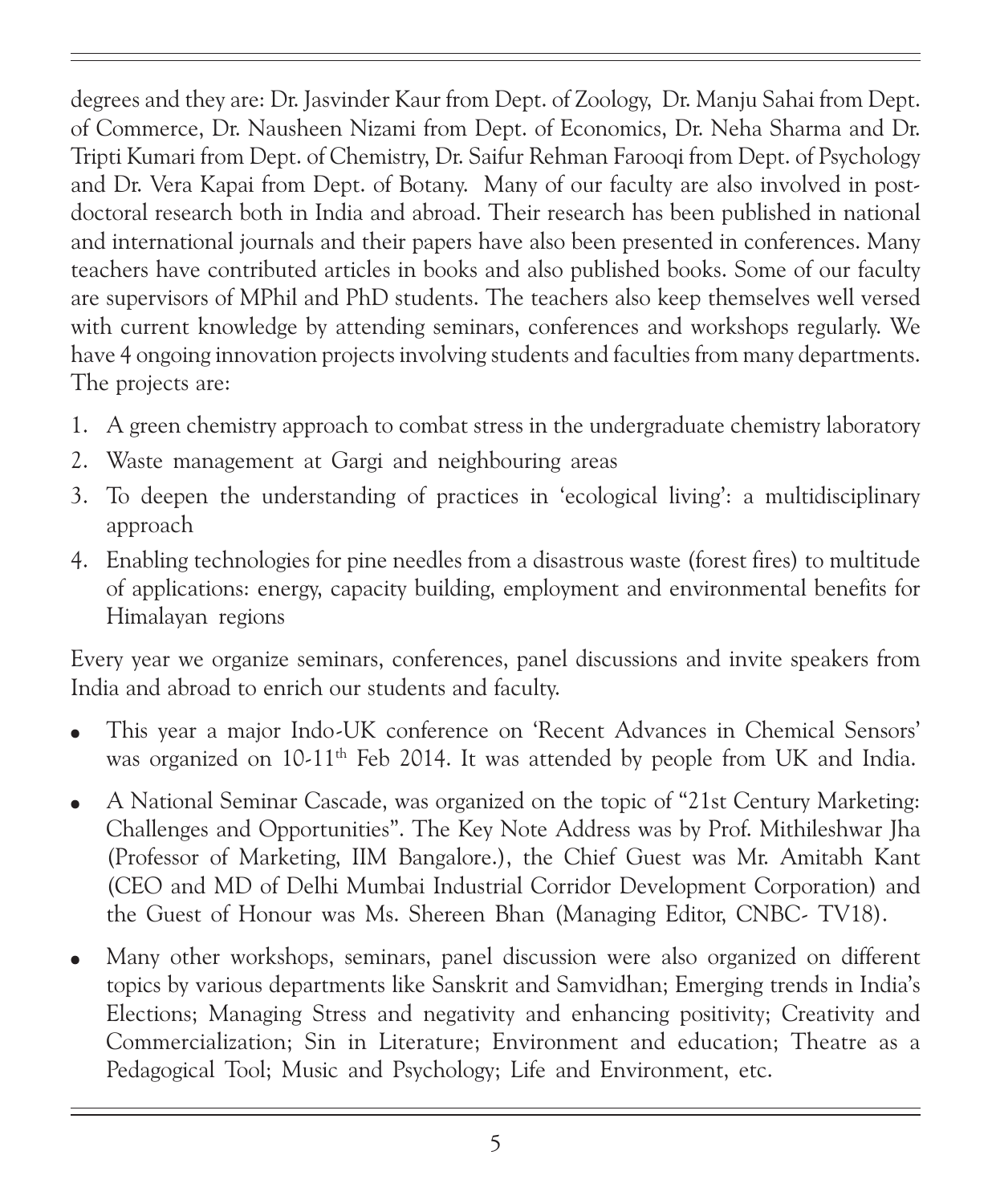This year under Indo-UK project, two students from UK are working in Physics Research Laboratory of Gargi College. A Faculty Exchange program was also a part of this project.

The college was visited by more than 60 eminent scholars across the globe to interact with students and faculty, to deliver talks and exchange ideas and knowledge.

The college has an active career counselling and Placement Cell. This year, Gargi Placement Cell organized seminars, internships, aptitude tests, pre-placement seminars & recruitment drives. Many students have already been placed in different organizations and placement is still continuing.

In today's competitive and materialistic world, success is measured in terms of capacity to earn. However, we at Gargi also recognize the importance of making our students aware of the diversity and disparity in our social environment. To achieve these goals the college has many outreach programs.

- **NSS:** More than 400 volunteers were enrolled in NSS this year. NSS organized a wide variety of events in an attempt to provide each volunteer the maximum possible opportunity to learn, grow and give back to society. A highly informative and interactive seminar on Breast Cancer Awareness was organized with the doctors from AIIMS. A series of 9 workshops, were proposed, to provide the students an opportunity to gain a holistic development. A Blood Donation camp was held on campus, in collaboration with Blood Connect, AIIMS and NGO Sapna, which resulted in donation of 124 units of blood (the highest ever for an All Girls College through Blood Connect). A quiz session and training on disaster management, and an awareness session on SafeHands - an Android application for Women's Safety were also organized. Also, NSS members shared the warmth of love and extended hands of friendship towards visitors from old age homes across the city, as part of the NSS Friendship Day.
- NCC: This year all cadets actively and enthusiastically participated in all the camps and activities organised by NCC organisation. Cadets Radha and Mahima attended National Integration Camp held at Nagpur. Five Cadets, Khushboo, Preeti, Bharti and Pooja Singh participated in prestigious Chief Minister's Rally held on 15<sup>th</sup> August 2013. Twenty cadets also attended Combined Annual Training Camp held at Army Parade Ground, Delhi Cant. These cadets also participated in adventure activities such as rifle shooting and mountaineering. Ms Purnima Agarwal underwent three months training at NCC Officers Training Academy and has been commissioned with the officer Rank of Lieutenant.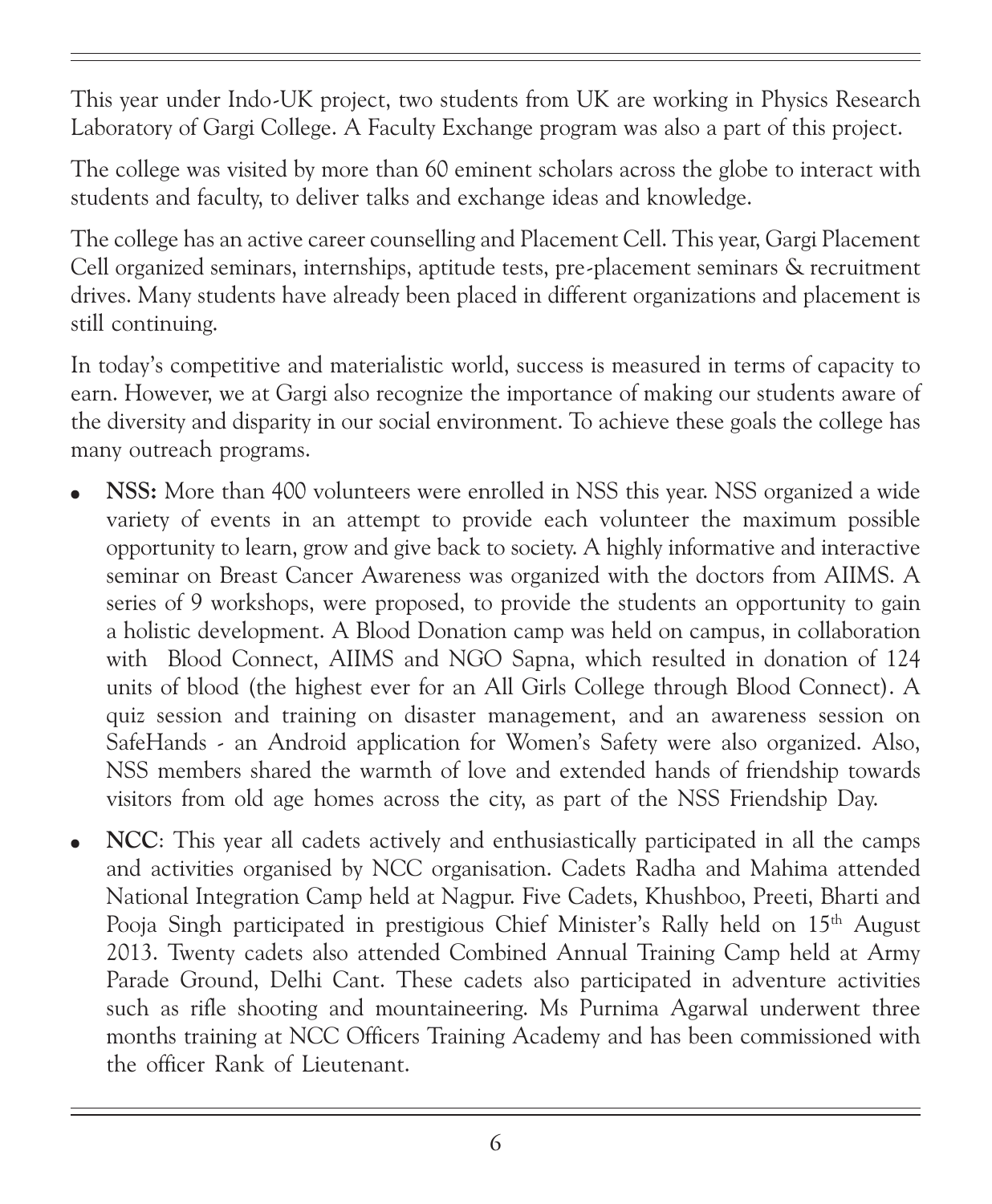- <sup>l</sup> EOC: Equal Opportunity Cell of the college organized a UGC sponsored course on Positive Discrimination to sensitize students on the issues of equity and justice. Volunteers of the Cell mentor the students admitted under Physically Handicapped category. Under EOC, Parul Nadar, a fourth year student of B.El.Ed, Gargi college was selected to accompany the Delhi University team of differently abled students to South Korea. She was the only undergraduate and only girl student selected for the purpose. Differently abled students also participated in different sports activities organized by University of Delhi.
- WDC: Their activities began by inviting theatre artiste, Maya Krishna Rao for a powerful solo performance, titled "Walk", where the story of 'Nirbhaya' was enacted. Other activities included workshops on themes like child abuse, police procedure, and mental health. A ten-day program was organized with Delhi police, where around 200 students were trained in self-defence. A safety audit was also conducted by WDC.
- Gandhi Study Circle: Gandhi Study Circle of Gargi College is a very active society of college. Every year, it organizes talks by eminent Gandhian experts and intra and inter college competitions. The annual inter college debate competition organized by this society is a very popular event. This year's debate was on "Gandhian Swaraj is a Utopia for Contemporary India". Talks by Prof. Bidyut Chakravarty on "What is Gandhi?" and Dr. Bindu Puri on"Gandhi's Integrity: Reconstructing Gandhi's Moral Insights"were also organized.
- EcoClub: This year EcoClub has been actively involved in PLANT AND PRESERVE TREES CAMPAIGN" during which saplings were planted. Plantlets were also distributed to many faculty members and students as a part of this program. Under the initiative of 'Solid Waste Management' ECOCLUB organized a training and demonstration programme of Paper mache craft on 'Scrap Paper Recycling' with Mr. Niyaz Ahmad Bhat, a National Awardee by Ministry of Textiles, Government of India. The program generated a lot of enthusiasm amongst students.

#### Cultural Societies

Cultural Societies of Gargi college, this year have performed exceptionally well and has brought many laurels to the college. To name a few-the English Debating Society has had 35 wins this year. They were Runner up at the 1st Jamia National Parliamentary Debating Tournament. The Fine Arts Society has won in 50 competitions. Its major win is the 1<sup>st</sup> prize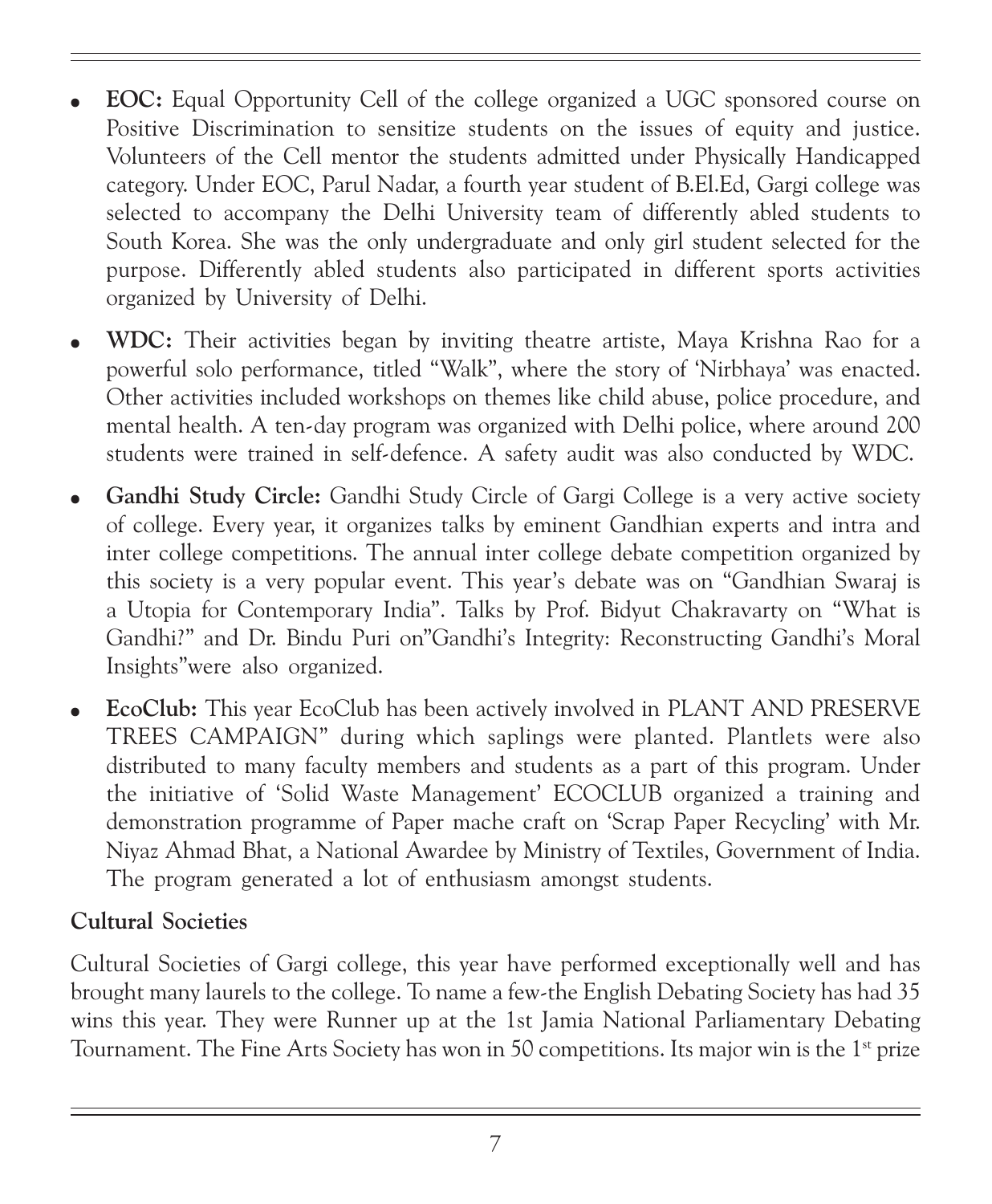at IIT Kanpur. Indian Dance Society, Nazakat, also won many prizes in both solo and folk dance competitions. It was adjudged among top two best dance societies for Folk Dance in Delhi University. Choreography Society, Sparx, too bagged many 1st prizes. Samranjini, the Indian Music Society was awarded the Best music society in Delhi University. A special feature on it was done by DU beat for topping the list of best societies in Delhi University in the Indian music category. English dramatics society, Upstage,was selected for public performances in various places, two of which were in Shri Ram Centre. A movie called "Deafening Silence" made by the film society, Glass Eye, was selected to be in top 4 out of 900 movies from all over India. Amritha Sruthi of dance society has been awarded a twoyear scholarship for young artists by Ministry of culture.

#### Sports

Gargi College is the champion in both Judo and Wrestling intercollege tournaments organised by Delhi University for the fifth consecutive year in the former and fourth consecutive year in the latter. In Cricket, we obtained the third position in intercollege competition. Three medals in the Athletics intercollege competition ensured a creditable performance from the athletes. All the other teams too have performed in other competitions, the details of which are given in the appendix. Gargi College is proud of the sports persons who have kept the flag of the college flying high especially the following: Neha Thakur, Meenakshi Gahlot, Gaganpreet Kaur, Nitika Chaudhary, Niharika Puhan, Sonia Walia, Tanushri Khandelwal, Riya Sinha, Shiva Prajapati, Anuradha Kalkhande, Shashi Mathur, Sadhvi Bhadauria, Simran Mudhar, Swati Khanna, Amrit Kaur, Dolly Sharma, Likitha Shetty and Megha Bhadola. Their achievements are given in the appendix. Congratulations to you all !!

At the end, I would like to thank all the members of the governing body, teaching faculty, nonteaching staff and students for their co-operation.

 $J.$  Tyagi

Dr. Shashi Tyagi Principal (Offg.)

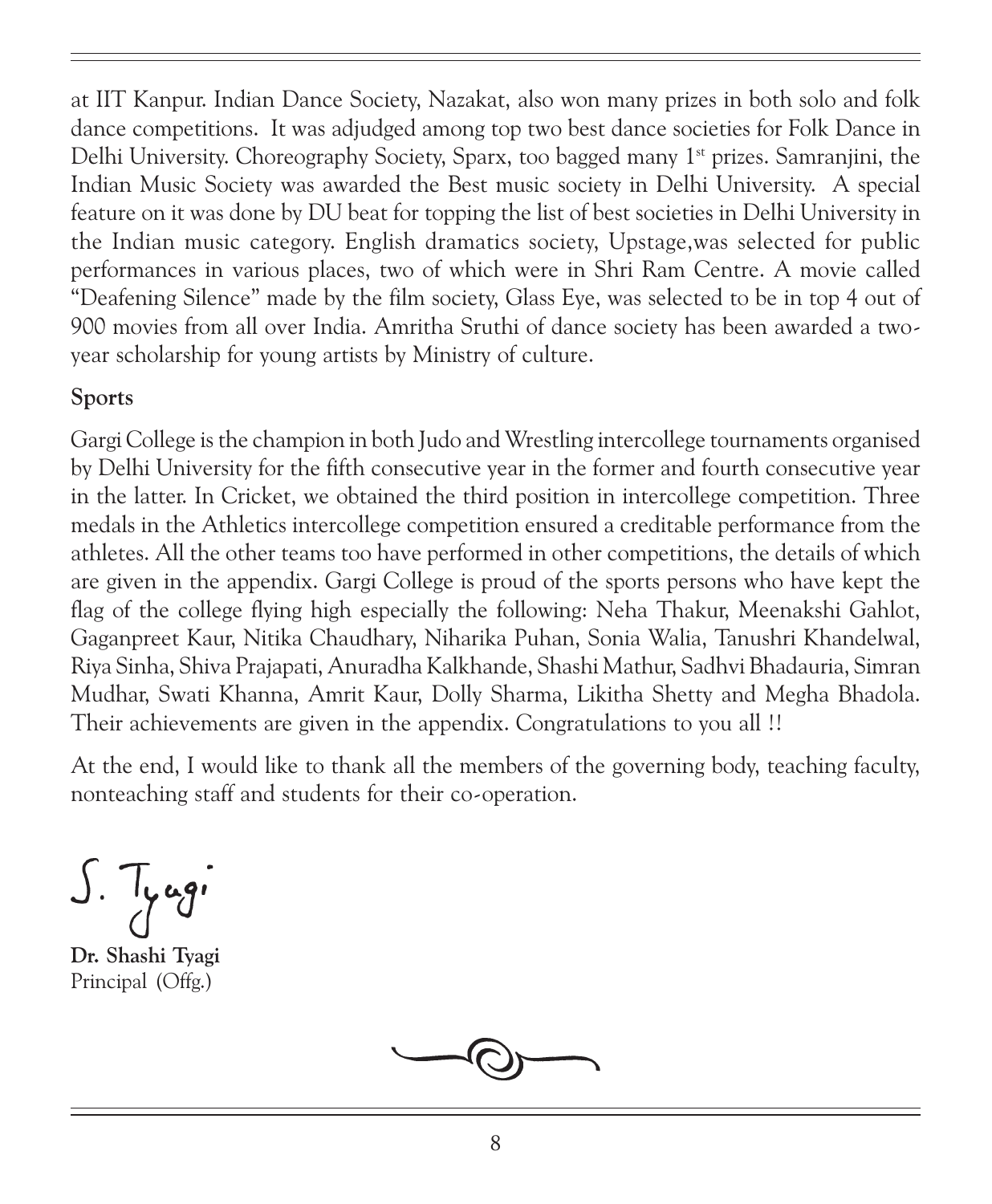## MEMBERS OF THE GOVERNING BODY

| PROF. M.M CHATURVEDI                    | <b>CHAIRPERSON</b>                    |  |
|-----------------------------------------|---------------------------------------|--|
| PROF. T. R. SESHADRI                    | <b>TREASURER</b>                      |  |
| DR. K. MALHOTRA                         | TEACHERS REPRESENTATIVE               |  |
| MS. SUMANLATA                           | TEACHERS REPRESENTATIVE               |  |
| DR. SHASHI TYAGI                        | PRINCIPAL (officiating) AND SECRETARY |  |
| MS. LEELA                               | NON-TEACHING REPRESENTATIVE           |  |
| STUDENTS' COUNCIL 2013-14               |                                       |  |
| PRESIDENT:                              | NEHA YADAV                            |  |
| VICE PRESIDENT (ARTS):                  | PUNARBHAVA BANIK                      |  |
| VICE PRESIDENT (COMMERCE): KHYATI GUPTA |                                       |  |
| VICE PRESIDENT (SCIENCE): AKRITI KAMAL  |                                       |  |
| CULTURAL SECRETARY:                     | RADHIKA AGGARWAL                      |  |
| GENERAL SECRETARY:                      | AJITA DHAILA                          |  |
| TREASURER:                              | SURBHI SHARMA                         |  |
| PUBLIC RELATIONS OFFICER: APURVA SETIA  |                                       |  |
| SPORTS PRESIDENT:                       | <b>JYOTSANA NARAYAN</b>               |  |
| SPORTS CAPTAIN (ARTS):                  | KAJAL BHATIA                          |  |
| SPORTS CAPTAIN (COMMERCE): DISHA GUPTA  |                                       |  |
| SPORTS CAPTAIN (SCIENCE): DIVYA KATOCH  |                                       |  |
| PROCTOR (ARTS):                         | <b>BINITA SORENG</b>                  |  |
| PROCTOR (COMMERCE):                     | SONAL JAIN                            |  |
| PROCTOR (SCIENCE):                      | RUCHIE PATHAK                         |  |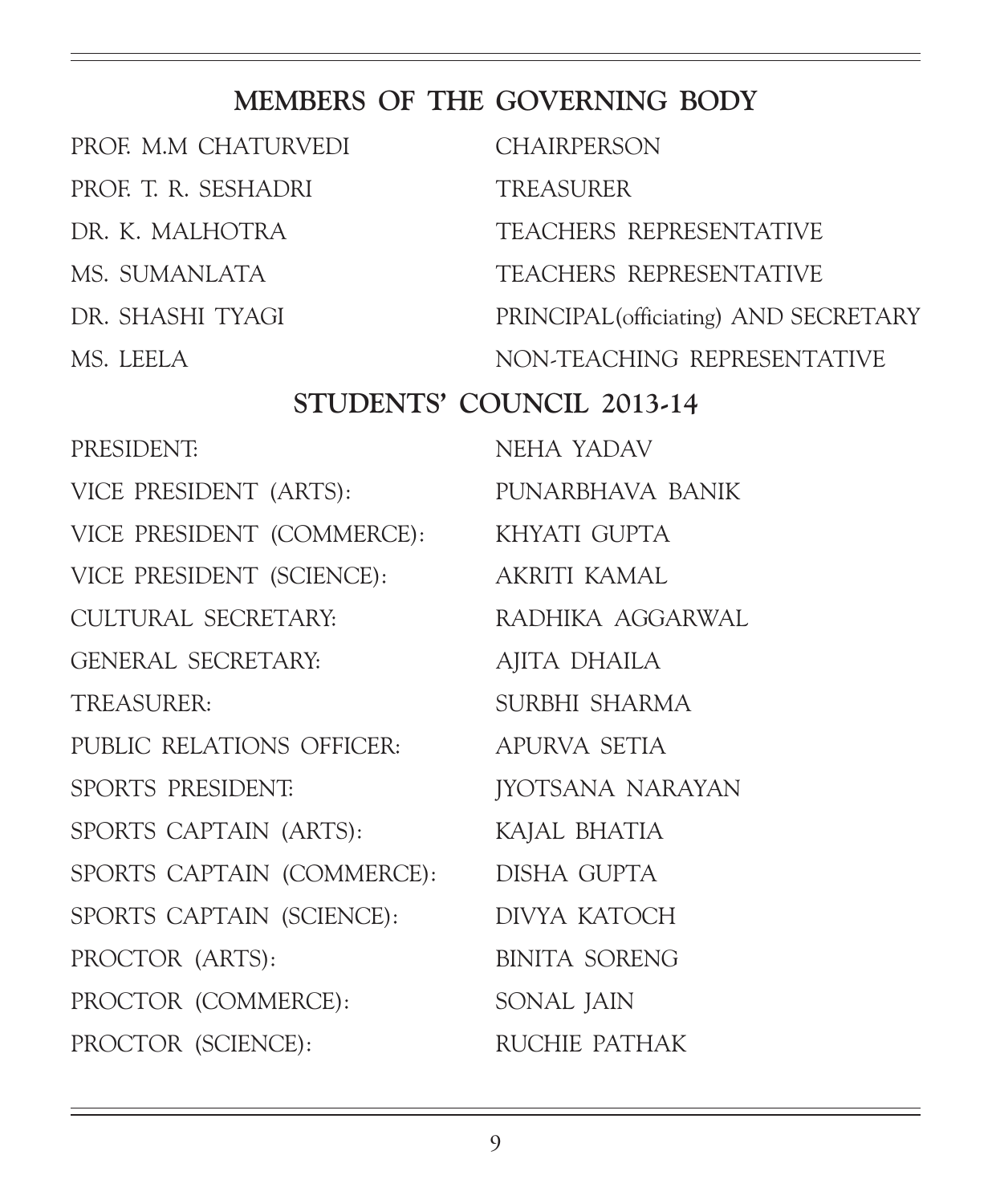## STAFF ADVISORS TO THE STUDENTS' COUNCIL

DR. SWETA MISHRA (CONVENER)

DR. NIDHI GUPTA

DR. SHASHI CHAWLA

## PROCTORS

MS. SHEELA DUBEY (CONVENER)

DR. PROMILA KUMAR

DR. SUPREETI DAS

DR. SANGEETA JERATH

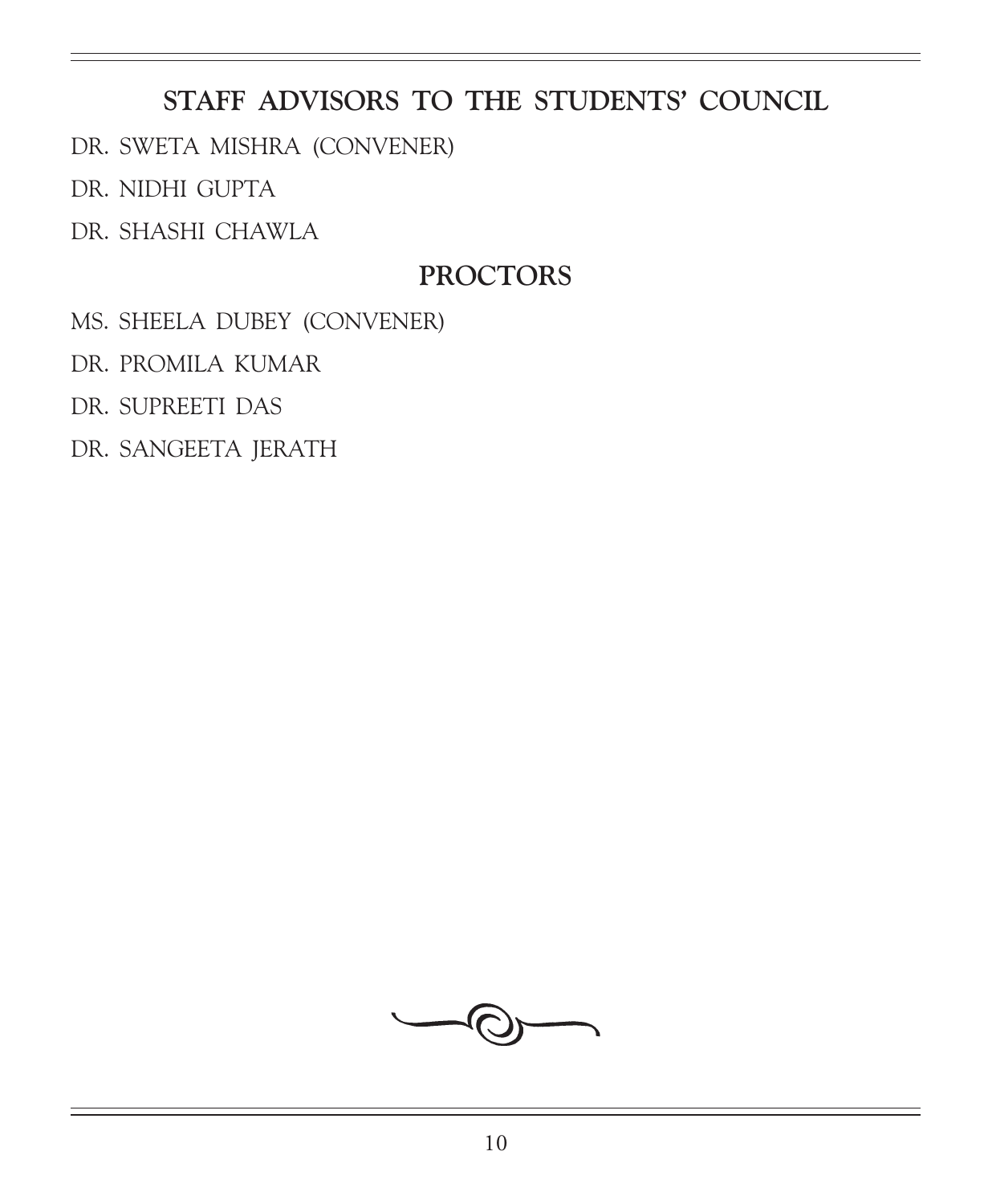## ACADEMIC ACHIEVEMENTS

#### SCIENCE MERITORIOUS AWARD

The following students have been awarded the Science Meritorious Award by University of Delhi

| Course                        | <b>Award Winner</b>      |
|-------------------------------|--------------------------|
| B.Sc. (H) Botany-IInd Year    | Ms. Garima Grover        |
| B.Sc. (H) Botany-IInd Year    | Ms Pooja                 |
| B.Sc. (H) Botany-IInd Year    | Ms Deepika               |
| B.Sc. (H) Botany-IIIrd Year   | Ms. Charu Singh          |
| B.Sc. (H) Chemistry-IInd Year | Ms. Aparna Krishnamurthy |
| B.Sc. (H) Physics-Ist Year    | Ms. Manisha Chauhan      |
| B.Sc. (H) Physics-IInd Year   | Ms. Jyoti Shardana       |
| B.Sc. (H) Physics-IInd Year   | Ms. Sipaz Sharma         |
| B.Sc. (H) Physics-IIIrd Year  | Ms. Meenu Pandey         |
| B.Sc. (H) Physics-IIIrd Year  | Ms. Surabhi Kaushik      |

#### COLLEGE TOPPERS OF SEMESTER/ANNUAL EXAMINATION (2012-13)

| SEMESTER/ANNUAL CANDIDATE |                      | SPECIAL AWARDS                         |
|---------------------------|----------------------|----------------------------------------|
| <b>SCIENCE</b>            |                      |                                        |
| BOTANY (H)                |                      |                                        |
| Sem I & II                | Garima Grover        | Smt. Pratibha Mukherjee Memorial Award |
| Sem III & IV              | Prachi Sharma        |                                        |
| Sem V & VI                | Nikita Dalal         |                                        |
| CHEMISTRY(H)              |                      |                                        |
| Sem I & II                | Aparna Krishnamurhty |                                        |
| Sem III & IV              | Dimple Sharma & Renu |                                        |
| Sem V & VI                | Pooja Vadhera        | Mr. Ravi Khullar Memorial Award        |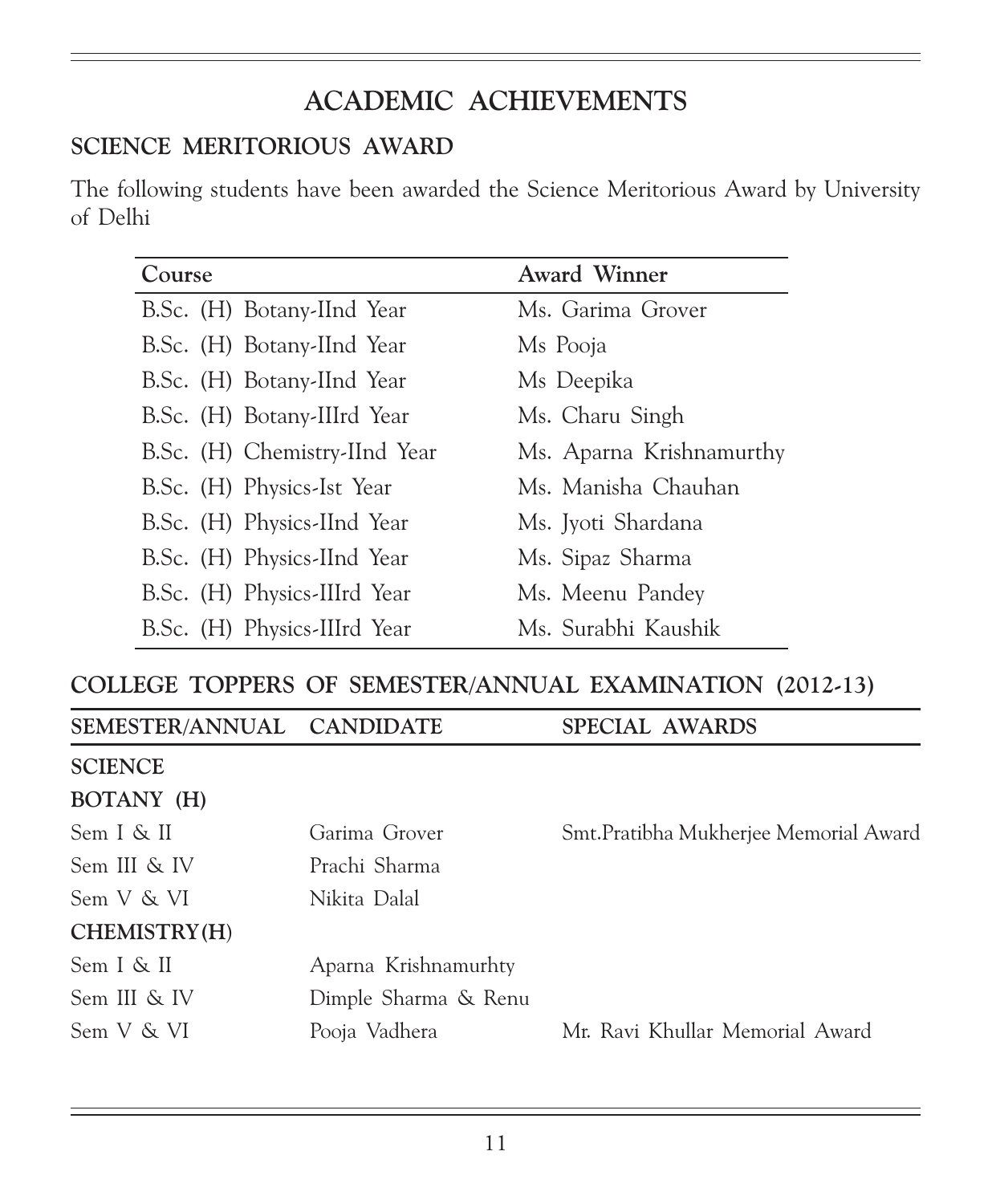#### MICROBIOLOGY (H)

| Sem I & II            | Shilpa Mohanty            |                                      |
|-----------------------|---------------------------|--------------------------------------|
| Sem III & IV          | Tanvi Tikla               |                                      |
| Sem V & VI            | Ashima Dua                |                                      |
| PHYSICS (H)           |                           |                                      |
| Sem I & II            | Jyoti Sardana             | Smt. Laxmi Trivedi Memorial Award    |
| Sem III & IV          | Meenu Pandey              | Smt. Laxmi Trivedi Memorial Award    |
| Sem V & VI            | Shama Khan                | Smt. Laxmi Trivedi Memorial Award    |
| ZOOLOGY (H)           |                           |                                      |
| Sem I & II            | Kanika                    |                                      |
| Sem III & IV          | Palakh                    |                                      |
| Sem V & VI            | Arunnaya                  |                                      |
| LIFE SCIENCE          |                           |                                      |
| Sem I & II            | Sneha Aggarwal            |                                      |
| Sem III & IV          | Deepti Yadav              |                                      |
| Sem V & VI            | Aksah Sam                 | Smt. Shanti Mukherjee Memorial Award |
| PHYSICAL SCIENCE      |                           |                                      |
| Sem I & II            | Vinita                    |                                      |
| Sem III & IV          | Jyoti                     |                                      |
| Sem V & VI            | Jaspreet Kaur             | Smt. Shanti Mukherjee Memorial Award |
| <b>HUMANITIES</b>     |                           |                                      |
| APPL. PSYCHOLOGY (H)  |                           |                                      |
| Sem I & II            | Nidhi Udgirkar            |                                      |
| Sem III & IV          | Aditi Gupta               |                                      |
| <b>III Yr(ANNUAL)</b> | Jyotika Singh             |                                      |
| ENGLISH (H)           |                           |                                      |
| Sem I & II            | Garima Kathuria           | Mrs. Gyan Khosla Memorial Award      |
| Sem III & IV          | Komal Yadav, Arpita Sahai |                                      |
| <b>III Yr(ANNUAL)</b> | Preeti Rawat              | Preeti Soni Memorial Medal           |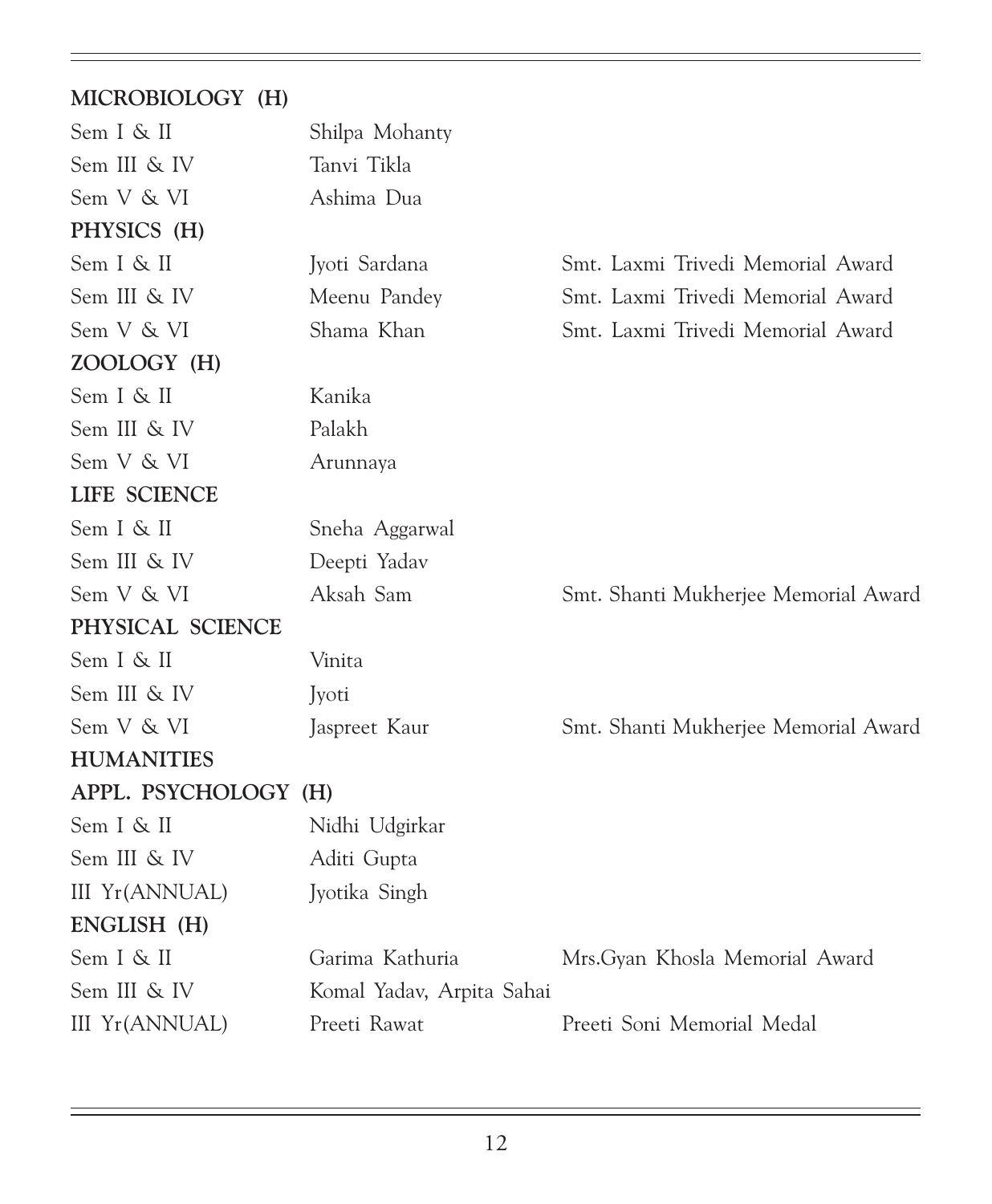| $HINDI$ (H)               |                   |                                            |
|---------------------------|-------------------|--------------------------------------------|
| Sem I & II                | Sheetal           |                                            |
| Sem III & IV              | Renu Kumari       | Dr.Manju Dhawan Memorial Award             |
| <b>III Yr(ANNUAL)</b>     | Bandana Kumari    | Smt. KantiTripathi Memorial Award          |
| HISTORY(H)                |                   |                                            |
| Sem I & II                | Shweta            |                                            |
| Sem III & IV              | Mitali Tiwari     |                                            |
| <b>III Yr(ANNUAL)</b>     | Mariya Darakshan  |                                            |
| PHILOSOPHY (H)            |                   |                                            |
| Sem I & II                | Swadha            |                                            |
| Sem III & IV              | Swati Sharma      | Smt Urmila Arora Memorial Award            |
| <b>III Yr(ANNUAL)</b>     | Mridul Surbhi     |                                            |
| POL. SCIENCE (H)          |                   |                                            |
| Sem I & II                | Arshita Nandan    |                                            |
| Sem III & IV              | Mir Fatimah Kanth |                                            |
| <b>III</b> Yr(ANNUAL)     | Deepti Singh      |                                            |
| SANSKRIT (H)              |                   |                                            |
| Sem I & II                | Bhawna Singhal    |                                            |
| Sem III & IV              | Jyoti Rani        | Dr. B.M. Chintamani Memorial Award         |
| <b>III Yr(ANNUAL)</b>     | Rekha Kumari      |                                            |
| <b>BUSINESS ECONOMICS</b> |                   |                                            |
| Sem I & II                | Jyoti Tandon      |                                            |
| Sem III & IV              | Mohini Gupta      |                                            |
| Sem V & VI                | Garima Puri       |                                            |
| <b>COMMERCE</b>           |                   |                                            |
| B. COM                    |                   |                                            |
| Sem I & II                | Sugandh Jindal    | Dr. Usha Aggarwal 'Tejaswita'' Scholarship |
| Sem III & IV              | Binisha Sharma    | Dr. Usha Aggarwal 'Tejaswita'' Scholarship |
| <b>III Yr(ANNUAL)</b>     | Chandna Lakhmani  | Dr. Usha Aggarwal 'Tejaswita'' Scholarship |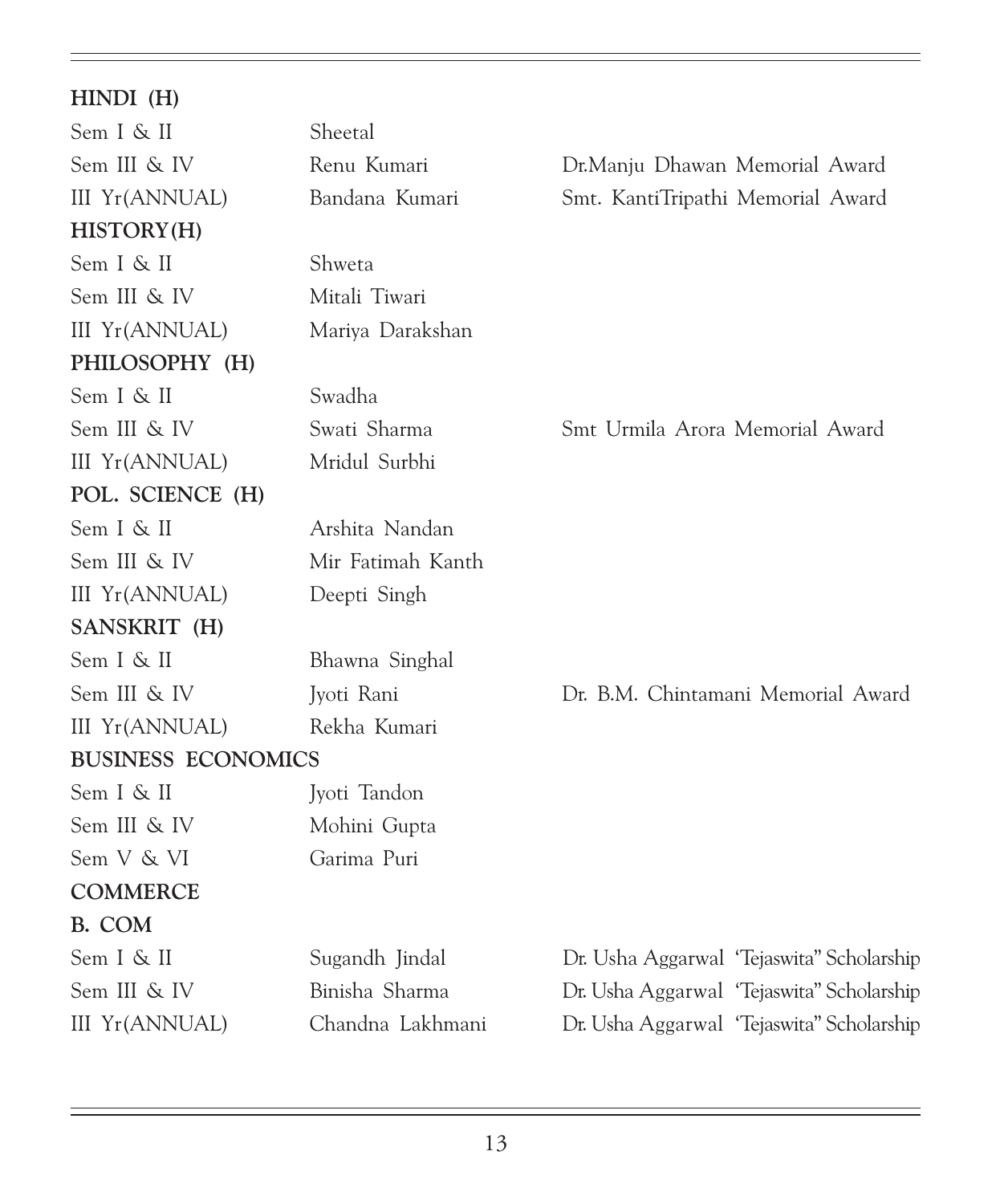| B. COM (H)     |                |                                          |
|----------------|----------------|------------------------------------------|
| Sem I & II     | Ruchi Agarwal  | Dr Usha Aggarwal 'Tejaswita Scholarship  |
|                |                | "Shri. Sultan Chand Memorial Scholarship |
| Sem III & IV   | Deekdha Wadhwa | Shri. Sultan Chand Memorial Scholarship  |
| III Yr(ANNUAL) | Drishti Tantia | Shri. Sultan Chand Memorial Scholarship  |
|                |                |                                          |
| B EL ED        |                |                                          |
| I Yr(ANNUAL)   | Preeti Kumari  |                                          |
| II Yr(ANNUAL)  | Monica Dahiya  |                                          |
| III Yr(ANNUAL) | Poonam         | Dolly Sehgal Memorial Award              |
| IV Yr(ANNUAL)  | Arooshi Thakur |                                          |

## FEE CONCESSION AND FINANCIAL ASSISTANCE

This year a total of 431 students applied for fee concession. The college provided fee concession to 141 students. A sum of Rs 4800/ was allocated for each student. These concessions were given from the Student Welfare Fund.

## FACULTY ACHIEVEMENTS

#### AWARD OF PhD DEGREE

#### Dr. Jasvinder Kaur

Awarded Ph D degree, Title: Genomic Analysis, in-vitro Protein Refolding and Taxonomic Characterization of Sphingomonads, by University of Delhi

#### Dr. Manju Sahai

Completed PhD in April 2013, Thesis title: Two decades of India - Russia energy cooperation: Hydrocarbons and nuclear energy, 1991-2010, fromUniversity of Delhi.

#### Dr. Nausheen Nizami

Completed PhD, Topic: 'Decent work: Concept, Measurement and Status in India' under the supervision of Professor Narayan Prasad, Department of Economics, School of Social sciences, IGNOU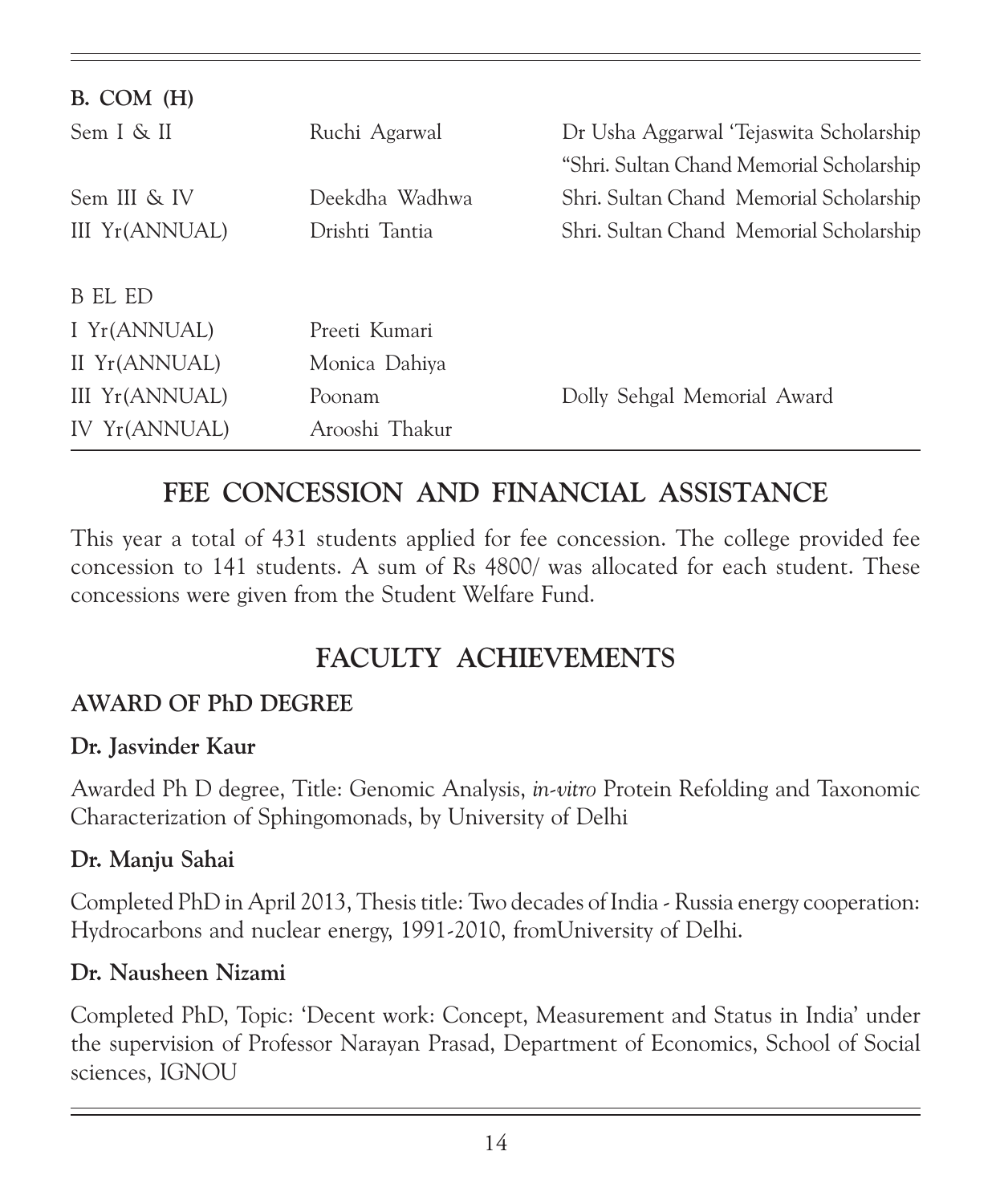#### Dr Neha Sharma

Awarded Ph.D degree, Title: Adsorption of chemical warfare agents and their simulants on metal oxides and mixed metal oxides nanoparticles, by University of Delhi

#### Dr. Saifur Rehman Farooqi

Awarded PhD degree, Title: "Being in Intimate Relationships: Implications for Wellbeing"

#### Dr. Tripti Kumari

Awarded Ph.D degree, Title: In Silico Inhibitors of Peptide Deformylase Inhibitors, by University of Delhi on 14th March 2014.

#### Dr. Vera Yurngamla Kapai

Awarded PhD degree, Title: In Vitro Plantlet Regeneration and Acclimatization of Orchids: CymbidiumLunalvin 'Atlas', Thunia venosa Rolfe and Vanda testacea (Lindl.) Reichb. F.and Application of Thin Cell Layer Technique in the Hybrid, by University of Delhi

#### DEPARTMENT OF BOTANY

#### Dr Aparajita Mohanty

Sarin B, Clemente JPM and Mohanty A (2013) PCR–RFLP to distinguish three Phyllanthus sp., commonly used in herbal medicines. South African Journal of Botany88: 455-458.

Sarin B, Verma N, Clemente JPM and Mohanty A (2014) An overview of important ethnomedicinal herbs of Phyllanthus species: Present status and future prospects. The Scientific World Journal.Article ID 839172, doi.org/10.1155/2014/839172

Supervision of MSc Dissertation of Ms Arpita Khurana (TERI University) in Bioinformatics Infrastructure Facility (BIF-DBT) Scheme; Topic: DNA barcoding in green plants

Poster presented by Babuta P, Abat JK and **Mohanty A** (2013) "In Silico Analysis of sequence diversity in experimentally obtained putative UDP-Glycosyltransferase gene sequences from Brassicaceae members" at 7th Annual Convention of ABAP and International Conference on Plant Biotechnology, Molecular Medicine and Human Health held on October 18th - 20th 2013, South Campus, University of Delhi.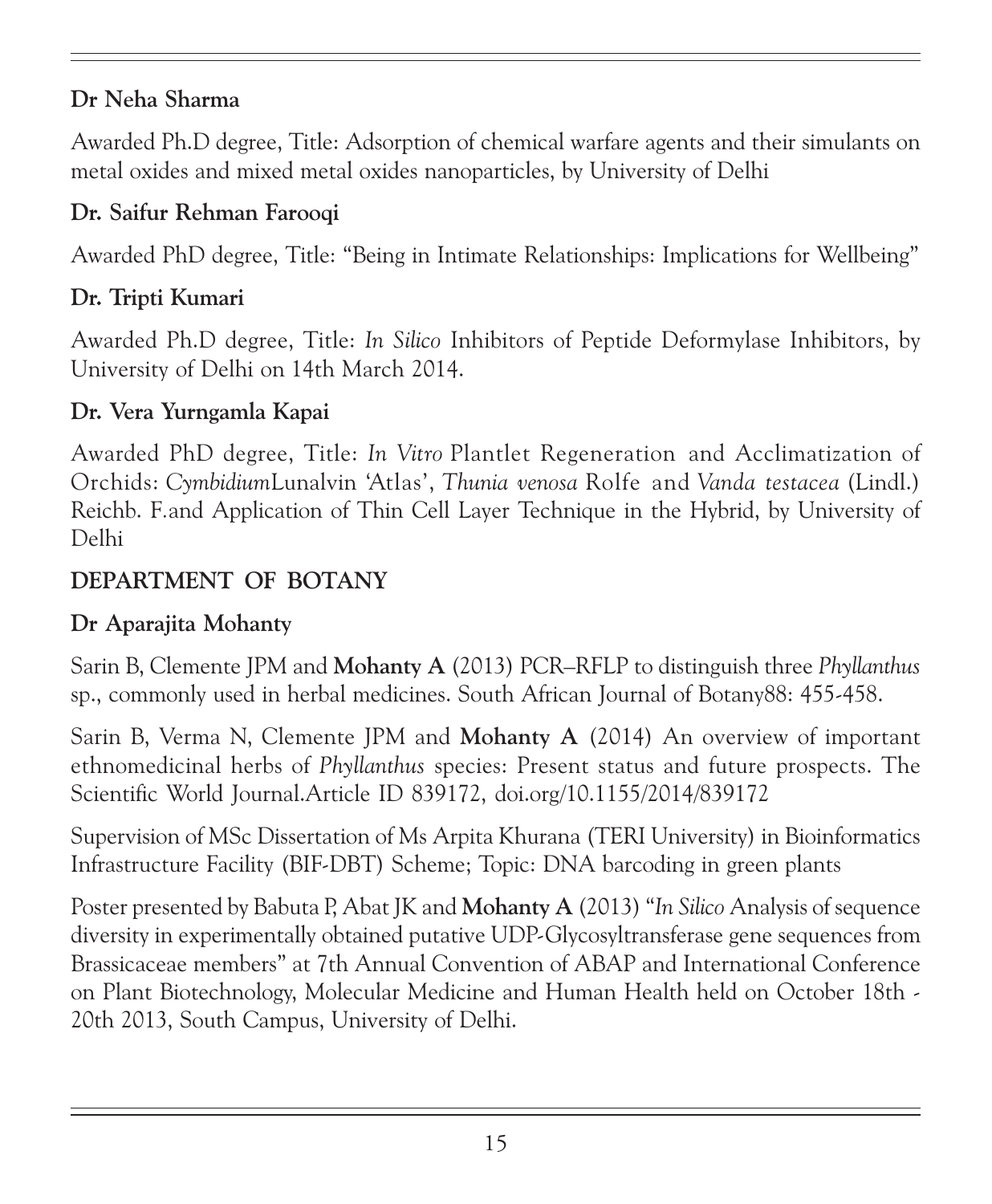#### Dr. Gita Mathur

Ramesh Maheshwari; K. R. Shivanna; R. Dore Swamy; K. Sankara Rao and Gita Mathur (2014).Living Legends in Indian Science: A Doyen of Indian Botanists: H. Y. Mohan Ram. Current Science. 106: 305-309.

#### Dr. Jasmeet Kaur Abat

Ankita Sehrawat, Jasmeet Kaur Abat and Renu Deswal (2013) RuBisCO depletion improved proteome coverage of cold responsive S-nitrosylated targets in Brassica juncea. Frontiers in Plant Science 4: 1-14.

Renu Deswal, Ravi Gupta, Vivek Dogra, Raksha Singh, Jasmeet Kaur Abat et. al., (2013) Plant proteomics in India and Nepal: current status and challenges ahead. Physiology and Molecular Biology of Plants. Doi: 10.1007/s12298-013-0198-y.

Participated as Technical Support at the  $1<sup>st</sup>$  Plant Proteomics workshop/ Training program held at Department of Botany, University of Delhi from 26<sup>th</sup>-30<sup>th</sup> December, 2013.

Attended Annual Coordinators Meeting of BTISNET at National Institute of Oceanography, Goa, under the BIF-DBT scheme,  $27<sup>th</sup>$ -28<sup>th</sup> Feb, 2014.

Poster presented by Babuta P, Abat JK and Mohanty A (2013) "In Silico Analysis of sequence diversity in experimentally obtained putative UDP-Glycosyltransferase gene sequences from Brassicaceae members" at 7th Annual Convention of ABAP and International Conference on Plant Biotechnology, Molecular Medicine and Human Health held on October 18th - 20th 2013, South Campus, University of Delhi.

## DEPARTMENT OF CHEMISTRY

## Dr. Geeta Saini

Rafael C. González-Cano, Geeta Saini, J. Jacob, J. T. López Navarrete, J. Casado M. Carmen Ruiz Delgado (2013) Interplay of alpha,alpha versus alpha,beta-conjugation into the Excited States and Charged Defects of Branched Oligothiophenes as Models for Dendrimeric Materials. Chemistry A European Journal Volume 19: 17165–17171.

Geeta Saini (2014) Effect of Spacers on 3, 4-Disubstituted Polythiophene Derivatives.The International journal of Engineering and Science3: 38-42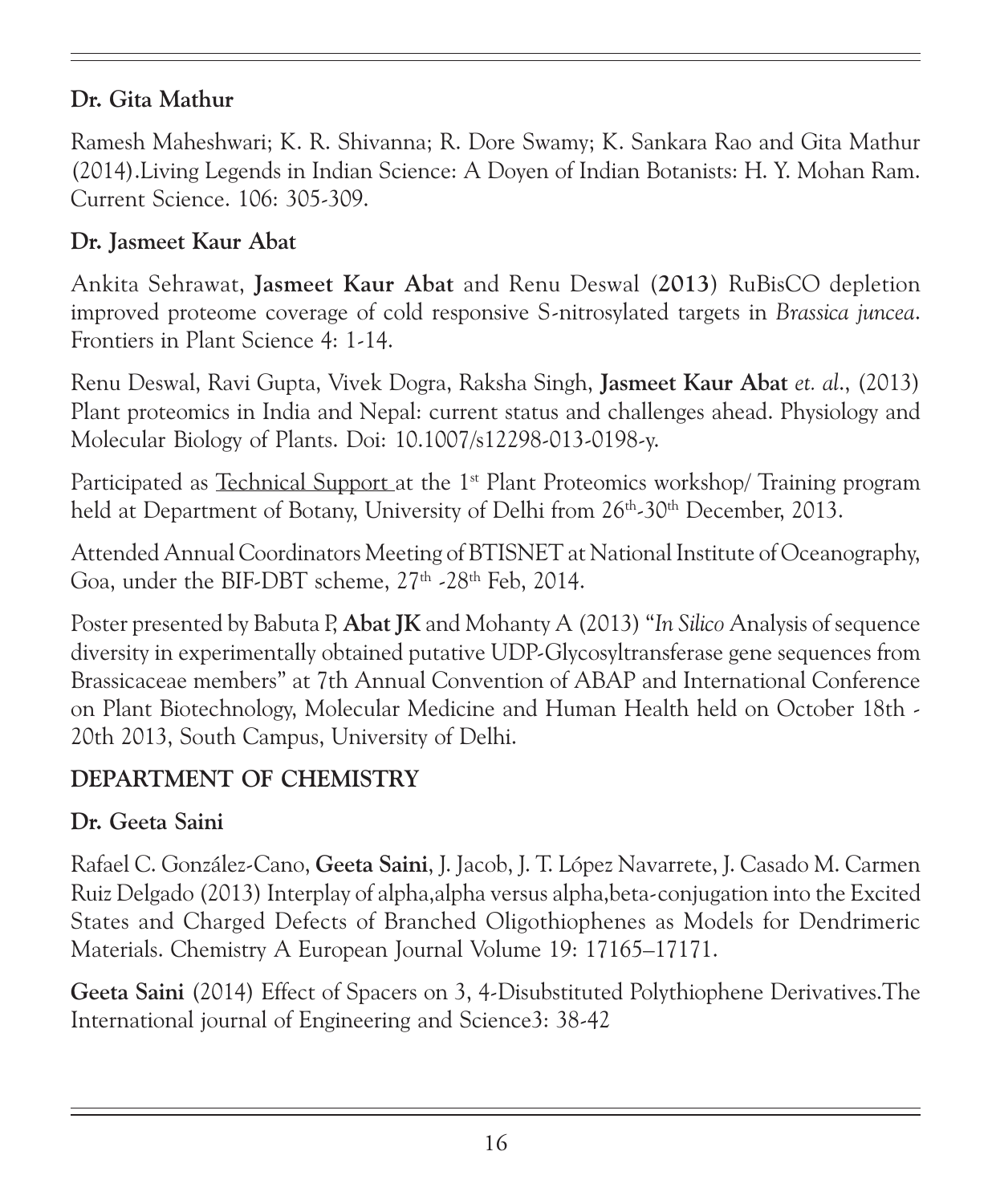Attended Short term training program on Recent "Development in Nano and Micro manufacturing" organized by School of Engineering and Technology" IGNOU, Delhi on 15- 19th April 2013.

## Dr. Indu Sidhwani

Received the Meritorious Teacher Award of the directorate of Higher Education, Government of NCT of Delhi on 24th May 2013. Also, received cash Award of Rs. 1,00,000 from Smt. Sheela Dixit, the then Chief Minister of Delhi.

Delivered Inaugural lecture The Need for Green Chemistry in undergraduate education to the students of Green Chemistry Add on certificate course in Miranda House College on 31<sup>st</sup> August, 2013. Also, conducted Green Chemistry experiments for the same.

Presented a poster on Green Chemistry in Gargi College in International workshop on Green Initiatives in energy, environment and health on Dec  $2-3<sup>rd</sup>$  2013 sponsored by the Royal Society of Chemistry, London (North India Chapter). Also, Member of organizing committee for the same.

Participated in second International workshop on Sustainability and Water Quality-Remediation of Pesticides and Metal Contamination, conducted by Global Innovation Imperative an American chemical society from Jan 15-18th, 2014.

Awarded innovative project along with Dr. Sushmita Chowdhury and Dr. Veena Tucker on a green Chemistry approach to combat stress in the undergraduate chemistry Laboratory.

## Dr. Tripti Kumari

Guided students of Chem(H) for the national Technex competition held at IIT(BHU) and Gargi College won the 5<sup>th</sup> prize out of a total of 35 teams that participated.

Published two articles – one prose and one poem - in Delhi University's Creative Writing ejournal DU-VIDHA in December' 2013.

Awarded IIIrd Prize in Poster Presentation at a conference in IISc, Bangalore on "Recent Advances in Computer Aided Drug Design" in September' 2013.

Awarded the Ist prize in Creative Writing Competition organized by "Gandhi Bhawan" on Gandhiji's bhajan "Peer Parai Jaane Re".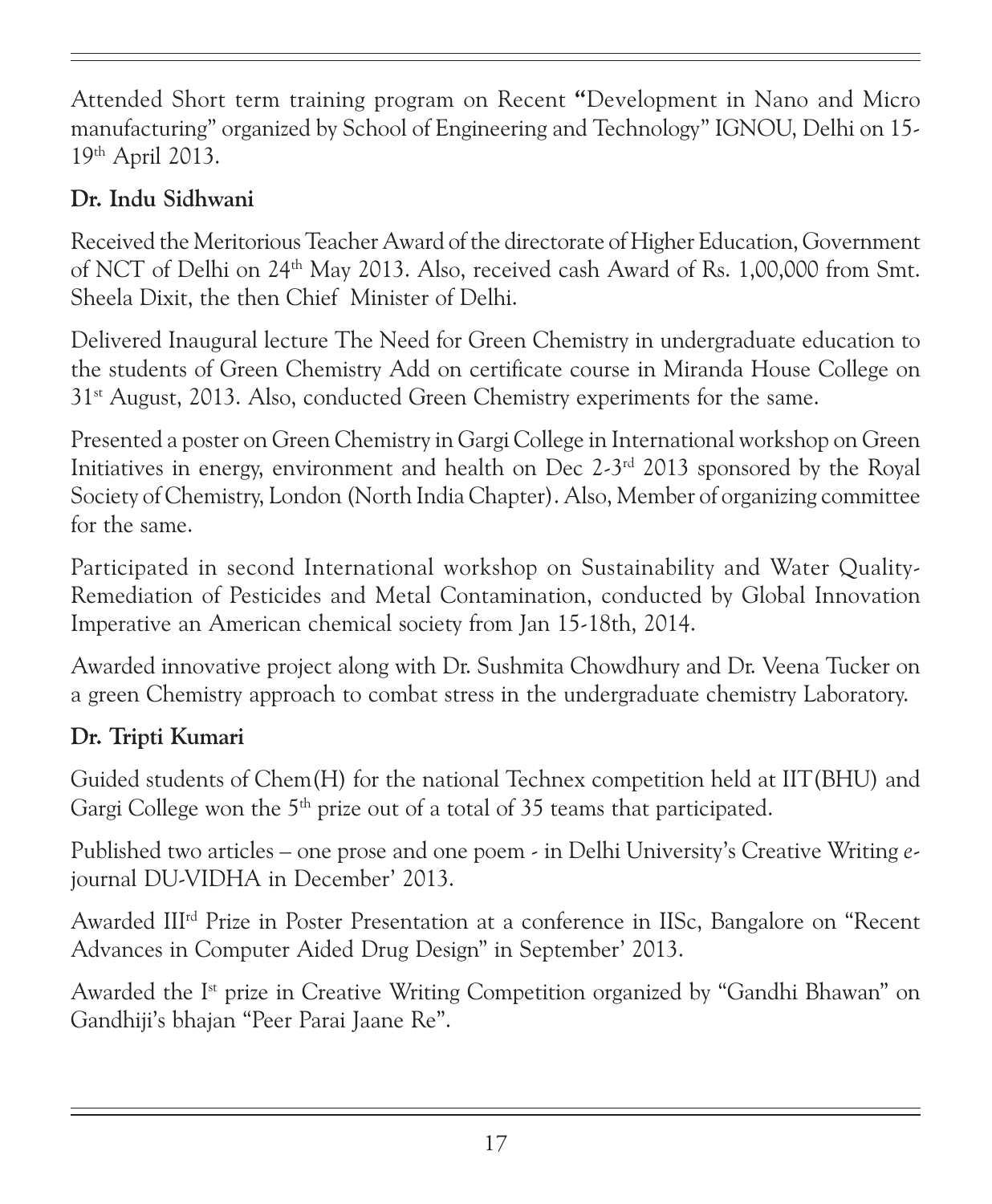## DEPARTMENT OF COMMERCE

#### Dr. Manju Khosla

Reviewed Books:

1. Business Law- Author- Satish B Mathur, Published by McGraw Hill Education (India) Private Limited New Delhi, ISBN-13: 978-93-5134-007-2, ISBN-10:93-5134-007-4

2. Legal Aspects Of Business- Author Akhileshwar Pathak, Published by McGraw Hill Education (India) Private Limited New Delhi,ISBN (13):978-1-25-902658-4, ISBN (10): 1-25-902658-2

## Dr. Manju Sahai

Completed PhD in April 2013, titled "Two decades of India - Russia energy cooperation: Hydrocarbons and nuclear energy, 1991-2010" from University of Delhi.

## DEPARTMENT OF ECONOMICS

## Dr. Nausheen Nizami

Completed PhD, Topic: 'Decent work: Concept, Measurement and Status in India' under the supervision of Professor Narayan Prasad, Department of Economics, School of Social sciences, IGNOU.

Published a book entitled 'Decent work: Insights from India's IT industry', co-authored by Prof.Narayan Prasad, Sage publications India Private Limited, Copyright © Nausheen Nizami, Narayan Prasad, 2013, ISBN: 978-81-321-1159-7 (HB)

Selected and Participated in a 14 day SARNET intensive training programme from  $2<sup>nd</sup>·13<sup>th</sup>$ December, 2013 on 'Contemporary Issues in Labour Economics' organized by the South Asia Research Network at New Delhi, promoted by Institute for Human Development with support and collaboration from UN-ESCAP, South and South-west Asia Office, The ILO and IDRC-Canada.

Attended 55th Indian Society of Labour Economics (ISLE) annual international conference organized by joint collaboration of Centre for Economic Studies and Planning (CESP), Centre for Informal Sector and Labour Studies (CISLS) and School of Social Sciences (SSS) at Jawaharlal Nehru University, held during 16th-18th December, 2013 at New Delhi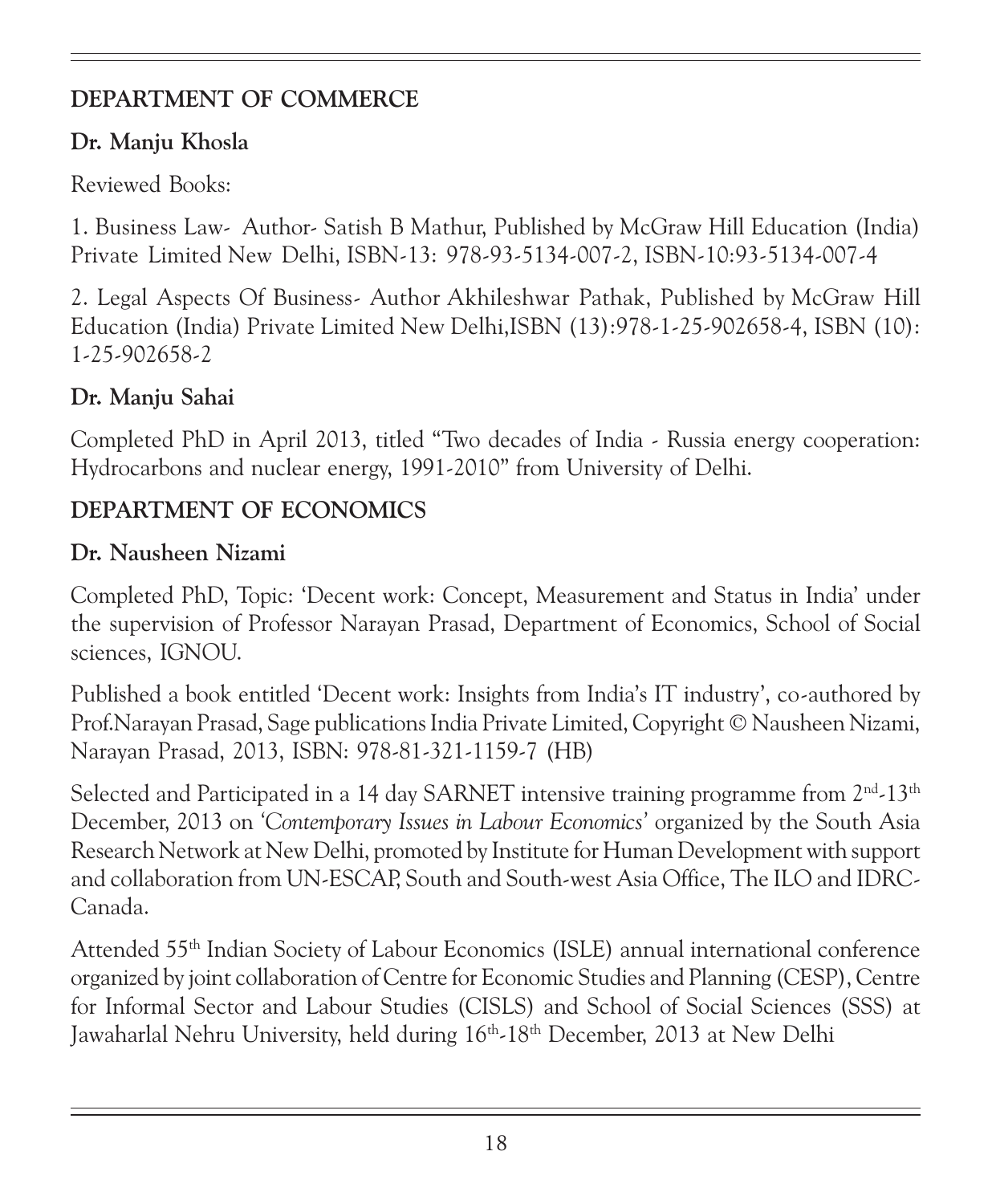Attended IESE Alumni international conference on the theme 'IKEA's entry into India' at Hotel Taj, New Delhi on 5<sup>th</sup> October, 2013.

## Ms. Nidhi Tewathia

Invited presenter for the paper titled "Factors Influencing Household Electrical Appliance Demand: A Micro Survey of Delhi" at the 3rd International Conference on Economics and Finance Research, ICEFR 2014, April 12-13, 2014 in Seoul, South Korea.

Invited presenter for the paper titled "Sustaining Business Performance through Work-Life Balance: A Case Study of Delhi" for the UGC National Seminar on "Linking Human Resources to Business Strategies: Emerging Perspectives in Globalised World" at Jesus and Mary College, University of Delhi on March 26-27, 2014.

Paper titled "Role of Compulsory Licensing in reducing Technological Imbalance in the Indian Pharmaceutical Sector" accepted for the presentation at Conference cum workshop-Development with Dignity, from March 28-30<sup>th</sup> 2014 at SRCC, University of Delhi.

Attended a two-day Conference on "Indian Economy: Issues and Perspectives" during 23rd& 24th August, 2013, organized by The Department of Economics, Delhi School of Economics.

## DEPARTMENT OF ENGLISH

## Dr. Aneeta Rajendran

"Popular Forms, Altering Normativities: Queer Buddies in Contemporary Mainstream Hindi Cinema." In: Kishore, V., A. Sarwal, and P. Patra, eds. 2014. Bollywood and Its Other(s): Towards New Configurations. London: Palgrave Macmillan.

"You are Woman: Arguments with Normative Femininities in Recent Malayalam cinema." In: Economic and Political Weekly April 2014. Special Issue: Research on Kerala.

"Lesbians in the House: Female Queerness in Bend It Like Beckham and Chutney Popcorn." In: New Cinemas: Journal of Contemporary Film 10.2&3. Special Issue: Queer Cinema in the Twenty-first Century. (2013)145–166.

Conducted Postdoctoral research at the Department of Gender Studies, Lund University, Sweden on Erasmus Mundus postdoctoral fellowship (September 2012–May 2013).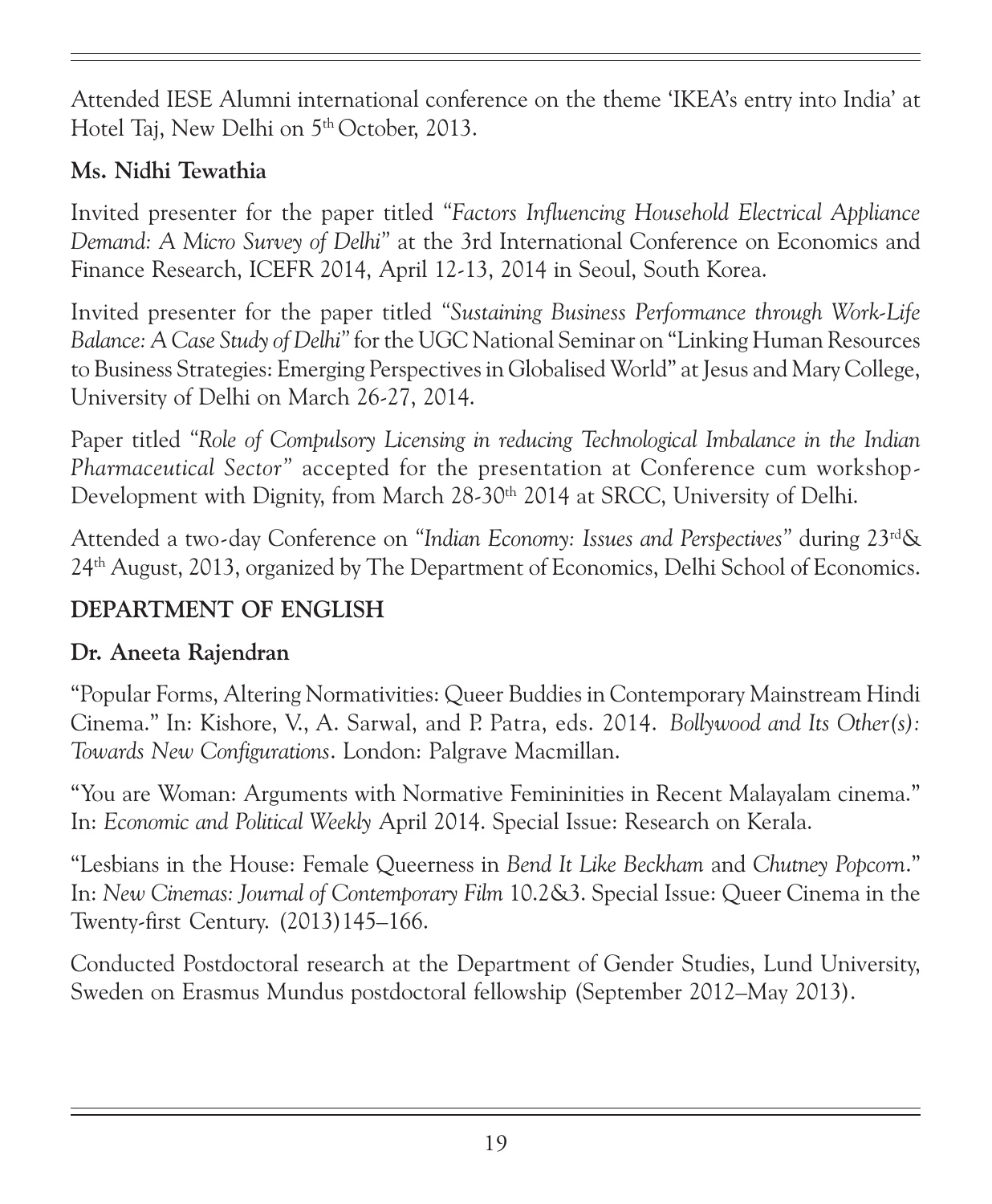### Dr. Anjana Neira Dev

## Publication

Indian Writing in English: An Anthology of Poetry and Prose Selections. Edited with Amrita Bhalla. New Delhi: Department of English, University of Delhi and Primus Books, 2013.

#### Participation in Workshops and Seminars

Keynote Speaker at Abhivyakti'14, the Literary Festival of Bhaskaracharya College of Applied Sciences, University of Delhi, on 24<sup>th</sup> March 2014.

Presentation on Popular Literature: Agatha Christie and the Golden Age of the Detective Novel at Ram LalAnand College (Evening), University of Delhi, on 21<sup>st</sup> March 2014.

Resource Person at a Workshop on Doing, Guiding and Evaluating Group Projects for the FYUP Foundation Coursesorganised by Bharti College, University of Delhi on 11<sup>th</sup> March 2014.

Resource Person at the 2<sup>nd</sup>Media Studies and Governance Interdisciplinary Refresher Courseat JamiaMilliaIslamia on 20th February 2014. Made a presentation on "Cultural Perspectives on the Media".

Participated in a one day workshop on New Media Cultures in Indiaorganised by the Department of English, University of Delhi on 18 January, 2014.

Invited by Daulat Ram College, University of Delhi, to conduct a Writing Workshop for their English Majors in October 2013.

Presented a paper on "The Language of Post-Independence Indian English Poetry: Dilemmas, Negotiations and Resolutions in the poetry of R. Parthasarathy and Agha Shahid Ali" at the  $13<sup>th</sup>$  International Pragmatics Conference held at New Delhi from the  $8<sup>th</sup>$  to the  $13<sup>th</sup>$  of September 2013.

Participated in a three day Workshop on Foundation Courses:LLC-II-Englishorganised by CPDHE University of Delhi from 20 – 22 May 2013.

## Dr. Radha Chakravarty

Published a book, titled Novelist Tagore: Gender and Modernity in Selected Texts (London and New Delhi: Routledge, 2013).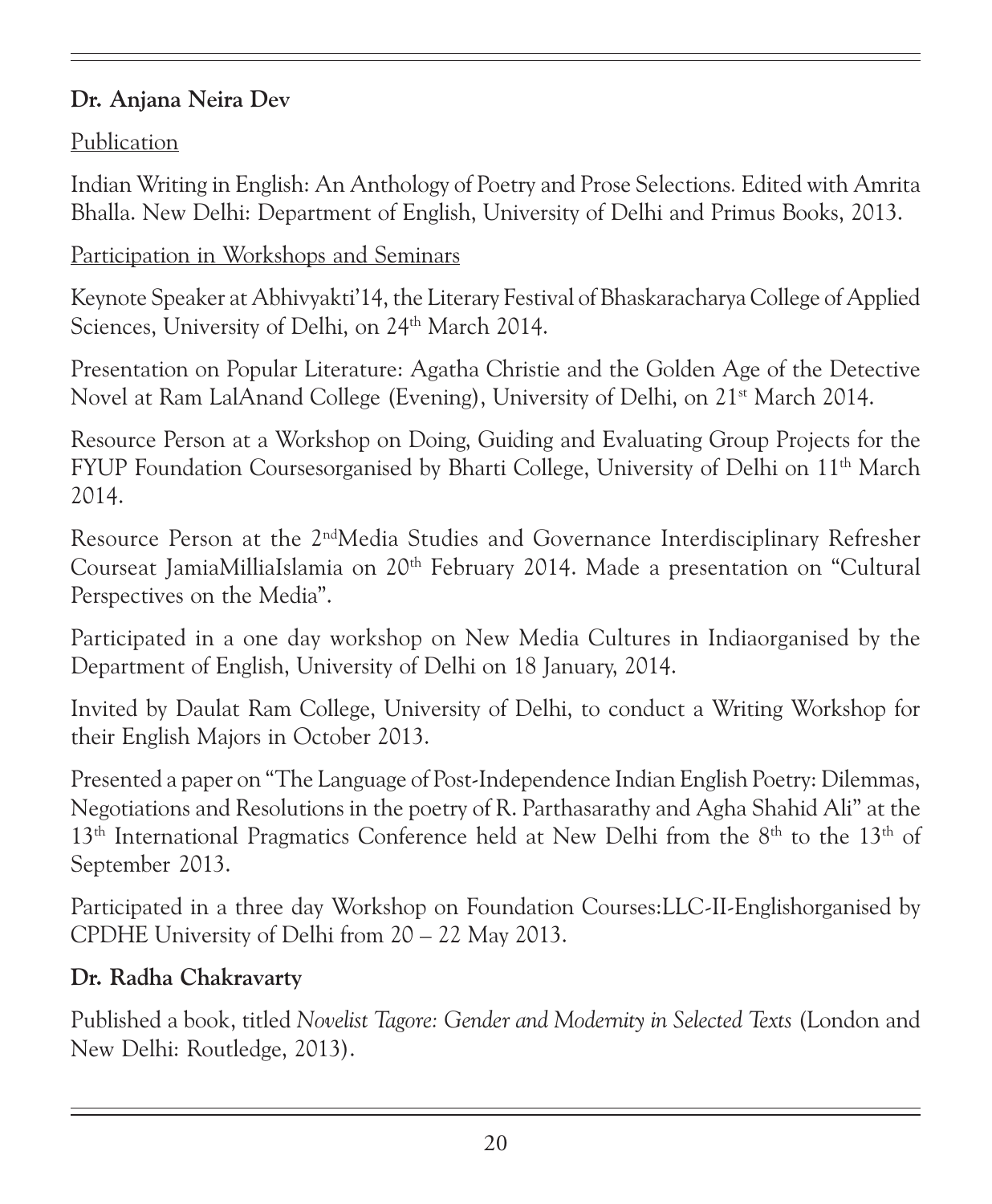Published article titled "Other Histories: Gender and Politics in the Fiction of Mahasweta Devi" in Interrogating Women's Leadership, special issue of IIC Journal, Winter 2013.

Published article titled "Re-Writing Tagore: Translation as Performance", in annual issue of IHC Visual Arts Journal, 2013.

Distinguished Lecture on "Multilingual Contexts and the Indian Novel in English", at an international conference on Indian Writing in English, at ChulalonkornUniversity, Bangkok, Thailand.

Presented a paper on Tagore and Shakespeare at a conference organised by the Shakespeare Society at Indraprastha College, University of Delhi.

Organised an international conference on "Tagore as Envoy" at the Indian Council for World Affairs, New Delhi. Presented a paper on "Tagore and Cultural Diplomacy".

Presented Keynote Address on "Tagore's Vision of a Resurgent Asia" at international conference titled "From Tagore to Mo Yuan", organized by TongjiUniversity in Shanghai, China.

October and November 2013: Organised and chaired two panel discussions on "Tagore, Now!" in Kolkata and New Delhi, as part of the Tagore Nobel Centenary celebrations coordinated by the Swedish Government and the Nobel Foundation.

Organised an inter-college essay competition on South Asian fiction, in connection with the DSC Awards at the Jaipur Literary Festival.

Published a review of Distant Traveller by Attia Hossain in The Book Review.

Published "The Picture", an English translation of Saratchandra Chatterjee's story, in trilingual edition published by Institute of Social and Cultural Studies, Kolkata.

#### Dr. Shatrupa Sinha

"Indian English Literature: An Inquiry into Reading Strategies." Indian Writing in English: Explorations in History, Myth and Literary Theory. Ed. Iqbal Judge. New Delhi: Creative Books, 2013. 200-215.

"FORTELL Members Make Their Presence felt at the 10th Asia TEFL International Conference." FORTELL - A Journal of Teaching English Language and Literature 26 (2013): 34-35.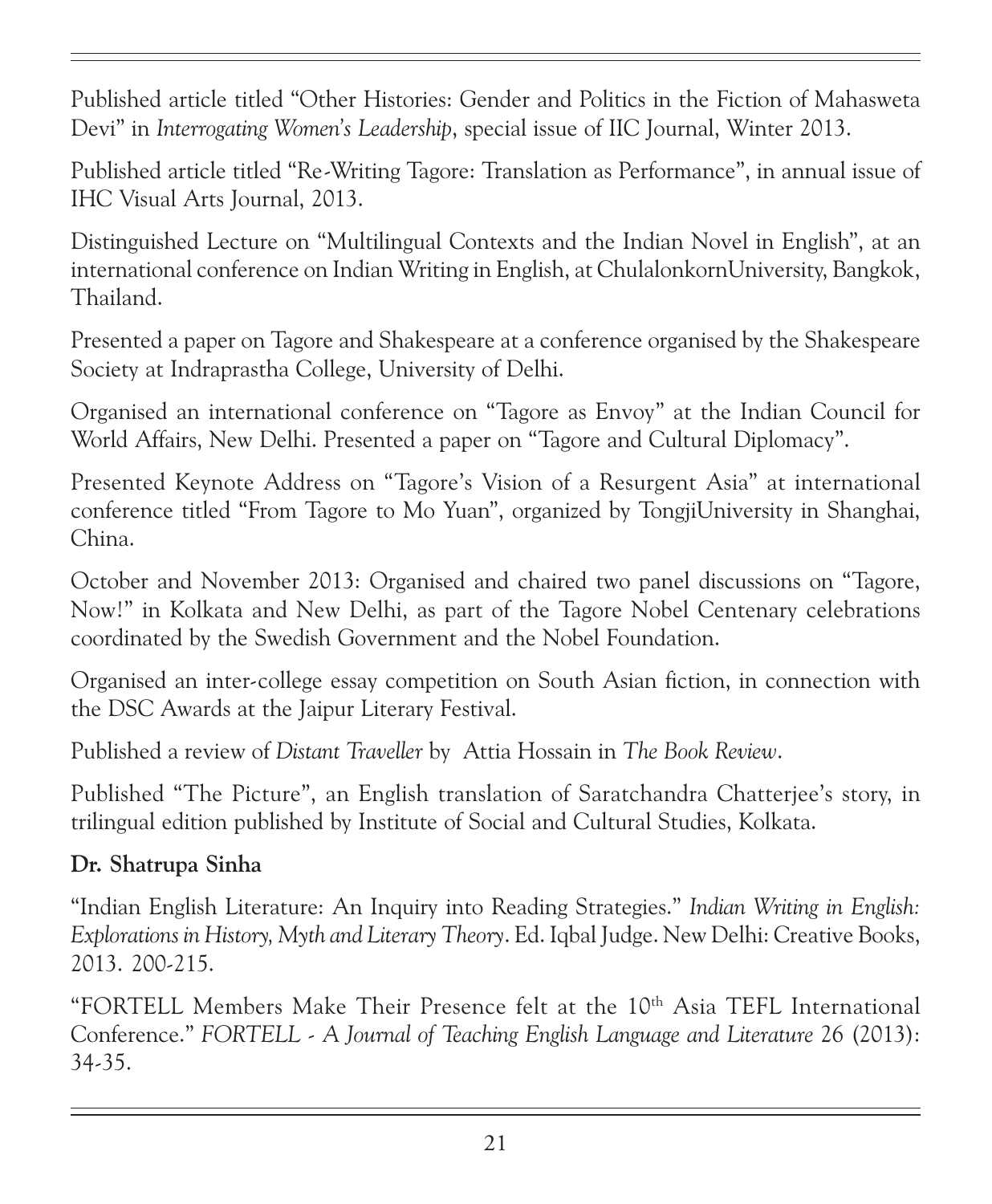"Understanding Literature: Reading Texts vis-à-vis Different Worldviews" in Writing Today: International Journal of Studies in English. (Under publication)

"Need for Indigeniety: A Critical Inquiry into Reading Strategies and Pedagogy". (Under publication by Sage, India, in collaboration with IGNCA)

"Evaluating Indian English Literature: Exploring Grounds in Comparative Literature" in Jadavpur Journal of Comparative Literature. (Under publication)

Paper titled "Counter-text as Text: English Literary Writings from India and South Asia" accepted for an International Conference on 'Culture, Arts and Socio-political Movements in South Asia: Comparative Perspectives' organised by South Asia Studies Centre and Department of Urdu and Persian, University of Rajasthan, Jaipur, in collaboration with Comparative Literature Association of India (CLAI).

#### Dr. Sutapa Dutta

Published Book Chapters and Journal Articles:

'The Ramifications of Colonial Discourse on the Discovery of India' in Defamiliarizing Identities in Post-Colonial Literature, edited by Dr. S. Stephen Jebanesan, PG & Research Dept. of English, Madras Christian College, Chennai. 2013. ISBN 978-81-910993-2-4

'Bauls: The Marginalised Dionysus' in Narrativising the Margin: Border and Beyond, ed. by Deepak Nanaware and Manash Pratim Borah. Wizcraft Publications, India. 2013. ISBN 978-93-83183-00-5

'Mainstreaming Skills in Higher Education' in Higher Education in India: Issues, Innovations, Challenges and Remedies, edited by Dilip Garud and Arwind Nawale. Book Enclave, India. 2013. ISBN 978-81-8152-331-0

'The Mad Minstrels of Bengal' in The Event, The Subject and The Artwork brought out by Double Dialogues, a refereed Journal of Deakin University, Australia. Issue 16, Spring 2013. ISSN 1447-9591

'India' or 'Bharat' – What's in a name? published in refereed journal 'Luminaire', vol. 4, Feb 2014 issue. ISSN 2249-2542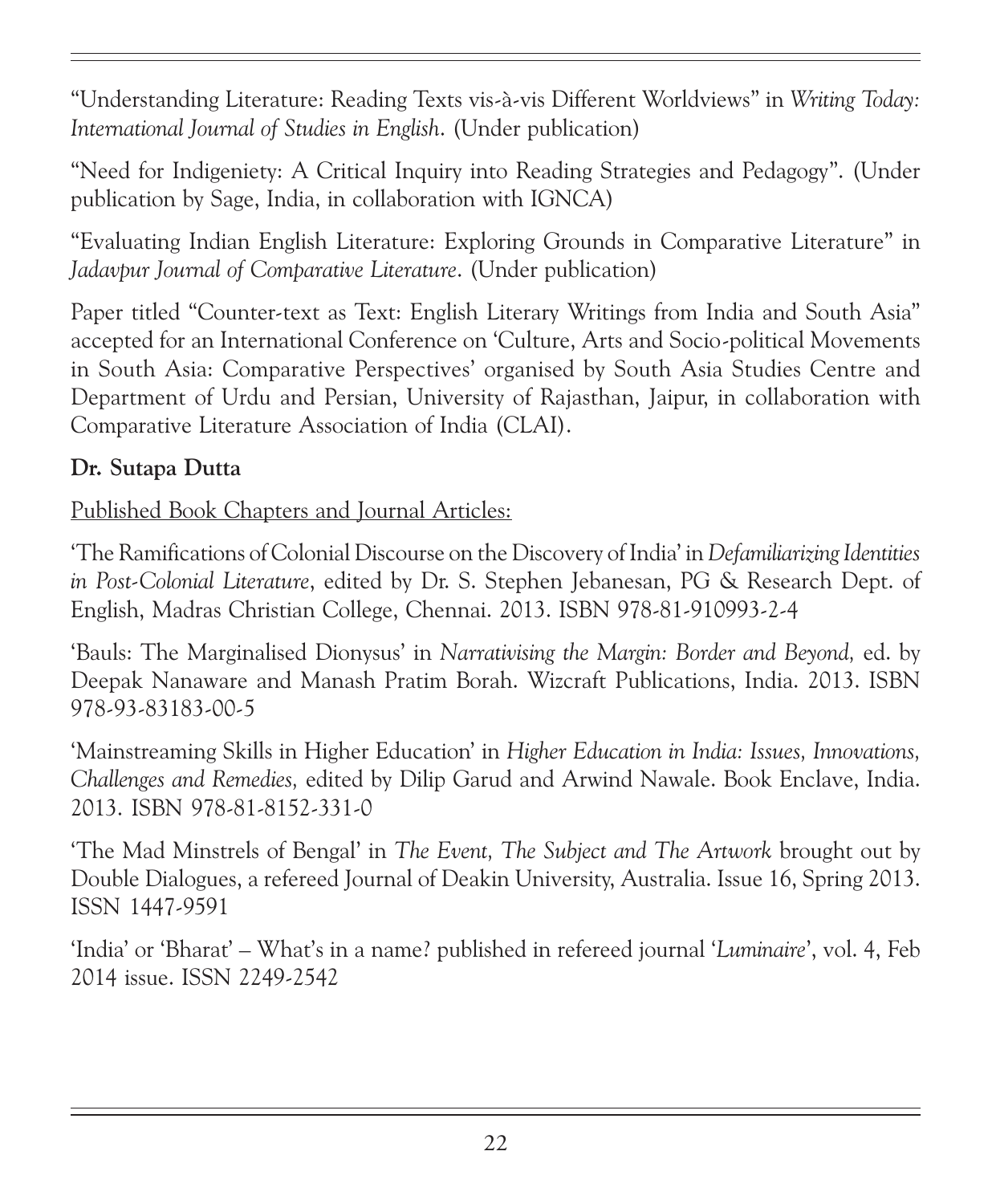Papers Presented:

Presented paper at the National Conference on Post-Modernism and Progressive India, held in Garden City College, Bangalore University, 22-23 March 2013.

Gave a lecture on 'Indian Literature, Colonisation and Identity Framing', to Cambridge Graduate University faculty and doctoral students, which was the second part of  $21<sup>st</sup>$  Century Global Leader Summit held at New Delhi on 18 April 2013.

Paper presentation titled 'Construction of National Identity in Eighteenth century British Novels' at the International Conference on British and American Studies: Nation, Nationality, Nationhood, held at Tirana, Albania, 2-4 May, 2013.

Paper titled 'The Ramifications of Colonial Discourse on the Discovery of India' for UGC International Seminar on Defamiliarizing Identities in Post-Colonial Literature, hosted by Madras Christian College, Chennai, 12 July 2013.

'Women and Motherland in Bankimchandra Chatterjee's Novels' presented at the 3<sup>rd</sup> International Conference of Bengal Studies, Calcutta University, Kolkata, 19 September 2013.

Paper entitled 'The Ephemeral Pride of a Nation: A Postcolonial Study of Gulliver's Travels' presented at the Annual Convention of Rocky Mountain Modern Language Association, U.S.A, October 10-12, 2013. Adjudged the Best Paper in 'English Eighteenth-Century Literature' Panel. This trip was fully funded by UGC.

Presented paper 'Subverting History, Narrativizing the Past, Reinventing Identity' at the Interdisciplinary Conference "Fragments of Time" held at Lancaster University, U.K. on 16 October, 2013.

Paper titled 'The Sacred Sexuality of the Bauls: The Politics of Representation' was read at The Asian Art and Performance Symposium held by the University of Arts, Helsinki, from 18 October, 2013.

#### DEPARTMENT OF GERMAN

#### Dr. Rima Chauhan

Participated in the Congress of (InDaF) Indo-German Teachers Association held on 22<sup>nd</sup>of May, 2013 at the German Embassy in New-Delhi.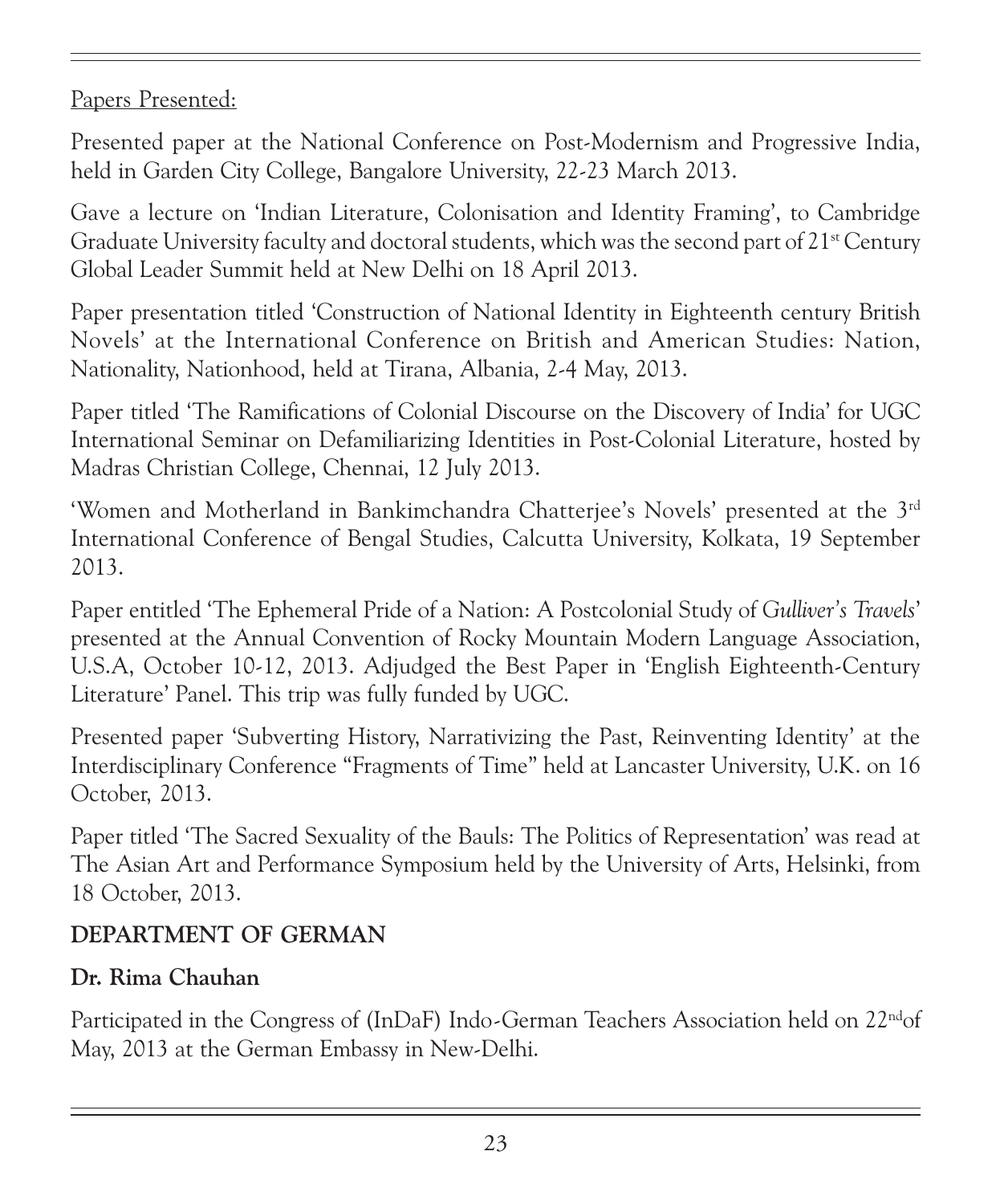#### DEPARTMENT OF HINDI

#### Dr. Anita Yadav

Paper presentation in national seminar organized by Satyawati College, topic – भक्ति आंदोलन और हिन्दी साहित्य।

Edit a book for  $3^{\text{rd}}$  Hindi (H)  $5^{\text{th}}$  Sem. Book name  $-$  'एकाँकी संकलन' ।

Participated in 3 days workshop organized by C.P.D.H.E (related to FYUP)

Attended a national seminar organized by Institute of Life Long Learning,DU.

#### Dr. Swati Shweta

Published book named 'CHARACTER CERTIFICATE' based on short stories. The book was released in launch ceremony in the world book fair held at Pragati Maidan by renowned Hindi novelist Shri. Ram Darash Mishra ji.

Got acknowledgement and a project from the current Syrian Ambassador to write a book on the plight of women in Syria.

Presented papers in numerous seminars.

Written an article for the book of 'Sangarsh Mamta Ka', author Shubdarsh.

More than dozen poems and some stories were published in the national and international magazines during the years 2013-2014.

## DEPARTMENT OF HISTORY

#### Dr. Meenakshi Jain

Article on Islam was published in the BBC Knowledge Series on Living Faiths.

## DEPARTMENT OF MATHEMATICS

## Mrs. C.M Upadhyay

The Paper entitled "Lp Inequalities concerning polynomials having zeros in closed interior of a circle" published in IOSR Journal of Mathematics in May-June 2013.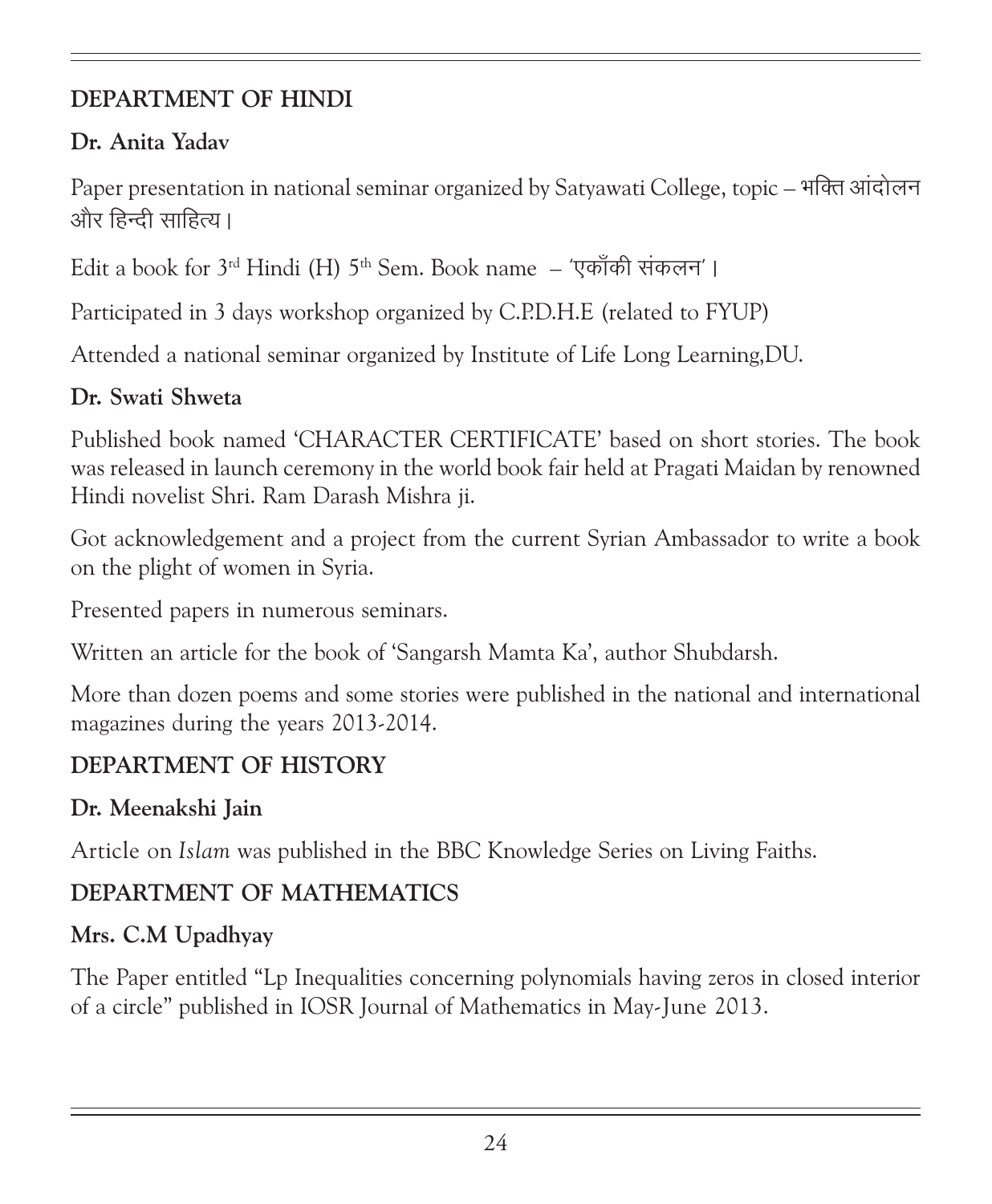## DEPARTMENT OF PHILOSOPHY

#### Dr. Deepika Chatterjee

Panelist in a panel discussion on Women Empowerment which was organised by Amity International,Mayur Vihar on 24th December.

#### Ms. Purnima Agrawal

Attended a three month long PRCN Course at NCC Officers Training Academy, Gwalior and have been commissioned with the officer rank of Lieutenant.

#### Dr. Rekha Navneet

#### Papers Presented and Accepted:

Presented a paper on 'Plato's Re-construction of Eros: The Passion of Reason' held at Mansfield College, University of Oxford, U.K. between 17th and 19th September, 2013.

A paper on 'Ethical Reflections on Genetic Cloning' was accepted for presentation at 23rd World Congress of Philosophy, University of Athens, Greece held between 4th and 10th August, 2013.

#### Chapters in a Book: Published and Working

A chapter on 'Philosophical Analysis of Gender, Love and Inter-Personal Relations' published in On Gender and Love: Interdisciplinary Explorations, ed. By Dikmen Yakali Camoglu, Interdisciplinary Press: Oxford, U.K.2013.

Working on a chapter on 'The Meaning of Aesthetic Disinterestedness' for an under consideration book project for MA Philosophy, 3rd Semester students opting for Aesthetics.

#### Discussant/ Moderator at a Seminar:

Chaired a Student Colloquia entitled, 'Environment and Education: A Gandhian Perspective' held by B.El.Ed Department, Gargi College on 12.2.14.

To chair a lecture to be presented by Dr. Rabindra Ray, entitled ' Darshan Ki Shiksha aur Uski Prayojiyata' to be held on 31.3.14 by The Nehru Memorial Museum and Library.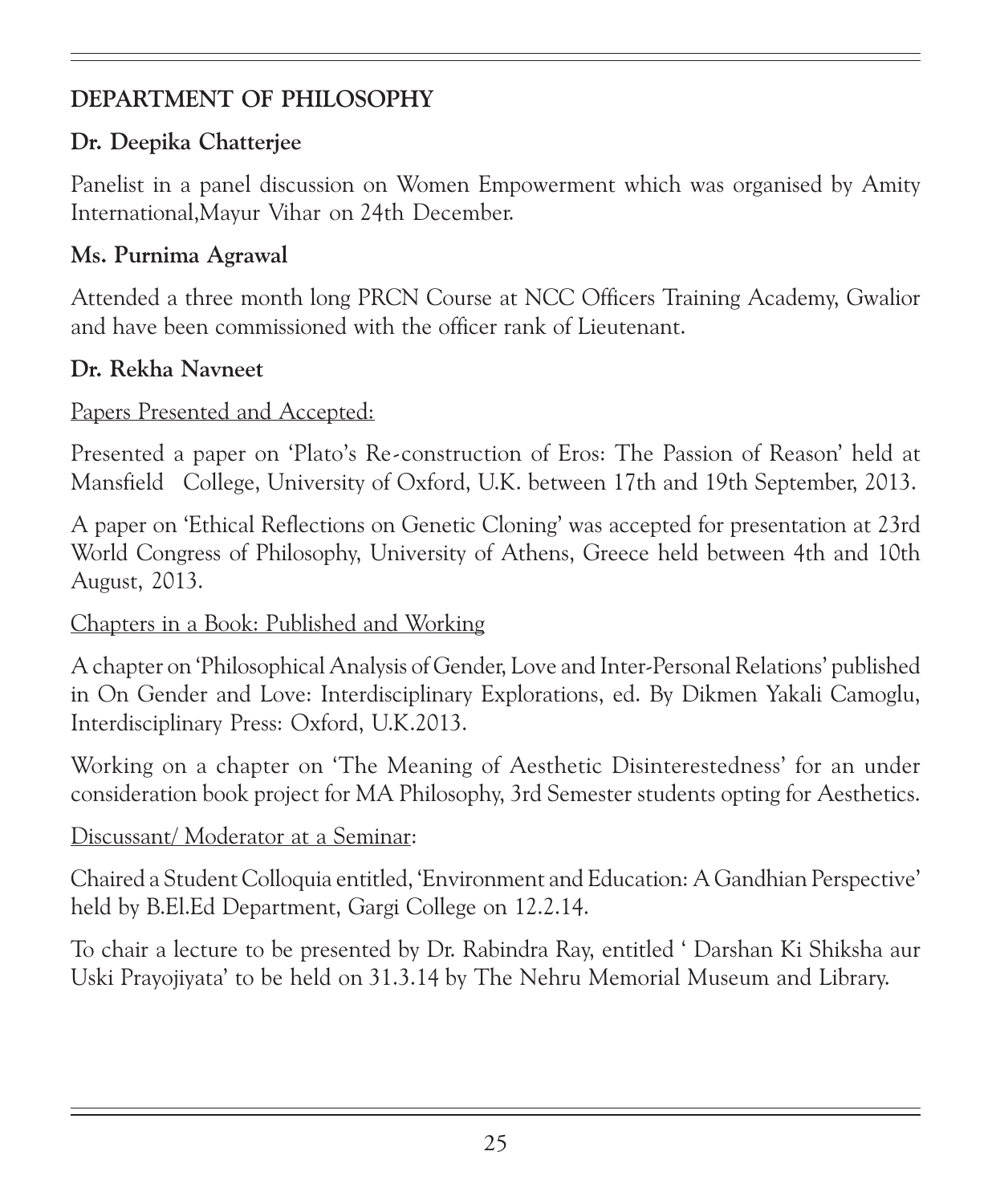## DEPARTMENT OF PHYSICAL EDUCATION

## Dr. Sheela Kumari S

Participated in a 2 Day Workshop organised by Council of Boards of Secondary Education on "Co-scholastic Area Aspects in Health and Physical Education" on 20th and 21st February '14.

## DEPARTMENT OF PHYSICS

## Dr. Supreeti Das

Attended a seminar on Nanoscience and Nanotechnology organized by Delhi University.

## Dr. Vandna Luthra

Indo-UK Project: A grant of Rs. 10,00,000 received for a Indo- UK project on Development of Gas sensors based on Nanomaterials under auspice of UGC-UKIERI Thematic Partnership 2012. Visited University College London, Department of Chemistry on development of sensors. This facilitated visit of Ph.D Students from University College London, Department of Chemistry to carry out research at Physics Research Laboratory at Gargi College. Dr. Russell Binions of Queens Mary College, UK visited as a part of the Project.

Reviewer and moderation of the blocks of Thermodynamics and Statistical Mechanics.

Jury member of a National Level Science Competition organised by DST.

Sanctioned innovative project GC 204 on Pine from a disaster waste to multitude of applications of amount six lacs in collaboration with Dr. Geeta Mehta and Dr. Indu Datt from Botany and Physics departments respectively. A team of 10 undergraduate students from the two departments are working on the project.

Presented posters at Indo-UK Conference on Recent Advances in Chemical Sensors.

Delivered invited talk on "Tailoring gas sensing properties of semi-conducting oxides based materials in IUCRACS 14 held at Gargi College on 10-11<sup>th</sup> Feb 2014.

## DEPARTMENT OF POLITICAL SCIENCE

## Dr. Joya Bhattacharya

Published a paper on Discourses On Empowerment, in Indian Journal of Federal Studies, ISSN 0976-8408, Vol. 13 , No, 1, 2013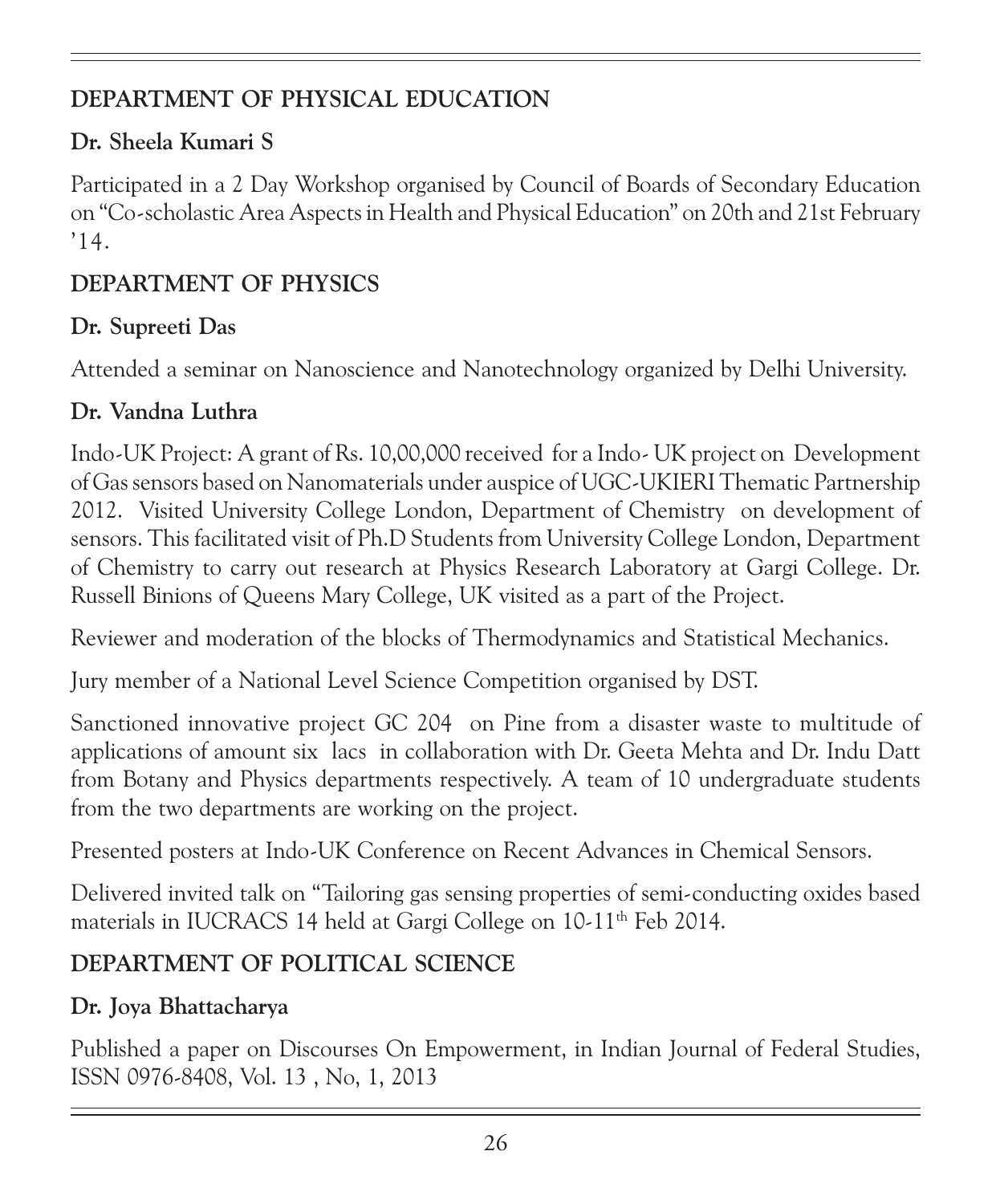Presented a paper on Gender and Citizenship: Emerging Trends, in International Conference of Political Science, POLITSCI-13, October 31-November-2,2013, University of Istanbul, Turkey

#### Dr. Sweta Mishra

Reviewed a bookwritten by Dr. Sachidanand Mishra,Mentitled "Bharat mein Grameen Rajnitik Sanskriti Dasha Avam Disha", Published by Vijay Prakashan Mandir Pvt Ltd, Varanasi, inLok Prashashan, Vol.6, No.1, January-June, 2014.

Member, Editorial Board, Indian Journal of Gandhian Studies.

M.Phil. Supervision on the topic "Role of Education in the Empowerment of Dalits in India: Education Policy Analysis (Special Reference to Scheduled Caste), University of Delhi.

## DEPARTMENT OF PSYCHOLOGY

## Dr. Poonam Phogat

Working on Ministry of Human Resource Management project on "e-pathshala" programme to prepare chapters on Clinical Psychology and Cross-cultural Psychology.

Paper Published entitled, "A study of coping resources of cancer patients in comparison with healthy adults"(2013) Journal of Positive Psychology, 2: 210-217.

Paper presented, "A study of correlation between choice of career and personality traits using Neo-five factor inventory" at International Conference on Careers by Indian Career Development Association, 2013, Delhi.

Paper presented, "Understanding the effects of physical abuse and violence on children" at International Seminar on Psychology of Trauma: women and children in conflict" at Jamia Millia Islamia.

Papers presented at 1<sup>st</sup> International and 3<sup>rd</sup> Indian Psychological Science Congress held at Chandigarh on  $24-25$ <sup>th</sup> Feb, 2014:

- 1. "Meta-analysis of various aspects influencing social harmony: a comparative study".
- 2. "Comparison of the private, semi-private and government Old Age Homes in Delhi".
- 3. "Understanding the effect of post-retirement coping strategies on retiree's depression and happiness levels".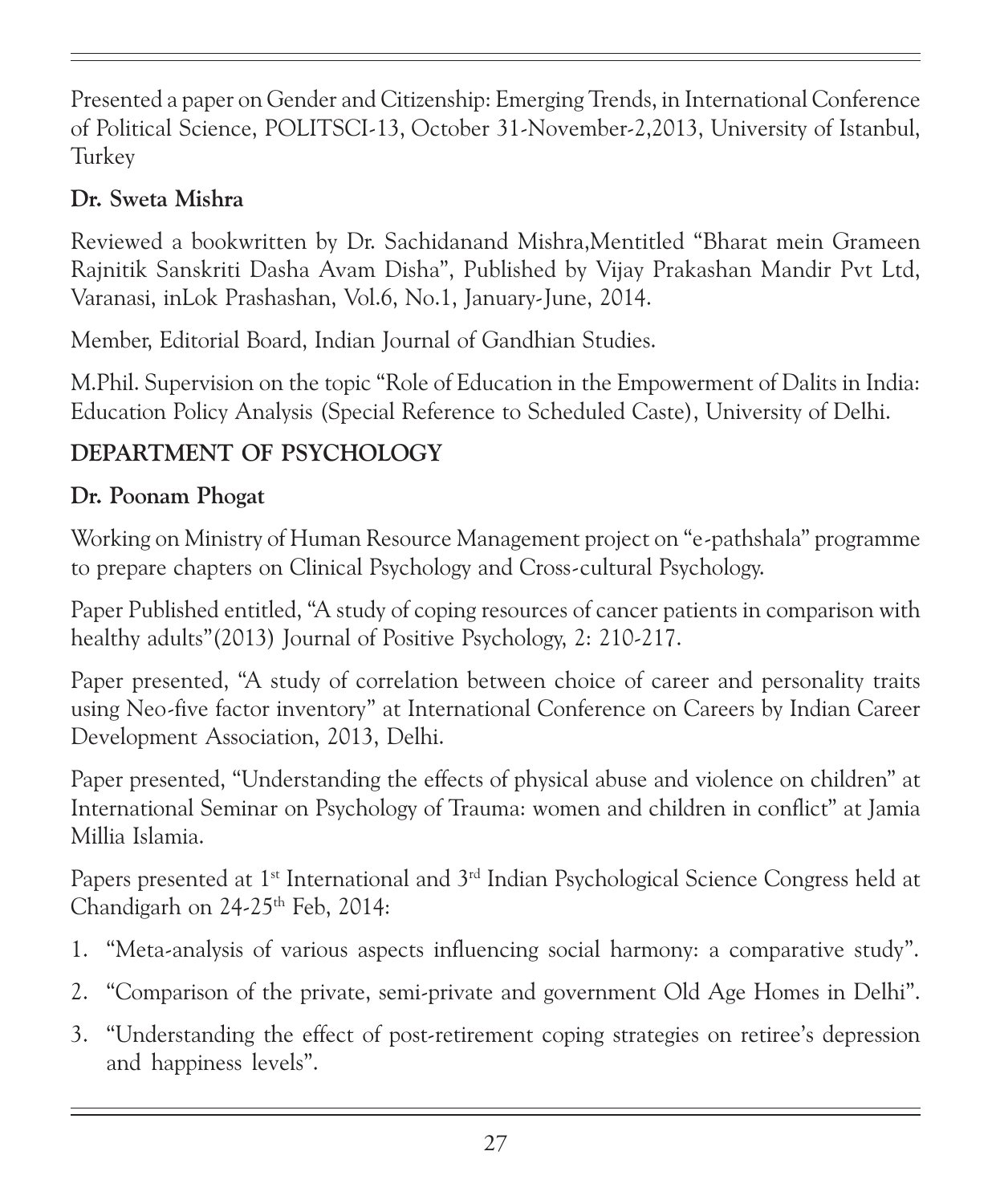- 4. Chaired a technical session at the  $1<sup>st</sup>$  International and  $3<sup>rd</sup>$  Indian Psycholgical Science Congress at Chandigarh, 2014.
- 5. Invited as expert in the area of clinical and social psychology for various live telecast programs at P7, Zee News, Aaj Tak, News Nation and Sahara Samay.

#### Dr Saifur Rehman Farooqi

Article titled "Overcoming Inferiority Complex" published on the website ChangingMinds.org (2013)

Presented a paper titled, "Mental Health Factors Associated with the Social Self" at the 39<sup>th</sup> National Annual Conference of Clinical Psychologists, held at AIIMS New Delhi

Article titled "Comic Book Heroes: Implications of Psychopathology" published on the website SelfGrowth.com

Presented a paper titled, "Self-realization and Career Development" at the International Conference on Career Development (The Colors of Career Development), organized by Indian Career Development Association (ICDA), held at Delhi.

Article titled, "Inferiority and Inferiority Complex" was mentioned by the French Wikipedia page of inferiority complex.

Article titled, "The Social Aspect of Intelligence" published on the website ChangingMinds.org

Blog titled, "Life, Psychology, and A Lot More" was ranked  $25<sup>th</sup>$  among all the psychology blogs on Facebook, all over the world.

All three parts of the article "The Intellectual Heir to Sigmund Freud" from the blog "Life, Psychology, and A Lot More" was featured on the website InternationalPsychoanalysis.net.

Paper titled, "Does Having Gratitude Towards Life and Life Satisfaction Play a Role in the Perception of Health?" accepted for presentation at the 28<sup>th</sup> International Conference of Applied Psychology (ICAP) to be held at Paris, France in July, 2014

Paper titled, "Perceived Relationship Quality, Facets of Self, and Emotional Wellbeing in Romantic Relationships and Cross-sex Friendship" accepted for presentation at the 28<sup>th</sup> International Conference of Applied Psychology (ICAP) to be held at Paris, France in July, 2014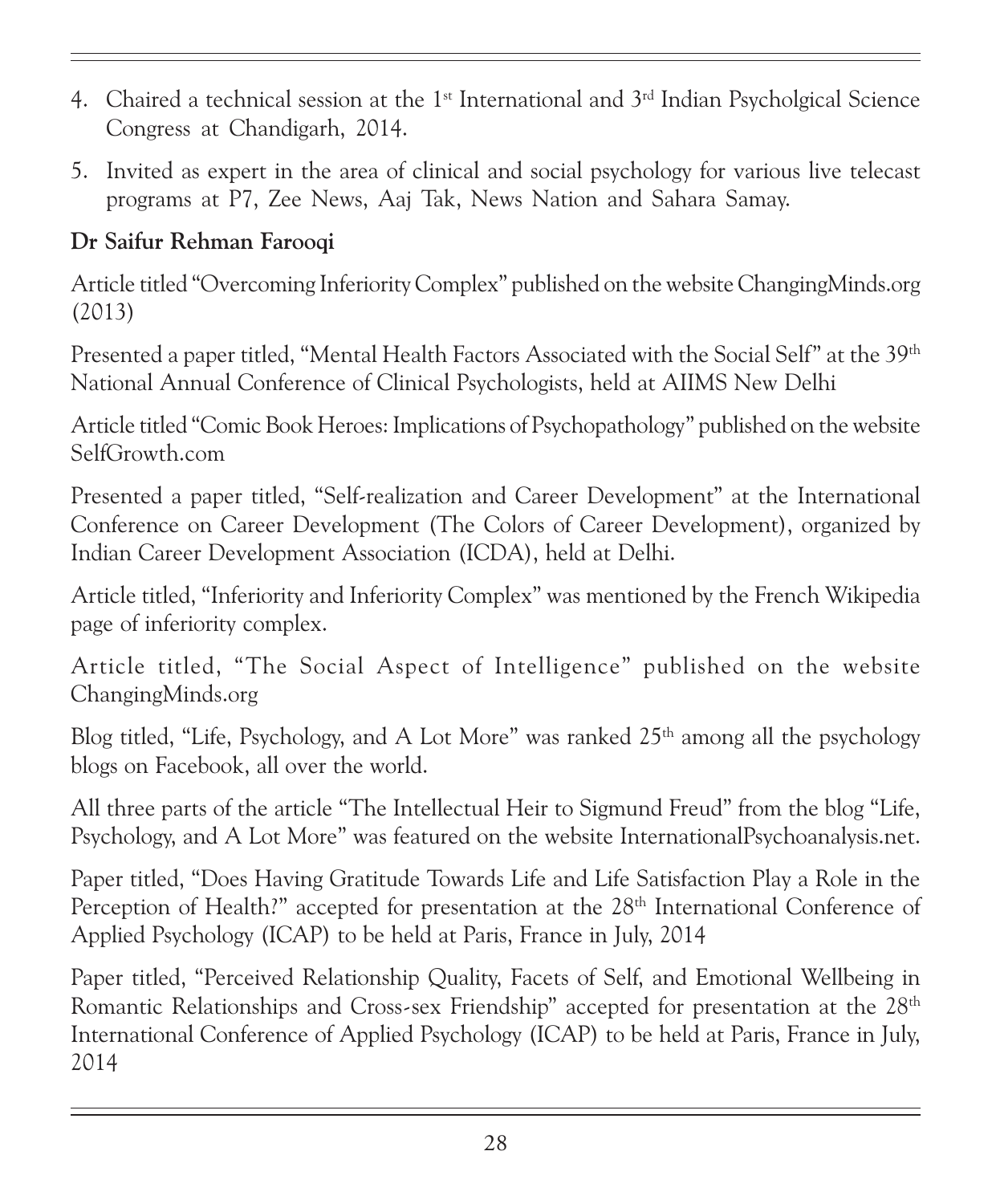Paper titled, "Cyberdisinhibition Can Work as an Advantage" accepted for presentation in the inaugural Asia Congress of Applied Psychology to be held at Singapore in May, 2014

Article titled, "Social Skills and Wellbeing at Work" published on the website ChangingMinds.org

Facebook page titled, "Interesting Facts About Psychology" achieved 3500 like from people belonging to about 50 countries.

Paper titled, "The Construct of Relationship Quality" accepted for publication in the Journal of Relationship Research, which is a Cambridge University Press publication

Paper titled, "Cohabitation in Scandinavian and Asian Countries" accepted for presentation at the 22nd International Congress of Cross-cultural Psychology to be held at Reims, France in July, 2014

#### Dr. Sangeeta Bhatia

Attended Conference: 3rd World Congress on Positive Psychology, Los Angeles (USA), June16-18, 2013

Attended a workshop on Qualitative methods in Positive Psychology

#### DEPARTMENT OF SANSKRIT

#### Dr. Kalpana Sharma

Publications

Philosophical Aspects of 'Vimukti' in UDBODHAN e-journal.

Vedic Sahitya: Kavya Tattva in Jahanvi e-journal.

Adhunik Sanskrit Sahitya ke Stambha: Dr V Raghavan in Drishta

#### Ms. Suchitra Bharti

#### Publications

Rasa evam uske adhayaka tattva (journal- udbodhan e- journal, Issue no. 2278-3016)Rasvat alamkar (Journal - jahanavi e-journal, Issue no. 976-8645)

Bhoja ki rasa visyaka avadharana par purvavartti acharyon ka prabhava (Journal- shodha navneet, Issue no. 2321-6581)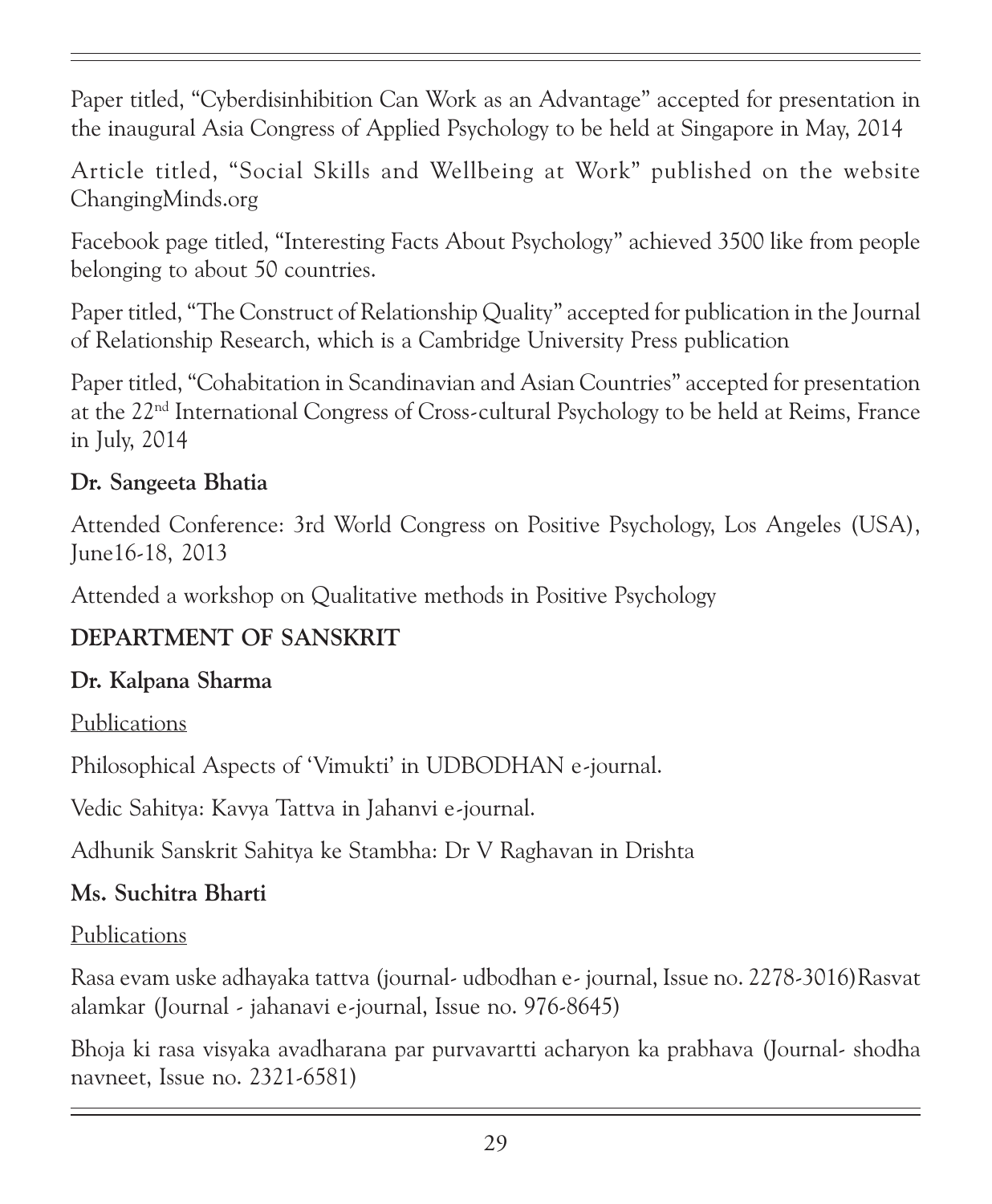#### Dr. Sunita Gupta

Supervised a student (fifth student under my supervision) towards completion of PhD in academic year 2013-2014 .

#### DEPARTMENT OF ZOOLOGY

#### Dr. M Divya Gnaneswari

Attended an international workshop on New Frontiers in Global learning and Communications from 28th December 2013 to 2nd January 2014 by ShaheedRajguru College of Applied Sciences for Women, Centre for Entrepreneurship and Career Oriented program, University of Delhi, India and University of Massachusetts Boston, MA.

#### Dr. JasvinderKaur

Kaur, J† ., Verma† , H., Tripathi, C., Khurana, J.P. and Lal, R. 2013. Draft Genome Sequence of a Hexachlorocyclohexane (HCH) Degrading bacterium Sphingobium baderi LL03<sup>T</sup>. Genome Announc 1(5):e00751-13

Kaur, J† ., Moskalikova, H., Niharika, N† ., Khan, F., Sedlackova,M., Hampl, A., Damborsky, J., Prokop, Z., and Lal R. 2013. Sphingobium baderi  $LLO3<sup>T</sup>$  sp. nov., isolated from HCH contaminated soil. Int J Syst Envol Microbiol63:673-8

Niharika, N†, Moskalikova, H., **Kaur, J†.,**Khan, F., Sedlackova, M., Hampl, A.,Damborsky, J., Prokop, Z. and Lal, R. 2013. Sphingobium czechense  $LL01^T$ sp. nov., isolated from a hexachlorocyclohexane (HCH) dump site. Int J Syst Evol Microbiol 63:723-728

Niharika, N†., H, Moskalikova.**, Kaur, J**†., M, Sedlackova A, Hampl., Damborsky, J., Z, Prokop and Lal, R. 2013. Novophingobium barchiamii  $LLO2<sup>T</sup>$  sp. nov., isolated from a hexachlorocyclohexane (HCH) dump site. Int J Syst Envol Microbiol63:667-672

Dua, A., Sangwan, N., Kaur, J., Saxena, A., Kohli, P., Gupta, A. K. and Lal, R. 2013. Draft genome sequence of Agrobacterium sp. strain UHFBA-218, isolated from rhizosphere soil of crown gall-infected cherry rootstock Colt. Genome Announc 1(3):e00302-13

Sharma, P., Jindal, S., Kiran, B., Kumari, K., Niharika, N., Kaur, J., Pandey, G., Pandey, R., Russell, R. and Lal, R. 2013. Functional Screening of Enzymes and Bacteria for the Dechlorination of Hexachlorocylohexane by a High-Throughput Colorimetric Assay. Biodegradation (DOI 10.1007/s10532-013-9650-5)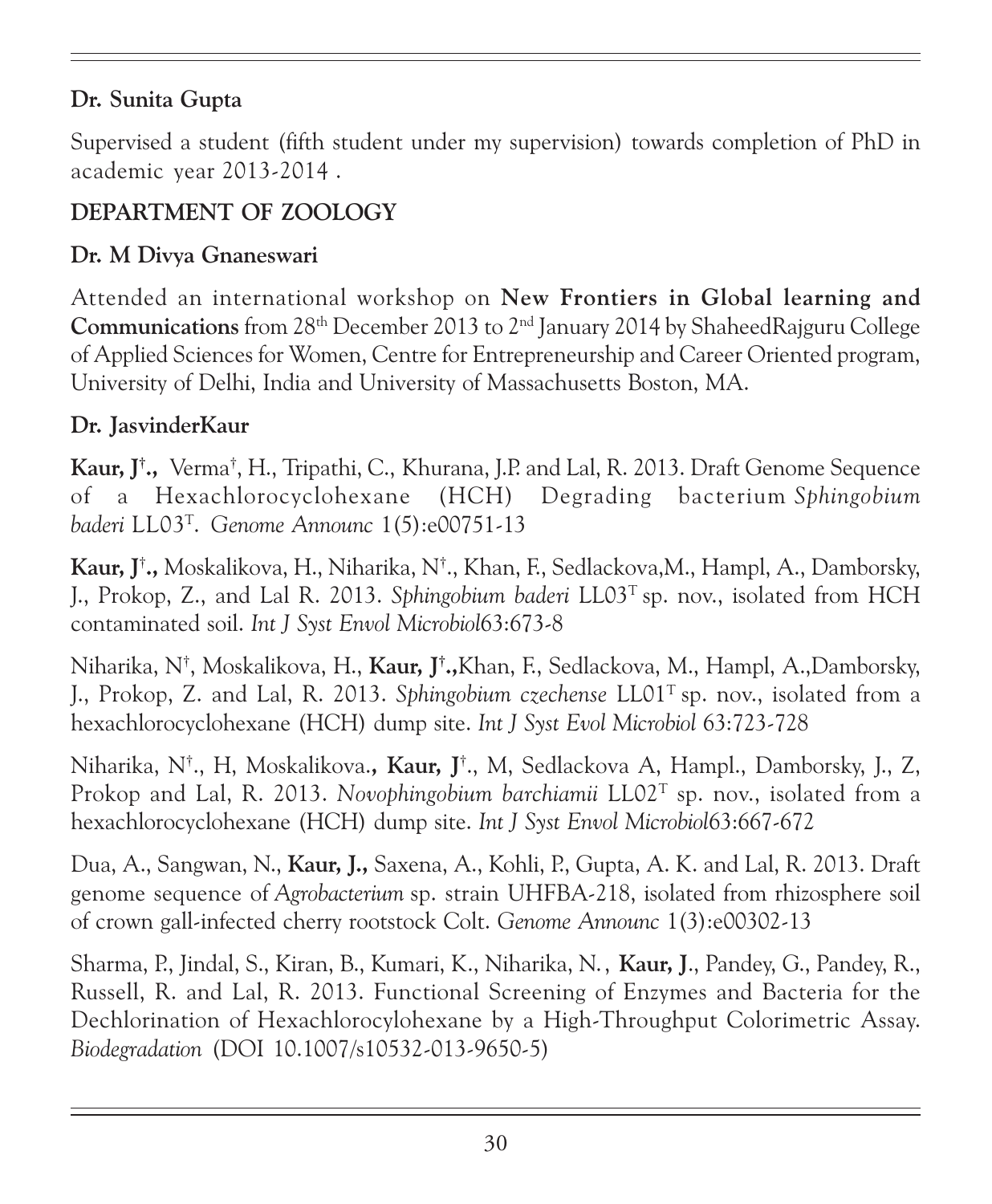Verma, M., Lal, D., Saxena, A., Anand, S., Kaur, J., Kaur, J and Lal, R. 2013. Understanding alternative fluxes/effluxes through comparative metabolic pathway analysis of phylum actinobacteria using a simplified approach. Gene 531: 306–317

Verma, M., Lal, D., Kaur, J., Saxena, A., Kaur, J., Anand, S. and Lal, R. 2013. Phylogenetic analysis of phylum actinobacteria based on whole genome sequences. Res Microbiol 164: 718-728

#### Book chapter

Anand, S., Malhotra, J., Niharika, N., Lal, D., Jindal, S., Kaur, J., Nigam, A., Garg, N., Lata, P., Kaur, J., Sangwan, N., Singh, A.K., Dua, A., Saxena, A., Dwivedi, V., Mukherjee U and Lal, R. (2013). Bioremediation of Hexachlorocyclohexane (HCH) Pollution at HCH Dump Sites in Knowledge Systems of Societies for Adaptation and Mitigation of Impacts of Climate Change.pp 387-404. Edited by S. Nautiyalet al. Springer Berlin Heidelberg

#### Dr. Neena Kumar

Ramachandran Manifestations : Peptide to Proteome at department of Biochemistry, Sri Venkateswara College & Department of Biochemistry, Delhi University, South Campus (14-15thMarch, 2013)

Attended 3rd Training Workshop in Drosophila, Drosophila Stock Center, Department of Zoology, University of Delhi, (20-21st September, 2013)

Attended the workshop on Applied Genomics and Proteomics from 12th to 14th March, 2014 at Deshbandhu college.

#### Dr. Poonam Sharma

Participated in American Society of Microbiology (ASM) Workshop on "Culture of Responsibility held during September 2, 2013 at Maitreyi College, Delhi University, Delhi, India.

#### Dr. Shivani Tyagi

Shivani Tyagi and Dileep K. Singh (2014) Azospirillum himalayense sp. nov., a nifH bacterium isolated from Himalayan Valley soil, India. Annals of Microbiology, 64: 259-266

Shivani Tyagi and Dileep K. Singh (2014) Pseudacidovorax austerolens sp. nov.,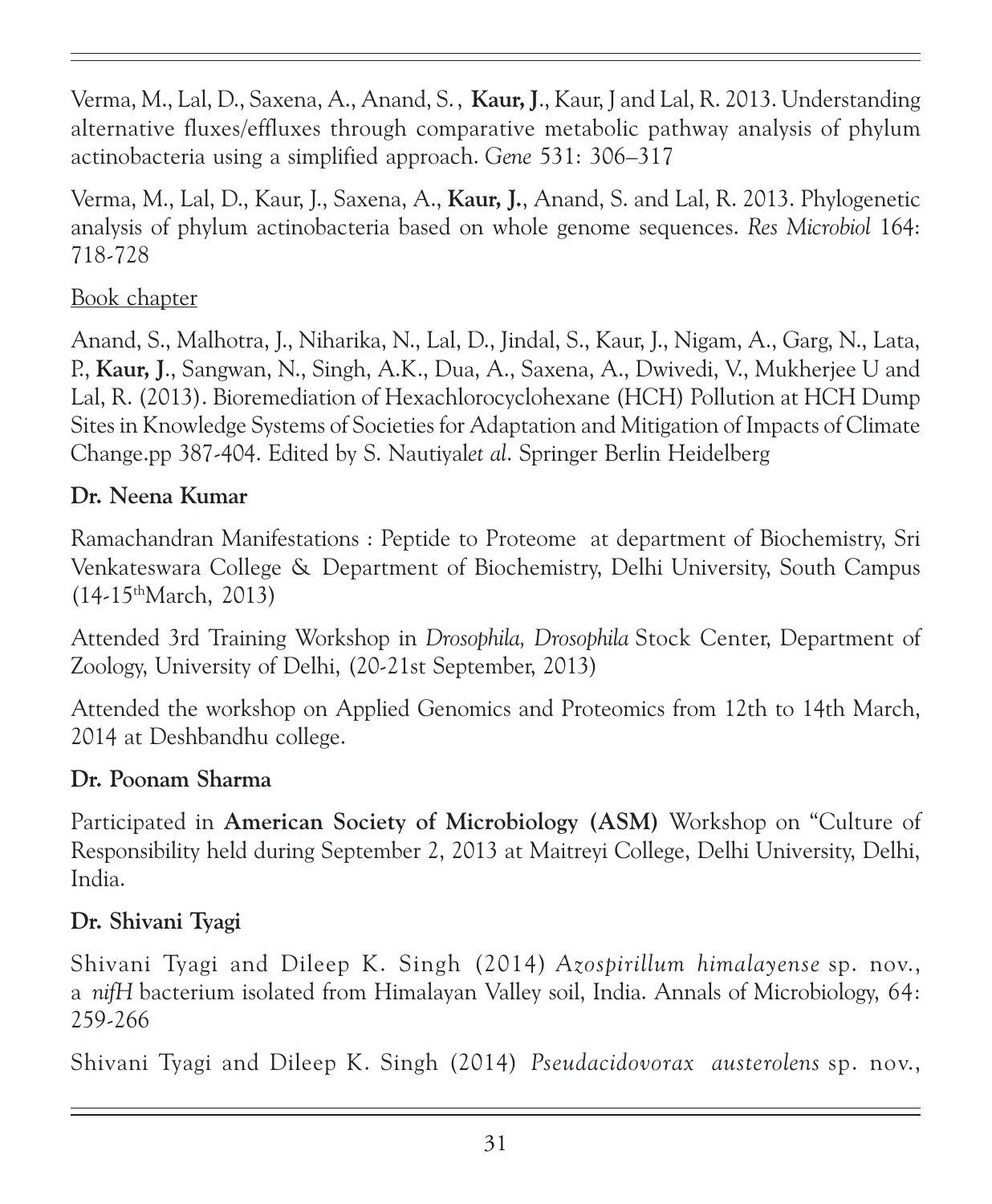a nifH bacterium isolated from Himalayan mountain valley soil, India.Annals of Microbiology (accepted).

Attended one Week International Workshop on teaching and Learning, Dec 2013 - 2 Jan 2014,Shaheed Rajguru College of Applied Sciences for Women (University of Delhi) & University of Massachusetts Boston New Frontiers in Global Learning and Communications.

Attended one day Workshop on Culture of Responsibility By American Society for Microbiology, 2th September, 2013, Maitreyi College, University of Delhi

#### Dr. Smriti Sharma

Oral paper presentation on the topic "Toxic effect of neem,Azadirachtaindica A. Juss foliage extracts against diamondback moth, Plutellaxylostella(Lepidoptera: Plutellidae)"

S. Sharma and A.K. Singh 9eds) IN:4th BIOPESTICIDE INTERNATIONAL CONFERENCE (BIOCICON 2013), 28-30 November, 2013.

#### LIBRARY

#### Dr. Babita Gaur

Participated and presented a paper "Mobile Technology Application for Library Management "at Library and Information Profession Summit 2014 on "From Brick to Click: Transforming Libraries into Social Sciences" held at University of Delhi (February, 2014)

Attended a National Workshop on Web-scale Discovery service: Transforming Access to Library Resources" organized by Jawaharlal Nehru University, New Delhi on (September, 2013).

Attended and participated in International Conference on Digital Libraries organized by TERI and presented a poster presentation on "Understanding E- Learning" (November, 2013)

Attended the Publishing Connect Workshop conducted by Elsevier in association with University of Delhi (September, 2013)

Participated for 3 day Workshop on Foundation Course organized by CPDHE, University of Delhi (June, 2013)

Attended "National Conference on Human Resource Development in Library Services in India-2013", organized by SLP, University of Delhi. (March, 2013)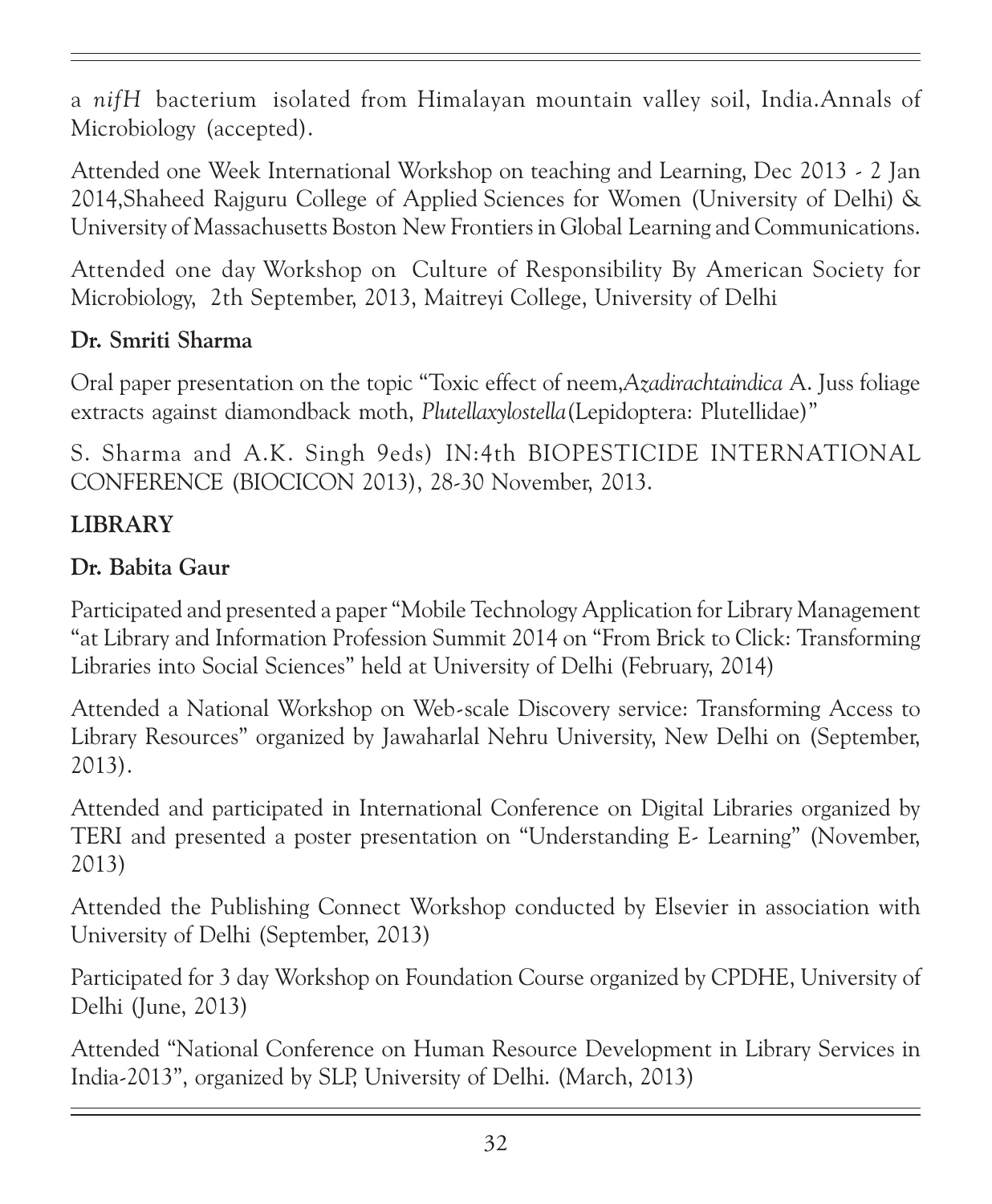## BEYOND THE CURRICULUM

## INNOVATION PROJECTS (2013-14)

Following are the projects selected by University of Delhi:

GC-201: A green chemistry approach to combat stress in the undergraduate chemistry laboratory.

GC-202: Waste management at Gargi and neighbouring areas.

GC-203: To deepen understanding of practices in 'ecological living': a multidisciplinary

Approach.

GC-204: Enabling technologies for pine needles from a disastrous waste (forest fires) to multitude of applications: energy, capacity building, employment and environmental benefits for Himalayan regions.

GC-205: Development of novel set-ups/ICT interfaced resources for science education

and research applications.

GC-206: Tailoring magnetic nanoparticles for inexpensive applications

#### A NEW SOCIETY: THE MARKETING SOCIETY

#### Teacher Coordinators: Mrs. Sheela Dubey and Mrs Chitra Kheria

Founders: Vidushi Bhalla, Navtej Marwaha (BBE, Part III)

The vision of the society: being strong proponents of increasing knowledge by sharing it, the society shall always work to create synergies of skills and increase the pool of knowledge pertaining to the field of Marketing Management, create a 360 degree exposure and build expertise in this area, of anyone who comes in contact with the society and always keep its eyes on maintaining the name of Gargi College as one of the front-runners among the best performing colleges of University of Delhi, under all circumstances.

The WORKING is divided in three parallels: Ad Week, Case-study Week and Marketology Week. This is followed by Face to Face event and/or holding competitive events.

The feature of DIVERSITY- is what differentiates us. The society has an equal fixed number for committee and head positions for each stream- Arts, Science and Commerce. Another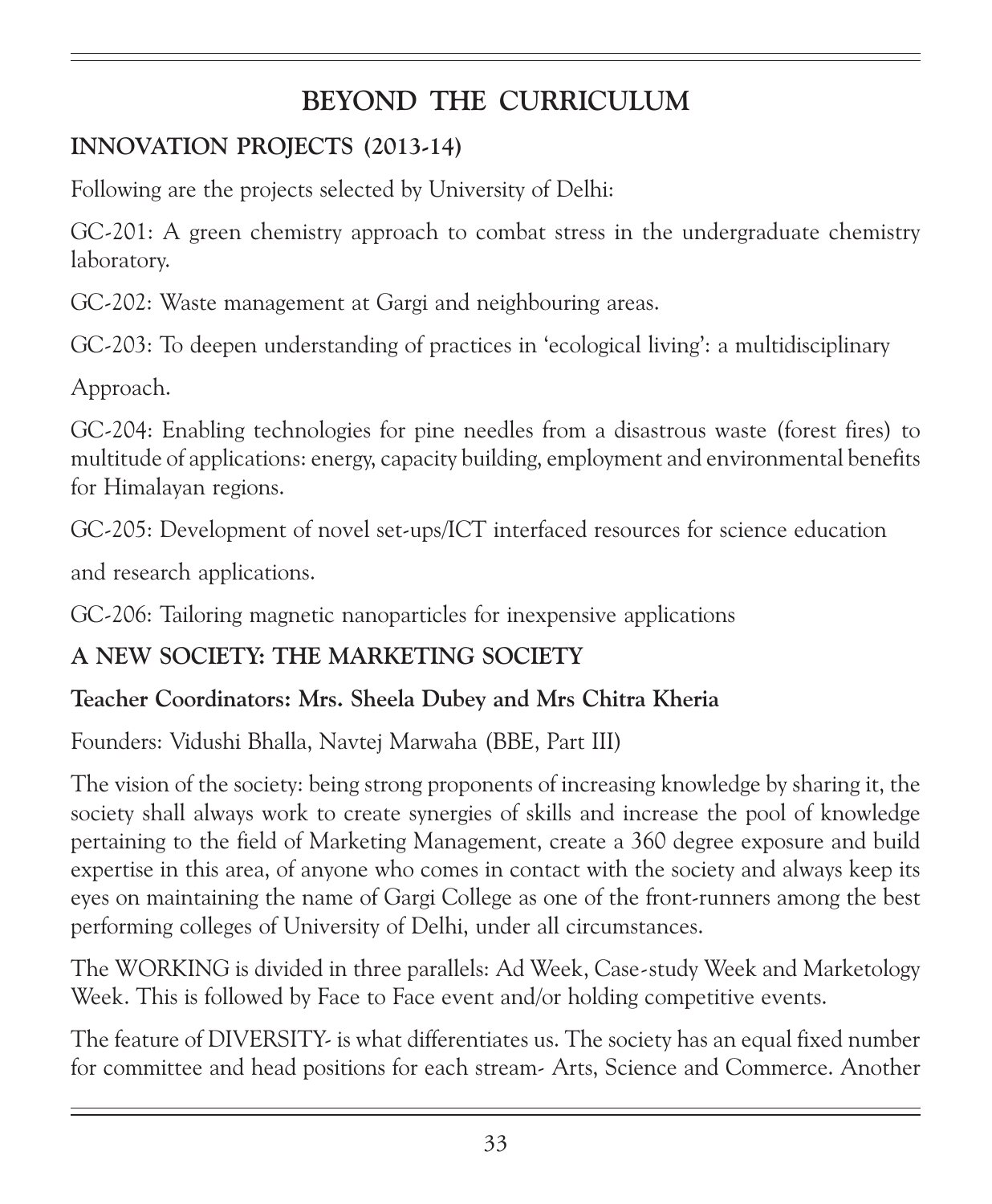differentiation which we are most proud of is EQUAL OPPORTUNITY, which implies that the society shall be eager to help in terms of resources or knowledge or guidance to everyone, whether they are a member or an audience to the society for any competitive event, or exams, or to satisfy the curiosity in general. Availability is round the clock, 24x7.

## SEMINARS/CONFERENCES

An Indo-UK conference on Recent Advances of Chemical sensors was organized on 10-11<sup>th</sup> Feb 2014. Prof. Arabinda Mitra , head and Advisor Bilateral Cooperation inaugurated the conference. Prof. R. P. Tandon delivered Keynote address on Current Status of Chemical Sensors. A galaxy of experts delivered talks on various aspects of gas sensing materials

A National Seminar Cascade, was organized on the topic of "21st Century Marketing: Challenges and Opportunities". This seminar was graced by the valuable presence of eminent speakers. The Key Note Address was by Prof. Mithileshwar Jha (Professor of Marketing, IIM Bangalore.), Chief Guest:Mr. Amitabh Kant (CEO and MD of Delhi Mumbai Industrial Corridor Development Corporation), Guest of Honour was Ms. Shereen Bhan (Managing Editor, CNBC- TV18), and speakers were Ms. Smriti Singh Bhatia (Vice President, Automotive and Technology, TNS India Pvt. Ltd.), Mr. Rahul Gandhi (Regional Manager-North ITC LTD.) and Mr. Chander Shekhar(Chief Designer, SHADE).

Sanskrit Association organised a seminar on "Sanskrit and Samvidhan". Dr.Ashutosh Dayal Mathur, Associate Professor in St.Stephens College and Dr. A.K Dubey, Additional Secretary in Ministry of Coal were the eminent speakers. It was very enlightening and highly appreciated by the entire audience.

## THE GARGI PATHFINDER AWARD

This Award is to promote originality and innovative spirit amongst undergraduate students. The students of the three streams put forward their ideas and after stringent selection are encouraged to research on their topics. This year's award winners are:

#### Science

Winners: Dimple Garg, Malavika Sharma, Nidhi Garg

Project Title: Wealth from Waste-A green method to produce biodiesel from waste cooking oil and generation of useful products from the waste further generated.

Mentor: Dr Indu Tucker Sidhwani, Dr Geeta Saini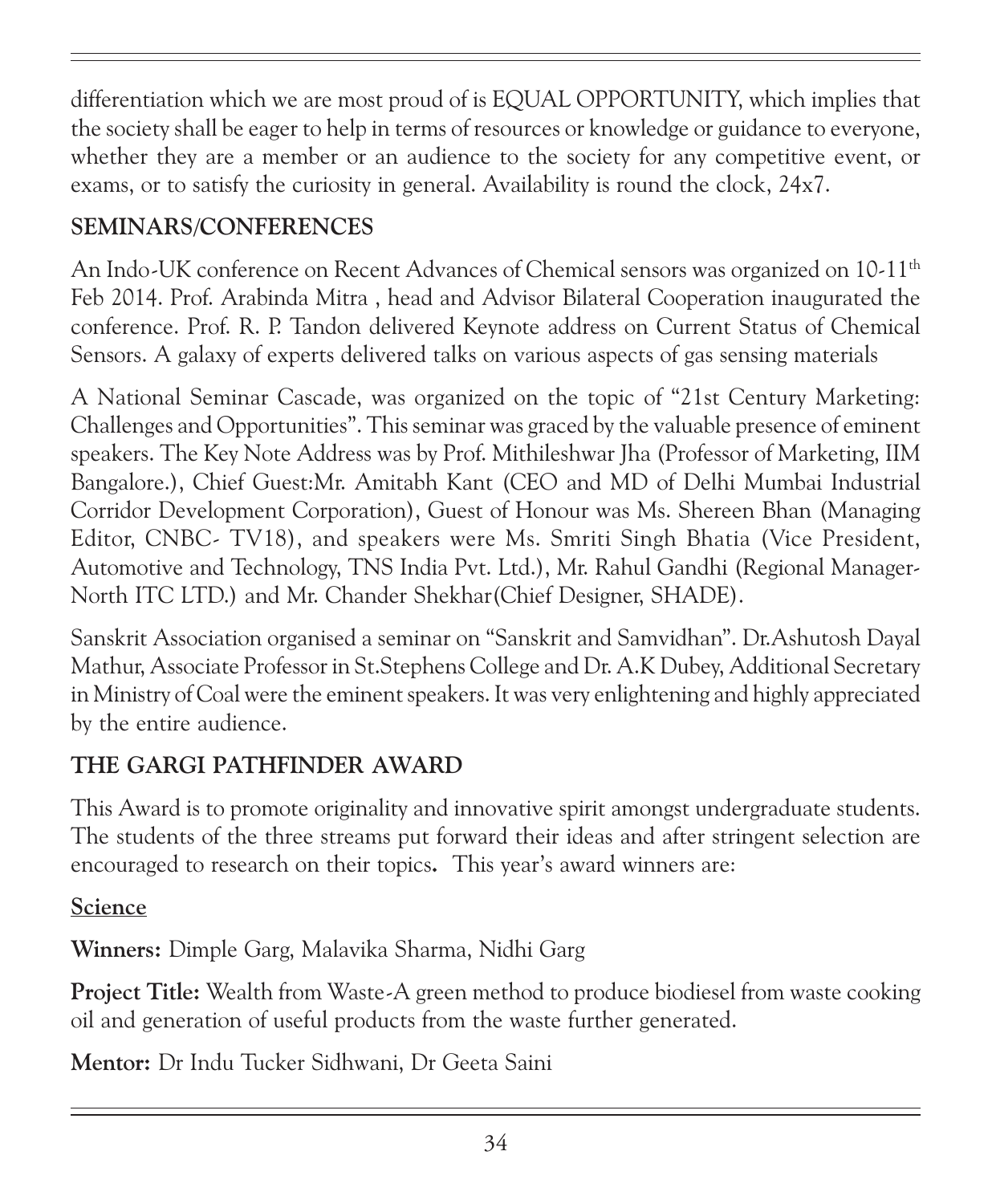### **Humanities**

Winner: Aditi Kundra

Project Title: Vision for an inclusive society: A micro-socio-economic survey of educational aspirations of urban poor

Mentor: Mrs M. Sailaja

## ACTIVITIES OF BIOINFORMATICS INFRASTRUCTURE FACILITY (BIF)

Gargi College is one of the two colleges and the only Women's college in University of Delhi to have BIF (funded by DBT with a yearly grant for maintenance and allied expenses). An abstract mentioning progress made at BIF, Gargi College appeared in the Proceedings of XXV Annual Coordinators Meeting (Feb 2013) of BTISNET organized by CSIR-NIO, Goa. This year BIF, Gargi College won SECOND POSITION in terms of publications. This year undergraduate students submitted projects on (i) drug targets for diabetes related problems and (ii) sequence analysis of certain MADS-box genes in green plants. A post graduate student from TERI University is researching on DNA barcoding in green plants for her dissertation as a part of her course work for MSc degree. Also, a research associate is presently working on drug targets that can control polyuria.

#### HIGHLIGHTS OF STAR COLLEGE SCHEME

This scheme is funded by Department of Biotechnology to colleges with ambition and potential for excellence. This year Gargi College was bestowed with the title of STAR COLLEGE STATUS by Department of Biotechnology on the basis of its overall performance in fulfilling all the objectives of the scheme. The grant has aided Gargi College science departments by providing infrastructure for achieving excellence in teaching and exposure of students to experimental science. In our college this scheme has enabled the procurement of many sophisticated instruments in science laboratories. In addition many chemicals, glassware and plasticware were purchased which helped the students to individually perform the experiments. Students were also given the opportunity to do research projects under the scheme. Visit to National Institute of Plant Genomic Research (NIPGR) was organized for students which helped the students to develop insight into the modern techniques used biology.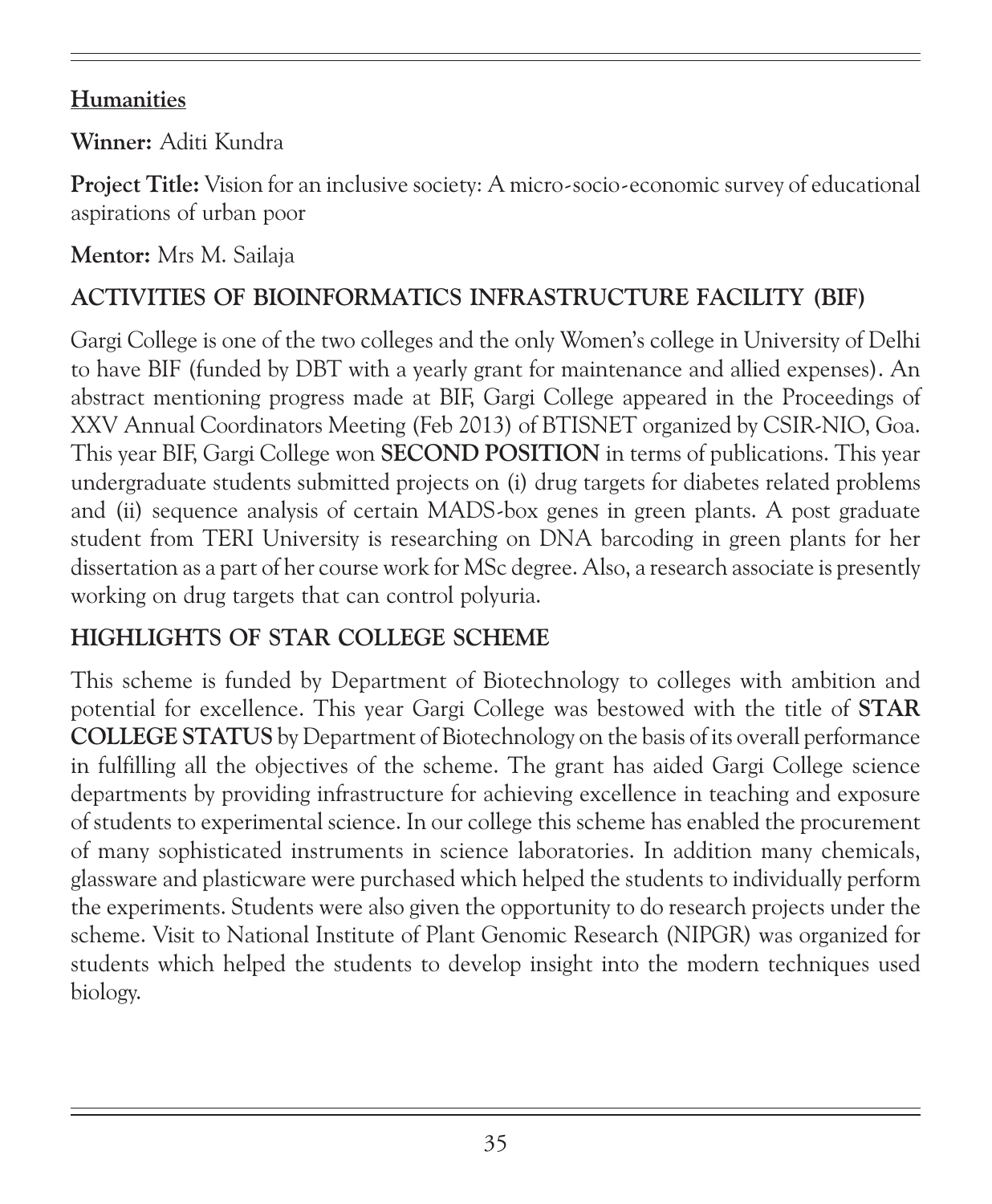## SCIENCE FESTIVAL: SCINTILLATIONS-2014

"SCINTILLATIONS" the common science festival of Gargi College which was held on 19<sup>th</sup> and 20th Feb, 2014. It was a joint venture of 6 science societies namely ALBATROSS (Zoology), GERMS (Microbiology), QUASAR (Physics), RASGANDHAYAN (Chemistry), TARU (Botany) and ZENITH (Physical and Life Sciences). The festival provided a platform for students of various science departments to enrich their scientific temper by listening to and interacting with eminent scientists. It also gave them a chance to participate in various extra-curricular activities to showcase their talents. On 19<sup>th</sup> Feb, the festival started with two scintillating talks by Dr Kshipra Misra (DIPAS, Delhi) and Prof. Aditya Mittal (IIT, Delhi). The 2-day festival witnessed events organized by departmental associations.

| ALBATROSS:    | Best of Waste, Collage Making    |
|---------------|----------------------------------|
| GERMS:        | Becho-to-Jaane, Quiz             |
| QUASAR:       | AdMad, Paper Art                 |
| RASGANDHAYAN: | Paper Presentation, Crossword    |
| TARU:         | Memory Game, Botanical Rangoli   |
| ZENITH:       | Botanical Tambola, Treasure Hunt |

All the events had huge participation from students of Gargi College as well as other colleges.During the valedictory function, prizes were given to the winners by our Principal, Dr. Shashi Tyagi. B.R. Venkatesh Rao memorial trophy was bagged by Department of Microbiology, for winning maximum number of prizes.

#### DEPARTMENTAL EVENTS

#### Department of Botany

#### Faculty Advisor: Dr. Renu Mudhra

The Gargi College Botanical Society started its activities for the session with a lecture by Dr Renu Deswal of the Department of Botany, University of Delhi, on 6th September, 2013. The lecture entitled "Understanding the Regulation of Cold Stress – Adaptome" provided insights into the post-translational regulation of proteins and cold responsive expression in apoplast.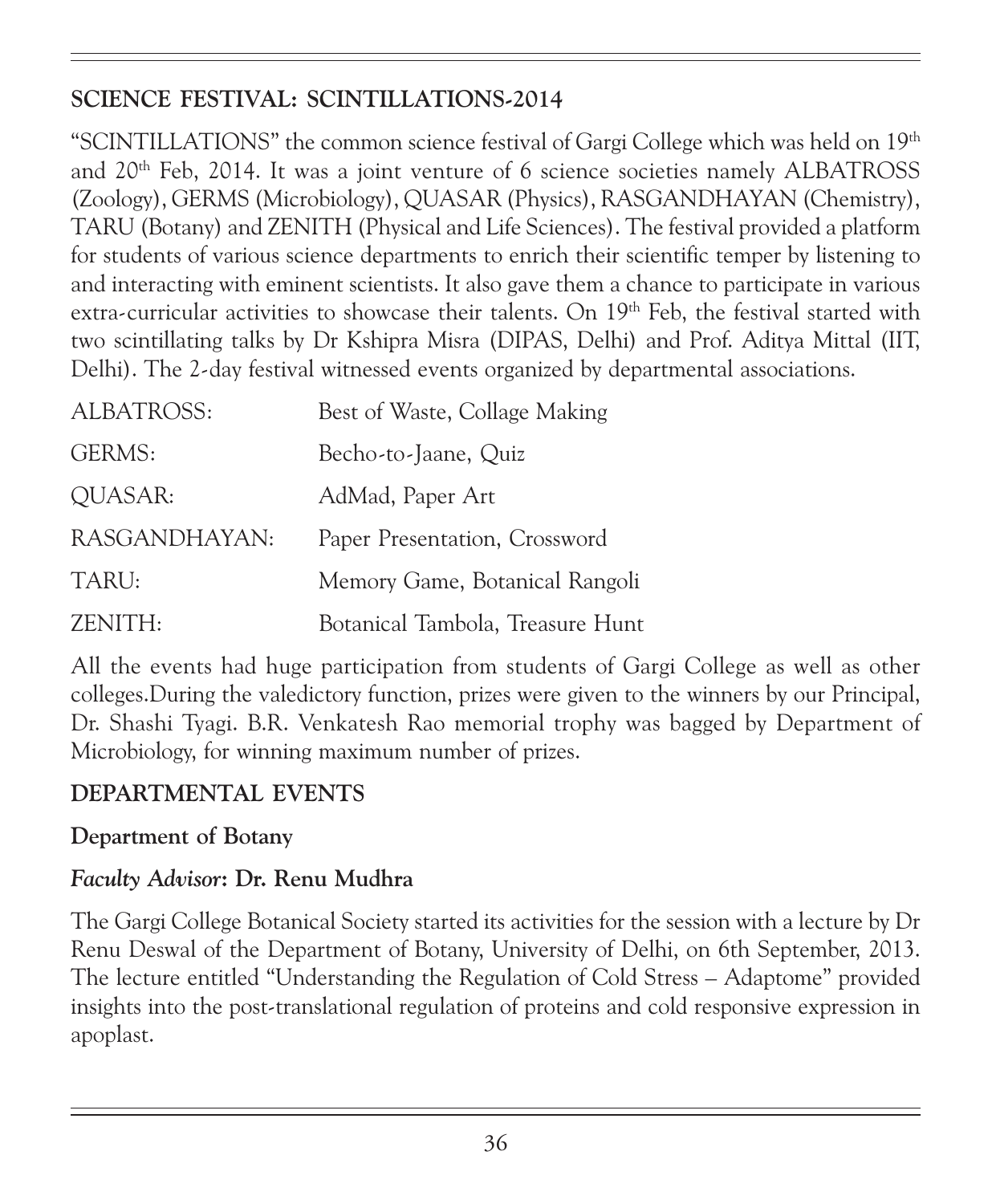An educational trip was organized to Shimla and Chail (Himachal Pradesh) for the students of B.Sc (Hons), Botany and B. Sc Life Sciences classes. Faculty members Dr. Usha Prasad, Dr. Gita Mathur, Dr. Kiran Prabha, Dr. Gita Mehta and Dr. Aparajita Mohanty accompanied the students. Students were helped to learn and appreciate the diversity of plants in their natural habitat. The excursion also helped the students to be sensitized to conservation of nature and environment.During the college science festival "Scintillations" held on 19- 20th February 2014, TARU hosted two events, viz., "Botanical Rangoli" and a "Memory Game". The festival witnessed huge participation and tremendous appreciation. More than 70 students participated in the Memory Game, and around 25 teams participated in the Botanical Rangoli. The participants enjoyed the events and were appreciative of the Society's initiative in organizing these events.The Society organized a lecture entitled "Orchids: Wonder Plants" on 8th March 2014. The eminent scientist, Dr. C. Sathish Kumar of the Botanical Garden and Research Institute, Thiruvanathapuram, delivered the lecture. The lecture created a lot of interest in the students, who got an opportunity to learn about the varieties of orchids through a beautiful pictorial presentation on the subject.The Society brought out the 9th volume of its annual publication in the form of an e-publication.

### Department of Business Economics

# Faculty Advisor: Dr. Nidhi Gupta

In 2013, Economia Di Affari was organised by the department as the first B.B.E. fest where students were enlightened by the eminent speakerSumit Chaudhary(M.D. of Third millennium) on the topic "Business Ethics associated with Bhagvat Gita".

The students of BBEof Gargi College have won laurels in both intra as well as inter college competitions and made the college proud. It won the  $1<sup>st</sup>$  prize in Product Wizard, Marceto Fest, SRCC,  $1^{st}$  position in print Ad competition in Zakir Hussain College,  $2^{nd}$  position in Quiz competition in Kamala Nehru College, to name a few. Above all, the department grabbed the Best College trophy in Runbhoomi, the Annual Sports Fest of the BBE-BMS Department of College of Vocational Studies.

### Department of Chemistry

# Faculty Advisors: Dr. Chandana Mukherjee and Dr. Salma Khan

Chemistry association "Rasgandhayan" organized various activities, competitions and lectures successfully in the academic year of 2013 – 14. The inaugural lecture on "Better living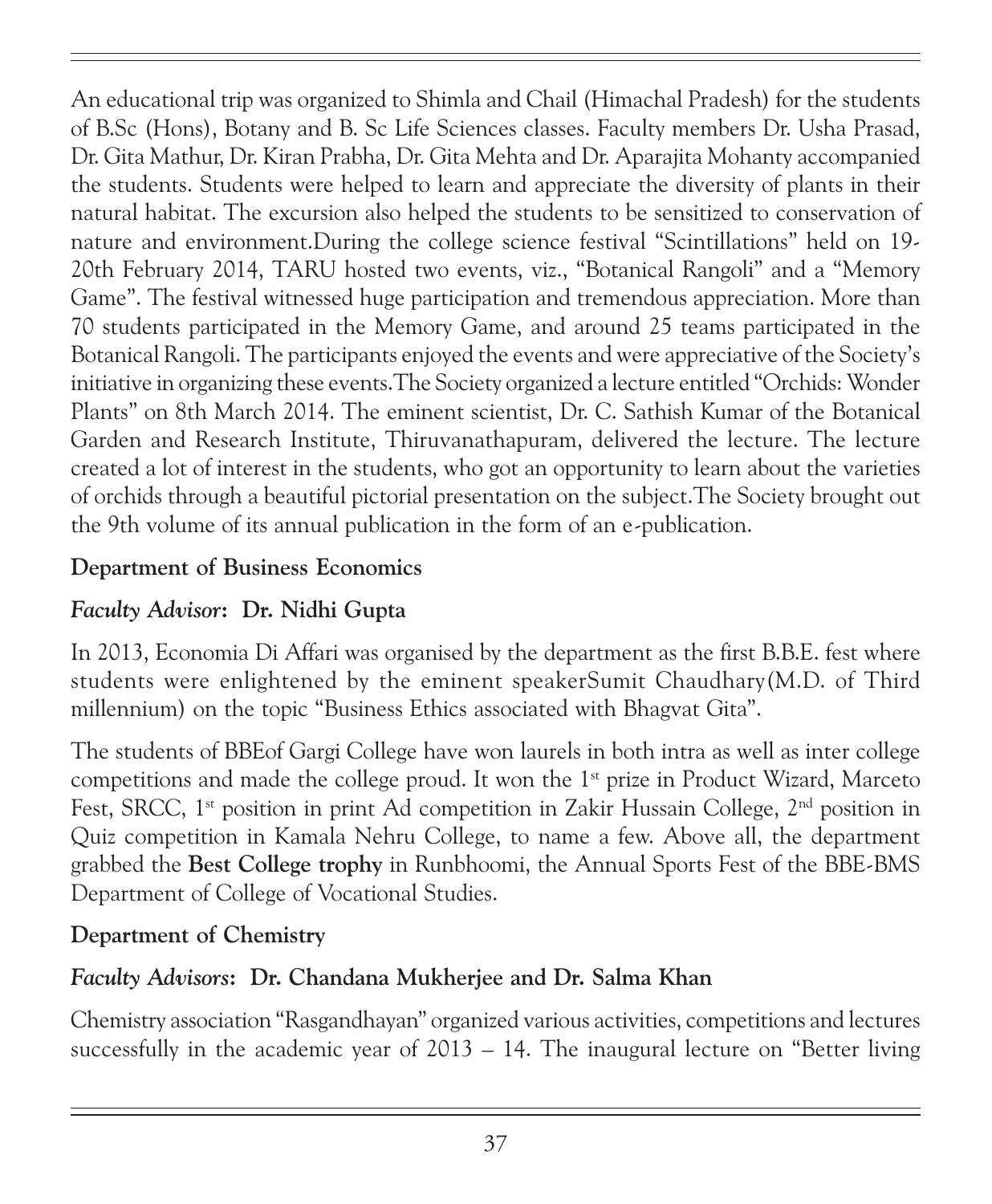through green chemistry" was delivered by Prof. Ram S. Mohan from Illinois University. The Ozone day was celebrated by holding inter-class Collage making and Slogan writing competitions.

Another lecture was by Dr. S.K. Garg, Principal of D.D.U under Dr. C.K Khurana memorial Annual Nobel Centenary lecture. The lecture in the series was on "Environment friendly solvents" by Prof. Ram S. Mohan from Illinois University. The Departmental magazine "Amalgam" was released in Intercollege Science Festival, Scintillation 2014. In Scintillation two events "Paper presentation" and "Crossword" were organized by Chemical Society. Students of Chemistry (Hons.) IInd and IIIrd year have participated in a National Competition organized by IIT (BHU) under the guidance of Dr. Tripti Kumari and they have qualified (out of 33 teams) for the final round. We are the only society which holds a degree distribution function.

#### Department of Commerce

### Faculty Advisors: Dr. Manju Sahai, Ms. Sheela Dubey, Ms. Suman Meena and Ms. Ashima Sharma

Commerce Department of Gargi College organized a talk by Prof. J.P Sharma, Professor of Law & Corporate Governance in the Department of Commerce, and currently Head, Department of Commerce, and Dean Faculty of Commerce & Business at the Delhi School of Economics, University of Delhi. He guided us into the New Companies Act, 2013. The New Companies Act, 2013 has triggered new debate. What are the key changes? What is an impact on corporate world? The companies' bill, 2012 which was earlier passed by the Lok Sabha on 18th December, 2012 was passed by the Rajya Sabha on  $8<sup>th</sup>$  August, 2013. The Hon'ble President of India accorded his assent to the bill on 29<sup>th</sup>August, 2013 and the bill matured into an Act. On 28th February 2014, Department of Commerce hosted its National Seminar Cascade, as an initiative to bring experts from various fields for an interaction with students and teachers. The topic was, "21st Century Marketing: Challenges and Opportunities". In today's world the modern marketing department has evolved through the years from a simple sales department to an organizational structure where marketing personnel work mainly with cross-disciplinary teams. People and the trends they follow are incredibly unpredictable, and staying ahead of the curve is a tricky business. In the 21st Century one has to be on the lookout for ways to improve skills, to foster innovation, and nurture creativity. In fact 21st century marketing has become "holistic".This National Seminar was graced by the valuable presence of eminent speakers: Key Note Address by Prof.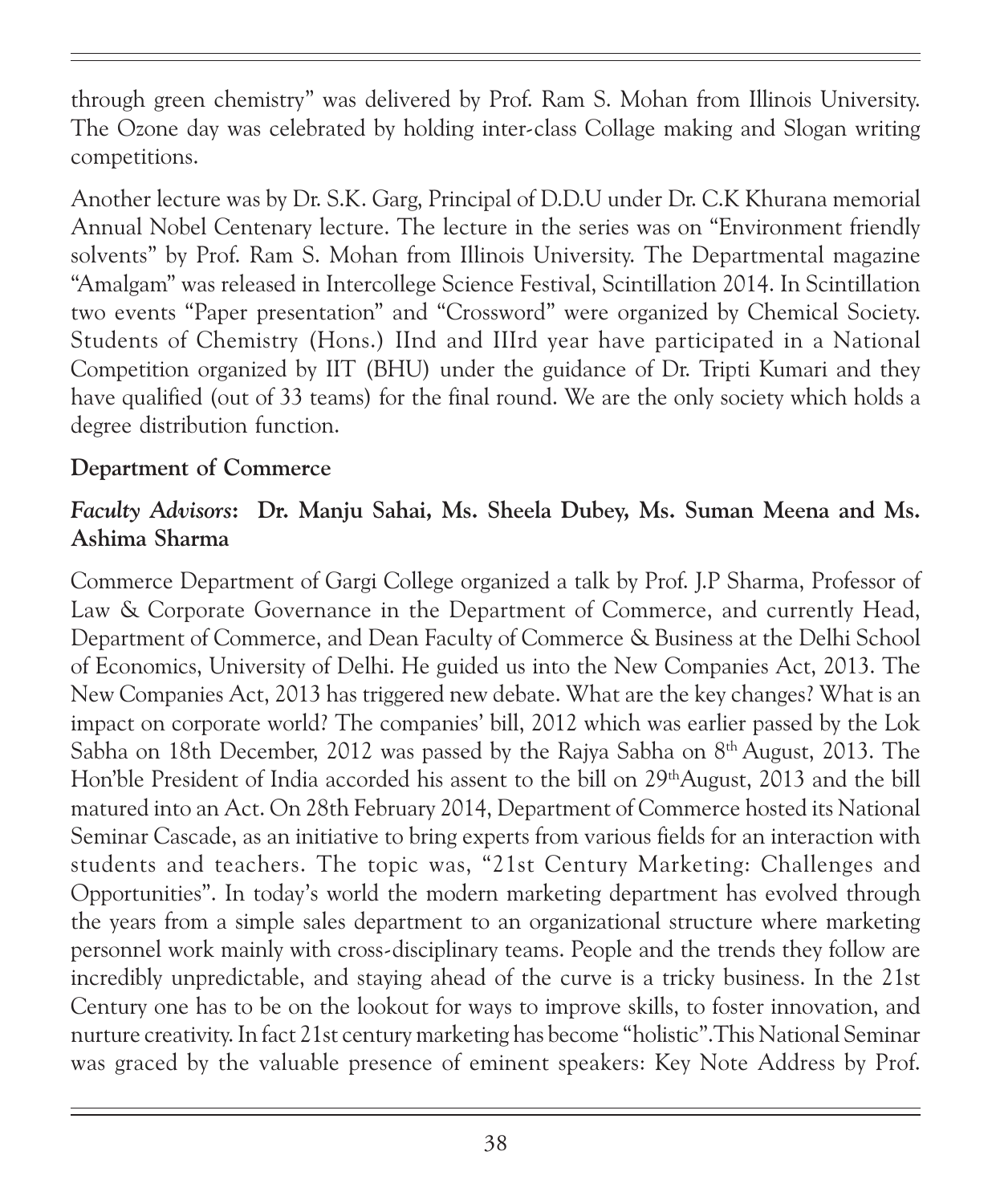Mithileshwar Jha (Professor of Marketing, IIM Bangalore.), Chief Guest was Mr. Amitabh Kant (CEO and MD of Delhi Mumbai Industrial Corridor Development Corporation), Guest of Honour was Ms. Shereen Bhan (Managing Editor, CNBC- TV18), Speakers were Ms. Smriti Singh Bhatia (Vice President, Automotive and Technology, TNS India Pvt. Ltd.), Mr. Rahul Gandhi (Regional Manager- North ITC LTD.) and Mr. Chander Shekhar(Chief Designer, SHADE).

The inter college competitions, Young Entrepreneur, Wrap it up, Ad-Guru and Dancing brushes witnessed participation from all over University of Delhi. In March 2014, the Commerce Department of Gargi College took all its students to a trip to Lonavala, Kandala, Matheran, Mumbai and Elephanta Island.

### Department of Economics

## Faculty Advisors: Dr. Nausheen Nizami and Ms. Nidhi Tewathia

Department of Economics began the session 2013-14 with an orientation programme for the first batch of FYUP Economics (Hons). It was an informative session for the fresher's and a networking platform for the new students. ECOMANTRA, the Economics society of Gargi College went green with economics at its annual department fest with the theme "Greenomics" on 21st February'2014. The fest began with an auspicious start by a lamplighting ceremony and a mesmerizing prayer song. Thereafter, Professor Kaustuva Barik from Department of Economics, IGNOU addressed the gathering with his exemplary and interesting lecture on "Greenomics: Scope and challenges for India". The fest's other attraction was the tantalizing performance by the Illusionist Karan Singh who left the audience speechless yet applauding for his act. The annual fest comprised of plethora of delectable competitions like Quizzotica, Just a Minute (JAM) and EcoArt. To keep the infotainment on, there was a dynamic and high-powered dance performance by the department's students followed by the prize distribution ceremony.

# Department of Elementary Education

# Faculty Advisor: Dr. Chhaya Sawhney

The department is pursuing DU innovative project titled: 'To Deepen Understanding of Practices In 'Ecological Living': A Multidisciplinary Approach. A 4th year student of our department was selected by Equal Opportunity Cell of Delhi University to participate in a week-long trip to South Korea organized for physically challenged students. Third year and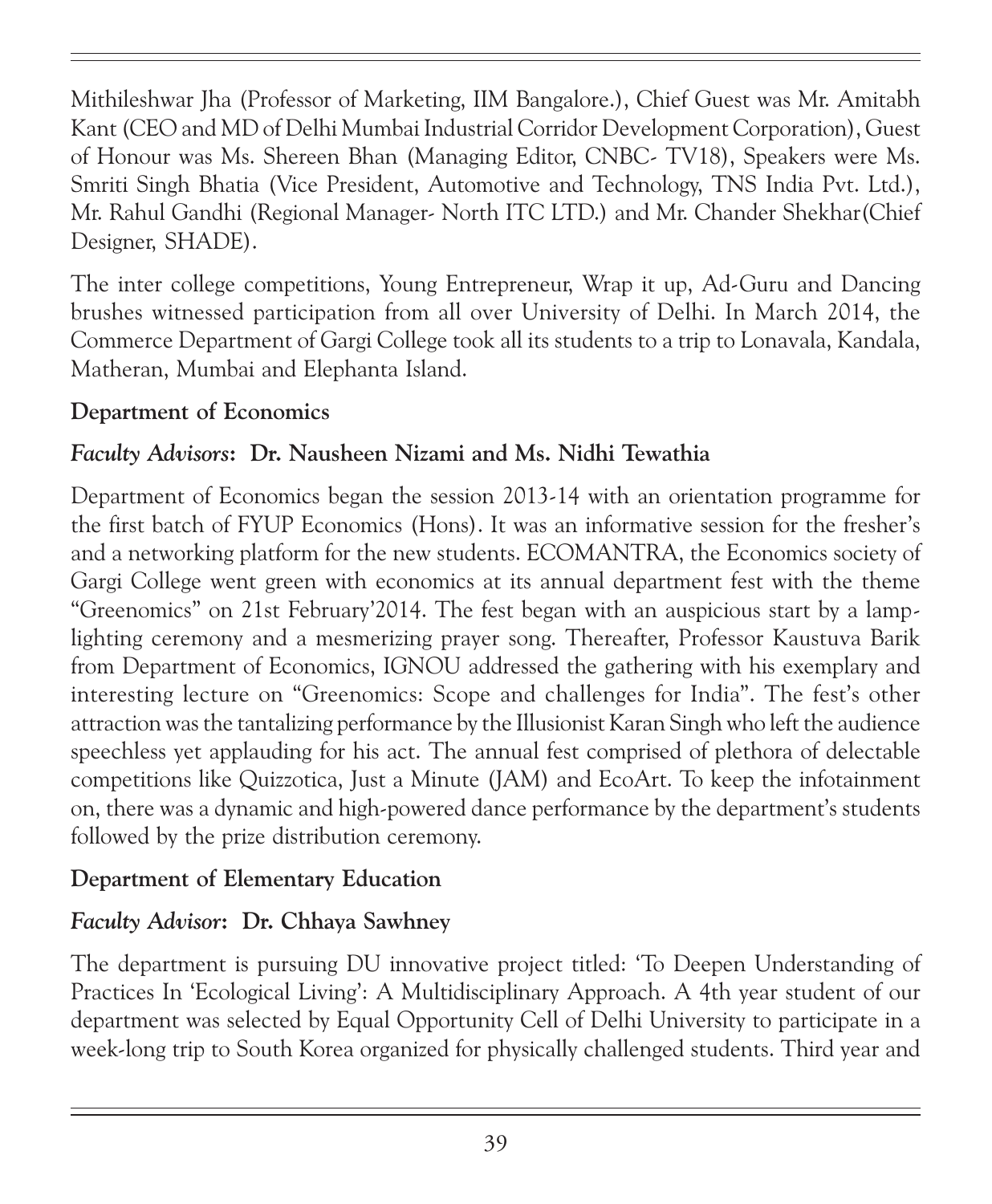4th year students attended a workshop organized by ELTAI (Delhi) in collaboration with DAV school on enhancing listening and spoken skills. Third year and 4th year also attended a workshop organized by RELO, US Embassy at American Center on Innovative material development for language teaching. Students attended a workshop organized by RELO, US Embassy and visited Nehru Learning Centre for children and youth. Students also participated in a National Conference on Mathematics Pedagogy Let's Mathematise…Lessons from Practice.

A story telling workshop by Ms.Vineeta Krishnan and Ankit Chaddha was organized for 2nd year students. Students attended two workshops on physical education conducted by a team of teachers from Mirambika School.Two 2nd year students made a short presentation in the seminar, 'Neuroscience, Psychology and Educational Practices' organized by D. S Kothari Centre for Science, Ethics and Education (DU) and Tibet House on 30th January, 2014.

A workshop on 'Gender and Self Development' by Deepa Narayan was organized on 12th February, 2014 for 2nd year.A workshop on 'Music and psychology' by Suneet Varma was organized on 28th February, 2014 for 2nd year and 3rd year.A colloquia by 3rd year students on 'Environment and Education: A Gandhian Perspective' was organized on 12th February, 2014. Shri Anupam Mishra and Prof. Prateek Sharma were invited on this occasion and Dr. Rekha Navneet moderated the session. Students also visited American Centre to view few documentaries related to theatre practicum, and National Museum which was a part of Contemporary India paper. The year of 2013-14 has been a challenging yet successful year for the B.El.Ed Association 'ASMI'. The annual department festival "EDUFEST 2014" was held on 21st March 2014. The theme of the festival was "Theatre in education". Prof. Poonam Batra, Ms. Amrita Lalljee and Sukhesh Arora were the eminent speakers invited for a discussion on 'Theatre as a pedagogical tool'. Being an intercollege event, it had active participation from different B.El.Ed colleges. There were various events like on the spot Skit Competition, Ad-Mad, Meri Kahaani and Best out of waste. The highlight of the event was the play 'LAAl Pencil' performed by the B.El.Ed Gargi students.

### Department of English

# Faculty Advisor: Nzanmongi Patton

The energy in Gargi College's English department was at its high when Ned Beauman came for an interview. He is a young writer from Britain who has written three novels till now. His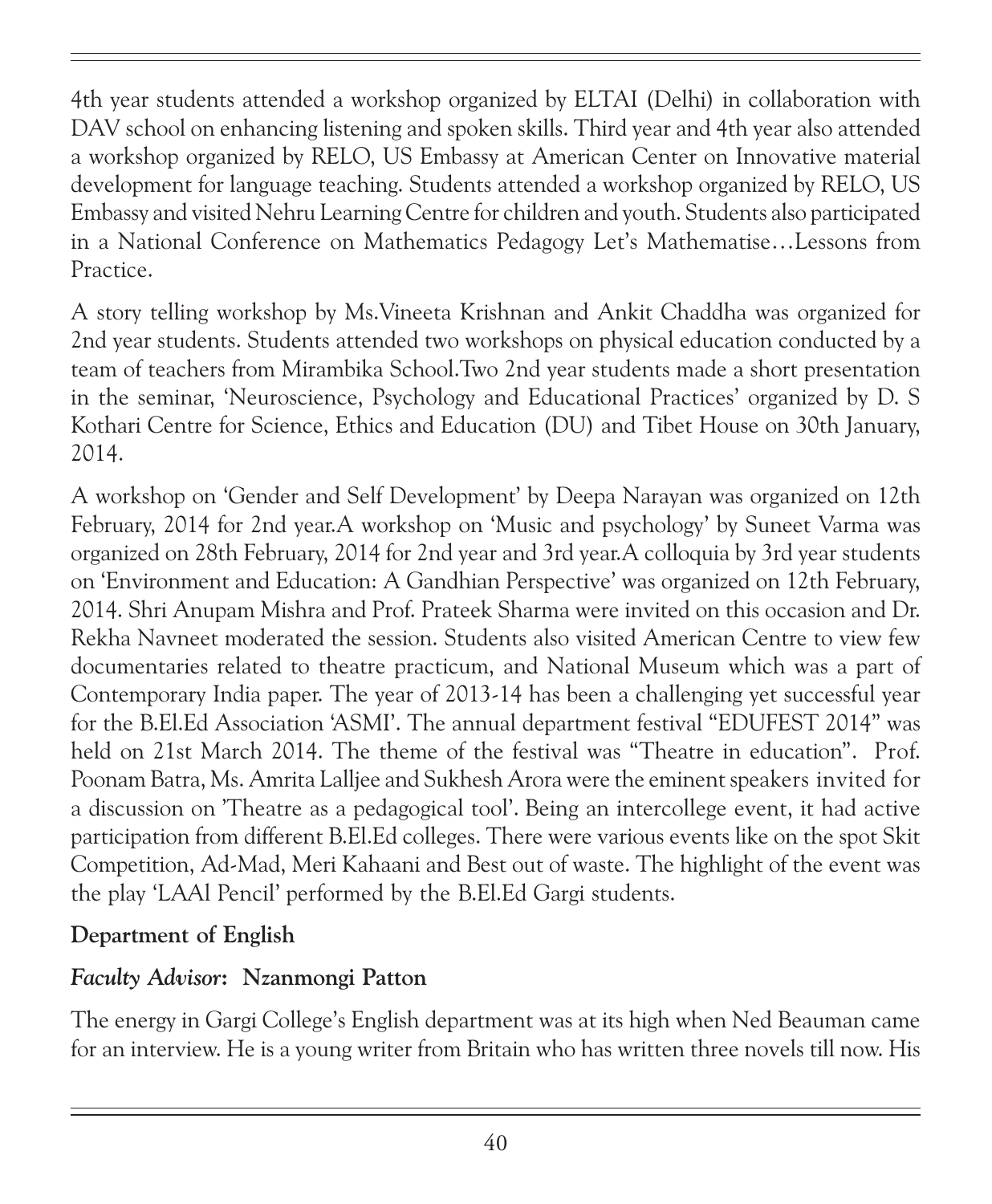debut novel, Boxer,Beetle won the Goldberg Prize for Outstanding Debut Fiction and the Writers Guild Award for Best Fiction Book. His second novel, The Teleportation Accident,was long listed for the Man Booker Prize. His third novel, Glow, around which the discussion was to take place, has been published this year by Sceptre in the UK. The interactive session took place on 23rd Oct '13 from 12-1:30p.m.in the Lecture Theatre in the college premises. The discussion was enlivened as our Professor; Radha Chakravarty was taking the interview who has co-edited The Essential Tagore, nominated Book of the Year 2011 by Martha Nussbaum for the New Statesman. She is also the author of Feminism and Contemporary Women Writers (2008). The interview covered everything from Ned's education to his first attempt at writing and his debut novels which are much recognized to his then upcoming novel, Glow. The interview was followed by an interesting discussion between students and Ned Beauman in which he not only answered the queries of students but also guided budding writers by giving them various pointers. He told them that the key strengths of a successful writer are hard work and perseverance. This was followed by refreshments and a group photo of the department with the author.

The Literary Society of Gargi College held their annual fest, "LITERATI" on 12<sup>th</sup>February 2014 in the college premises. The theme of the fest this year was "Sin in Literature" which attracted a significant number of participants from the other colleges of Delhi University as well. The relationship between sin and crime, the connection between sin and transgression and the concept of soul were the questions that the literary festival delved into by means of a panel discussion with experts in the respective areas, paper presentations by students and many other activities.

The event began at 9.30 in the morning with a welcome note for our guests and a session of quiz competition to set the mood of the audience. The panel for discussion included some of the most renowned personalities. Hindu College Professor Dr. Suroopa Mukherjee, Ms. Sharukh Alam, Mr. Johnny M.L and the artist Ram Rehman were there to talk and presented their interesting views on the idea of 'sin'.

After a short break for coffee and cookies, the session of paper presentations began in which college students presented their presentations on the different interpretations of sin in the field of art, religion and law. The winning teams were awarded with cash prizes and the event moved on to the several other competitions organized on the occasion. Students from different colleges and different departments of Gargi College participated in the fest competitions like 'Fancy dress competition' in which students enacted and dressed according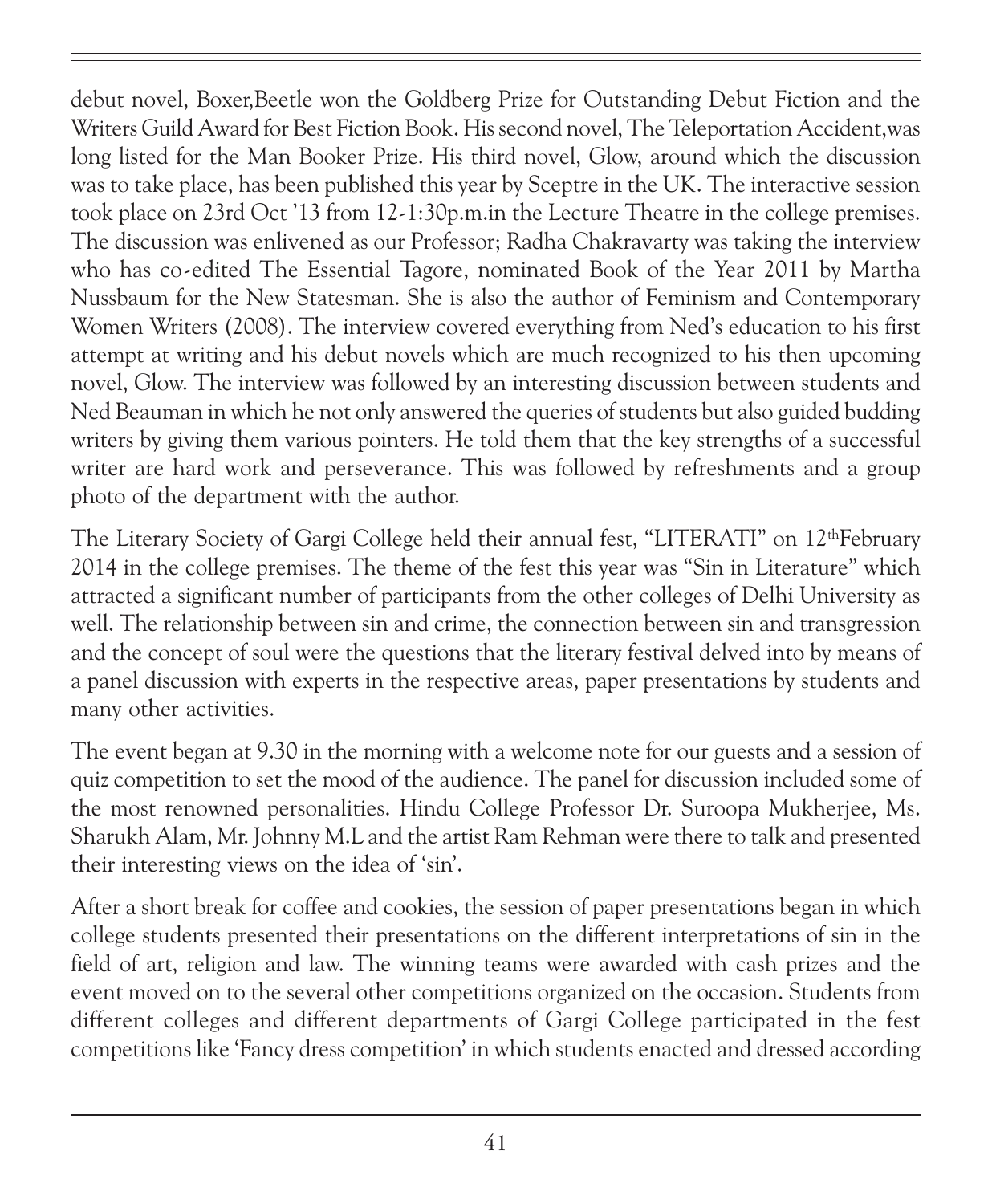to the 'Seven Deadly Sins' of Christian mythology. Next were the competitions like 'Spinning the yarn' which included framing stories on the spot in the given time period, 'Book cover designing' and 'Treasure hunt'. Everyone enjoyed the competitions with and the number of participants was remarkable. Winners were awarded with the prizes and the event ended with a vote of thanks.

# Department of Hindi: हिंदी साहित्य परिषद

# विभाग सलाहकार (रों) : डॉ. स्वातिश्वेता

हिंदी साहित्य परिषद् ने शैक्षिक वर्ष 2013–14 के प्रारम्भ में मौलिक कविता पाठ–प्रतियोगिता का आयोजन किया, जिसमें विभाग की छात्राओं ने अपनी स्वरचित कविताओ का पाठ किया। तत्पश्चात परिषद ने अपनी <u>जनात्मक लेखन प्रतियोगिता का आयोजन किया जिसमें विभाग की छात्राओं ने अपनी साहित्यिक प्रतिभा</u> को अभिवियक्ति दी। यह एक सराहनीय कोशिश थी। मार्च 21, 2014 को हिंदी साहित्य परिषद विभाग का साहित्योत्सव हिंदी द्वारा मनाया गया। इस अवसर पर एक परिचर्चा का आयोजन किया गया जो सफल रहा। परिचर्चा का विषय था – "स्त्री विमर्शः समकालीन कथा साहित्य था भारतीय समाज का सन्दर्भ"। इसमें हिंदी की प्रसिद्ध महिला कथाकार मैत्रेयी पुष्पा जी, जामिआ मिलिया इस्लामिआ से आए स्त्रीवादी और दलित चेतनावादी लेखक डॉ. अजय नावरियात था समकालीन कथाकार तथा नेट की पहली हिंदी वेव पत्रिका की सम्पादिका मनीषा कूलश्रेष्ठ ने अपने विचारों से सबको लांभावित किया। यह कार्यक्रम अत्यंत सफल रहा। इस उपलक्ष्य पर कविता तथा कहानी लेखन प्रतियोगिता का, आशुभाषण प्रतियोगिका का, कविता पोस्टर प्रतियोगिता तथा कार्ड डिजाइन प्रतियोगिता का आयोजन किया गया। अंत में स्त्री चेतना तथा स्त्री संघर्ष पर एक लघु फिल्म भी दिखाई गई।

# Department of History

### Faculty Advisor (s): Dr. Manju Shree Singh

A film was screened and a talk was organized in collaboration with the American Centre to commemorate the fiftieth anniversary of Martin Luther King's 'March to Washington'. Dr VS Prabhakar, Archaeologist, ASI, gave a talk on the Harappan site of Karanpura in Rajasthan. Dr Asmita S Hulaylkar gave a lecture on 'Women's Education in past and present: the experience of Umeko Tsuda'. This lecture was in collaboration with the Japan Foundation. A trip to Udaipur, Chittor and Mount Abu, Rajasthan was organized in October 2013. Dr KK Mohammed, Aga Khan Trust of India, was invited to speak on challenges of conservation and heritage work undertaken at the site of Bateshwar, Distt. Morena, Madhya Pradesh. A heritage walk to the Mehrauli Archaeological Park near Qutab Complex was conducted by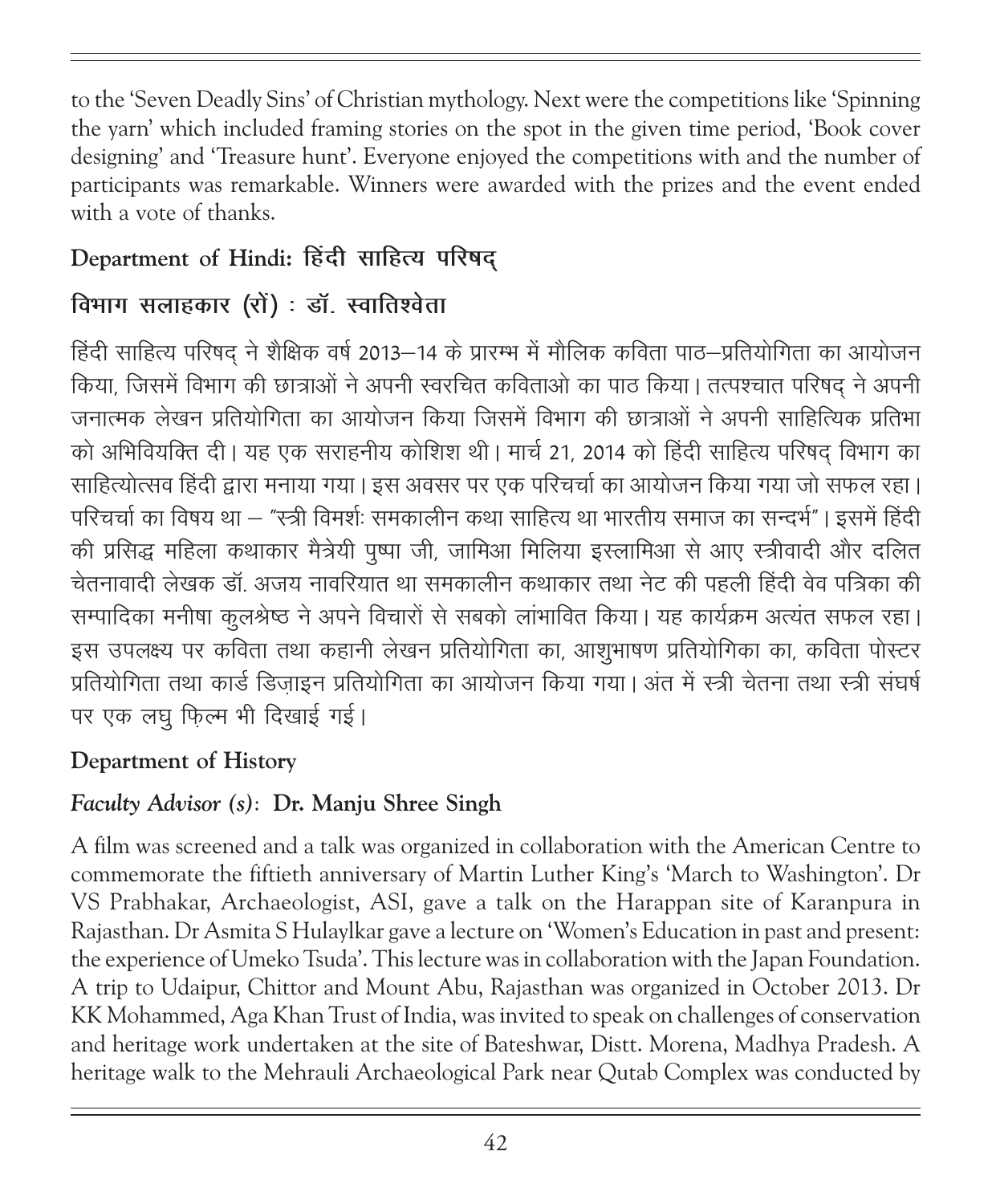Ms Jaya Basera (an ex-student, now working with INTACH). The Annual inter-college History festival, Antaraal 2014, which was on the theme of food –fasting, feasting and sustenance: The Many Flavours of our food. The keynote Address was delivered by Dr Vandana Shiva and Prof. Pushpesh Pant spoke on 'Food in the Making of the Indian Nation'. Students participated in a workshop on Heritage and Development conducted by INTACH, and Prof Deepak Kumar gave a talk on Science and Society: A Historical Perspective.

### Department of Mathematics

## Faculty Advisors: Ms. Bharti Talwar and Ms. Pooja Gupta

The year 2013 has been an eventful year for the Department.The year began with the introduction of the long awaited Mathematics Honours(Bachelors with Honours in Mathematics). The orientation for the new batch was held on  $24<sup>th</sup>$ July 2013. The new entrants into this course were given a warm welcome by the faculty and the students' union of B.A. Programme. It was a very friendly and interactive session. A Power Point Presentation was made to acquaint them with the college and new structure of the FYUP. The Department organised an experiential learning programme to "Ayar Jungle Camp" during the mid-semester break.During the camp, various adventurous activities and team building exercises were organised for the students and teachers. It was a lot of fun and a great learning experience .The faculty and the students of the Mathematics department then geared up to celebrate the "Scintillation 2014", science seminar which was held on 19thFebruary 2014. A mathematical quiz was organised. Students turned up in good numbers and made it a great success and this brought the Mathematics Department much appreciation. The 7<sup>th</sup>Inter College Annual Fest " Redefining: Virtues and Sins in 21<sup>st</sup>Century" was organised by NAVDRISHTI, B.A Programme/Bachelors with Honours in Mathematics on 25<sup>th</sup>March, 2014. This was a great way to interact with Mathematics students from across the university. All in all it's been a great year for the Department of Mathematics.

### Department of Microbiology

### Faculty Advisor: Dr. Anita Kapila

In 2013-14, session, our students did remarkably well, not only in academics but also took an active part in innovative projects, sports as well as cultural events. A good number of our students are undertaking short term research projects under the able guidance of Dr. Ashok Saini, Dr. Kohinoor Kaur and Dr. Richa Sharma. The Final year students undertook an industrial visit to Mother Dairy, Patparganj, New Delhi and had an enthralling experience.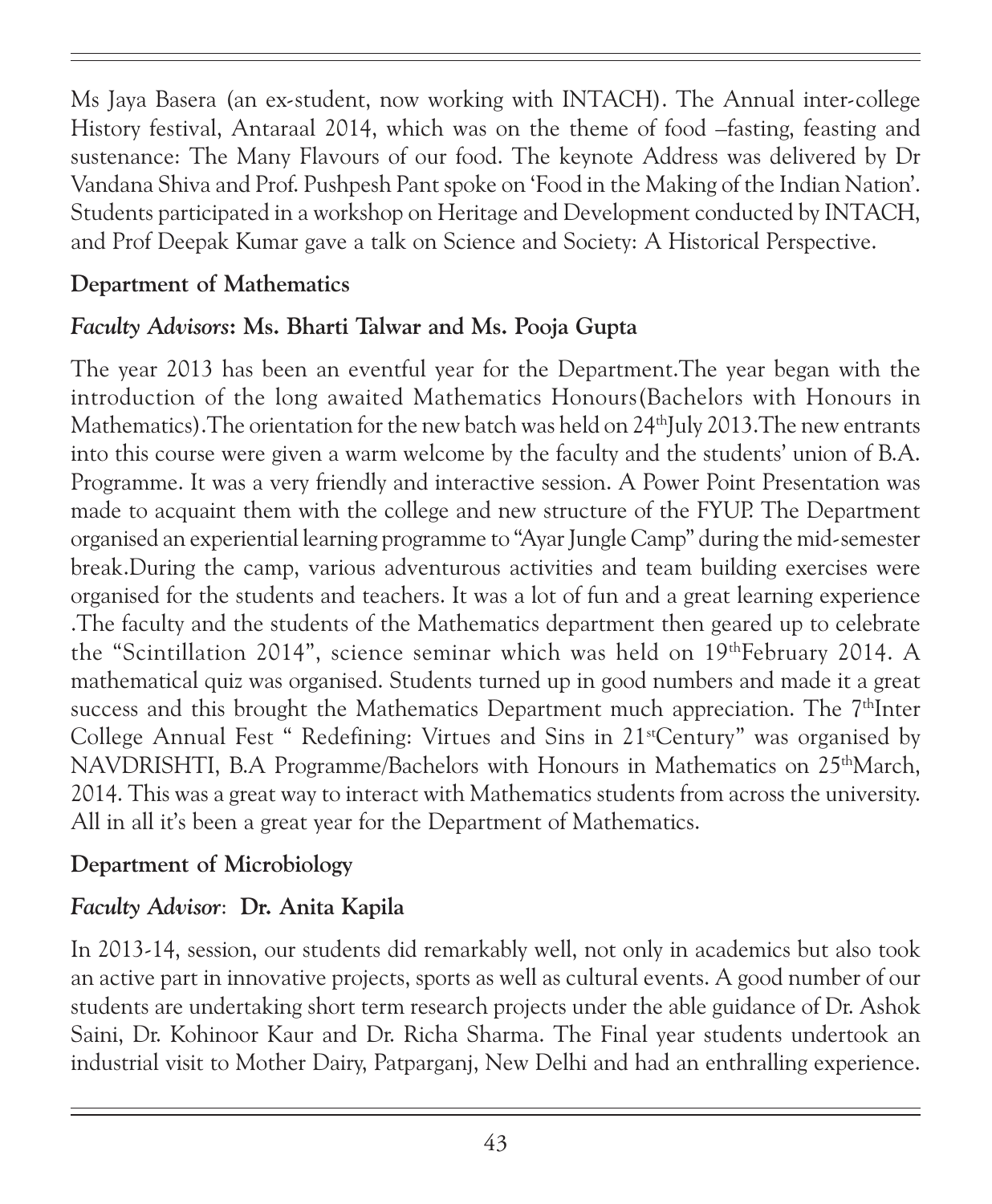In the Annual Sports Fest 2014, our first year students bagged the first prize in March Past and third prize in relay (4x50m). Radhika Bose Roy of 1st year secured the third prize in 100m race. Devika Majumdar and Mohima Chakraborty members of Kshitij and Samranjani respectively, also won prizes at various intercollege events. In the Annual Science Festival Scintillations 2014, our department organised two events, won the first prize in the quiz and also emerged as the winners of the overall rolling trophy, for the third successive year.

### Department of Philosophy

### Faculty Advisor: Dr. Rekha Navneet

Department of Philosophy held its annual festival, 'Dialectica' on the theme 'Creativity and Commercialisation' on 29<sup>th</sup> January, 2014. It was an intellectually engaging academic meet. The esteemed panel comprised of Prof. Ranjan Ghosh, Ms. Esha Guha and Mr. Bhaskar Ghose and was chaired by our esteemed former Principal, Dr. Hema Raghvan which was followed by inter-college events such as Creative writing on 'Gender as a selling point in creative expression', Collage making on 'Creativity v/s Commercialisation', and debate competition on 'Creativity and Commerce are intimately connected'.

### Department of Physics

### Faculty Advisor (s): Mr. Munish Yadav , Mr Chhatarpal

The first INDO-UK Seminar on RECENT ADVANCES IN CHEMICAL SENSORS was held on  $10^{TH}$ ,  $11^{TH}$  Feb 2014 at Gargi College organized by Dr. Vandna Luthra, Dept. of Physics. Two students and one Faculty member from UK are currently working at the Physics Research Lab, Gargi College, India. Like every year, QUASAR, the Physics Society of Gargi College, organized many events in this academic year also. The plethora of events began with Inaugural function. The function consisted of many events such as Dance Performance by II year B.Sc(H) Physics students and hilarious skit named "Comedy Nights with Kapil-Einstein Special". Competitive events like Quiz and Extempore saw participation from all three years. A logo designing competition for Quasar was also conducted. The Inaugural Lecture was delivered by Prof. Patrick Das Gupta, an eminent Astrophysicist from the Department of Physics and Astrophysics, University of Delhi. The talk was on the subject "Black Holes are Hot". The talk was enlightening and saw audience from various Science departments of the college.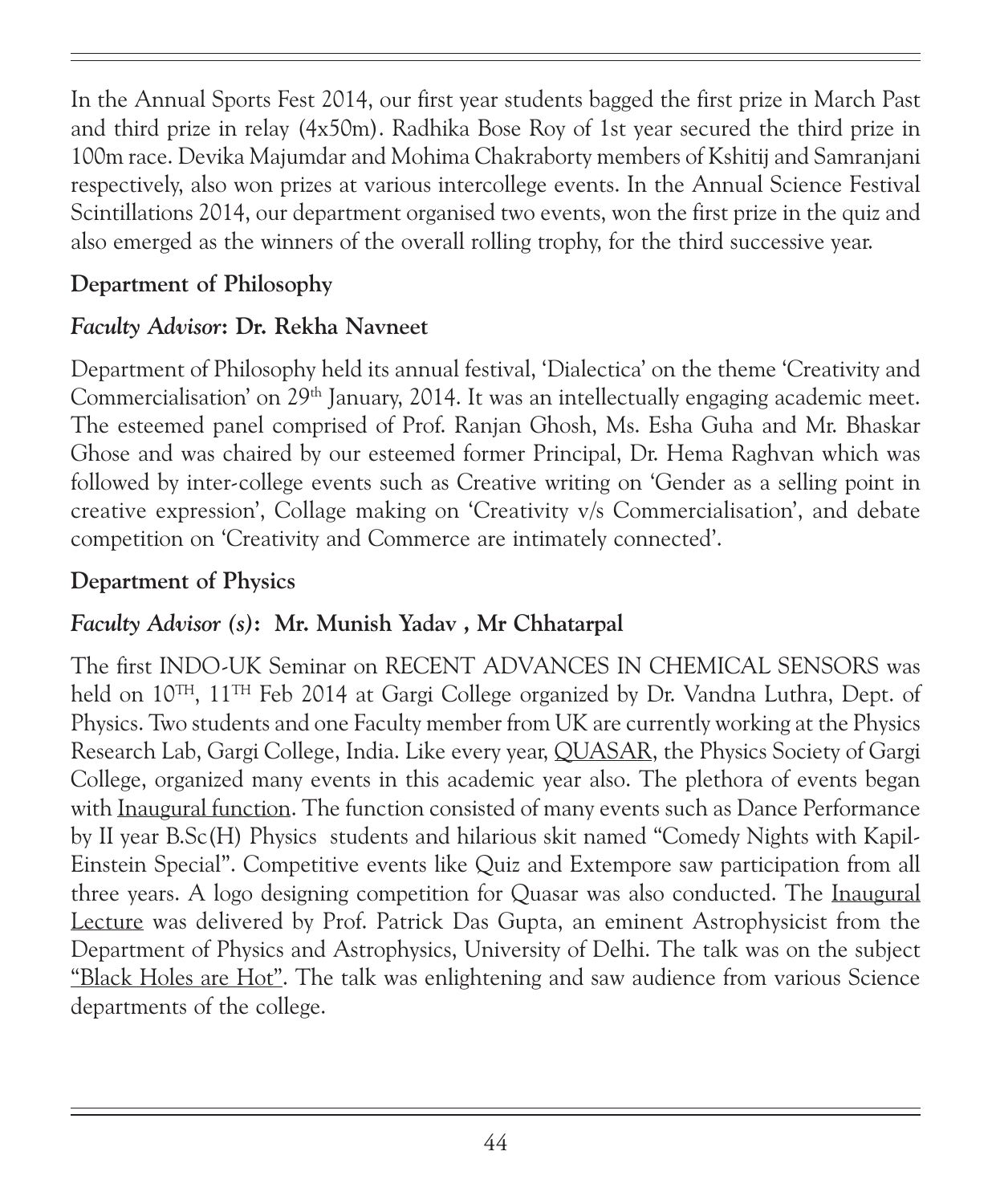The Annual science festival "Scintillation" was organized by the collective efforts of all the Science Departments' on 19<sup>th</sup> and 20<sup>th</sup> February, 2014. Quasar organized two events namely 'Paper art' and 'Ad mad'. Both the events witnessed participation from students from the college and outside college as well. The winners were given cash prize. All in all, 'Scintillation' was a huge success as the Physics Department secured the Third Position in the overall marks tally. As this academic year comes to an end, let's hope we grab numerous laurels and touch higher skies in the years to come. Students and faculty member attended a lecture by Huda Zoghbi a journey from clinic to lab to understand brain disorder at teen Murti bhawan, New Delhi. The students of the Physics department organized a lecture series called 'Epiphany'. Till now there have been 2 lectures on the topics 'A history of motion' and 'Kepler's laws'. These were widely appreciated and became a forum for discussion between the physics enthusiasts and encouraged students to not just think outside the box but to question the basic laws we take for granted. The Physics department takes out an annual magazine called 'Physikos'. It invites articles from not just students of Gargi College (all streams) but also from students of other colleges. It covers the latest happenings in the world of science as well as interdisciplinary articles. Starting from last year we have also included sci fi stories, movie reviews, book reviews etc. This year we introduced a competition in which four topics were given to write on and the top 3 articles would be published in this year's magazine. The magazine is also distributed to physics departments of other Delhi University colleges. We also have a facebook page called 'Physikos'.

### Department of Political Science

### Faculty Advisor : Dr. Sweta Mishra, Ms. Pemela Bhutia and Mr. Mukesh Gautam

The department organised popular lecture series and the first the lecture by Prof. Nivedita Menon, from JNU, who spoke on the topic: "Being A Feminist". The second lecture was by Dr. Ashok Acharya, from DU, who spoke on "Global Justice". He talked about the growing imparity at the global level in the era of globalisation and focused on the need to have some kind of mechanism of redistribution. Prof. Neera Chandhoke, from DU, was the third speaker and expressed her opinions on "State and Civil Society Organizations". The last lecture in the series was on "Indo-US Relations" by Prof. Chintamani Mahapatra, from JNU. He focused on the changing trends in Indo-US bilateral relations from cold war to post cold war period and present. All these lectures were well attended by our students. They showed a lot of enthusiasm while asking questions and seeking more knowledge on contemporary debates and issues.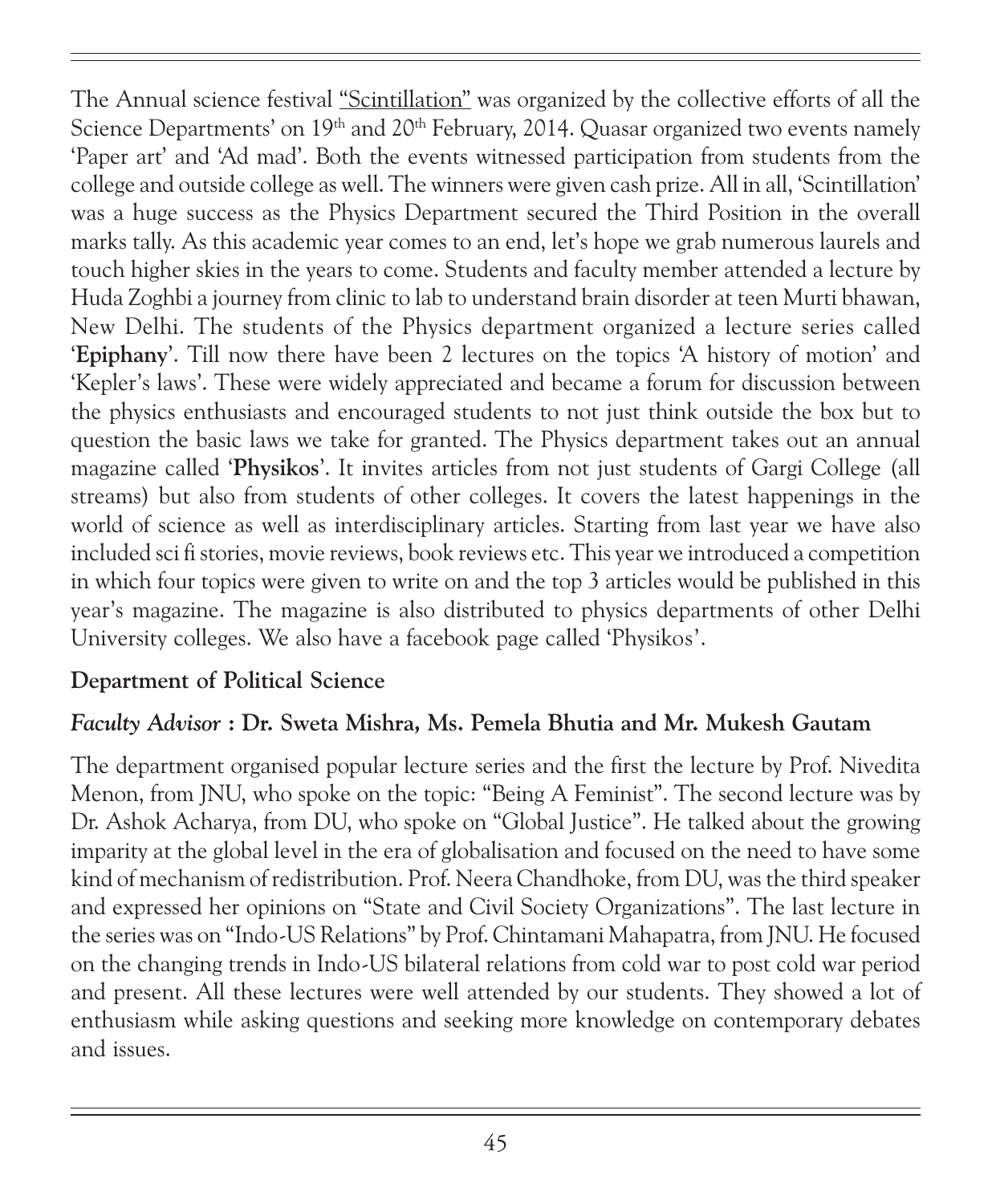The Annual Departmental Fest "POL-POURRI" was organised in the month of October. The theme of the Fest was "Emerging Trends in Indian Elections". As part of the Fest, we had organised a Panel Discussion on the above theme. The panelists were Prof. M.P Singh, from DU, Prof. Pushpesh Pant, from JNU and Mr. Paranjay Guha Thakurta, an eminent Journalist. Prof. Singh spoke on AAP and compared it with Janata Party experiment and argued that such experiments, though enrich Indian Politics, have a very short life.

Many inter-college events like debate, poster making, slogan writing, quiz and collage making competitions were organised as part of the Fest. All these competitions saw large participation from the students of different colleges from the University of Delhi. The Fest was a huge success as it was well attended both by faculty and the students. The Political Science Association also organised an Intra-department Quiz and Creative Writing competitions on the theme: 'Emerging trends in Indian elections'. These competitions were open for the students of Political Science Department. This year the Political Science Association introduced the first edition of Mock Parliament. It was a one day event on the theme: Jan Lokpal Bill. It was well received by students from various educational institutions and it was an enriching experience for our students as they were exposed to the process of policy making. The Association also brought out its Annual Newsletter/Magazine "DEMOS" which covered articles on "Emerging Trends in Indian Elections" by the students of Political Science Department. Apart from these academic activities, a five day trip to Kolad, Maharashtra, was organised for the students of the department in the Mid-semester break, in October. The students as well as teachers had a great time as it was a different experience to stay in an eco-friendly camp. A trip to Pratapgarh farms in Jhajjar District of Haryana was also organised for 3rd year students. In a nutshell, the academic session 2013-2014 has been eventful for the Political Science Department. This was possible because of the dedicated and hardworking team of the students union headed by Mir Fatimah Kanth.

### Department of Psychology

### Faculty Advisors: Dr. Kamlesh Malhotra and Dr. Preeti Pant

The year 2013-14 proved to be eventful for the Psychology Department. The elections for the Psychology Association union were held, which saw a healthy competition amongst the students. The first event held by the newly elected union was the department farewell for the outgoing batch of 2013-14. At the beginning of the academic session, Professor Girishwar Misra, from Department of Psychology, University of Delhi was invited for a lecture on 'Self in the Cultural Context'. He discussed concepts such as self-concept, self-awareness,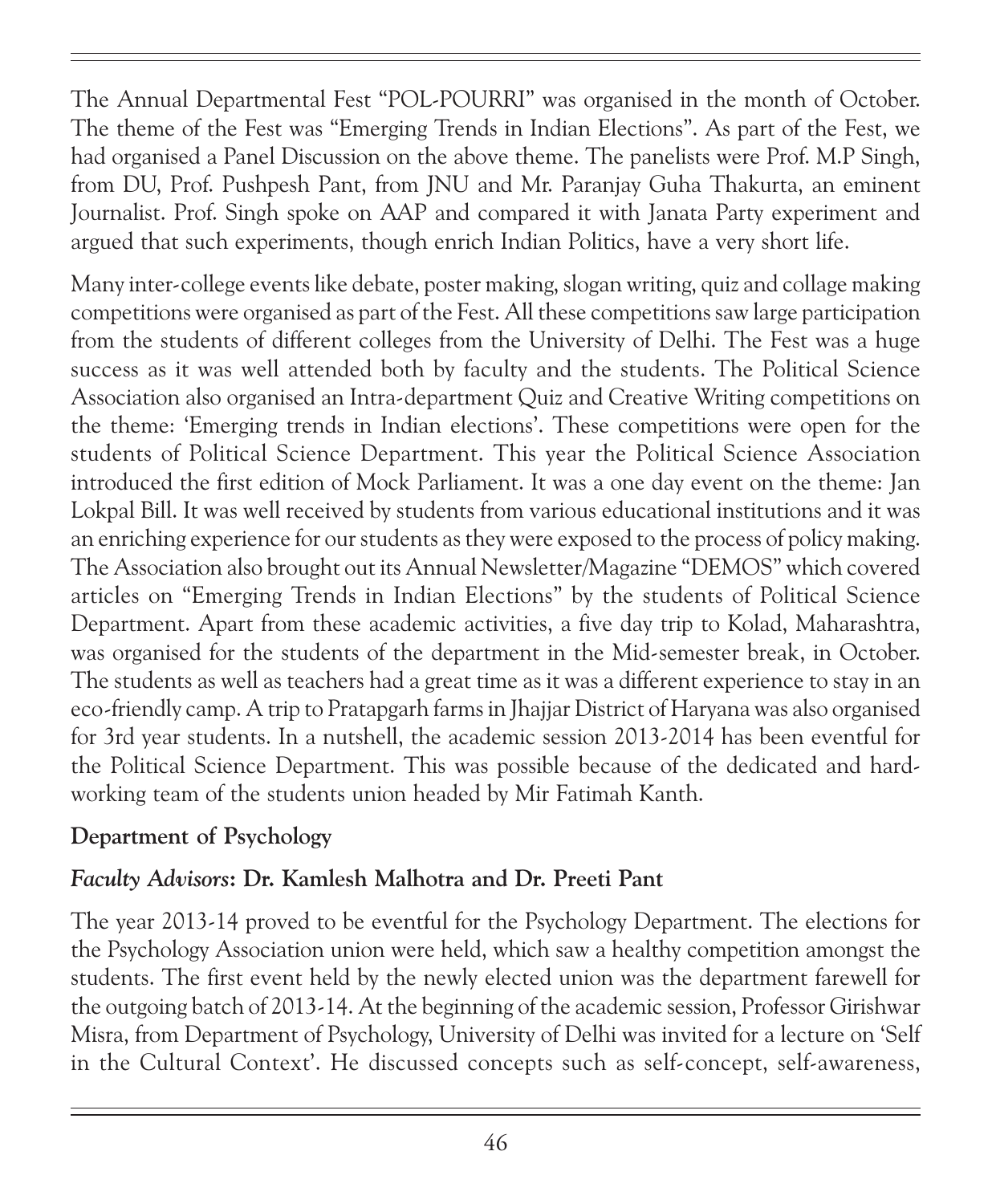individualistic and collectivist societies. This was followed by a comprehensive discussion with the students.A workshop on time management was conducted by Mr. Pradeep Dutt, an individual consultant, in September. Through this workshop students gained insights into effective management of time.

In January an interactive session on career options was held by Ms. Pooja Dawar Rao, a career counsellor. In her talk, with the students she discussed the various choices available to students after finishing B.A.(Hons)Applied Psychology course. A workshop on the topic, ' Managing stress and negativity and enhancing positivity' was held in February. This was conducted by sister Rama from Bramhakumari Organisation with focus on stress and its management. The highlight of the year, annual psychology seminar and festival, 'Psyfiesta' was held on 7<sup>th</sup>March 2014. The theme of this year was 'Being Positive: Its Implications for Psychological Well-Being'. The festival was one day event. This event was divided into two sessions. In the first session we were honoured to have Dr. Bindu Prasad, a family therapist. Her talk focused on how to build successful relationships. The 2nd speaker of the day was Ms. Saswati Singh, President of an NGO, 'Inspiration'; Ms. Singh's interactive talk revolved around how to be positive in life. The 2<sup>nd</sup>session comprised of various activities such as AD-MAD, Poster making on the spot, 'Expressions' and Photography competition. This year the association released the 3<sup>rd</sup>issue of department newsletter, 'Cognizione'. Besides the academic activities throughout the year, the students also went for an excursion in autumn break to Dharamshala and McLeod Ganj. The association plans to hold a Dance Therapy Workshop as well as an Alumni Meet in March.

### Department of Sanskrit

### Faculty Advisor: Dr. Sunita Gupta

The Department of Sanskrit has been engaged in a series of activities and programmes during the year 2013-2014. It's very first event started with the Orientation function for the fresher's admitted to FYUP Sanskrit Honours Course followed by the various activities. Sanskrit Association organised a seminar on "Sanskrit and Samvidhan". Dr.Ashutosh Dayal Mathur, Associate Professor in St. Stephens College and Dr. A.K Dubey, Additional Secretary in Ministry of Coal were the eminent speakers. It was very enlightening and highly appreciated by the entire audience. Various activities and competitions—Sanskrit S'lokavritti, Sanskrit Paper Reading, Essay-writing, Rangoli and Cartoon making competitions were successfully conducted by the Sanskrit Association with enthusiastic participation. Inter-college Sanskrit Recitation and Sanskrit Natyabhivyakti Competitions were organised during the College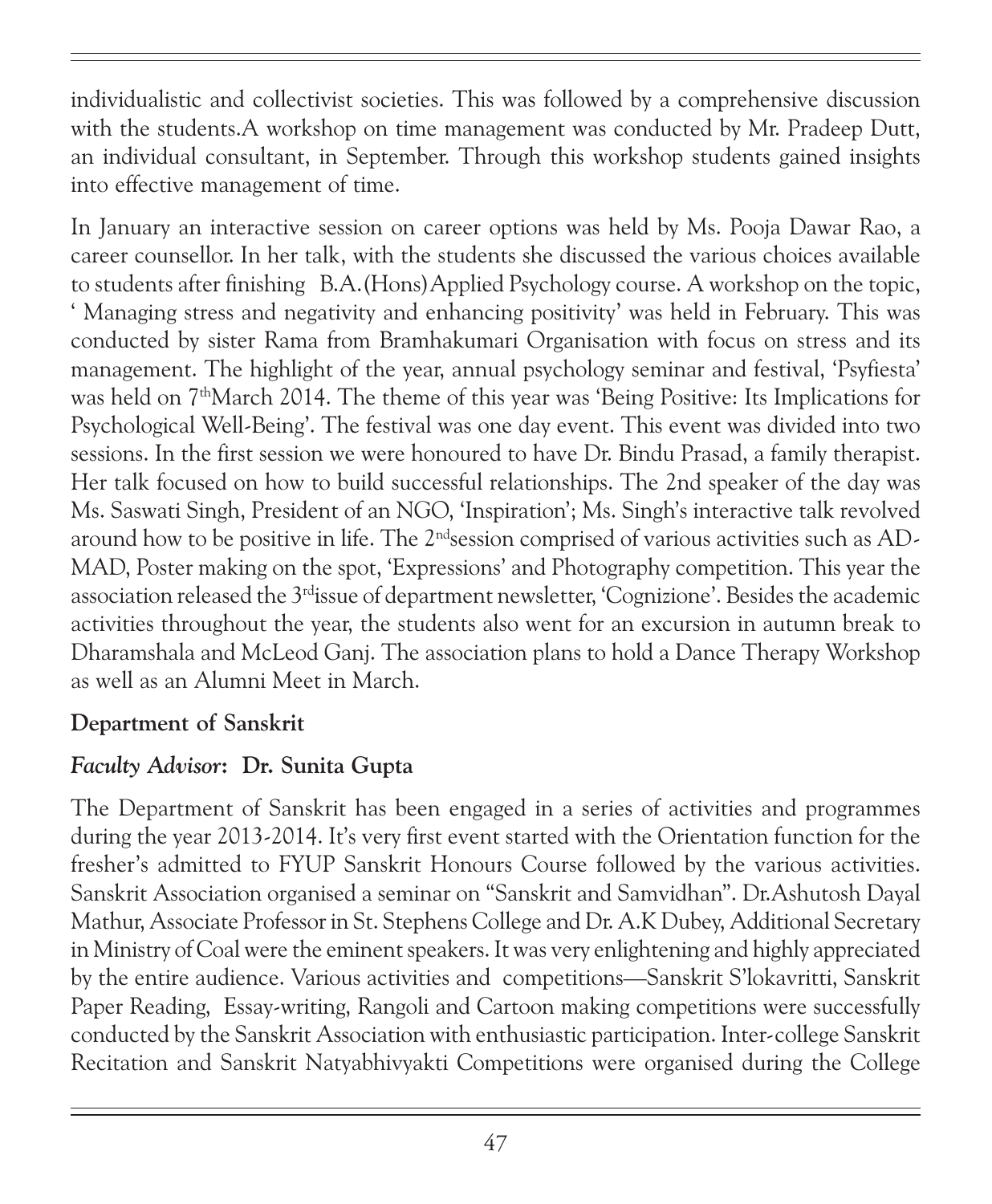Fest—Reverie. In Recitation competition our students Sonali and Sushmita got 2<sup>nd</sup> and 3<sup>rd</sup> prizes respectively and in Natyabhivyakti competition Ritu Singh and Ritu Sharma won 1st and  $3<sup>rd</sup>$  prizes respectively. Our students excelled not only in academics but also in innovative and cultural events. They are participating in other colleges also.

A screening of the film was also organised to students to strengthen their concepts on the topic. The Association is also planning an educational trip and finally expects the year to a close with the Valedictory session.

### Department of Zoology

### Faculty Advisor: Dr. Poonam Sharma

Albatross, the Zoological Society inaugurated its first event with a lecture on "Proteinaceous infections" by Dr. Bishwajit Kundu, Associate Professor, Kusuma School of Biological Sciences, Indian Institute of Technology, Delhi held on 25 October 2013. Albatross, the Zoological Society released its seventh issue of departmental magazine "Flight".

Department of Zoology held collage-making and 'Best out of Waste' competitions during "Scintillation 2014" and the events were thoroughly enjoyed by one and all. An educational trip to National Zoological Park, Delhi was organised for first year students in November 2013.A recreation trip was also organized for third year students to McLeod Ganj, Amritsar and Dharmshala in December 2013. Faculty of department of Zoology is actively involved in research and has ten on-going Research Projects along with students in different fields like bioinformatics, microbiology and entomology.

# BSc Program Association: Zenith

### Faculty Advisors: Dr. Vandna Luthra, Dr. Sapna Kaur, Dr. Leisan Judith, Dr. Jasmeet Kaur

A slogan writing competition was organized on "Effects of Global warming on Climate". Activities of the association had an enjoyable event "Talent hunt" competition in which the students showcased their singing and dancing skills. The competition was open to the students from all streams. Being a part of Annual Inter College Science Festival "Scintillations", Zenith organized two events "Biological Tambola" and "Treasure Hunt". A large number of students participated enthusiastically in both the events and the winners were awarded certificates along with cash prizes.The E-Bin awareness initiative is ongoing with the group.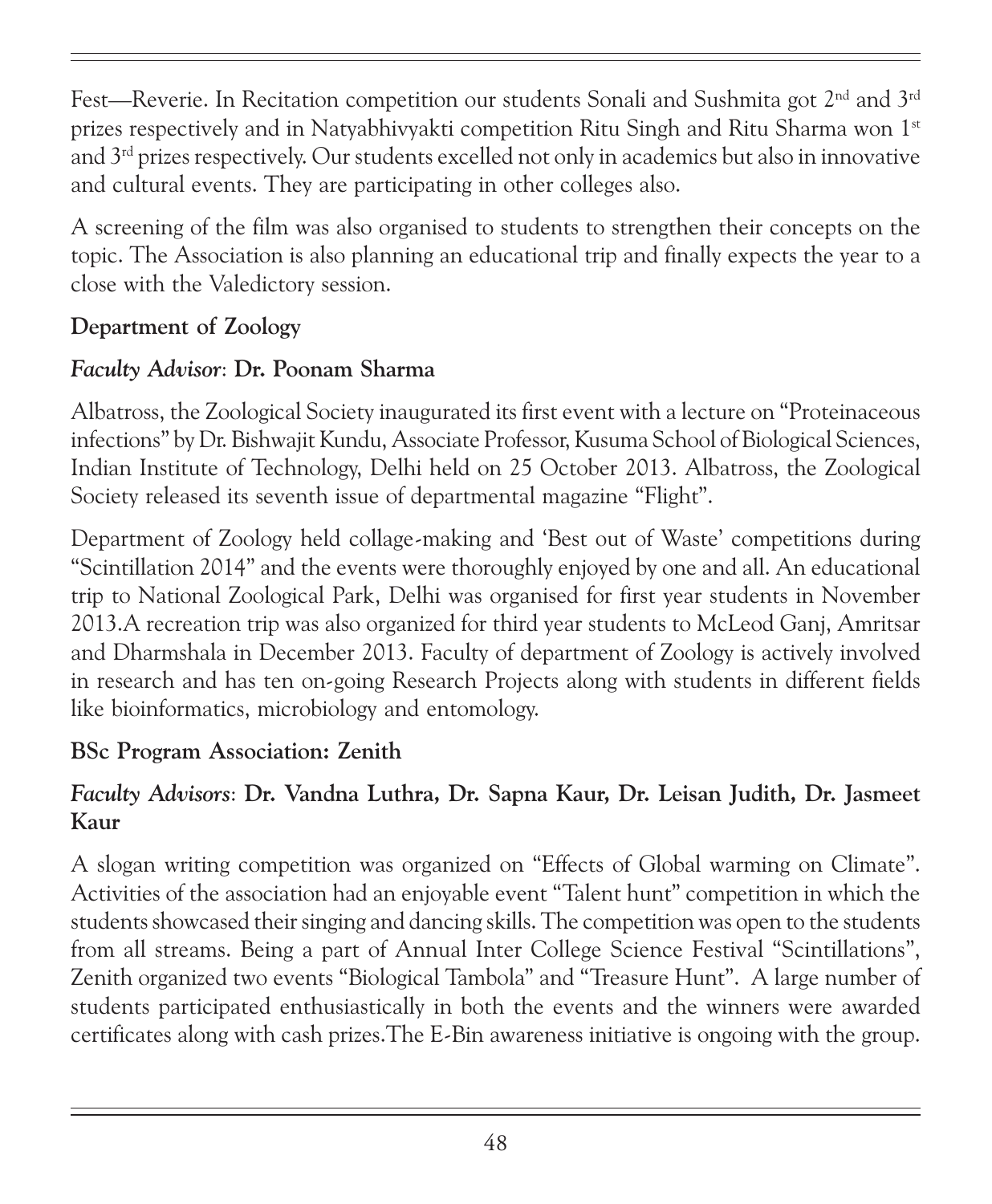### Library

# Librarian: Dr. Babita Gaur

This year Gargi Library started OPAC availability on Intranet. Library users can now check the availability of library resources online within the college campus. The Library is maintained with Web junction with the facility of UGC INFLIBNET and access to DU Library Catalogue. 1049books were added during the year till February making the total of 71315 books in all. At present library has an asset of 107 CDs and subscribed to 10 newspapers, 55 journals/ magazines out of which 04 have free online access. Approximately 116156 books were loaned out to borrowers, which include consultation of ref. and general sec. use and excludes use of loose issues of periodicals and reference books during the period.

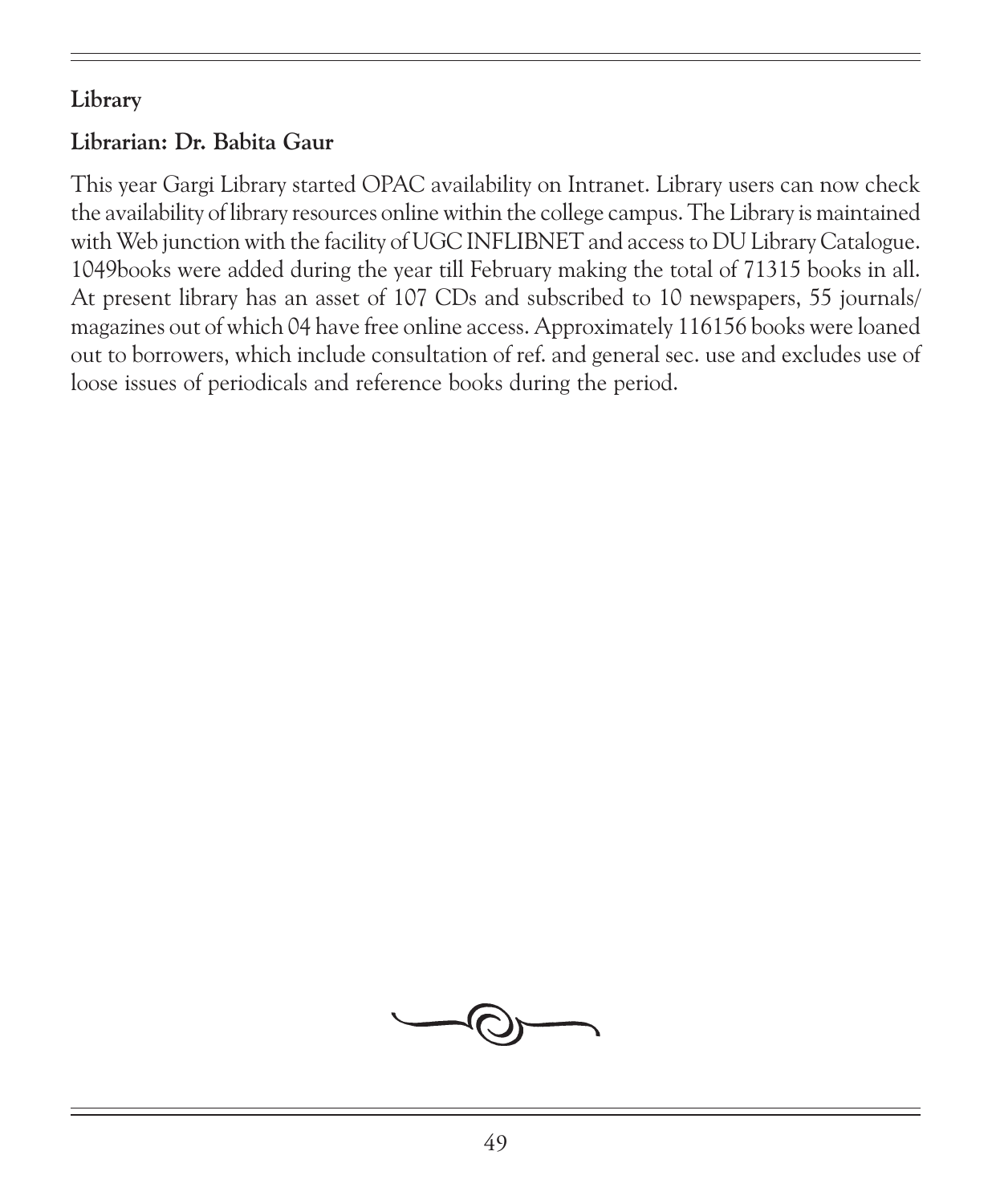# ACTIVITIES OF CULTURAL AND OTHER SOCIETIES

- अनुभूतिः सृजनात्मक समिति
- संयोजिनकाः डॉ वीणा शर्मा
- छात्र संयोजिकाः कु. मेघा
- छात्र सह–संयोजिकाः कु. मंजू

अनुभूति गार्गी महाविद्यालय की नवोदित समिति है, जिसने प्रथम वर्ष में ही अनगिनत उपलब्धियाँ हासिल की हैं। अन्तर–महाविद्यालय, अन्तर–राज्य अनेक प्रतियोगिताओं में सृजनात्मक समिति के सदस्यों ने अपूर्व कुशलता का परिचय दिया है और अनेक पुरस्कार जीतकर इस समिति को समृद्ध किया है और गार्गी महाविद्यालय को गौरवान्वित करवाया है।

कु. मंजू ने "नवाँकूर साहित्य सभा" द्वारा आयोजित कविता–पाठ में दो बार अपनी कविताओं का पाठ किया, एवं कु. मंजू को आकाशवाणी द्वारा राचयनित किया गया।

इस वर्ष सृजनात्मक समिति द्वारा प्राप्त पुरस्कारों की सूची निम्नलिखित है:

- आई.आई.टी. कानपुर सृजनात्मक लेखन तृतीय पुरस्कार काजल भाटिया।
- लेडी श्रीराम कालेज स्वरचित कविता प्रतियोगिता तृतीय पुरस्कार साक्षी सैनी।
- जामिया मिलिया इस्लामिया स्वरचित कविता पाठ प्रथम पुरस्कार कु. मंजू।
- एम्स स्वरचित कविता पाठ स्वरचित कविता पाठ तृतीय पुरस्कार कु. मंजू।
- गार्गी कालेज (Gandhi Study Circle) सृजनात्मक लेखन प्रथम पुरस्कार क्. मेघा।
- .<br>गार्गी कालेज हिन्दी–विभाग सृजनात्मक लेखन एवं स्वरचित कविता पाठ प्रथम एवं तृतीय पुरस्कार क् मेघा।
- AMITY कालेज में स्वरचित कविता पाठ में कु. साक्षी ने द्वितीय एवं कु. मंजू ने सर्वश्रेष्ठ पुरस्कार हासिल किया।
- कु. मॅंजू ने पी.जी.डी.ए.वी., मातासून्दरी, केशव महाविद्यालय, रामजस कालेज,ए.आर.एस.डी. कालेज, हंसराज कालेज में स्वरचित कविता पाठ में द्वितीय पुरस्कार एवं एस.आर.सी.सी. में सांत्वना पुरस्कार प्राप्त किया।
- कु. मेघा तथा कू. अर्चना ने खालसा कालेज, गार्गी कालेज एवं श्याम लल कालेज में कविता—पाठ एवं सृजनात्मक–लेखन में प्रथम एवं द्वितीय पुरस्कार प्राप्त किये। इसके अलावा भी इस समिति ने कई पुरस्कार जीते हैं जिनके परिणाम विधिवत रूप से घोषित नही हुए हैं।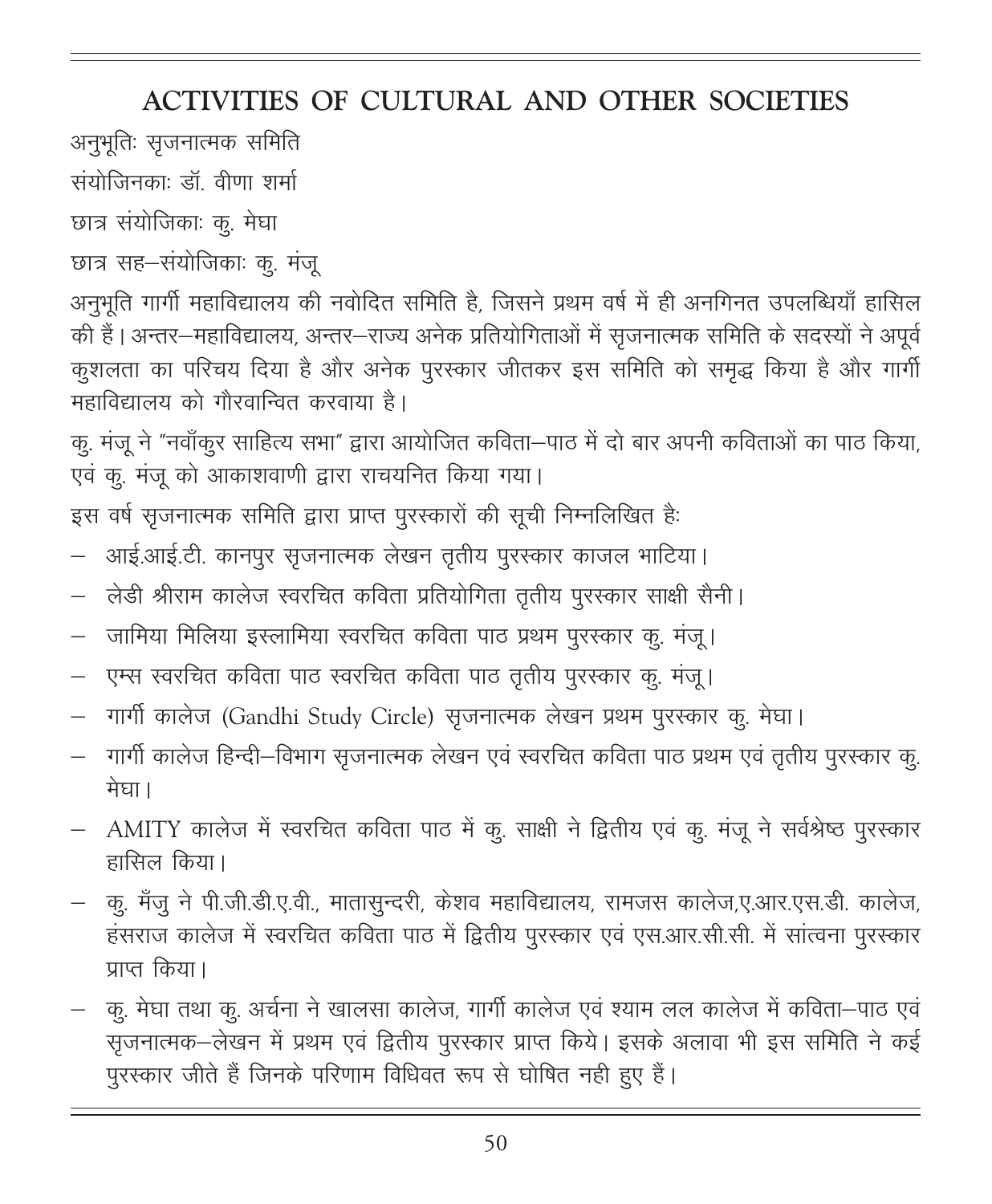#### SPARX: THE CHOREOGRAPHY SOCIETY Teacher Convenor: Dr. Rashmi Bhardwaj Student's Convenor: Ms. Devika Rajpal Student's Co-Convenor: Ms. Madhyama Segal

We are acquainted to the fact that all of us create some things in life that start assuming great importance, and for us, this year's production 'Astitva - the search within' became an important part of our lives. The philosophy sustaining our production is quite simple and yet highly applicable to all our lives. A human being, rich or disadvantaged, old or young has an innate tendency to search for various things in the course of life ever since he/she is born. These 'things' can be as basic as our survival needs (food, safety and gratification) and as complex as attaining self-actualisation, true love, finding comfort etc. We often stumble, fall and crawl while running behind materialistic things. We often measure our success in terms of what we have achieved in the form of money, praise and human connections. It is hard to pursue your goals while society pushes you down, some manage to cross these hurdles with ease while most of us begin to question our sanity. Life is all about searching, and we believe, that searching ends with finding our inner selves. It is surprising how a human being can travel around the whole world looking for an answer and still fail, only to eventually know that what he was trying to look for was within him. This brings us to the question - what is dance but a form of art ? And what is art but a form of expression? Sparx, the choreography society of Gargi College takes immense pride in being able to express this philosophy through the art of choreography. The family of Sparx is a group of fourteen members working together, motivated by the same goals and establishing news standards of teamwork. We have bonded over excruciating sessions of practice, day and night of hardwork, frequent injuries andyet felt no pain. Our head choreographers - Rajiv and Alisha are a source of motivation and have never failed to push us in different directions. Our strategy aims at the optimal use of all talents of fourteen members and we have never failed to follow it. We have secured first position in renowned colleges like Lady Shri Ram College, Kamala Nehru College, Gargi College; second position in Hindu College, IIT-Delhi,Jesus and Mary College and third position at St. Stephens College - all in a short span of time. We have also secured second position in the second round of Delhi Dance Fever and await the results for the final round. Performing for DDF was great experience and challenged our creativity.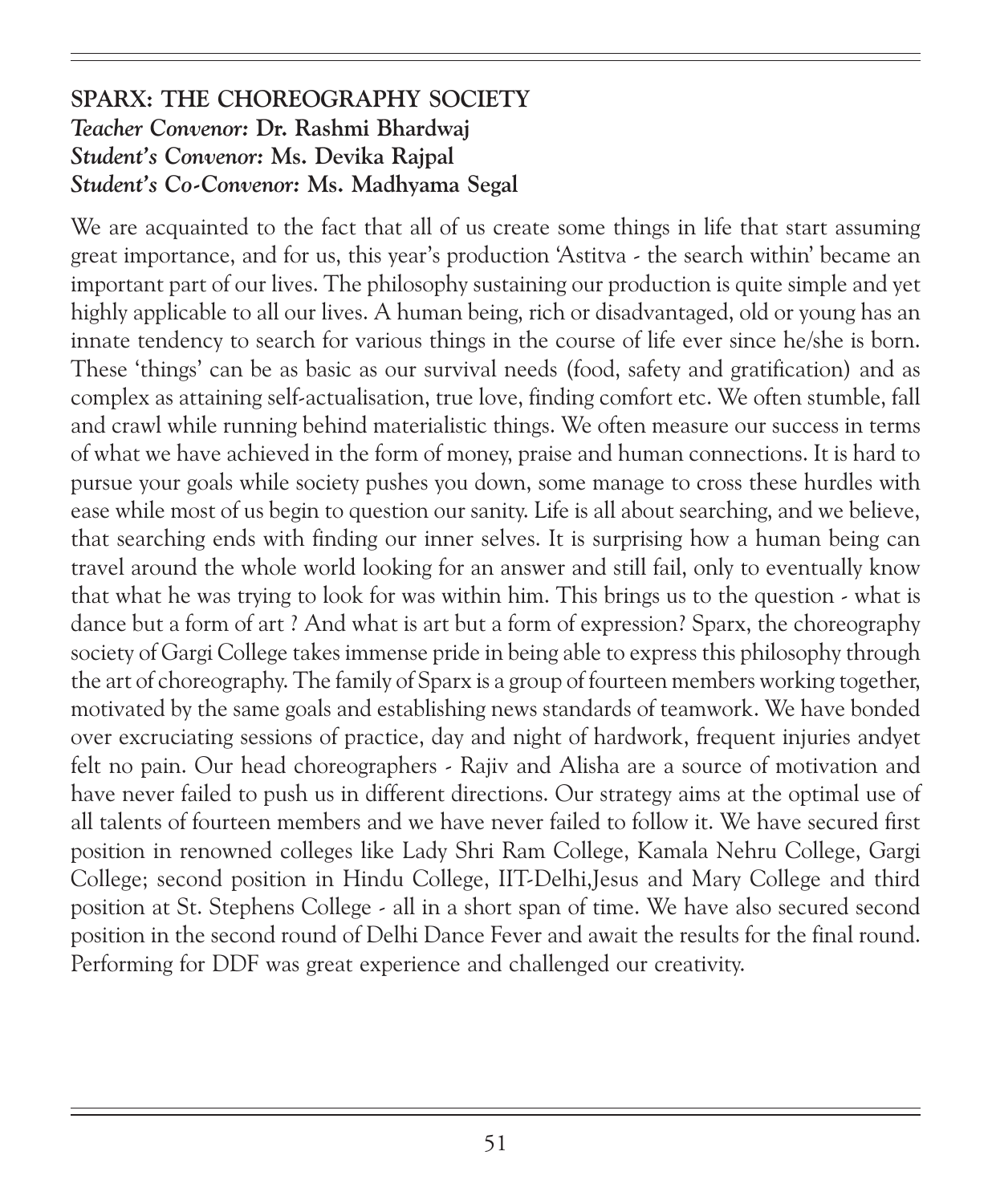#### UPSTAGE: THE DRAMATICS SOCIETY Teacher Conveners: Dr. Anjana Neira Dev, Moggallan Bharti and Neha Khurana Student's Convener: Shreya Khanna Student's Co-Convenor: Seerat Sethi

The year began with a 10-day workshop conducted by the members of Upstage for the new entrants to the Society. The Society put together two productions, one in English called "Blind Spot" and a Bilingual production called "Potential for Violence".

Participation in Inter-College Theatre Festivals:

- Selected for a non-competitive performance in Lady Shri Ram College in their Annual Fest Tarang, through a Preliminary Round and performed to great appreciation.
- Selected in IIT Delhi during their Annual Fest, Rendezvous, where they won Third Place for Best Play. One of the actors, Seerat Sethi won the Best Actor award.
- Selected through a Preliminary Round in Kamala Nehru College's Annual Theatre Fest, Concoction '14 for their play "Potential for Violence".
- · Upstage participated in two out-station competitions, one at IIT Kanpur where they were selected in the top 5 to compete and the other at IIT Bombay.
- · Participated in the Inter-Rajpal One Act Play Competition in St. Stephen's College where they won the Best Direction award and the actors, Seerat Sethi and Shreya Khanna received a special mention for their acting.
- · Selected for the Atelier's Campus Theatre Festival Season 7, through which they got the opportunity to perform in the prestigious Shri Ram Centre Auditorium.
- · Organised the Gargi Annual Theatre Fest Nivacanna '14, which received 24 entries for the Preliminary Round after which 4 teams competed in the Finals. Team Upstage did not compete, but performed their play "Blind Spot" to great appreciation and commendation.
- Selected to perform at the Annual Theatre Event of Daulat Ram College on the 27th of February 2014.
- Selected to be a part of Expressions, the theatre fest of Dyal Singh College which was held on the 4th of March.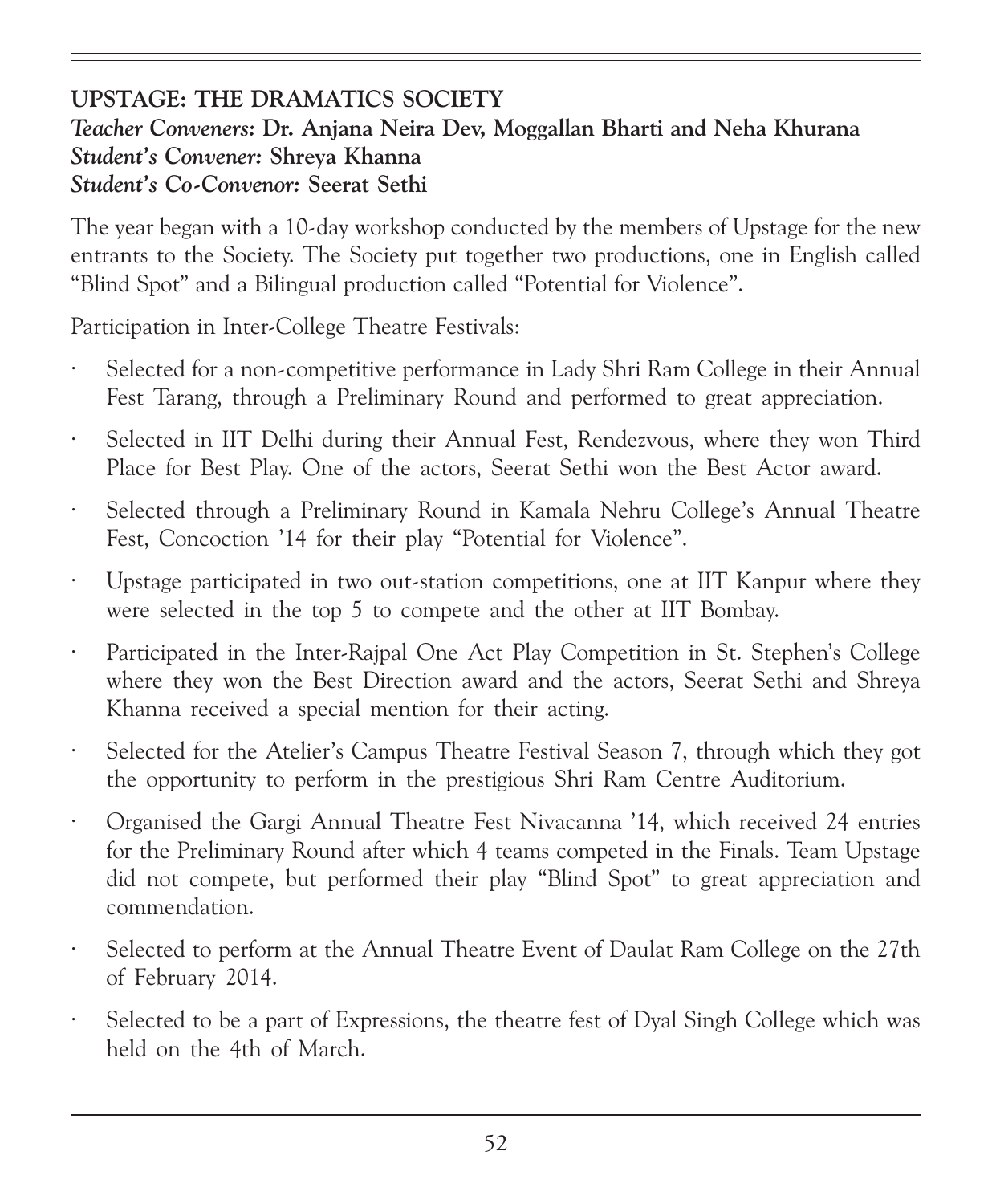#### QED-THE ENGLISH DEBATING SOCIETY Teacher Convenor: Ms. Anuradha Wahera Student's Convenor: Ms. Mir Fatima Kanth Student's Co-Convenor: Ms. Shruti Narayan

The English Debating Society of Gargi College now in the  $13<sup>th</sup>$  year since its inception has grown to be one of the most active societies of the College. This year the society has performed fairly well, winning prizes at prestigious debates, both in the parliamentary as well as the conventional format. The society organized a number of events throughout the year. The Conventional Debate organized in association with The Center for Societal Research and the Annual Fresher's Conventional Debate attracted huge participation. The members of the society were Octofinalist speakers at the National Law University Delhi's Parliamentary Debate, quarterfinalist speakers at The National Parliamentary Debates organized by Kirori Mal College and Ramjas. Adjudicators from the society won prizes at various competitions. They were finals adjudicators at IP College's Parliamentary Debate and Sportech Parliamentary Debating Tournament at IIT-Delhi, quarterfinalist adjudicators at the Parliamentary Debates organized by Sri Venkateswara College, St. Stephens College, Ramjas, Punjab Engineering College and Octo finalist adjudicators at IIT-Bombay's Parliamentary Debate and National Law University Delhi's tournament. QED has won around 22 prizes in Conventional Debates organized by colleges like LSR, Shaheed Bhagat Singh, Jindal Global Law School, and Kamala Nehru College among others. QED participated in more than 18 National Parliamentary debates in the country and numerous Conventional Debates as well. Through regular mock debates and workshops the members of the society aim to imbibe knowledge that will equip them to perform well at Tournaments. The society will organize its Annual National Parliamentary Debating Tournament – Wax Eloquent from  $7<sup>th</sup>$  to 10thMarch, with an expected turnout of more than 35 Teams from across the country.

#### GLASS EYE: THE FILM SOCIETY Teacher Convenor: Dr. Sangeeta Bhatia Teacher Co-Convenor: Mr. Moggallan Bharti Student's Convenor: Ms. Aparupa Datta Student's Co-Convenor: Ms. Srishti Mitra

GLASS EYE the film society of Gargi College previously involved only in screening films and documentaries is now one of the most active societies of the college. Our main focus at this bend in road was to try our hands at making films of all genres and we have successfully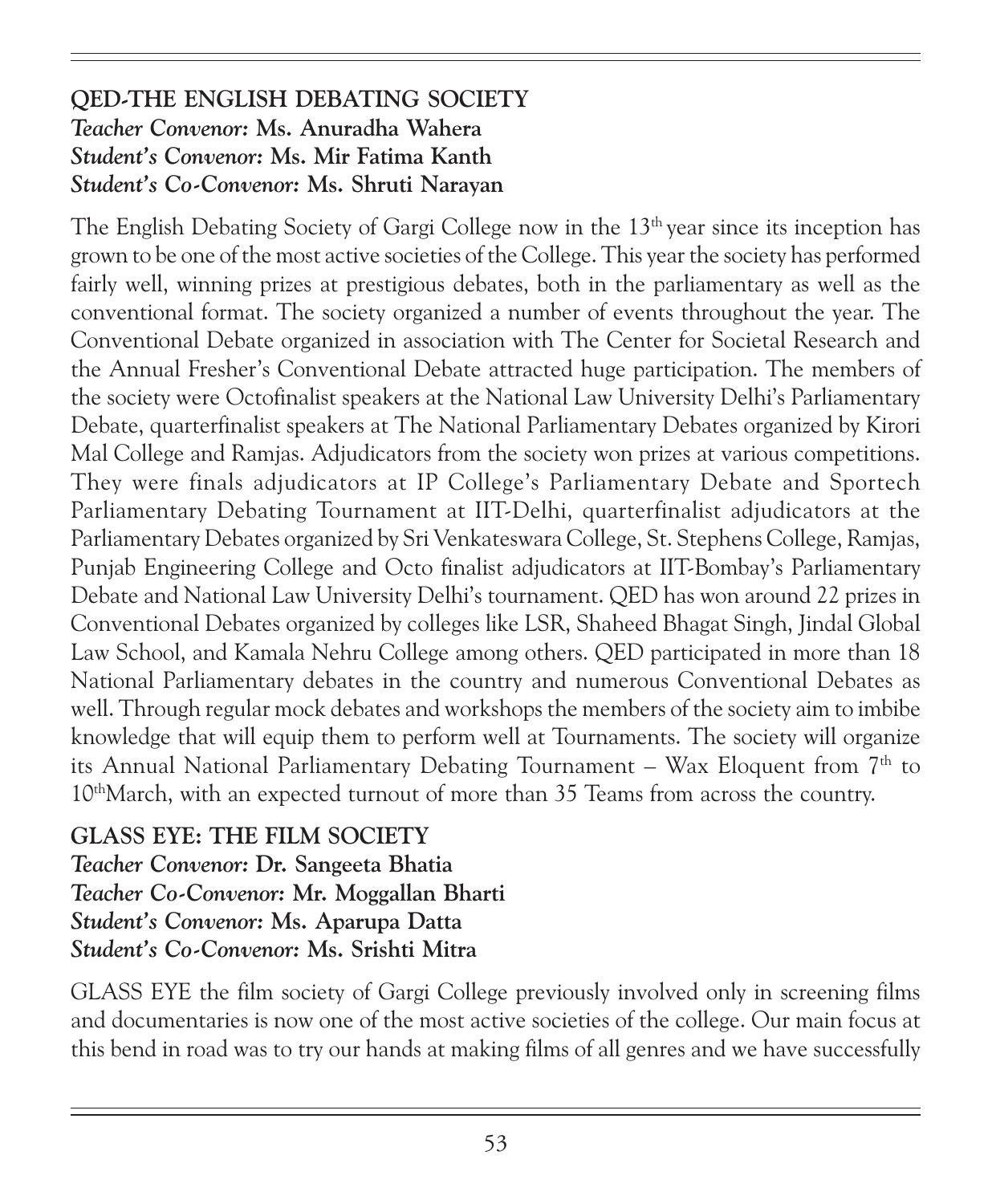completed our first year into the same. We have, till recently, mainly focused on making films on social issues like Drinking & Driving, Atrocities in the Life of a Widow, Being a Woman in the Society, etc. But now as the competitions demand we have expanded our horizons by making short films on variety of other topics like the Seven Sins & also advertisements and trailers. Our first movie "Rooh Se Raag" was highly appreciated in IIT-Kanpur and won the best film award at Shivaji College, DU where the judges were highly appreciative about the direction by Aparupa Datta & Srishti Mitra and the uniqueness of the script written by Kamna Gaur. The actor of the same movie Shraddha Aggarwal was nominated for the best actor category in IIT-Kanpur. The same movie was also selected for public viewing and revenue collection from more than 900 short films sent from all across the country by the presenters of Pink City Film Festival'14 held in Jaipur. Rooh se Raag also secured  $1<sup>st</sup>$  position in the first round of the Economics fest (Zenith'14) of Miranda Hous and secured  $2<sup>nd</sup>$  position in Indraprastha College for Women. Also our advertisement on quit smoking made news and won the 3rd prize in IIT-Kanpur. Yet our second movie "Deafening Silence" brought home the 3rd prize in n another short film event organised by Lakshmi Bai College. The movie was also chosen amongst 95 short films made by people across the country to star in the top 4 movies to be screened in the fest of Zakhir Hussian College. Ananya Rastogi the protagonist received the award for Best Actress. Aparupa Datta and Kritika Dhawan received 2<sup>nd</sup> position in Best Directed Movie. One of the team members Ayushi Awasthi also got an opportunity to star in short film by a big banner. Apart from above Glass eye was also approached by the officials of KOSHISH, a school for special kids, to shoot for them their promotional video for an upcoming charity event. We have received with pride "letters of recommendation" from their end as a token of thanks and appreciation. During REVRIE'14, Glass eye hosted a rally of three events which received over flowing participation. The events 'Video on the Go' (video making using a cellphone), 'Bollypedia' (Bollywood quiz) & 'Beg Borrow Steal' (treasure hunt with movie hints) received huge success. We are bend on organising a film festival in college where young film- makers would be welcomed with their films, advertisements and trailers. Glass eye won 3rd prize in Nsit. Best cinematography award was won by Aparupa Datta and Priyanka Arora for Deafening silence. The best script award was won by Kamna Gaur and Best screenplay won by Srishti Mitra for "Rooh se Raah".

हिंदी वाद–विवाद समिति समीक्षा

Teacher Convenor : Dr. Shreeniwas Tyagi Student Convenor : Manju Batra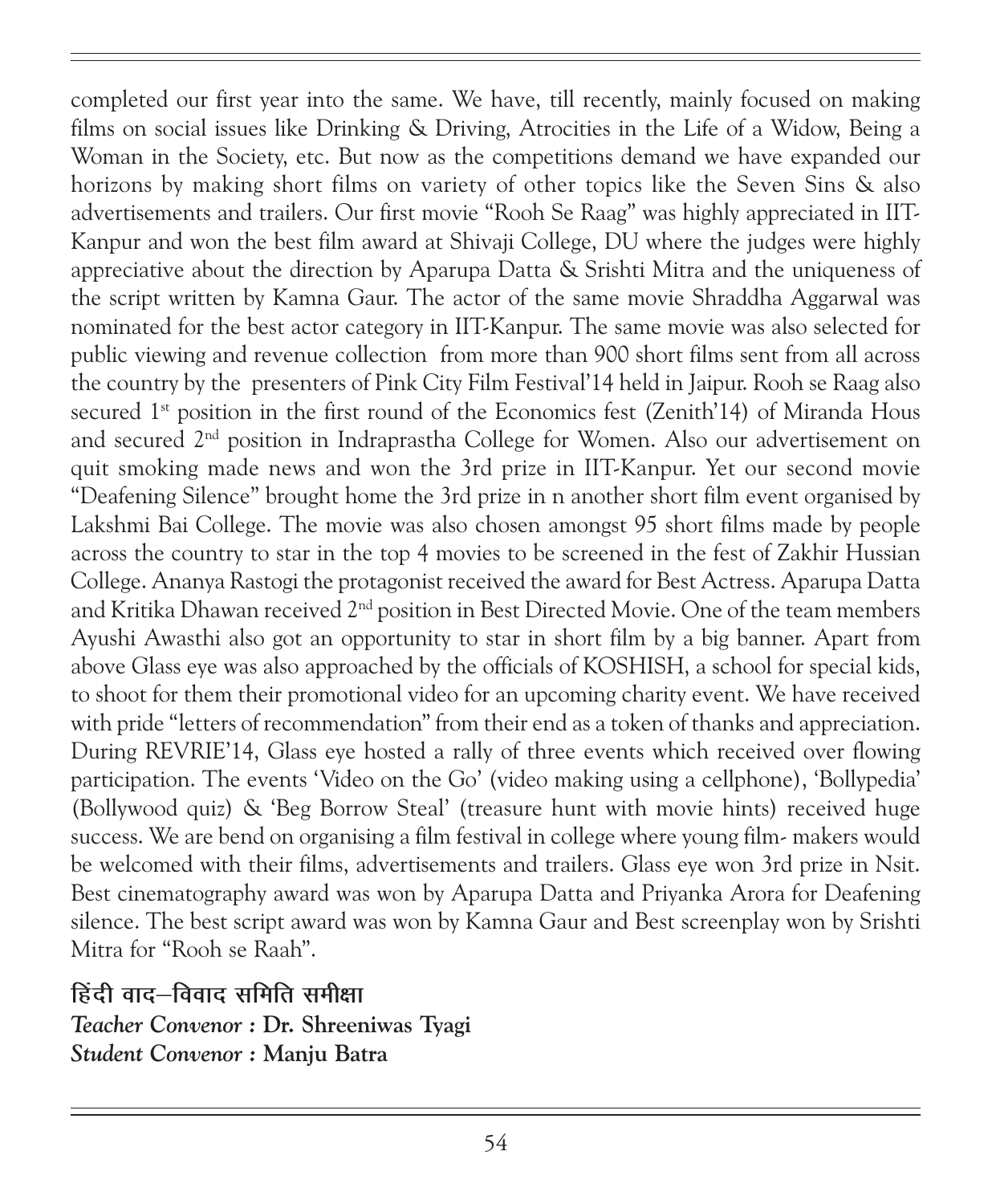शैक्षिक सत्र 2013—14 हिंदी वाद—विवाद समिति समीक्षा के लिए विशेष उल्लेखनीय रहा है, इस सत्र में समीक्षा ने एक अंतर—महाविद्यालयी वाद—विवाद प्रतियोगिता का आयोजन किया साथ ही महाविद्यालय के वार्षिकोत्स रेवरी के अवसर पर भी समीक्षा ने वाद—विवाद और आशू—भाषण प्रतियोगिता का आयोजन किया। समीक्षा को इस सत्र में हुई विभिन्न प्रतियोगिता में कई पुरस्कार भी मिले हैं, जो इस प्रकार हैं—

- 1. आई.आई.टी. कानपुर-पार्लियामेंट्री डिबेट में ताजवर बानो और खुश्मीन ने तृतीय पुरस्कार प्राप्त किया।
- 2. आई.आई.टी. कानपुर-आशु-भाषण प्रतियोगिता में ताजवर बानो ने प्रथम पुरस्कार प्राप्त किया।
- 3. आई.आई.टी. कानपुर-आशु-भाषण प्रतियोगिता में अनुप्रिया ने तृतीय पुरस्कार प्राप्त किया।
- 4. इंद्रप्रस्थ कॉलेज वाद–विवाद प्रतियोगिता में ताजवर बानो ने प्रथम पुरस्कार प्राप्त किया।
- 5. इंद्रप्रस्थ कॉलेज वाद–विवाद प्रतियोगिता में खुश्मीन ने द्वितीय पुरस्कार प्राप्त किया।
- 6. लेडी श्री राम कॉलेज-कहानी बूनो प्रतियोगिता में ताजवर बानो ने सांत्वना पुरस्कार प्राप्त किया।
- 7. श्रीराम वाणिज्य महाविद्यालय—कहानी बुनो प्रतियोगिता में ताजवर बानो, अंजली वर्मा, पिंकी और प्रतीक्षा ने प्रथम टीम पुरस्कार प्राप्त किया।
- 8. लेडी श्री राम कॉलेज-वाद-विवाद प्रतियोगिता में राफिया ने द्वितीय पुरस्कार प्राप्त किया।
- 9. श्रीराम वाणिज्य महाविद्यालय—सामूहिक—चर्चा प्रतियोगिता में आरती और ताजवर बानो ने सांत्वना पूरस्कार प्रप्त किया।
- 10. श्रीराम वाणिज्य महाविद्यालय—वाद—विवाद प्रतियोगिता में खुश्मीन और अनुप्रिया ने द्वितीय पुरस्कार प्राप्त किया।
- 11. दौलतराम महाविद्यालय-टर्न-कोट प्रतियोगिता में ताजवर बानो ने प्रथम पुरस्कार प्राप्त किया।
- 12. गार्गी कॉलेज-(रेवरी) वाद-विवाद प्रतियोगिता में दीपंशी ने प्रथम पुरस्कार प्राप्त किया।
- 13. गार्गी कॉलेज–(रेवरी) आशू–भाषण प्रतियोगिता में ताजवर बानो ने प्रथम पुरस्कार प्राप्त किया।
- 14. भगत सिंह कॉलेज वाद–विवाद प्रतियोगिता में दीपंशी ने तृतीय पुरस्कार प्राप्त किया।
- 15. भगत सिंह कॉलेज वाद–विवाद प्रतियोगिता में अनुप्रिया ने सांत्वना पुरस्कार प्राप्त किया।
- 16. भगत सिंह कॉलेज-पत्र वाचन प्रतियोगिता में मेघा ने सांत्वना पुरस्कार प्राप्त किया।
- 17. कमला नेहरू कॉलेज आशु—भाषण प्रतियोगिता में ताजवर बानो ने प्रथम पुरस्कार प्राप्त किया।
- 18. कमला नेहरू कॉलेज वाद–विवाद प्रतियोगिता में अनुप्रिया ने सांत्वना पुरस्कार प्राप्त किया।
- 19. गार्गी कॉलेज–(इको–फेस्ट–JAM) प्रतियोगिता में पिंकी ने द्वितीय पुरस्कार प्राप्त किया।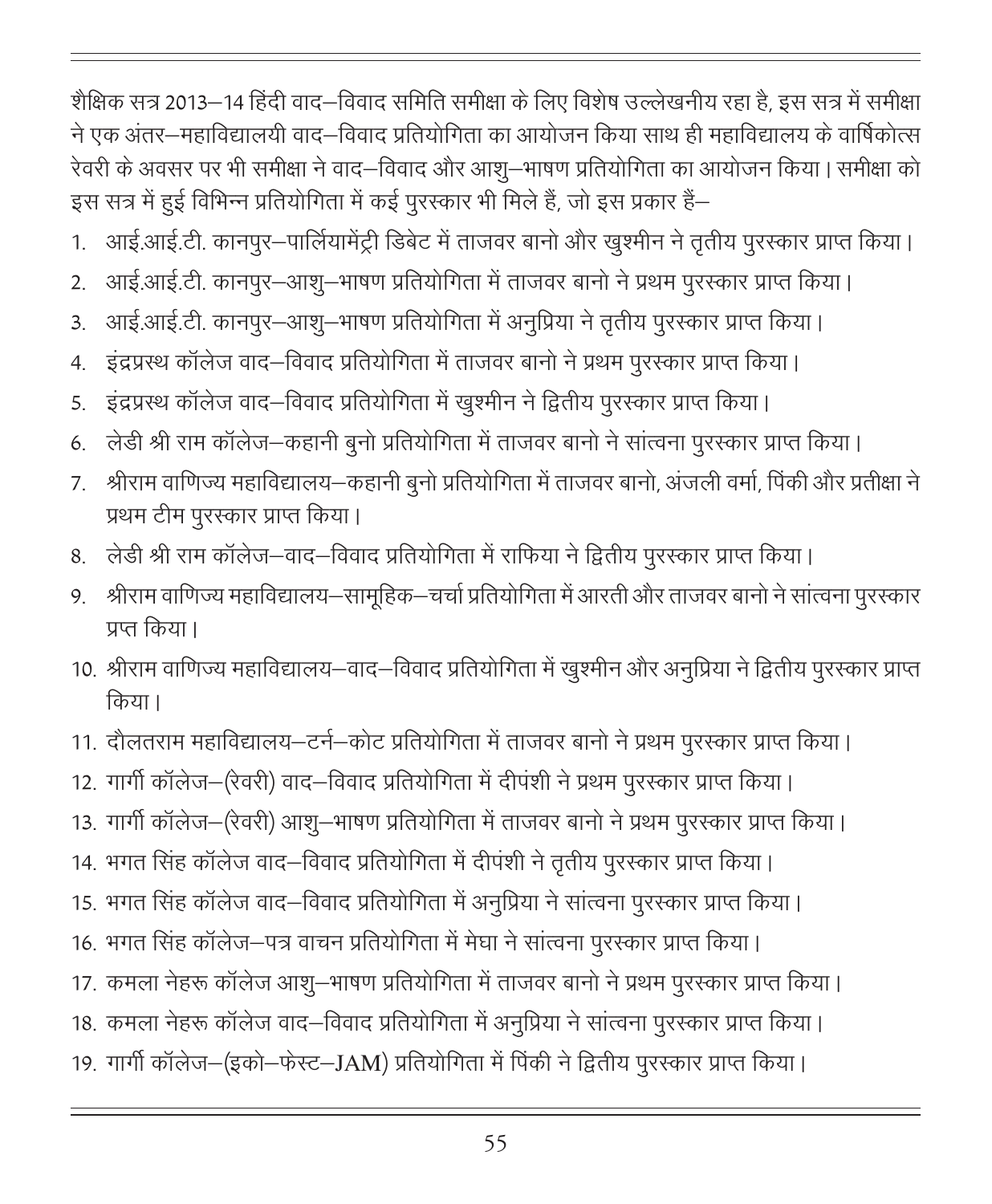- 20. गार्गी कॉलेज–(रेवरी) वाद–विवाद प्रतियोगिता में अंजली ने सर्वोत्तम प्रश्न पुरस्कार प्राप्त किया।
- 21. गार्गी कॉलेज-(WDC-फेस्ट) वाद-विवाद प्रतियोगिता में ताजवर बानो ने द्वितीय पुरस्कार प्राप्त किया।
- 22. गार्गी कॉलेज–(हिस्ट्री–फेस्ट) वाद–विवाद प्रतियोगिता में ताजवर बानो ने प्रथम पुरस्कार प्राप्त किया।
- 23. गार्गी कॉलेज–(हिंदी–विभाग वार्षिकोत्सव) आशु–भाषण प्रतियोगिता में ताजवर बानो ने प्रथम पुरस्कार प्राप्त किया।
- 24. गार्गी कॉलेज–(हिंदी–विभाग वार्षिकोत्सव) आशू–भाषण प्रतियोगिता में अंजली ने तृतीय पुरस्कार प्राप्त किया।
- 25. अम्बेडकर कॉलेज—वाद—विवाद प्रतियोगिता में सर्वोत्तम टीम—पूरस्कार—अनुप्रिया और खुश्मीन ने प्राप्त किया।
- 26. मिरांडा कॉलेज वाद–विवाद प्रतियोगिता में सर्वोत्तम वक्ता पुरस्कार–अनुप्रिया ने प्राप्त किया।
- 27. आसाराम सनातन धर्म कॉलेज वाद–विवाद प्रतियोगिता में दीपंशी ने तृतीय पूरस्कार प्राप्त किया।

NAZAAKAT: INDIAN DANCE SOCIETY Teacher Convenor: Ms. Rashmi Bhardwaj Student's Convenor: Ms. Jayapriya Nair Student's Co-Convenor: Ms. Tanvi Sharma

The Indian Dance Society of Gargi College- Nazaakat justifies this quote. This society is blessed with amazing versatile dancers. Every single member is an invaluable asset to this team. None of their achievements would have been possible if even one member was not present.

Each one of the members have put their heart and soul to build the society through the years, stumbling and floundering through mistakes and blunders and bring the society into a level which not only Delhi University recognizes and appreciates but also various other universities,IIT Kanpur, NIIT University, IIT Bombay are just to name some.

This year the society's production was Bengali Folk and was choreographed by Mrs. RaiGhosh and Mr.Ram. They run their own Dance School in Kolkatta and have more than 20 years of teaching experience. The production depicts the rich and cultural heritage of the state, Kolkatta. The dance is well known for its fervour and beauty and is performed by both men and women.

Mentioned below are the lists of achievements by Nazaakat in the year 2013-2014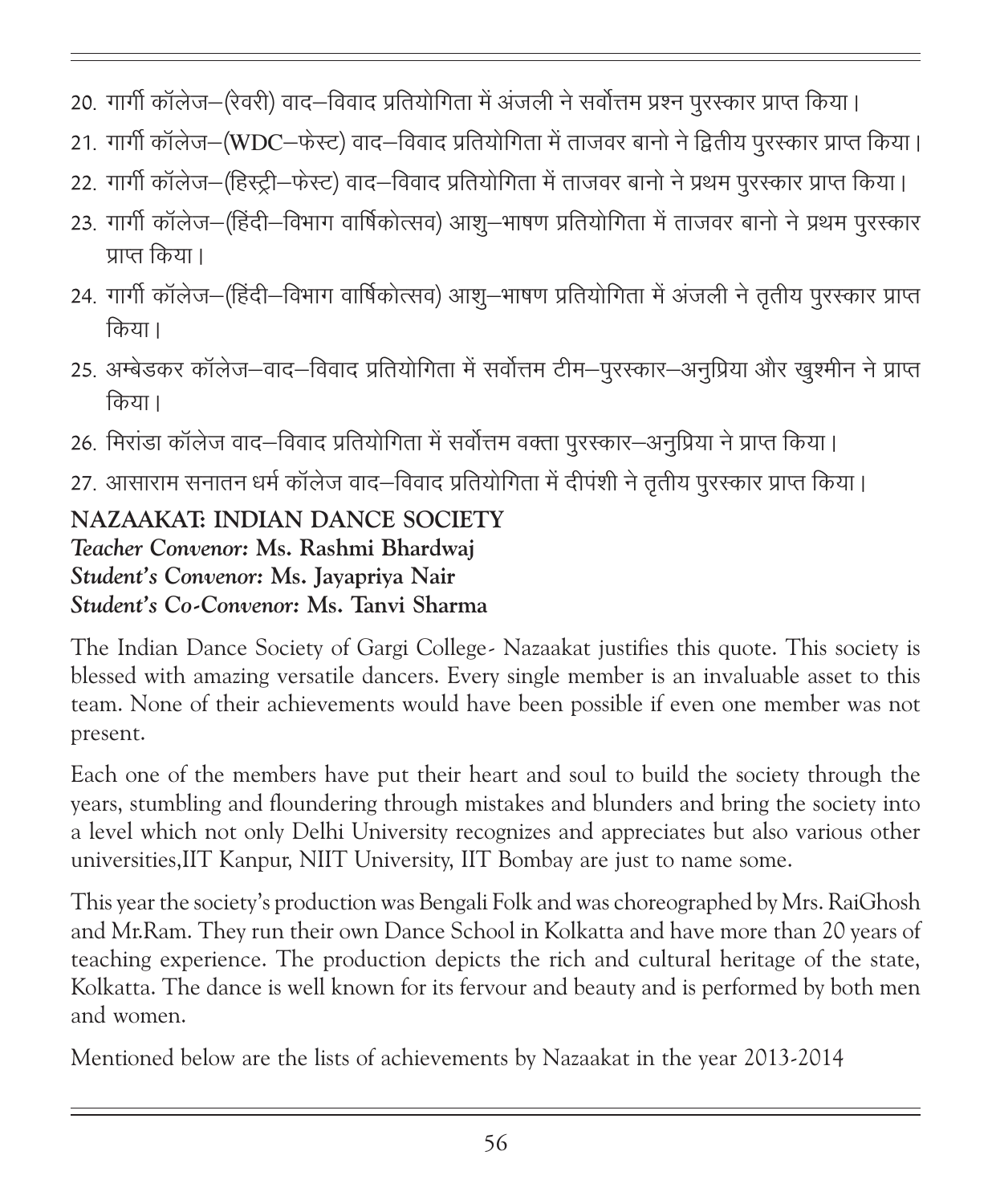# List of Achievements: SOLO:

First prize won at

- · AIIMS
- · Maharaja Agrasen College
- · Viekananda College
- · Janaki Devi Memorial College
- · Miranda College
- · Lady Shri Ram College
- · Kamala Nehru College
- Gargi College

Second prize won at

- · MataSndri College
- · Vivekananda College
- · St. Stephens College

Third prize won at

- · Kamala Nehru College
- · Janaki Devi Memorial College

### DUET:

First prize won at

- · IIT Kanpur
- Gargi College
- · Vivekananda College

Second prize won at

- · AIIMS
- · Gargi
- IIT Kanpur

### GROUP FOLK:

First prize won at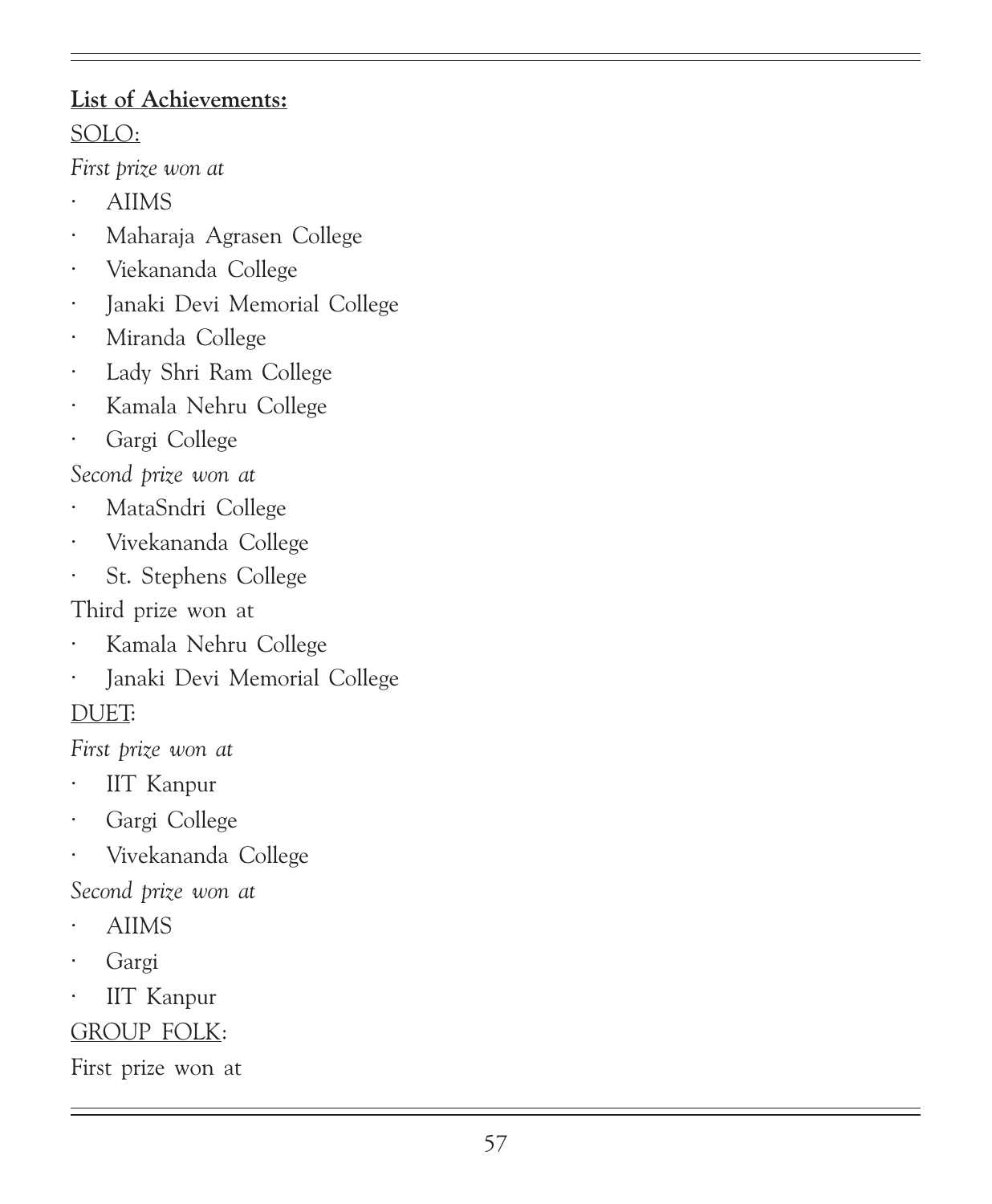- · AIIMS
- · Vivekananda College
- · St. Stephens College
- Kalindi College
- Gargi College

Second prize won at

- · Indira Gandhi Delhi Technical University
- Indraprastha College for Women
- · Kamala Nehru College
- Jesus and Mary College
- Miranda College
- IIT Kanpur

Third prize prize won at

- · GD Goenka University
- Consolation prize at-
- · Mata Sundri College
- · Sri Guru Teg Bahadur Khalsa College

#### SAMRANJINI: THE INDIAN MUSIC SOCIETY Teacher Convenor: Dr. Deepika Chatterjee Student's Convenor: Ms. Needhi Roy Student's Co-Convenor: Ms. Sahishnuta Barua

With a year full of victories and smiling trophies, Samranjini-The Indian Music of Gargi College has come a long way. It stands high headed at being referred to as the strongest team in Delhi University. Though it started off weak, but gradually emerged to be the strongestcompetitor by the end of the festival season of 2013. It won the Ist positions at Hindu College, Miranda College, Sri Guru Gobind Singh College of Commerce, Gargi College and Kalindi College and IInd position at Indraprastha College for Women, St. Stephens College, etc. With an annual composition comprising of an amalgamation of the most difficult ragas such as Puriyadhanashri and Shuddh Basant, Samranjini has started the year 2014 on a very positive note by taking the trophies home from notable ompetitions held at Lady Sri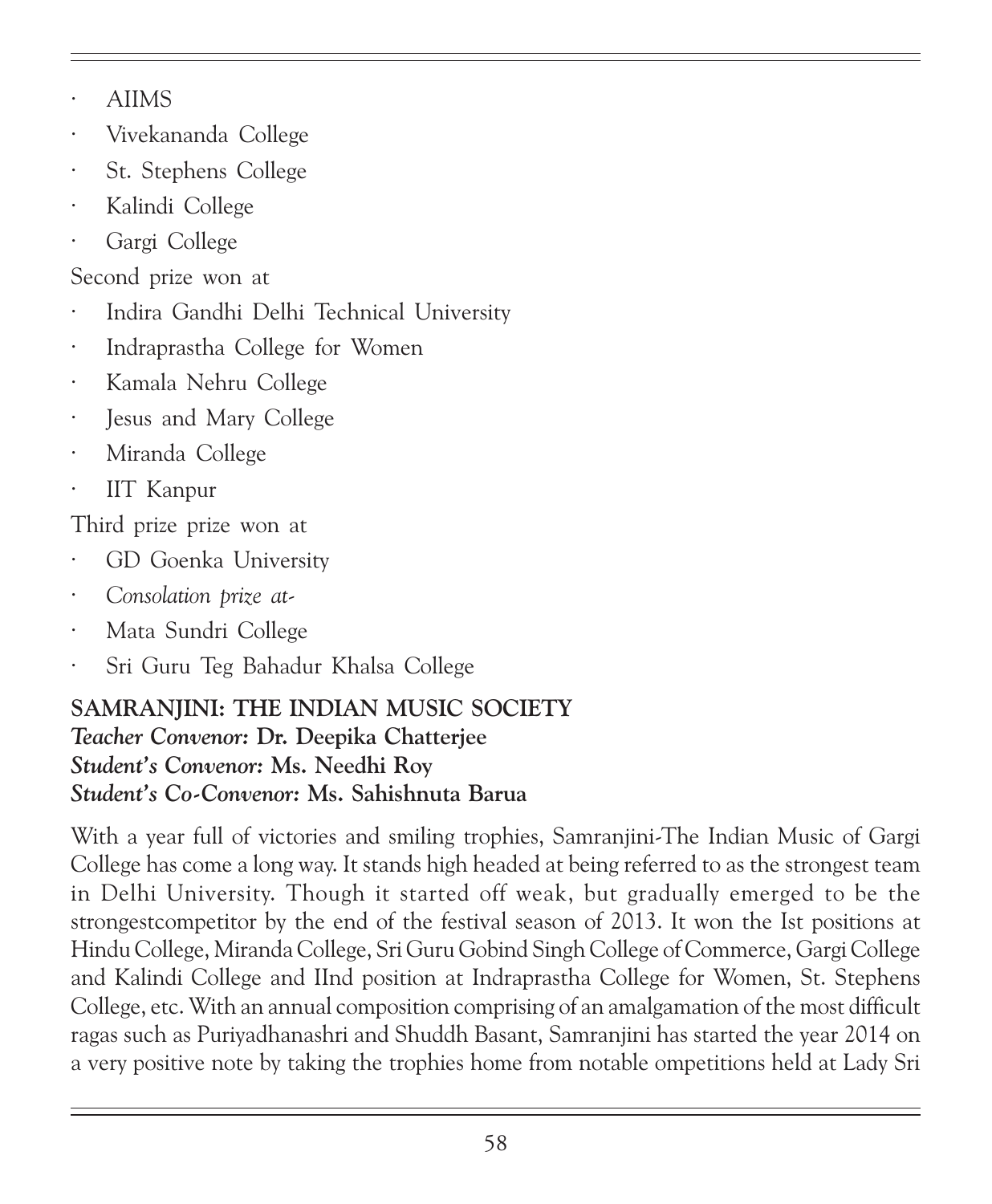Ram College, PGDAV College as well as IIT Kanpur. Samranjini hosted Rasvarsha-The Indian Music Competitions at Reverie'14, the Annual Cultural Fest of Gargi College, Delhi University.

Rasvarsha comprised of six competitions which includes:

- Eastern group Hindustani classical solo
- Carnatic solo
- · Indian lite solo
- · Semi-classical solo
- Indian duet

Samranjini went on to bring more victories home and scored the Ist position at Jesus and Mary College, Hindu College,Indraprastha College for Women and Daulat Ram College, II position at Delhi Technological University, SriVenkateshwara College and Sri Guru Teg Bahadur Khalsa College and III position at Kamla Nehru College, Sri Guru Gobind SinghCollege of Commerce and Lady Irwin College. Samranjini has set the shelf to be adorned with more accolades.

### IRIS: THE PHOTOGRAPHY SOCIETY

Teacher Convenor: Ms. Niyati Sharma Student's Convenor: Ms. Akriti Sondhi Student's Co-Convenor: Ms. Vani Rijhwani

Having received the Best Society Award (2012-13), IRIS - the Photography Society - is one of the most active societies of Gargi College. This year, the Society began the year with an intensely packed schedule and a series of consistently timed workshops, wherein professional photographer Ms. Sukhman Dhillon shared her experiences and gave important lessons regarding technique in photography. Every year, the society has actively organized multiple Photo-walks, exhibitions and trips to encourage the budding Gargi cohort of photographers. This year IRIS organized its annual trip to Jaisalmer where all the members of Society freely explored the yellow city and experimented with their respective lenses. Jaisalmer proved to be an exceptionally productive space where the students learnt to engage with a new city through the gaze of the lens. In addition, Iris also organized various other local trips throughout the year to places such as Chandni Chowk, Jantar Manta, Dilli Hat, Agrasen Ki Bowli, etc.—walks where the society initiated several theme-based projects which largely formed the body of the work they presented at Reverie. Each year, Iris participates in the Annual Cultural College Festival – Reverie and displays the massive corpus of work it produces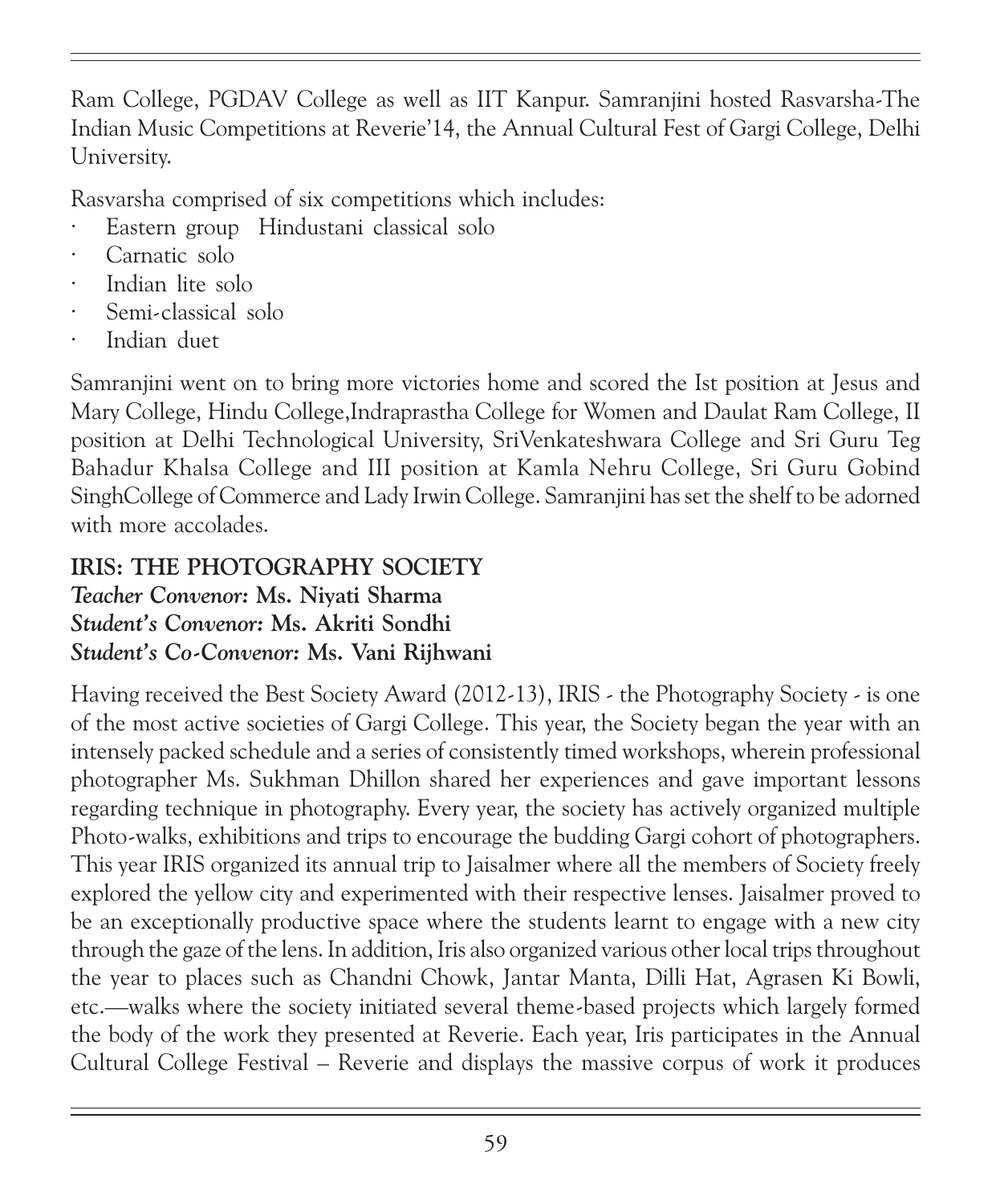annually. This year Iris displayed around 400 pictures and canvas on various themes like 'abstract', 'nature', 'doors and windows' etc. Moreover, Iris also organized a photography competition during the College Festival which witnessed an overwhelming participation from students all over the University. With nearly 30 entrants clicking around the themes provided, the spirit of clicking photographs seemed to have engulfed everybody as the stall attracted a lot of visitors. The competitions at Reverie were judged by Mr. Ashok Kochhar who congratulated the team for exhibiting a wonderfully spirited show with a diverse array of photographs. Additionally, this year the Iris Facebook page 'Photography with Iris' served as a platform where every fortnight, the undergraduate students got an opportunity to showcase their work based on different themes. Moreover, this year Iris also participated in various photography competitions which include:

JMC -Fotographia '14, Framed-SRCC, NIFT-Spectrum, Zakir Hussain Evening college, Shutter Dreams , Sri Venkateswara college, KMC, Women's Development cell of Hindu college, Khalsa college, Delhi college of Commerce and Arts, Hansraj -Plickture, NIIT-Ingenuity fest, DTU-Karyon, Hansraj Commerce society fest, Xavier's college of Commerce-Insignia, Psyfiesta-Gargi college etc.

#### Some of our achievements are:

| JMC-Fotographia'14         | Unseen hero       | $3rd$ position |
|----------------------------|-------------------|----------------|
| <b>BITS</b> Pilani         |                   | $1st$ position |
| Psyfiesta'14 Gargi college | Positivity        | $2nd$ position |
| Photography with Iris      | Fun               | $1st$ position |
| Photography with Iris      | Circle            | $1st$ position |
| Photography with Iris      | Exam time         | $1st$ position |
| Photography with Iris      | Freedom           | $1st$ position |
| Photography with ris       | Food              | $3rd$ position |
| Photography with Iris      | Blues and yellows | $1st$ position |
| Photography with Iris      | Faith             | $1st$ position |

QUILLUMINATI- English Creative Writing Society Teacher Convener- Ms. Pragya Gupta Student's Convener- Meghna Acharjee Student's Co-Convener- Shruti Maheshwari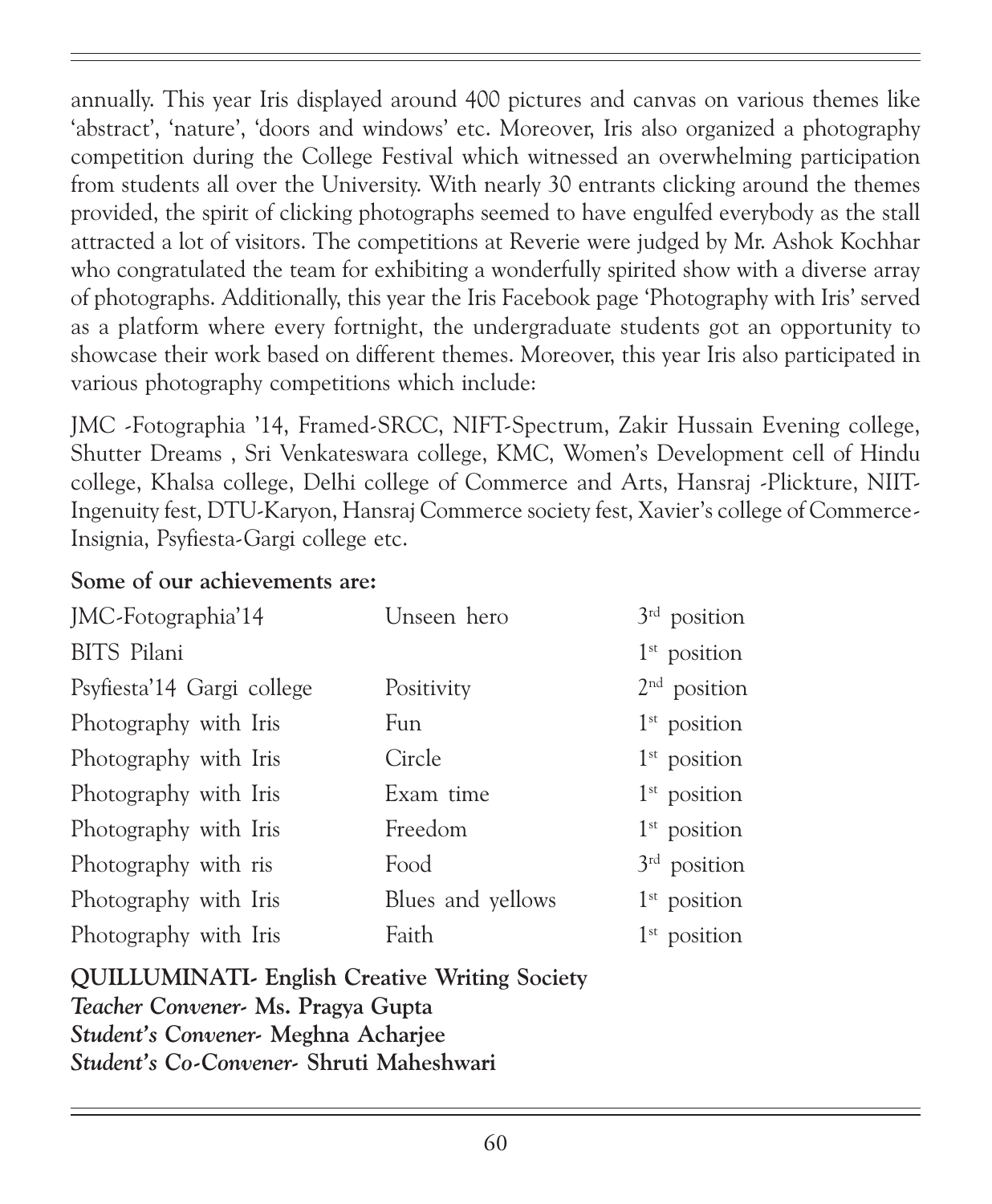Quilluminati is the newest society of Gargi College formed in August 2013 and has 20 members in total. Apart from brainstorming about different writing styles in workshops organized for the members, we have also taken part in many inter-college events. Our achievements so far:

- 1. Gauri Singh- 1st -Creative Writing (Comascent-Gargi College)
- 2. Richi Malhotra 2nd Oxford Book Hunt
- 3. Pragya Gandhi 2nd Pictionary (JMC)
- 4. M.Megha 3rd Creative Writing (Reverie- Gargi College)
- 5. Lakshita Joshi 1st Creative Writing (Reverie- Gargi College)
- 6. Richi Malhotra 2nd Creative Writing (Literati- Daulat Ram College)

In this short time, we have hosted a successful Literary Fest 'Rhetorica' and organized a creative writing event during the annual Fest 'Reverie', both of which saw a good participation from students from other colleges. We have launched our very own blog 'Cursive Sparks' and have a facebook page 'Quilluminati, Gargi College'.

# QUIZZITO: THE QUIZ SOCIETY

Teacher Convenor: Ms. Sumanlata Student's Convenor: Ms. Cheshta Arora Student's Co-Convenor: Ms. Akanksha Bansal

We started off the year with qualifying for two of the six AIIMS fest quizzes, a feat which was accomplished for the first time ever. After that we achieved our first victory at the women's league quiz held at IP College where we bagged the first prize. Then two of our members also bagged the fourth place among top 25 teams from India at the IIT Delhi, Tryst Bioathlon. In the month of February, we bagged the third prize in the Business Quiz held by PGDAV and the first prize in the Literature quiz held at SGTB Khalsa. We have worked on Facebook to create a repository of sorts containing questions that we enjoyed solving.

As the year progressed we organized and assisted the quizzes happening in College. Also organised a quiz by ITS, Ghaziabad and then finally The Reverie quiz which lasted for four hours straight in which one of our teams also qualified followed by the India quiz.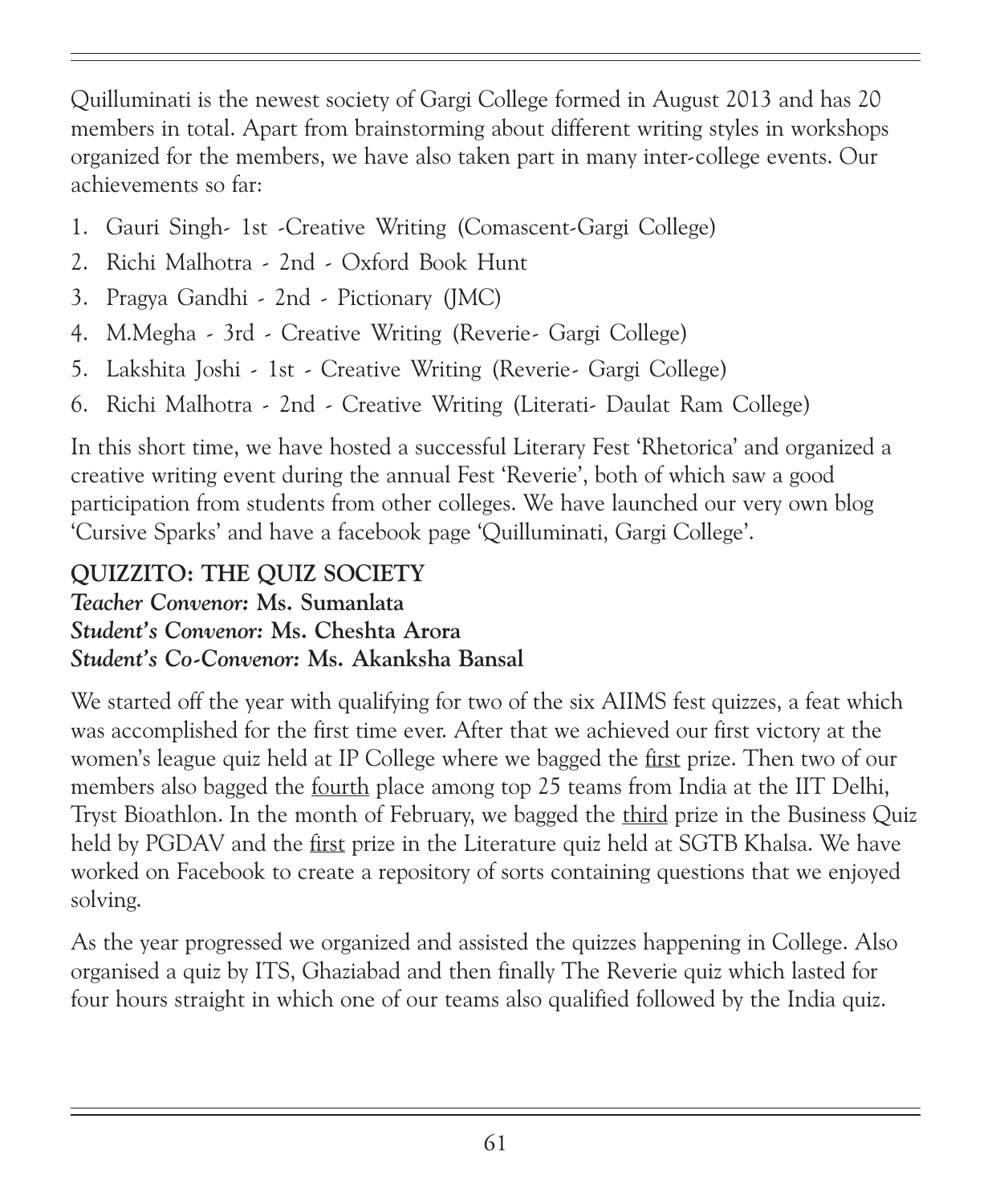#### KSHITIJ: THE STREET PLAY SOCIETY Teacher Convenor: Dr. Chhaya Sawhney Student's Convenor: Ms. Minna Sarawat Student's Co-Convenor: Ms. Sarvangi Patni

This year, the street play society focused on the theme "BE THE CHANGE YOU WISH TO SEE". Bringing about change in the society has been a struggle ever since humans have learned to contradict, accuse, blame and rule!The annual street play production of Gargi College, JOOTA, a political satire, introduces a person in search of change who finds a 'shoe' that'll bring about the change everyone is waiting for. The person transforms into 'Jooteshwar', personifying the 'Joota' and gains the support of people to not only fight the elections, but win them too and let the 'joota' start the revolutionary change. The question is

'IS THE JOOTA POWERFUL ENOUGH TO BRING THE CHANGE THAT A COMMON MAN SEEKS?'

'IS JOOTA A SOLUTION TO EVERY PROBLEM A COMMON MAN FACES?'

'IS JOOTA RESPONSIBLE TO BRING THE CHANGE THAT WE SEEK?'

This play has been awarded with several laurels including Best play, Best Script, Best Actor and several special mentions.

| S. No. | College                                   | Position                    |
|--------|-------------------------------------------|-----------------------------|
| 1.     | Indian Institute of Technology, Kanpur    | 1 <sup>st</sup>             |
| 2.     | Atelier's Campus Theatre Festival         | Public Performance          |
| 3.     | Channel [v] Nokia India Fest Zonals       | 3rd                         |
| 4.     | Kamla Nehru College                       | 2nd                         |
| 5.     | Gargi College                             | Non-competitive performance |
| 6.     | Sri Guru Gobind Singh College of Commerce | 2 <sup>nd</sup>             |
| 7.     | St. Mary's School (Manthan)               | Public Performance          |
| 8.     | Delhi Technical University                | Shefali Vyas - Best Actor   |
| 9.     | Hindu College                             | 1 <sup>st</sup>             |
| 10.    | St. Stephen's College                     | 3rd                         |
| 11.    | I.P. College for Women                    | 2 <sub>nd</sub>             |
| 12.    | Ramjas College                            | Non-competitive performance |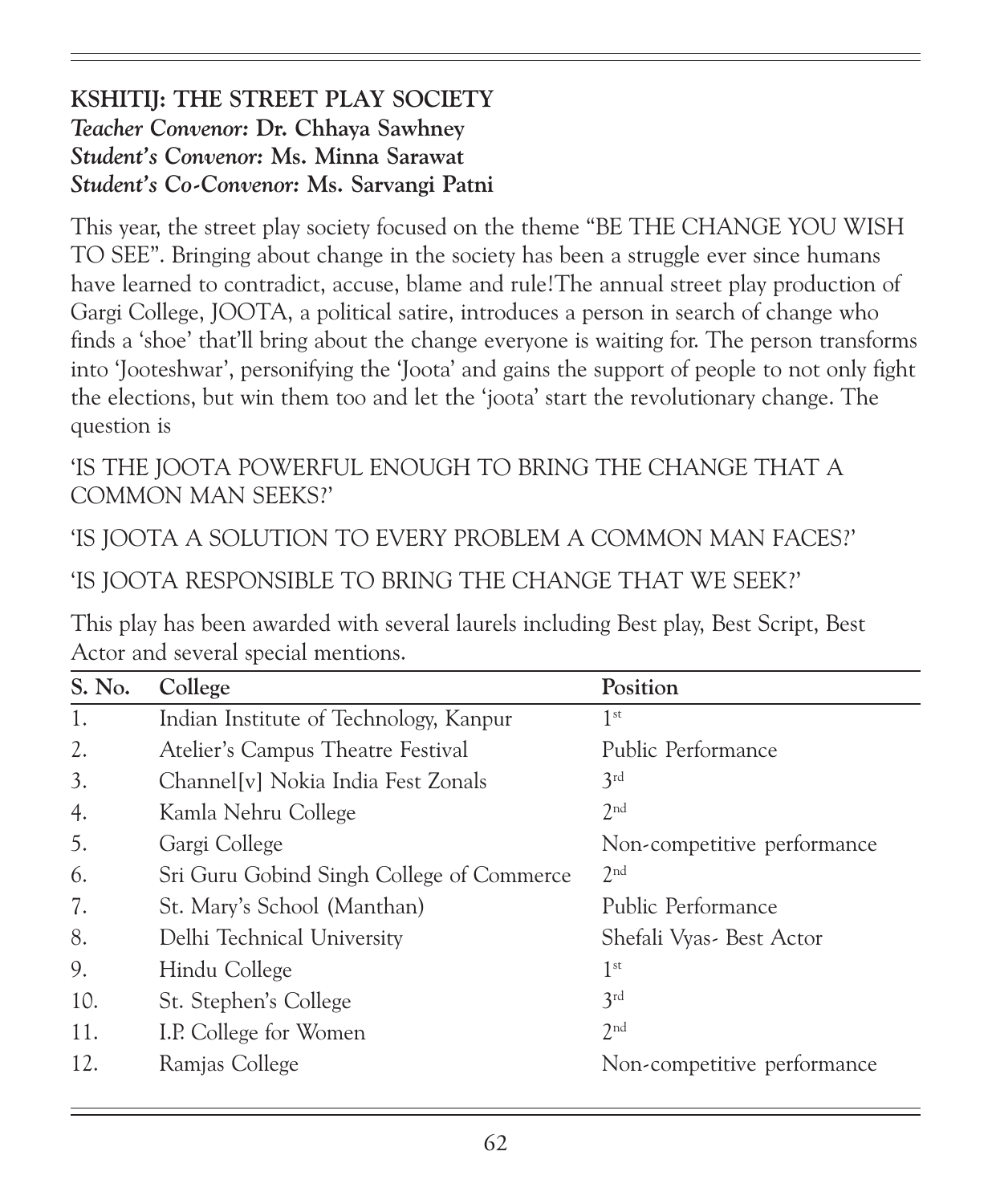| 13. | Maharaja Agrasen College                   | 2 <sub>nd</sub>                         |
|-----|--------------------------------------------|-----------------------------------------|
| 14. | Ramanujan College                          | Best Script Shefali Vyas - Best actress |
| 15. | The Education Tree                         | Public performance                      |
| 16. | Bhaskaracharya College of Applied Sciences | 2 <sub>nd</sub>                         |

KSHITIJ performed at the orientation to promote the ragging-free zone policy of the college. A spoof on 'Twilight' series was performed by KSHITIJ as a part of the Fresher's party that was themed on Halloween. In order to promote new security rules of the college, KSHITIJ performed in the college to popularize the regulations.

KSHITIJ also hosted the Atelier's Campus Theatre Festival in the college premises on 31<sup>st</sup> January.

#### ENLIVEN: THE WESTERN DANCE SOCIETY Teacher Convenor: Ms. Rima Chauhan Student's Convener: Ms. Manika Chawla Student's Co-convener: Ms. Simran Rathee

"Dance like nobody's watching", a very famous motivational quote for dancers across the world, is justified best by none but Enliven, the western dance society of Gargi College. This society is defined by it's un inhibition, it's courage to try out everything out there fearlessly. It has built itself through the years, stumbling and floundering through mistakes and blunders, but has come to find a strong and unflinching footing in the Delhi University Dance circuit. The year 2013-14 was undoubtedly a very large step towards building a respectable name in the University for this society. At the end, it can be safely said that Enliven is one of the most respected Western dance societies. This year the society was choreographed by Vinay Khandelwal, an ex-company member of the reputed Shiamak Davar Dance Academy, who has now started his own academy. He has more than 5 years of experience in the field of performance arts and specializes in styles like Hip Hop, Funk, House, Urban and Popping/ Locking. He has various laurels and credentials to his name and is a famed name in the DU Dance circuit. His inputs, ideas and guidance are to be hugely credited for Enliven's success this year. The year began with the society's participation in the cultural fest of IIT Kanpur, Anataragni, where it cleared the prelims with brilliant comments. Next the society went to Mood Indigo, IIT Bombay where it showed the versatility and ability to work under pressure as they had to prepare a whole new production as per the theme. They received a lot of praise and appreciation for their work and cleared the prelims. During the DU fest season, they cleared the prelims of Miranda House, Maitreyi College, Sri Venkateshwara College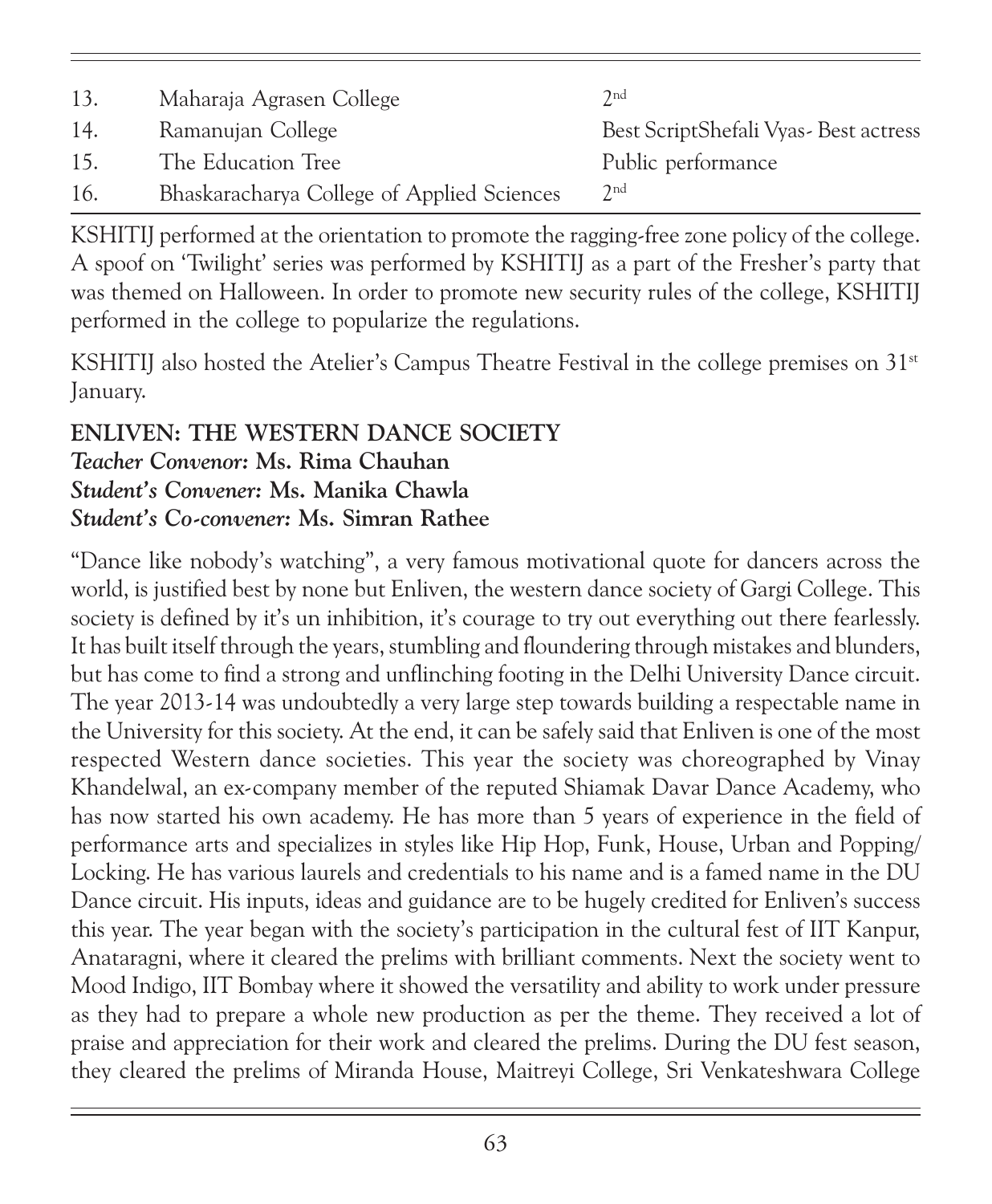and CBS. The society also takes immense pride in announcing that they secured 3 positions this year - 3rd in Reverie - The annual cultural fest of Gargi College, 1st in KR Mangalam and 1st in GD Goenka. Finally, Enliven takes it's strength from it's relentless and tremendously hard working team members, be it the new members who put in everything they had into the team to the senior members who have been working extremely hard for many years now. Every single member is an invaluable asset to this team. None of their achievements would have been possible if even one member was not present. Their solid partnership has proven to be nothing but beneficial for the society. They started out as a team and remained a team throughout the year despite all the hiccups. They are the ones who held the team together and did not let go. Here's wishing Enliven good luck for it's future endeavours, and may it see many more successful years.

#### EUPHONY: THE WESTERN MUSIC SOCIETY Teacher Convenor: Ms. Nzanmongi Patton Student's Convener: Ms. Tanvi Midha Student's Co-convener: Janvi Anand

Euphony, the Western Music Society of Gargi College is known for specializing in Acapella and has had the opportunity of performing and participating in various University of Delhi's events and cultural fests. Every year, the eclectic tastes of the members of the society are incorporated in the productions of solos, duets and quartets along with choir. This year's production included pieces exploring jazz harmonies and medleys of popular songs arranged by the members. The society also has an acoustic band that opened for Adi and Suhail's concert at Reverie'14 and participated in the Western Band competition at IIT Kanpur. Euphony bagged the following positions:

- 1. Solo category :-
	- · II position obtained by Arushi Gupta at IIT Delhi's annual cultural fest, Rendezvous.
- 2. Group category :-
	- · I position at Tempest, the cultural festival of Miranda House.
	- III position at Montage, the cultural festival of Jesus and Mary College.
	- · III position at St. Stephens College.

In addition, the society also participated in the fests of: IIT Delhi, Kamala Nehru College, Sri Venkateswara College and NIFT amongst others.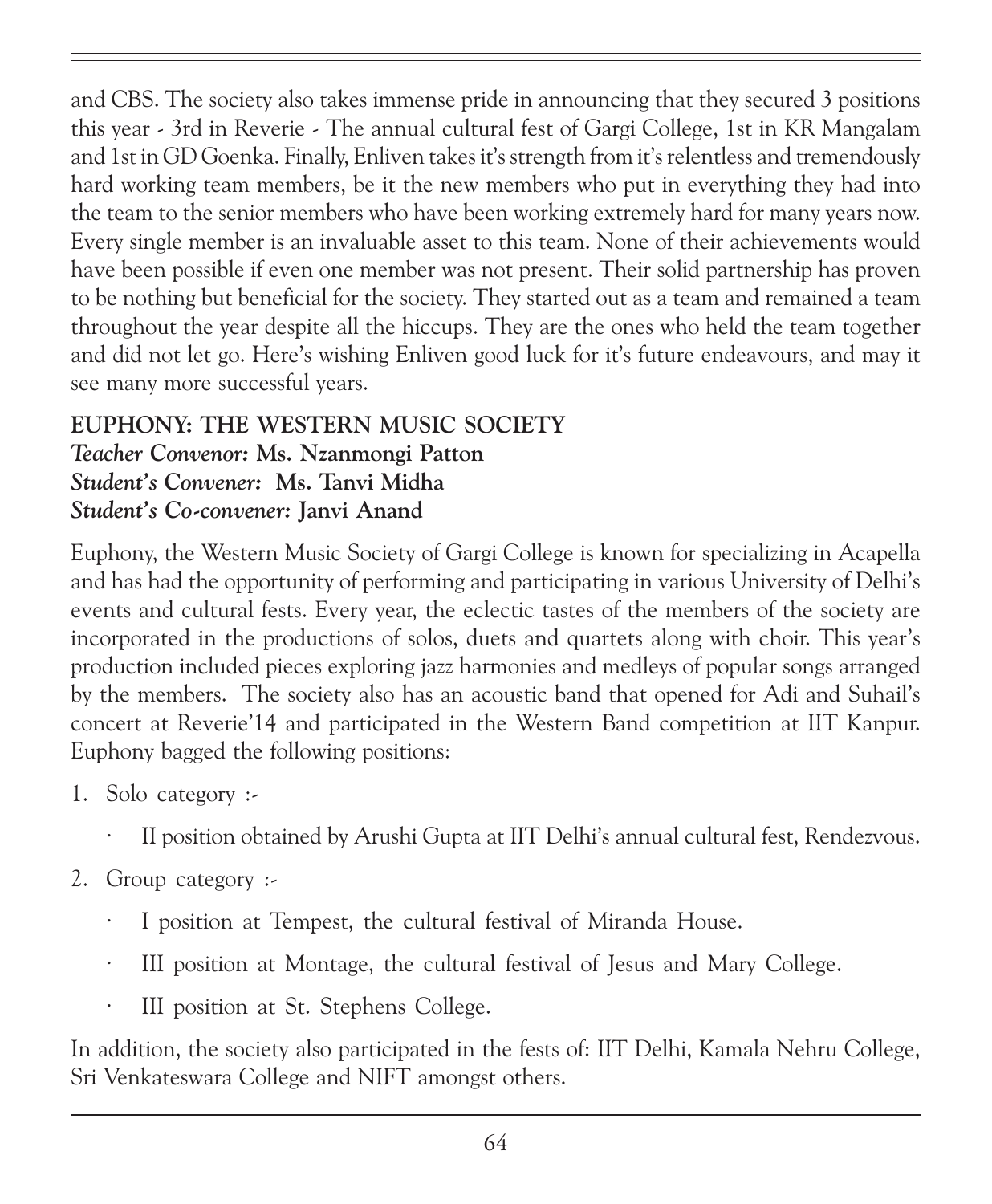### **HUES**

### Teacher Convenor: Dr. Nisha Gupta Student's Convenor: Ms. Karishma Mehra Student's Co-Convenor: Ms. Monisha Das

|                          | S.No College Name               | Fest                                   | Event/Competition     | Prize           |
|--------------------------|---------------------------------|----------------------------------------|-----------------------|-----------------|
| 1                        | Jesus and Mary College          | Annual                                 | Rangoli Making        | 3rd             |
| $\mathfrak{2}$           | Gargi College                   | Political Science<br>Departmental Fest | Poster Making         | 2nd             |
| 3                        | Kamala Nehru College            | Society Fest                           | Poster Making         | 2nd             |
| $\overline{4}$           | Jesus and Mary College          | Annual                                 | Poster Making         | 1st             |
| 5                        | Gargi College                   | Commerce Fest                          | Dancing Brushes       | 1st             |
| 6                        | Maulana Azad<br>Medical College | Annual                                 | Poster Making         | 1st             |
| $\overline{\mathcal{U}}$ | Gargi College                   | Magazine Department                    | Magazine Cover Design | 1st             |
| 8                        | Gargi College                   | Magazine Department                    | Magazine Cover Design | 3rd             |
| $\mathcal{G}$            | Gargi College                   | Eco Department                         | Poster Making         | 2nd             |
| 10                       | Institute of<br>Home Economics  | Annual                                 | Poster Making         | 1st             |
| 11                       | Gargi College                   | Commerce Fest                          | Wrap it up            | 3rd             |
| 12                       | <b>IIT</b> Kanpur               | Annual                                 | Rangoli Making        | 1st             |
| 13                       | Kamala Nehru College            | Annual                                 | Tattoo Making         | 3rd             |
| 15                       | Ramjas College                  | Fine Arts Society Fest                 | Poster Making         | 3rd             |
| 16                       | Gargi College                   | Annual                                 | Poster Making         | 3rd             |
| 17                       | <b>IIITD</b>                    | Annual                                 | Face Painting         | 1st             |
| 18                       | <b>IIITD</b>                    | Annual                                 | 3-D Sculpture         | 1st             |
| 19                       | <b>IIITD</b>                    | Annual                                 | Graffiti              | 2 <sub>nd</sub> |
| 20                       | Gargi College                   | Comascent Department                   | Magazine Cover Design | 1st             |
| 21                       | Gargi College                   | Annual                                 | Madhubani             | 1st             |
| 22                       | Gargi College                   | Commerce Fest                          | Wrap it up            | 1st             |
| 23                       | Maulana Azad<br>Medical College | Annual                                 | Mask Painting         | 1st             |

The following are the achievements of Hues Society.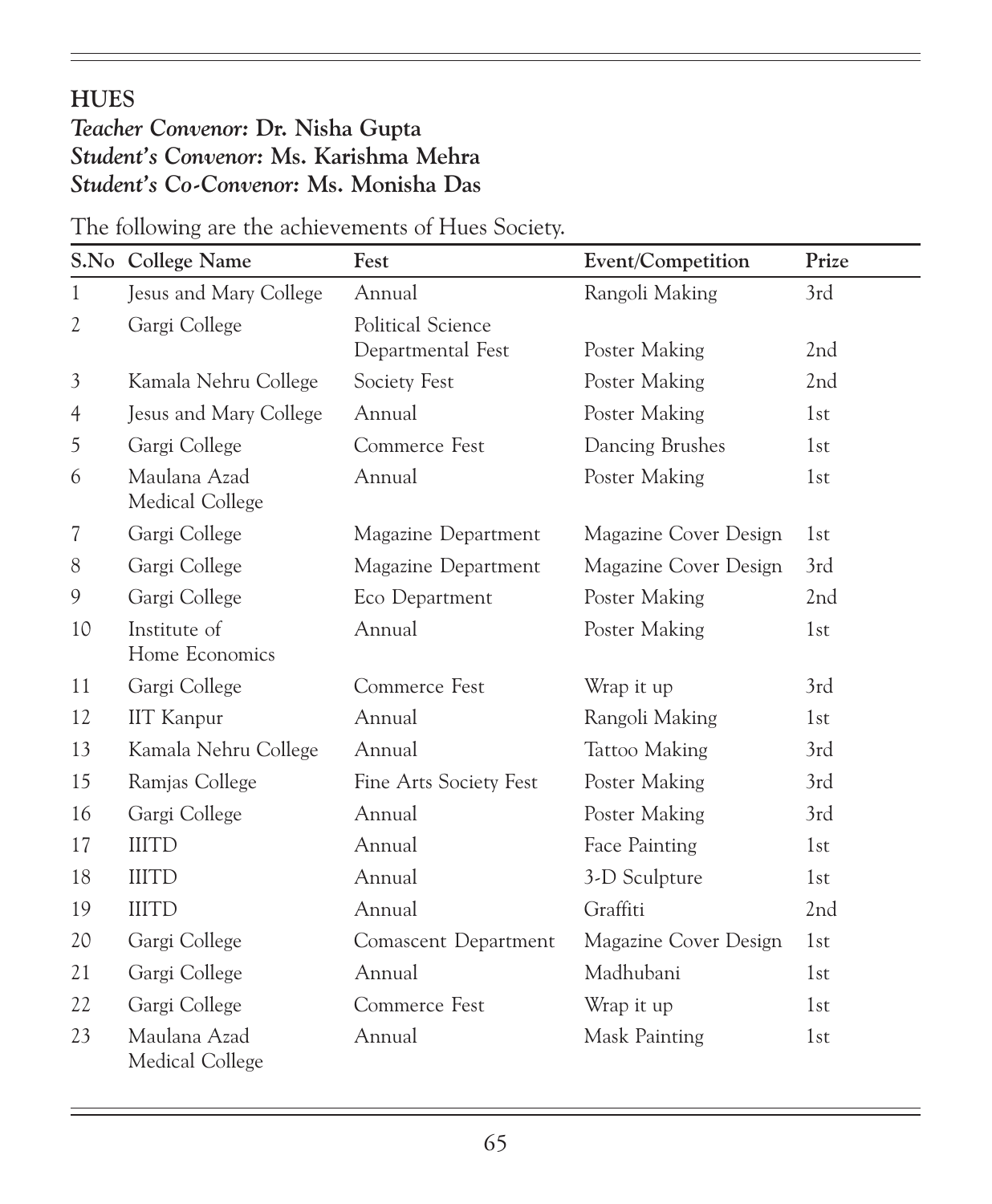| 24 | Maulana Azad<br>Medical College | Annual                   | Sketching              | Special<br>Appreciation |
|----|---------------------------------|--------------------------|------------------------|-------------------------|
| 25 | <b>ARSD</b> College             | Chemistry Department     | Best out of waste      | 3rd                     |
| 26 | Ramjas College                  | Fine Arts Society Fest   | Graffiti               | 2nd                     |
| 27 | <b>LSR</b>                      | Diwali mela              | Music Interpretation   | 2 <sub>nd</sub>         |
| 28 | Institute of<br>Home Economics  | Annual                   | Rangloli Making        | 1st                     |
| 29 | Maulana Azad<br>Medical College | Annual                   | <b>Tshirt Painting</b> | 1st                     |
| 30 | Maulana Azad<br>Medical College | Annual                   | Matka Painting         | 2nd                     |
| 31 | Maulana Azad<br>Medical College | Annual                   | Tattoo Making          | 3rd                     |
| 32 | Miranda College                 | Annual                   | Canvas Painting        | 3rd                     |
| 33 | Kamala Nehru College            | <b>DHUN</b>              | Poster Making          | 1st                     |
| 34 | <b>IIITD</b>                    | Annual                   | Imagincion A painting  | 1st                     |
| 35 | <b>SRCC</b>                     | Marceto, Departmental    | Product Wizard         | 1 <sub>st</sub>         |
| 36 | Zakir Hussain                   | Fine Arts Society Fest   | Print Ad               | 1st                     |
| 37 | Gargi                           | Annual Sports Day, 2014  | Rangoli                | 2 <sub>nd</sub>         |
| 38 | Gargi                           | Annual                   | Poster Making          | 1st                     |
| 39 | Gargi                           | Comascent                | Poster Making          | 3rd                     |
| 40 | Gargi                           | Cultural Day             | Diya Decoration        | 2 <sub>nd</sub>         |
| 41 | Gargi                           | Cultural Day             | Mehndi                 | 3rd                     |
| 42 | Ramjas College                  | Annual                   | Rangoli                | 2 <sub>nd</sub>         |
| 43 | Kamala Nehru College            | Green Beans Society Fest | <b>Dress Designing</b> | 1st                     |
| 44 | Maulana Azad<br>Medical College | Annual                   | Matka Painting         | Encoura<br>gement Prize |

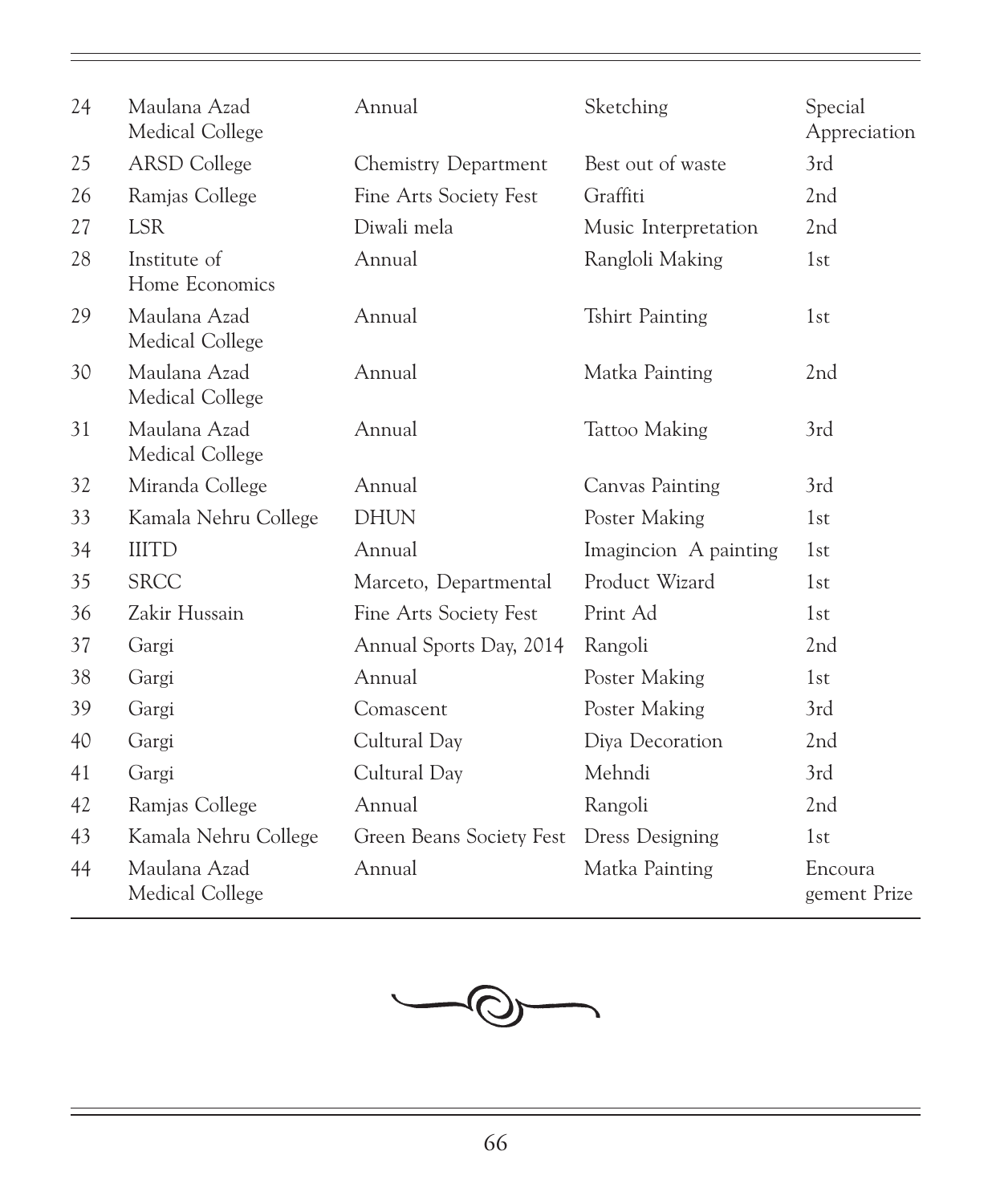# VALUE BUILDING

#### **ECOCLUB**

#### Convenor: Dr. Anita Bhatt

We at ECOCLUB work towards an eco-friendly environment in and around our College and thereby contribute towards saving our planet. The ECOCLUB has been established to provide the values of environmental consciousness and to develop environmental ethics among the students. Eco club meetings discussed the eco activities to be carried out. The aim is to create a 'clean and green consciousness' among students through various innovative methods and to involve students of ECOCLUB in open-orientation programmes in College and public areas. Through which students improve their environmental education and get more engaged in environmental management at the College. Also, get chance to compete for prizes in events such as the inter-College competition. The students participated in a brainstorming debate competition on "Is Climate Change chiefly human caused?" in which students learn about issues related to climate change within a systems framework, examined interconnections among environmental, social, and economic issues. Ms. Chaitali Sinha from B.A (H) Applied Psychology-VI Semester got the first prize and Ms. Arshia Ruina B.Sc (H) Physics-IV Semester got the second prize and Ms. Zuicy Beauty Akoijam B.Sc (H) Botany–II Semester and Ms. Sonam Sanwal B.A (H) Political Science-VI Semester, got the third prize. In association with GLASS EYE-THE FILM SOCIETY and ECOCLUB of Gargi College organized films screening on 'Climate's First Orphans' and 'The Weeping Apple Tree' which is 15 minutes each and followed by an interactive session where students shared their views on the movie. Mr. Nagraj Adve also spoke for about 20 minutes about global warming and climate change.

ECOCLUB also organized a poster and slogan competition on "Nature is in crises and there is only one mammal to be blamed" or "Preservation of the Ozone Layer" on 20th September, 2013. Ms. Monisha Das from B.A (H) Applied Phycology-VI Semester got the first prize and Ms. Swathi Hegde B.Com (H)-IV Semester and Zara Khan B.Com (P)-VI Semester got the second prize and Ms. Ridhma Bansal from B.A (H) Economics-II Semester and Lakshita Rawat B.Sc (H) Physics-II Semester got the third prize. To observe the World Plantation Day on 22nd October 2012, under the initiative ''PLANT AND PRESERVE TREES CAMPAIGN", the inauguration of Herbal Garden was done by Dr. Shashi Tyagi, Principal of Gargi College which was followed by distribution of saplings of indoor and outdoor plants at Arts Quadrangle. Under the intuitive of 'Solid Waste Management' ECOCLUB also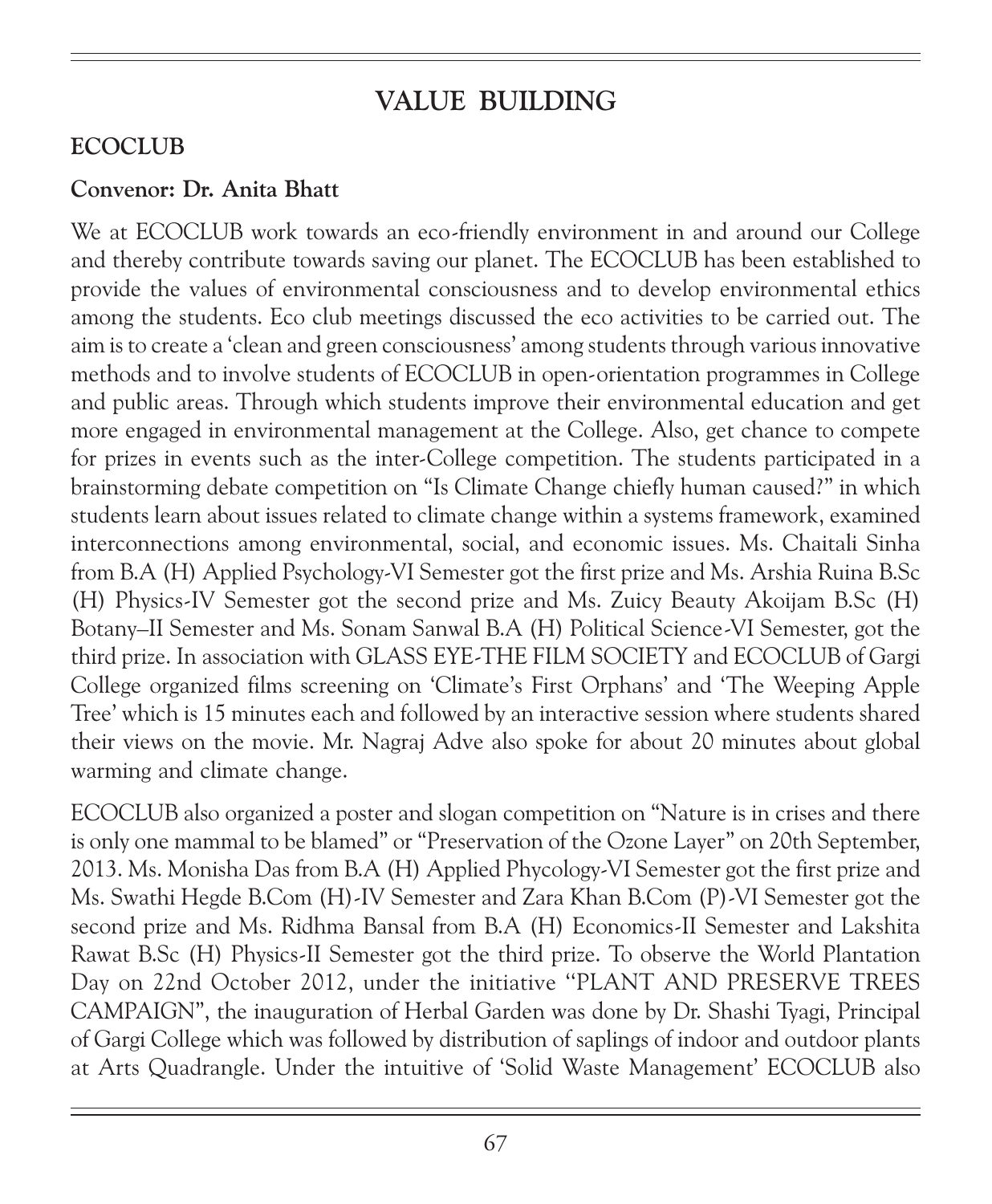organized a training and demonstration programme of Paper mache craft on 'Scrap Paper Recycling' with Mr. Niyaz Ahmad Bhat Mr. Bhat, National Award by Ministry of Textiles, Government of India. Valedictory session of ECO-CLUB was held on 5th March 2014, where certificates were given to 20 active members of ECO-CLUB for their contribution towards the activities of the club.

### EQUAL OPPORTUNITY CELL

### Convenor: Ms. Sumanlata

### Co – convenor: Dr Sweta Mishra

EOC of the college organised a U.G.C. sponsored course on 'POSITIVE DISCRIMINATION' for the fourth year in succession. Objective of the course is to sensitize students towards the prevailing inequalities in the society. Some of the topics covered included global overview of affirmative action, inequalities in education, understanding disability and the concept of social justice. A documentary 'INDIA UNTOUCHED' was also screened. The cell has also initiated one to one mentoring program for the differently abled students to motivate them to participate in various inter-college competitions. This year the cell organised its annual fest in the month of February 2014. A play was put up by 'SAMARTHA' - a group of Delhi University students, mentoring differently abled students. The play was highly appreciated'. SAMARTHA' is an initiative of Delhi University students. Two students of Gargi College, Deepika from B.El.Ed and Anindya from Zoology (hons) are active members of the group. As a part of the fest, various inter- college competitions like dancing, singing, poster making & slogan writing were organised for differently abled students. A good level of participation was seen. Dr. Bipin Tiwary, of Delhi University Equal Opportunity Cell, was the Chief Guest. Parul Nadar, fourth year student of B.El.Ed, Gargi college was selected to accompany the Delhi University team of differently abled students to South Korea. She was the only undergraduate and only girl student selected for the purpose. Our differently abled students also participated in inter-college sports and cultural meet of Delhi University. Ms. Priyanka Tiwari from B.A (H) Political Science - II Semester got the third prize in creative writing at 'Srijan', the inter-college competition organised by University of Delhi for differently-abled students.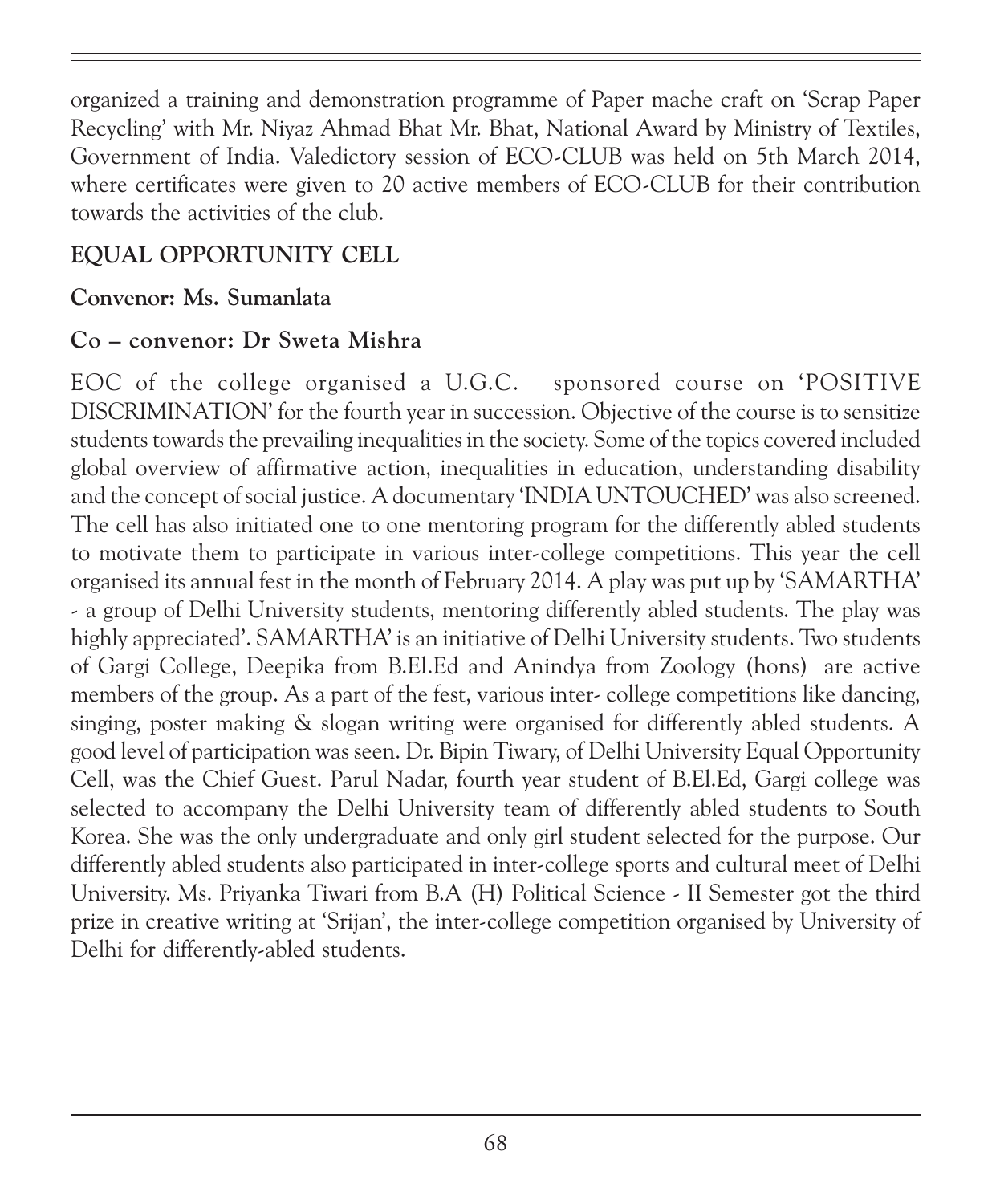### GANDHI STUDY CIRCLE

#### Convenor: Dr. Sweta Mishra

Gandhi Study Circle of Gargi College, organised Intra-college Poster Making and Slogan Writing Competitions on 27<sup>th</sup> September, 2013. More than twenty students from different subjects participated in these competitions. The topics for Poster Making Competition were: a) Gandhi & Morality; b) Gandhi & Self-education; and c) Gandhi and Environment. The winners were:  $1^{st}$  prize - Ishu Sharma, English (Hons);  $2^{nd}$  prize Vartika Garg, Maths (Hons); and 3rd prize Amandeer Kaur Dhanda, Physics (Hons). The topic for the Slogan Writing Competition was Gandhi & Women. The winner were: 1<sup>st</sup> prize - Megha, Hindi (Hons); 2<sup>nd</sup> prize – Kumari Archana, English (Hons); and 3rd prize – Amrita Dayal, Political Science (Hons). The Study Circle also organised a talk on "Gandhi's Integrity: Reconstructing Gandhi's Moral Insights" on 5<sup>th</sup> March, 2014. Dr.Bindu Puri, Associate Professor, Department of Philosophy, University of Delhi, delivered the talk. In her talk, Dr.Puri elaborated the aspect of morality in Gandhian Philosophy and traced the foundation of Gandhian Morality in Patanjali's Philosophy. She also described the ideas of Gandhi on Swaraj and argued that Gandhian Swaraj is more about self-control and less about self-rule. She further spoke on the role of religion and non-violence in Gandhian ideal state i.e. Swaraj.

The Study Circle had its Annual Fest on 25<sup>th</sup> March, 2014. The fest comprised of a talk on "What is Gandhi?" which was delivered by Professor Bidyut Chakravarty, Department of Political Science, University of Delhi. Inter- college events like Debate, Poster Making and Slogan Writing competitions were organised as part of the fest. All these events had a good participation of students from various colleges of Delhi University. Prof Chakravarty bringing a fresh perspective on Gandhi, highlighted his liberal commitments. According to Prof Chakravarty, Gandhi was influenced by British liberalism along with several individuals. These influences together made Gandhi relentlessly fighting for freedom and equality of individuals. In Debate Competition, Best team prize went to Mir Fatimah Kanth and Shruti Narayan of Gargi College, second best team prize went to Rajni and Abhishek of PGDAV Morning College, Best Speaker prize was shared by Mir Fatimah Kanth of Gargi College and Nafroz of Miranda House. The best Interjector prize went to Nafroz of Miranda House. In Poster Making Competition Kunal Singh of Saheed Bhagat Singh (Eve) College, Rashika Sood of Gargi College and Shabnam of Gargi College, got the first, second and third prize respectively. In slogan making Competition the first, second and third prize went to Mary Chakravarty of Zakir Hussain (Eve) College , Archana and Megha of Gargi College respectively.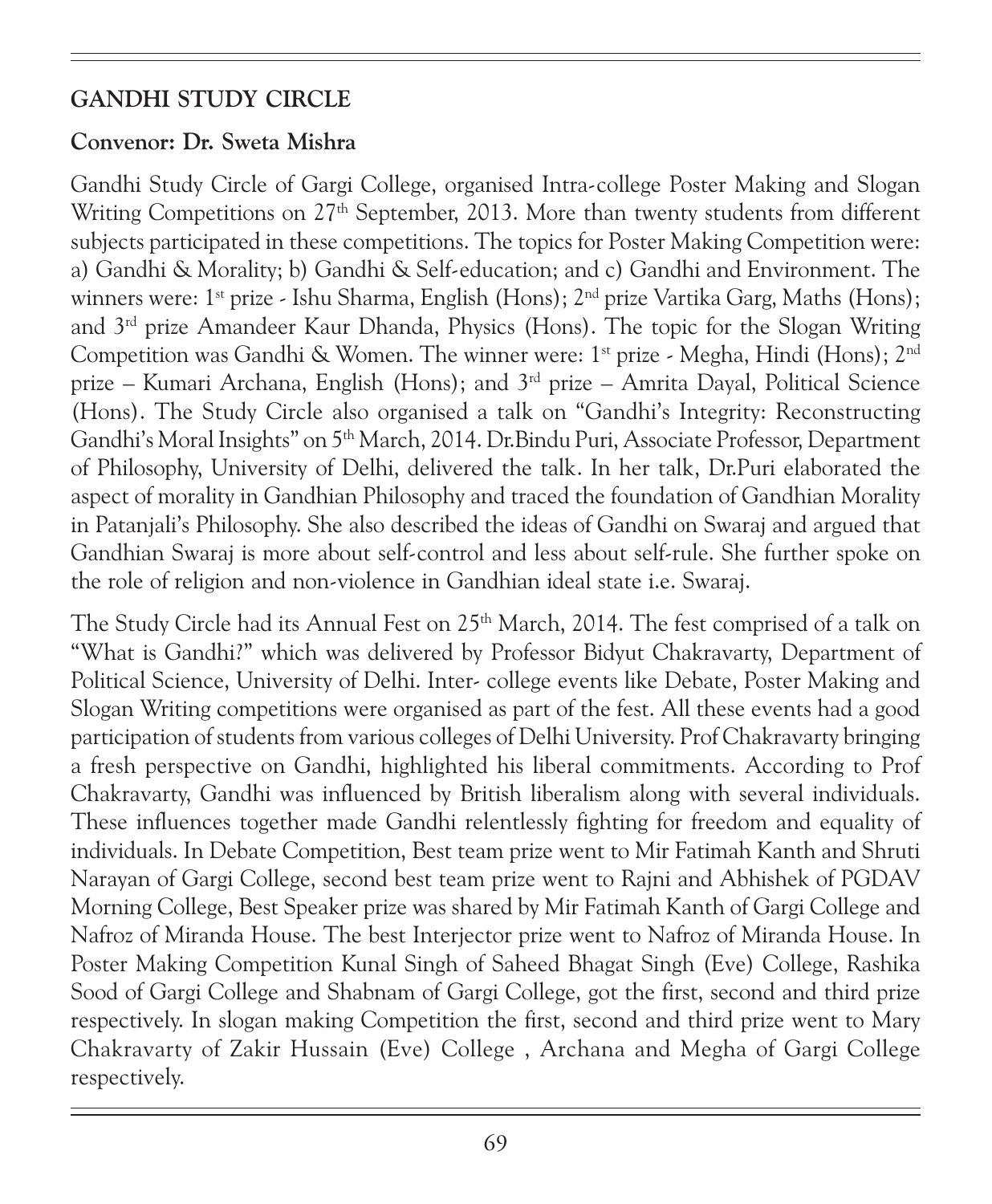# NATIONAL CADET CORPS (NCC)

### Assistant NCC Officer: Lt. PurnimaAgrawal

True to the motto of NCC, this academic year began with bringing unity and discipline amongst the bright cadets of Gargi College. The year began with enrolment of highly motivated and inspired 87 students as NCC cadets. All cadets actively and enthusiastically participated in all the camps and activities organised by NCC organisation. Cadets Radha and Mahima attended National Integration Camp held at Nagpur in July 2013. 5 Cadets, namely, Khushboo, Preeti, Bharti and Pooja Singh participated in prestigious Chief Minister Rally held on 15th August 2013. Cadets Khushboo, Bharti, Preeti, Pooja Singh and Neelam attended most important ThalSainik Camp – 1,2 in the months of August-September 2013. 20 cadets attended Combined Annual Training Camp in the month of September 2013 held at Army Parade Ground, Delhi Cant. They participated in all the competition held there. These cadets also participated in adventure activities such as rifle shooting and mountaineering. 11 cadets attended Yoga Camp where they were trained in yoga to participate in the closing ceremony of NCC Sports Event, first of its kind in NCC history, held in the month of October 2013. Annual Training Camp was held in the month of January 2014 at NCC headquarters, Safdarjung Enclave which was attended by 18 cadets. 4 cadets, namely, JuoInd, Savita, Neetu, Meera attended National Integration Camp held at Siliguri, Assam in January 2014. Also, our 21 cadets actively participated in the chief guest parade of "Antardhwani", annual cultural festival of Delhi University, held in January 2014. The year round NCC activities concluded with annual NCC Festival cum Valedictory function, 'SAHAS", held on 11th March, 2014 where we felicitated and encouraged the cadets for their outstanding performances, achievements and hard work.

# NATIONAL SERVICE SCHEME (NSS) ACTIVITIES

### Teacher Convenor: Dr. Preeti Pant

NSS organized a wide variety of events in an attempt to provide each volunteer the maximum possible opportunity to learn, grow and give back to society. A highly informative and interactive seminar on Breast Cancer Awareness was organized with the doctors from AIIMS. A documentary film "Still Standing," based on the life of Dr. Rajinder Johar – a bed-bound quadriplegic who featured in an episode of Satyamev Jayate was screened for all. A series of 9 workshops, to be conducted on a monthly basis by volunteers from Shri Satya Sai Organisation, were proposed, to provide the students an opportunity to gain a holistic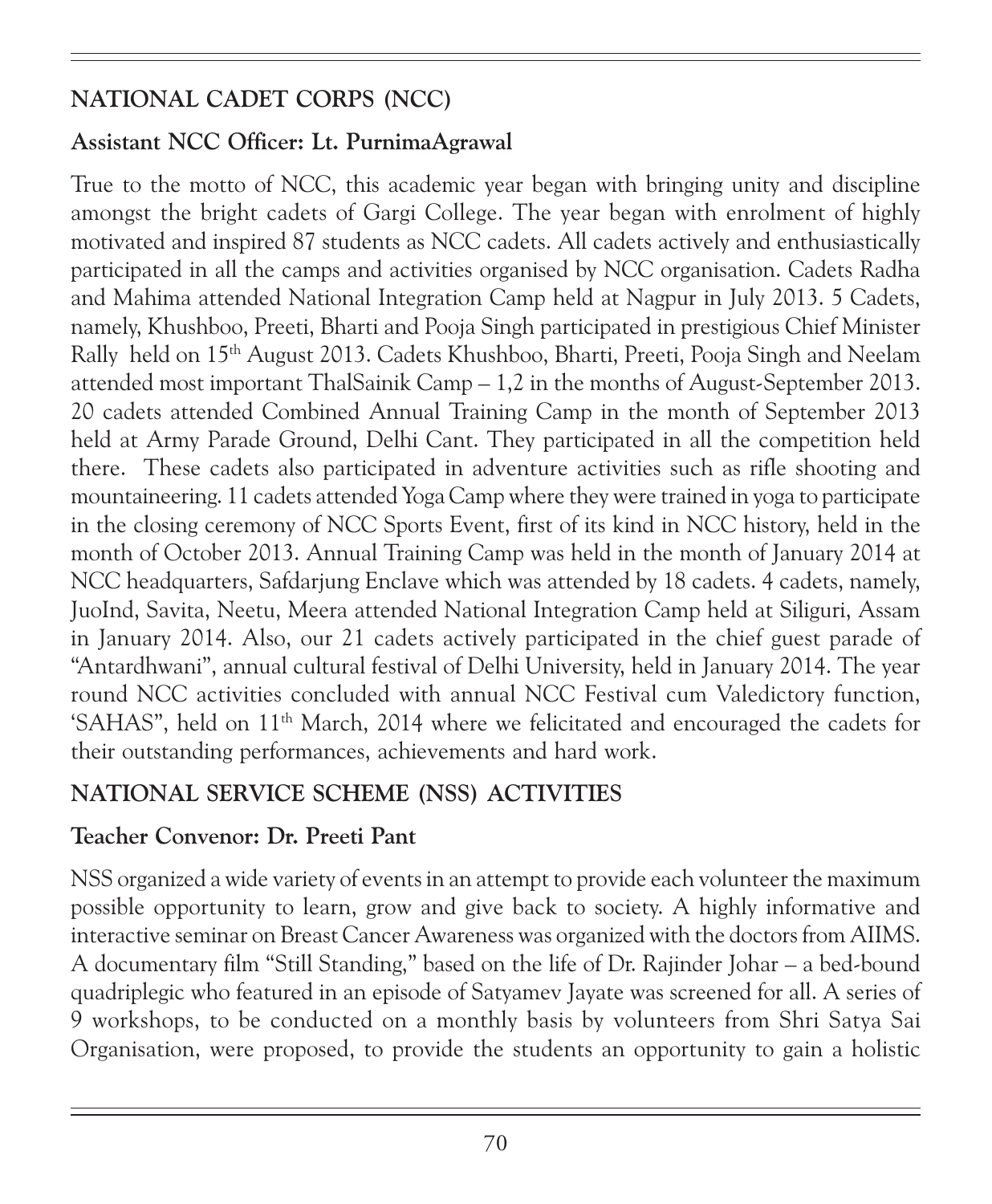development. A Blood Donation camp was held on campus on the  $27<sup>th</sup>$  of September, in collaboration with the youth run organisation, BloodConnect, AIIMS and NGO Sapna, which resulted in donation of 124 units of blood. For Diwali, many stalls at the Annual Diwali Mela – Zistatva – were allocated to various NGOs including Action For Autism, Raahein Development Society and AADI, to display and sell their wares. A training and quiz session on disaster management, and an awareness sessionon SafeHands - an Android application for Women's Safety was also organized. Also, NSS members shared the warmth of love and extended hands of friendship towards visitors from old age homes across the city, as part of the NSS Friendship Day.

## THE WOMEN'S DEVELOPMENT CENTRE

### Teacher Convenor: Dr. Aneeta Rajendran

### Teacher Co-Convenor: Ms. R. Smejita Devi

Our inaugural event for the term was a powerful solo performance, "Walk" (on September 20, 2013), by teacher, activist and theatre performer of renown, Maya Krishna Rao. The audience stayed to engage with Ms. Rao well past the event's showing time, another testimonial to how creative performances can energise a diverse community imaginatively.

The next major activity in the first term was a peer-education workshop (25 October 2013), facilitated by NGO Raahi, on the subject of child sexual abuse. Another major event for the first term was a panel discussion on "Gender and Mental Health" (November 1, 2013), with psychologists from Manas Foundation Delhi.As every year, the WDC with Delhi Police conducted a ten-day self-defence training program (February 18– March 3, 2014). A special "Workshop on Police Procedure" was conducted by WDC teacher-members to supplement the physical training provided by Delhi Police.Our annual fest is an event that students across departments look forward to; this year, our theme was "The Gaze that Others: Femininity and the City." A documentary film "Mera Apna Sheher" was screened to kick off the discussion of how mightwe theorise difference without otherness. Komita Dhanda (of Lady Irwin College), a performer in the film, and Shahana Bhattacharya (of Kirori Mal College) were invited speakers at the panel discussion. Also, a research project conducted by students from our own college was displayed. Ms. Mudita Mohile coordinated a safety audit of the college and its environs with the aim to understand how we might design a city to be less violent.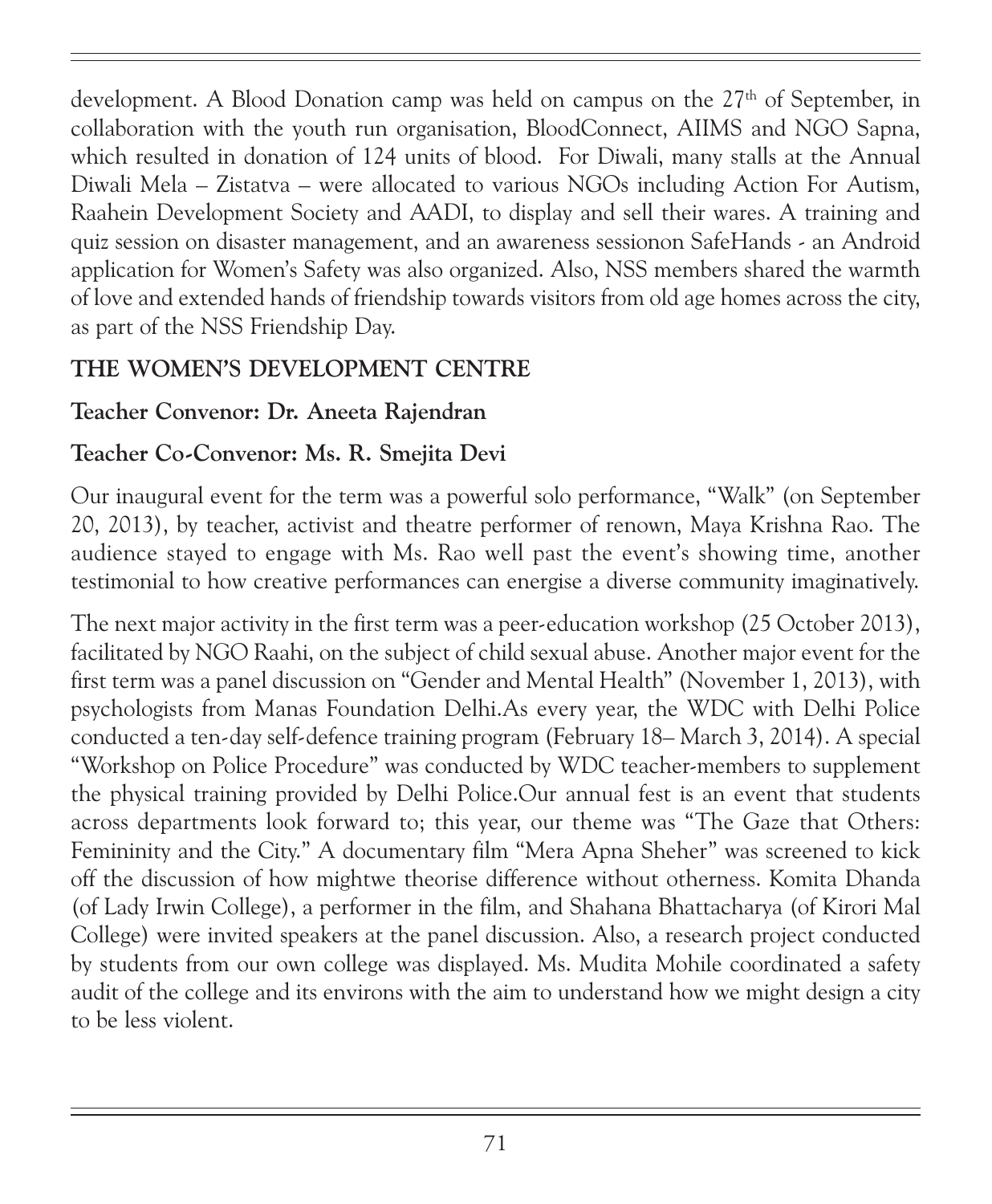For the annual festival, competitions like "Ad-Mad" and "Speak Out!" and various design competitions where students create art-work that engages with the theme were organised.

The Gargi College Outstation Student's Centre mounted a major data-collection campaign to update our database on various paying-guest/hostel accommodations available to our students in the near vicinity of our college. This database is condensed into a booklet that is distributed to students at admission time in June-July. Unmukti continues to address various aspects of the health and well-being of the Gargi community. To this end, the WDC has put together booklet equipping the college community in basic first-aid and crisis response procedures to tackle psychological/sociological/medical emergencies.

# ADD-ON-COURSES

### Teachers Convener: Dr. Manju Sahai

Four popular Add-on-courses this year were:

1. UGC Sponsored Course on Positive Discrimination

Conveners:Ms. Sumanlata & Dr. Sweta Mishra

2. Advertising and Marketing

Convener: Dr. Geeta Kitchlu

- 3. Banking and Financial Services Convener:Dr. Manju Sahai
- 4. Mass Communication

Convener: Dr. Deepika Chatterjee

# PLACEMENT CELL

### Convener: Dr. Geeta Mehta

In order to facilitate the three major objectives of providing guidance and support in the areas of placements (and internships), career guidance and higher education options to students, the Gargi Placement Cell organized the following activities: seminars, internships, aptitude tests, pre-placement seminars&recruitment drives. Seminars on higher education opportunities, Group Discussion strategies, Power of personal appearance, aptitude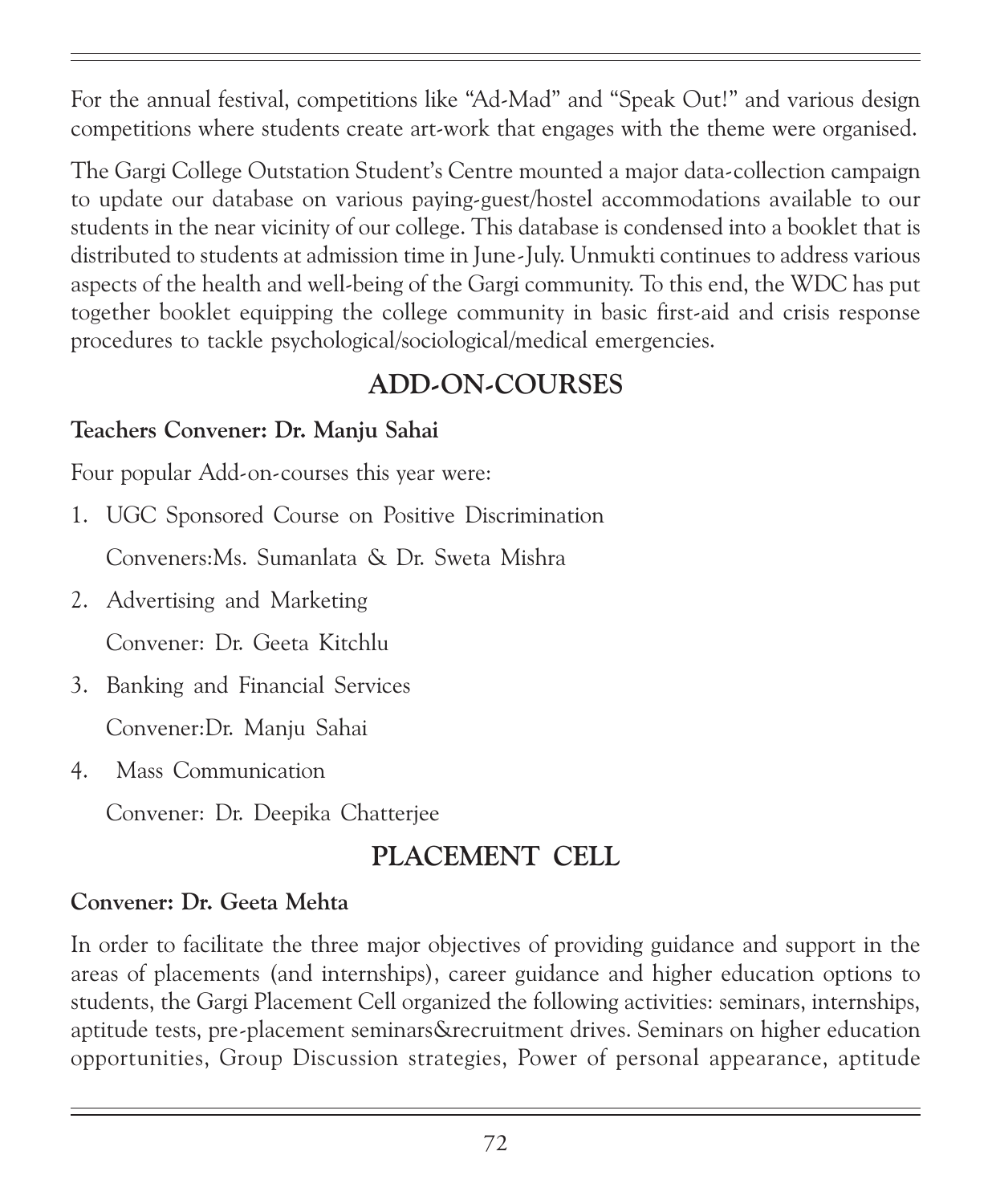enhancement and Entrepreneurship were organized. An aptitude test drive was conducted in collaboration with NITAT. Teach for India, Gandhi Foundation and The Oberoi group had pre-placement seminars in the college.Nine companies have visited the college for recruitment drive so far, some of them being Evalueserve, S&P Capital IQ, Ernst & Young , KPMG, Smart Cube and Genpac. The highest package offered this year was 5.24 lac per annum. Six companies are scheduled to visit the college in the month of March.

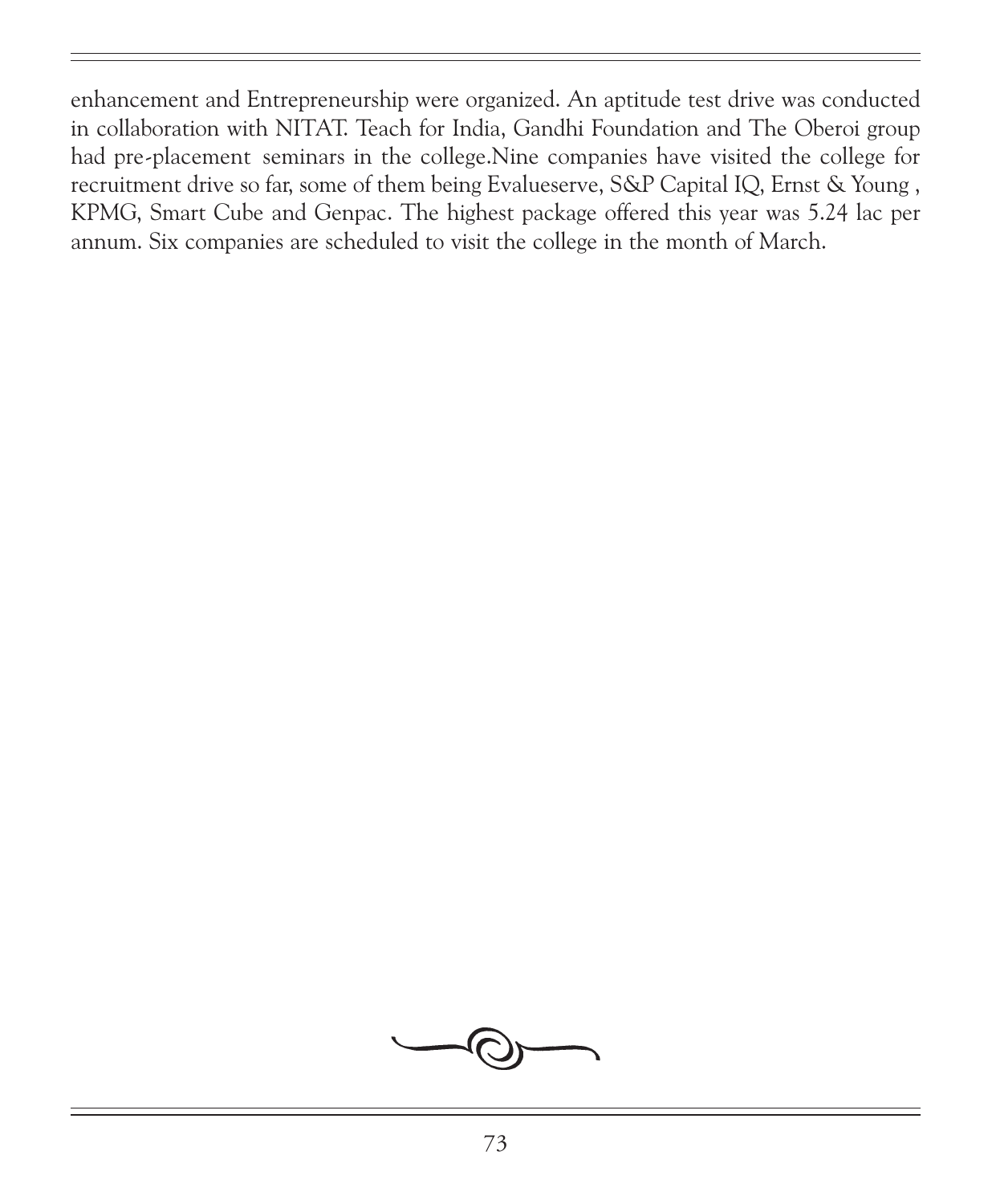## INVITED SPEAKERS OF EMINENCE

The following is the list of eminent persons who visited Gargi College and enlightened the students and faculty with their scintillating presence and lectures.

| Name                       | Organisation/University                         |
|----------------------------|-------------------------------------------------|
| Dr. Renu Deswal            | Delhi University                                |
| Dr. C. Sathish Kumar       | Bot. Garden & Research Inst., Thiruvanathapuram |
| Prof. Nivedita Menon       | Jawaharlal Nehru University                     |
| Dr. Ashok Acharya          | University of Delhi                             |
| Prof. Neera Chandhoke      | University of Delhi                             |
| Prof. Chintamani Mahapatra | Jawaharlal Nehru University                     |
| Prof. Girishwar Misra      | University of Delhi                             |
| Dr. Bishwajit Kundu        | Indian Institute of Technology                  |
| Prof. R. P. Tandon         | University of Delhi                             |
| Prof. Ram S. Mohan         | Illinois University                             |
| Prof. J.P Sharma           | University of Delhi                             |
| Prof Kaustuva Barik        | <b>IGNOU</b>                                    |
| Ms. Saswati Singh,         | Inspiration(NGO)                                |
| Dr Kshipra Misra           | DIPAS (DRDO)                                    |
| Prof Aditya Mittal         | IIT-Delhi                                       |
| Mr. Sumit Chaudhary        | Third Millennium Business Resource Associates   |
|                            | Private Limited                                 |
| Dr. Asmita S Hulaylkar     | Arranged by Japan Foundation                    |
| Dr. Vandana Shiva          | Navadanya                                       |
| Prof. Pushpesh Pant        | JNU                                             |
| Dr S K Garg                | Deen Dayal Upadhyay College                     |
| Prof. Arabinda Mitra       | Advisor Bilateral Cooperation                   |
| Prof. J.P Sharma,          | Department of Commerce,                         |
| Prof. Mithileshwar Jha     | IIM, Bangalore                                  |
| Amitabh Kant               | Delhi Mumbai Industrial Corridor Development    |
|                            | Corporation                                     |
| Mr. Chander Shekhar        | Chief Designer, SHADE                           |
| Mr. Rahul Gandhi           | Regional Manager- North ITC LTD                 |
| Ms. Smriti Singh Bhatia    | Automotive & Technology, TNS India Pvt. Ltd     |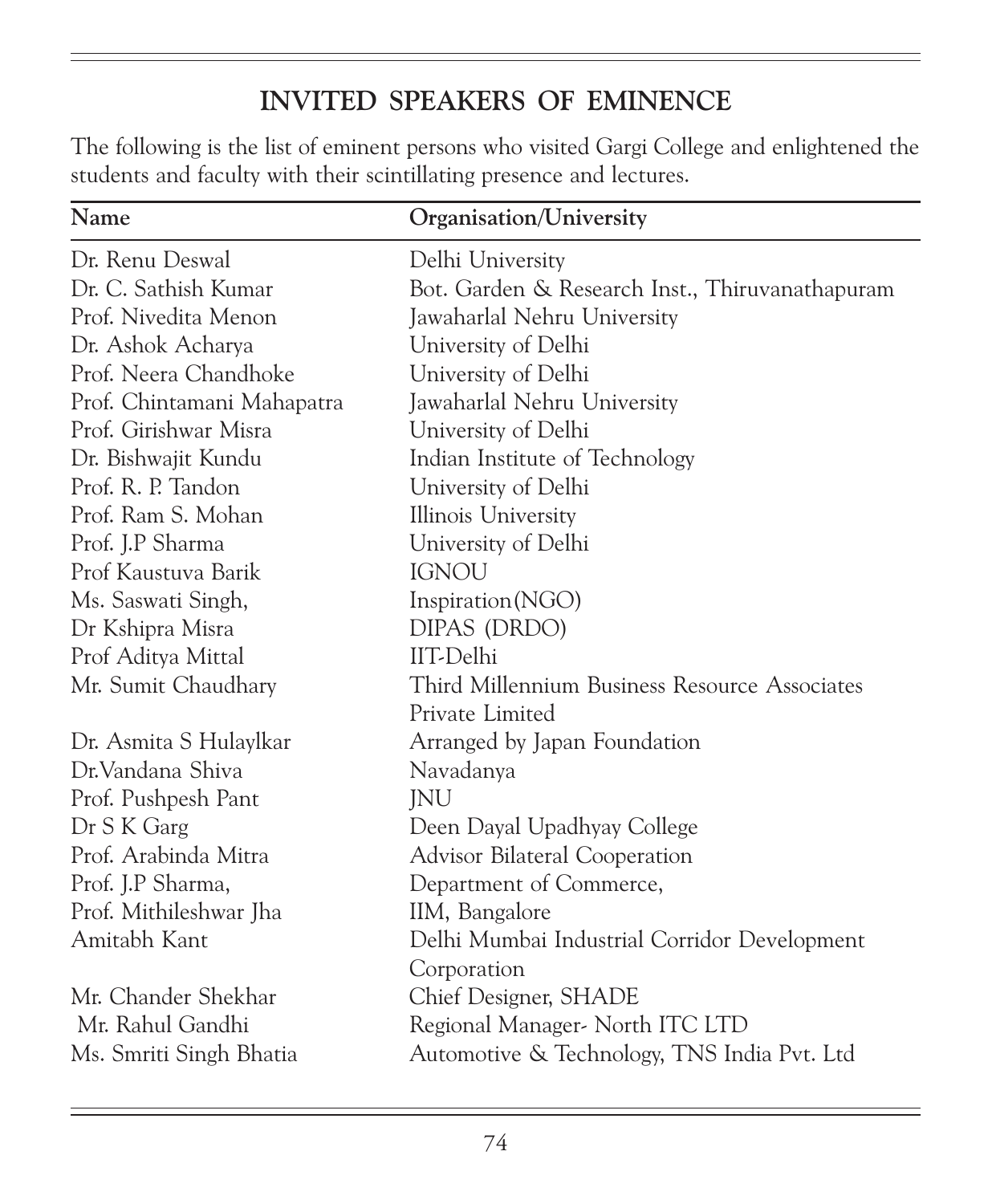Karan Singh Freelance Illusionist Ms.Vineeta Krishnan Freelance story teller Ankit Chaddha Freelance story teller Ms. Amrita Lalljee Freelancer theatre person Sukhesh Arora Yellow Cat Theatre Mr. Johnny M.L Artist and Curator Ram Rehman Sahmat Collective Dr. VS Prabhakar Archeological Survey of India Prof. Deepak Kumar JNU Prof. Ranjan Ghosh ICPR Ms. Esha Guha Freelancer (Marketing) Prof. Patrick Das Gupta, University of Delhi. Prof. M.P Singh University of Delhi Prof. Pushpesh Pant JNU Mr. Paranjay Guha Thakurta Media Network of India Dr. Bindu Prasad Sardar Patel Vidyalaya Ms. Saswati Singh, Inspiration, NGO Dr.Ashutosh Dayal Mathur University of Delhi Dr. A.K Dubey, Ministry of Coal Dr. Bipin Tiwary University of Delhi Dr.Bindu Puri University of Delhi, Professor Bidyut Chakravarty University of Delhi. Maya Krishna Rao Theatre person Prof .Jaya Tyagi AIIMS Dr Bimlesh Lochab Shiv Nadar University

Ms. Shereen Bhan Managing Editor, CNBC- TV18 Deepa Narayan Works with World Bank, UN, NGOs Prof. Poonam Batra Central Institute of Education Ned Beauman English novelist, Goldberg Prize winner Dr. Suroopa Mukherjee Hindu College, University of Delhi Ms. Sharukh Alam Independent Research Professional Mr. Bhaskar Ghose Former Director General, Doordarshan Dr. Hema Raghvan Former Principal, Gargi College Mr. Pradeep Dutt International Coaching Federation Dr. K. Vijay Raghavan DBT, Ministry of Science and Technology Dr Suman Govil DBT, Ministry of Science and Technology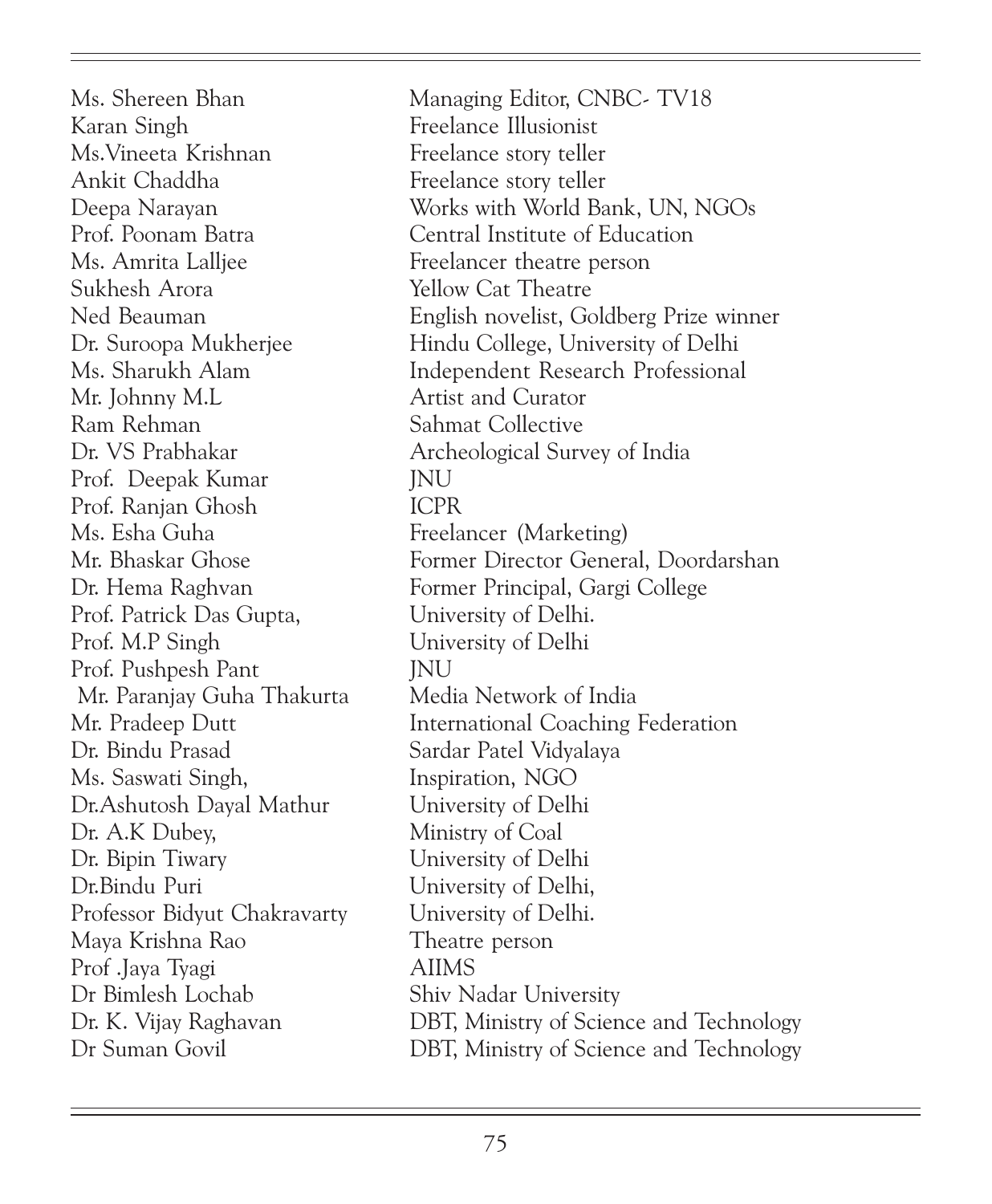## SPORTS ROUND-UP

## DEPARTMENT OF PHYSICAL EDUCATION

| <b>NAME</b>                            | <b>COURSE</b>                             | <b>POSITION</b>                       | <b>TOURNAMENTS</b>                                              |
|----------------------------------------|-------------------------------------------|---------------------------------------|-----------------------------------------------------------------|
| <b>ATHLETICS</b>                       |                                           |                                       |                                                                 |
| Nitika Chaudhary                       | B.Com (H) 3rd Yr.                         | 2nd Position in Long Jump             | Delhi State Athletics Championship                              |
|                                        |                                           | 2nd Position in Long Jump             | Delhi University Inter College Athletics<br>Championship        |
| Ritika (C)                             | $B.A$ (P) $3rd$ Yr.                       | 2rd Position in Long Jump             | LSR Annual Inter-College Sports Meet                            |
| NiharikaPuhan                          | B.Com (P) 3rd Yr.                         | 3rd Position in Shot Put              | Delhi University Inter College Athletics<br>Championship        |
|                                        |                                           | 2nd Position in Shot Put              | LSR Annual Inter-College Sports meet                            |
| Sonia Walia                            | B.A. Political                            | Participation in 4x400 mts.           | All India Inter University                                      |
|                                        | Science (H) 3rd Yr.                       | Relay                                 | Athletics Championship                                          |
| Tanushri Khandelwal B.Com FYUP 1st Yr. |                                           | 3rd Position in Discus Throw          | Delhi State Athletics Championship                              |
|                                        |                                           | 3rd Position Discus Throw             | Delhi University Inter College Athletics<br>Championship        |
|                                        |                                           | 2nd Position in Discus Throw          | LSR Annual Inter-College Sports meet                            |
|                                        |                                           | 3rd Position in Long Jump             | LSR Annual Inter-College Sports meet                            |
| KritikaPahwa                           | B.Com FYUP 1st Yr.                        | 4th Position in 100 mts. Race         | Delhi University Inter College Athletics<br>Championship        |
|                                        |                                           | Selected                              | Trials for All India Inter University<br>Athletics Championship |
| Sonia Walia                            | B.A. Political<br>Science (H) III         | 4th Position in 4 X 100 mts.<br>Relay | Delhi University Inter College Athletics<br>Championship        |
| Nitika Chaudhary                       | B.Com (H) III                             |                                       |                                                                 |
| Ritika                                 | B.A. (P) III                              |                                       |                                                                 |
| Kritika Pahwa                          | B.Com. FYUP I                             |                                       |                                                                 |
| Shreshtha                              | <b>B.Sc.</b> Life Science<br>2nd Yr.      | 7th Position in 4 X 400 mts.<br>Relay | Delhi University Inter College Athletics<br>Championship        |
| Dishti Mehra                           | B.A. Psychol (H)II                        |                                       |                                                                 |
| Mamta                                  | <b>B.A Hindi FYUPI</b>                    |                                       |                                                                 |
| Ruchi Bhatt                            | B.El.Ed. 2nd Yr.                          |                                       |                                                                 |
| Ruchi Bhatt                            | B.El.Ed. II.                              | 34th Position                         | Delhi University Inter College Cross                            |
| Geetanjali                             | <b>B.</b> Tech Psychology<br>FYUP 1st Yr. | 48th Position                         | <b>Country Competition</b>                                      |
| Rinku Narwal                           | B. Com (H) 2nd Yr.                        | 61st Position                         |                                                                 |
| Mamta                                  | <b>B.A Hindi FYUP</b><br>1st Yr.          | 62nd Position                         |                                                                 |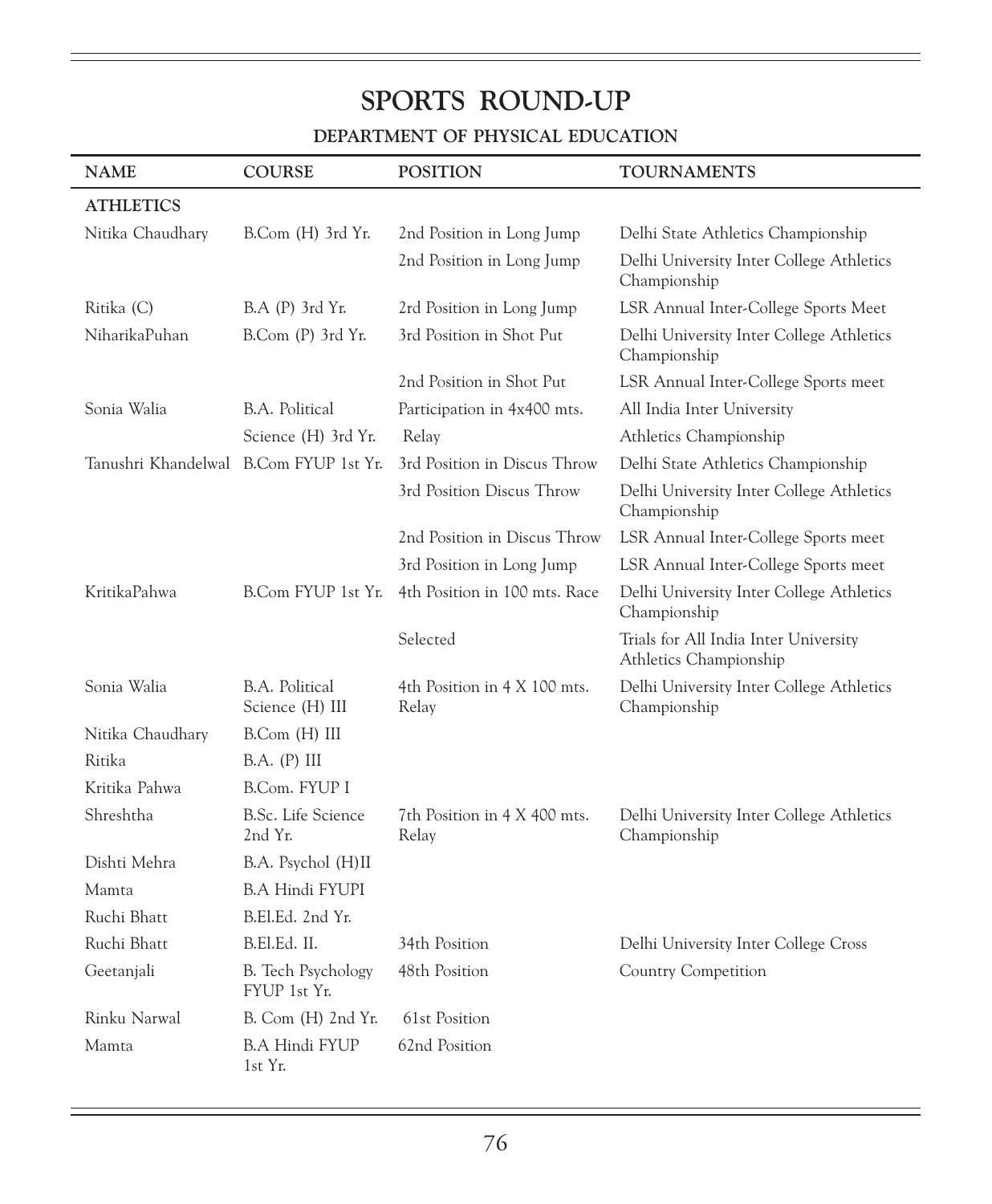| Shreshtha                            | <b>B.Sc Life Science</b><br>2nd Yr.                   | 64th Position                 |                                                                 |
|--------------------------------------|-------------------------------------------------------|-------------------------------|-----------------------------------------------------------------|
| Dishti Mehra                         | B.A Psychology (H)<br>2nd Yr.                         | 66th Position                 |                                                                 |
| SeemaRawat                           | $B_{\rm}$ Com $(P)$ 2nd $Y_{\rm}$ .                   | 3rd Position in Javelin Throw | LSR Annual Inter-College Sports meet                            |
| <b>BASKETBALL</b>                    |                                                       | 3rd Position                  | 52nd Royal Club Basketball Tournament                           |
|                                      |                                                       | 3rd Position                  | <b>LSR Annual Inter-College Sports meet</b>                     |
|                                      |                                                       | Participation                 | Delhi University Inter-College Basketball<br>Tournament         |
|                                      |                                                       | 4th Position                  | YMCA Invitational Inter-College<br><b>Basketball Tournament</b> |
|                                      |                                                       | Participation                 | <b>IMG Reliance Basketball Tournament</b>                       |
| Aanchal Malik (C)                    | B.Com (P) 3rd Yr.                                     | Participation                 | All Basketball Tournaments                                      |
| Roopam Randhawa                      | B.Com (P) 3rd Yr.                                     |                               |                                                                 |
| Shailja Tiwari                       | B.Com (P) 3rd Yr.                                     |                               |                                                                 |
| Priyanka                             | B.Com. (H) 3rd Yr.                                    |                               |                                                                 |
| Riya Sinha                           | B.A (P) 2nd Yr.                                       | Selected                      | Trials for All India Inter University<br>Basketball Team        |
|                                      |                                                       | Participated                  | 28th Federation Cup National Basketball<br>Championship         |
| Yukti Datta                          | B.A. Political Science Participation<br>$(H)$ 2nd Yr. |                               | All Basketball Tournaments                                      |
| Radha Meena                          | B.A (P) 2nd Yr.                                       |                               |                                                                 |
| Chayanika Sah                        | B.A (P) 2nd Yr.                                       |                               |                                                                 |
| Urvashi Agarwal                      | B.Com FYUP 1st Yr.                                    |                               |                                                                 |
| Sonakshi Minda                       | B.Com FYUP 1st Yr.                                    |                               |                                                                 |
| Saloni Jain                          | B.A History FYUP 1st Yr.                              |                               |                                                                 |
| Prachi Jain                          | B.Com FYUP 1st Yr.                                    |                               |                                                                 |
| Varsha Gupta                         | B.Com FYUP 1st Yr.                                    |                               |                                                                 |
| Ridhima                              | B.A Economics FYUP 1st Yr.                            |                               |                                                                 |
| NeelamBisht                          | B.Sc Physics FYUP 1st Yr.                             |                               |                                                                 |
| <b>CHESS TEAM</b>                    |                                                       | 7th Position                  | Delhi University Inter College Chess<br>Championship            |
|                                      |                                                       | 2nd Position                  | <b>LSR Annual Inter College Sports Meet</b>                     |
| Anuradha<br>B <sub>h</sub> argava(C) | <b>B.Sc Physical</b><br>Science 3rd Yr.               | Participation                 | Delhi University Inter-College<br>Chess Tournament              |
|                                      |                                                       | Participation                 | Maulana Azad Medical College<br>Tournament                      |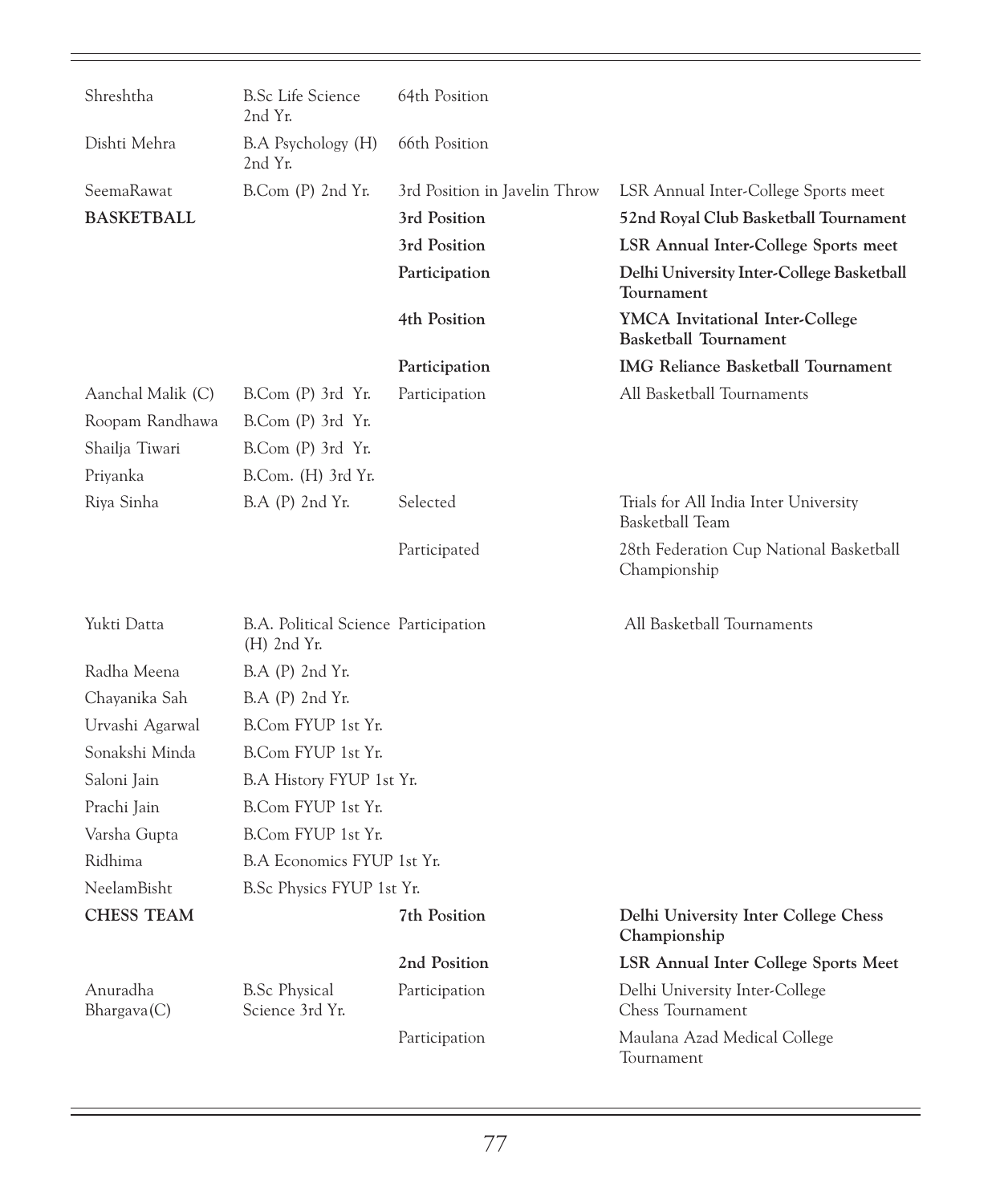| Ritu                  | B.A. Sanskrit (H)<br>3rd Yr.             | Participation                                    | Maulana Azad Medical College<br>Tournament                      |
|-----------------------|------------------------------------------|--------------------------------------------------|-----------------------------------------------------------------|
|                       |                                          | Participation                                    | Delhi University Inter College Chess<br>Championship            |
|                       |                                          | Member of team which<br>secured 2nd position     | LSR Annual Inter College Sports Meet                            |
| Anupama Sabu          | B.Sc. Botany (H)<br>2nd Yr.              | Participation                                    | Delhi University Inter College Chess<br>Championship            |
| Ruchi Soni            | B.Com (H) 2nd Yr.                        | Participation                                    | LSR Annual Inter-College Sports Meet                            |
|                       |                                          | Participation                                    | Maulana Azad Medical College<br>Tournament                      |
|                       |                                          | Participation                                    | Delhi University Inter-College<br><b>Chess Tournament</b>       |
|                       |                                          | Member of the team which<br>secured 2nd position | LSR Annual Inter College Sports Meet                            |
| Satakshi Shorya       | B.Com FYUP 1st Yr.                       | 1st Position in Women Singles                    | LSR Annual Inter-College Sports Meet                            |
|                       |                                          | Member of the team which<br>secured 2nd Position | LSR Annual Inter-College Sports Meet                            |
|                       |                                          | 3rd Position                                     | Maulana Azad Medical College<br>Tournament                      |
|                       |                                          | 4th Position                                     | Dare Chess Tournament                                           |
|                       |                                          | 2nd Position                                     | KMIT Tournament of U.P. State                                   |
|                       |                                          | Participation                                    | Delhi University Inter-College Chess<br>Tournament.             |
| <b>BADMINTON</b>      |                                          |                                                  |                                                                 |
| Swati Singh (C)       | B.A (P)3rd Yr.                           | Participation                                    | Delhi University Inter College Badminton<br>Tournament          |
| Reshu                 | B.Sc Physics (H) 2nd Yr.                 |                                                  |                                                                 |
| Pritam                | B.Sc Botany FYUP 1st Yr.                 |                                                  |                                                                 |
| Priyanchal            | B.Sc Botany FYUP 1st Yr.                 |                                                  |                                                                 |
| <b>BALL BADMINTON</b> |                                          |                                                  |                                                                 |
| Sonia Sharma          | <b>B.Sc. Physical</b><br>Science 2nd Yr. | Participation                                    | Senior National Ball Badminton<br>Championship'14, Khamamm. A.P |
| <b>CRICKET</b>        |                                          | 3rd Position                                     | Delhi University Inter-College Cricket<br>Tournament            |
|                       |                                          | 2nd position                                     | Bharti Cup 20:20 Cricket Tournament                             |
| Shiva Prajapati $(C)$ | B.A (P) 3rd Yr.                          | Participated                                     | Haryana in Senior National Cricket<br>Tournament                |
|                       |                                          | 3rd Position                                     | Delhi University Inter College Cricket<br>Tournament            |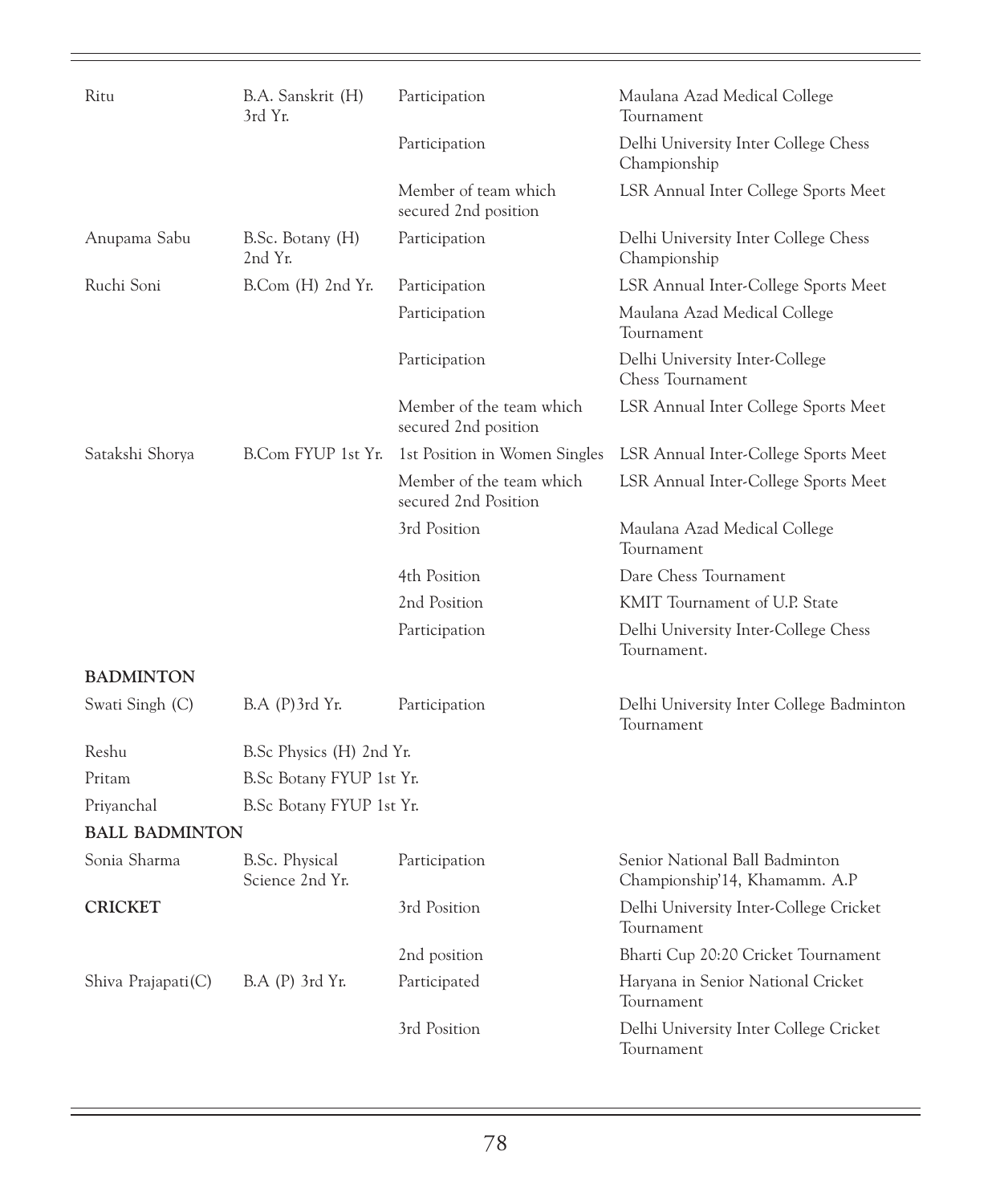|                                    |                                                       | Selected                     | Camp for All India Inter University Cricket<br>Team       |
|------------------------------------|-------------------------------------------------------|------------------------------|-----------------------------------------------------------|
| Anuradha Kalkhande B.A (P) 2nd Yr. |                                                       | Participation                | Senior National Cricket Tournament from<br>Uttar Pradesh  |
|                                    |                                                       | 3rd Position                 | Delhi University Inter College Cricket<br>Tournament      |
|                                    |                                                       | Represented and 2nd Position | North Zone and All India Inter University<br>Cricket Team |
|                                    |                                                       | Represented                  | All India Inter University Cricket<br>Tournament          |
| Sadhvi Bhadauria                   | $B_{\rm}$ Com $(P)$ 2nd Yr.                           | Participation                | Junior National Cricket Tournament from<br>Delhi          |
|                                    |                                                       | 3rd Position                 | Delhi University Inter College Cricket<br>Tournament      |
|                                    |                                                       | Selected                     | Senior National Cricket Tournament Camp                   |
| Shashi Mathur                      | $B.A$ (P) $2nd Yr$ .                                  | Participation                | Junior National Cricket Tournament from<br>Uttar Pradesh  |
|                                    |                                                       | Selected                     | Senior National Cricket Camp                              |
| Shefali Sahu                       | B.A Political Science Participation<br>FYUP 1st Yr.   |                              | Senior National Cricket Tournament from<br>Uttar Pradesh  |
|                                    |                                                       | 3rd Position                 | Delhi University Inter College Cricket<br>Tournament      |
|                                    |                                                       | Selected                     | Trials for All India Inter University<br>Cricket Team     |
| <b>NehaDubran</b>                  | B.A Political Science Participation<br>FYUP 1st Yr.   |                              | Under 19 Delhi District Cricket<br>Association Tournament |
|                                    |                                                       | 3rd Position                 | Delhi University Inter College Cricket<br>Tournament      |
| Neelam Singh                       | <b>B.A Political Science Selected</b><br>FYUP 1st Yr. |                              | Trials for All India Inter University<br>Cricket Team     |
|                                    |                                                       | 3rd Position                 | Delhi University Inter College<br>Cricket Tournament      |
| Shivani Sharma                     | B.A (P) 3rd Yr.                                       | 3rd Position                 | Delhi University Inter College<br>Cricket Tournament      |
| Garima Sharma                      | B.Sc Physical Science 3rd Position<br>H 2nd Yr.       |                              | Delhi University Inter<br>College Cricket Tournament      |
| Manju Khatri                       | B.A (P) 2nd Yr.                                       | 3rd Position                 | Delhi University Inter College Cricket<br>Tournament      |
| Neha Rajawat                       | B.A Political Science 3rd Position<br>FYUP 1st Yr.    |                              | Delhi University Inter College<br>Cricket Tournament      |
| Meenakshi                          | B.A Political Science 3rd Position<br>FYUP 1st Yr.    |                              | Delhi University Inter College Cricket<br>Tournament      |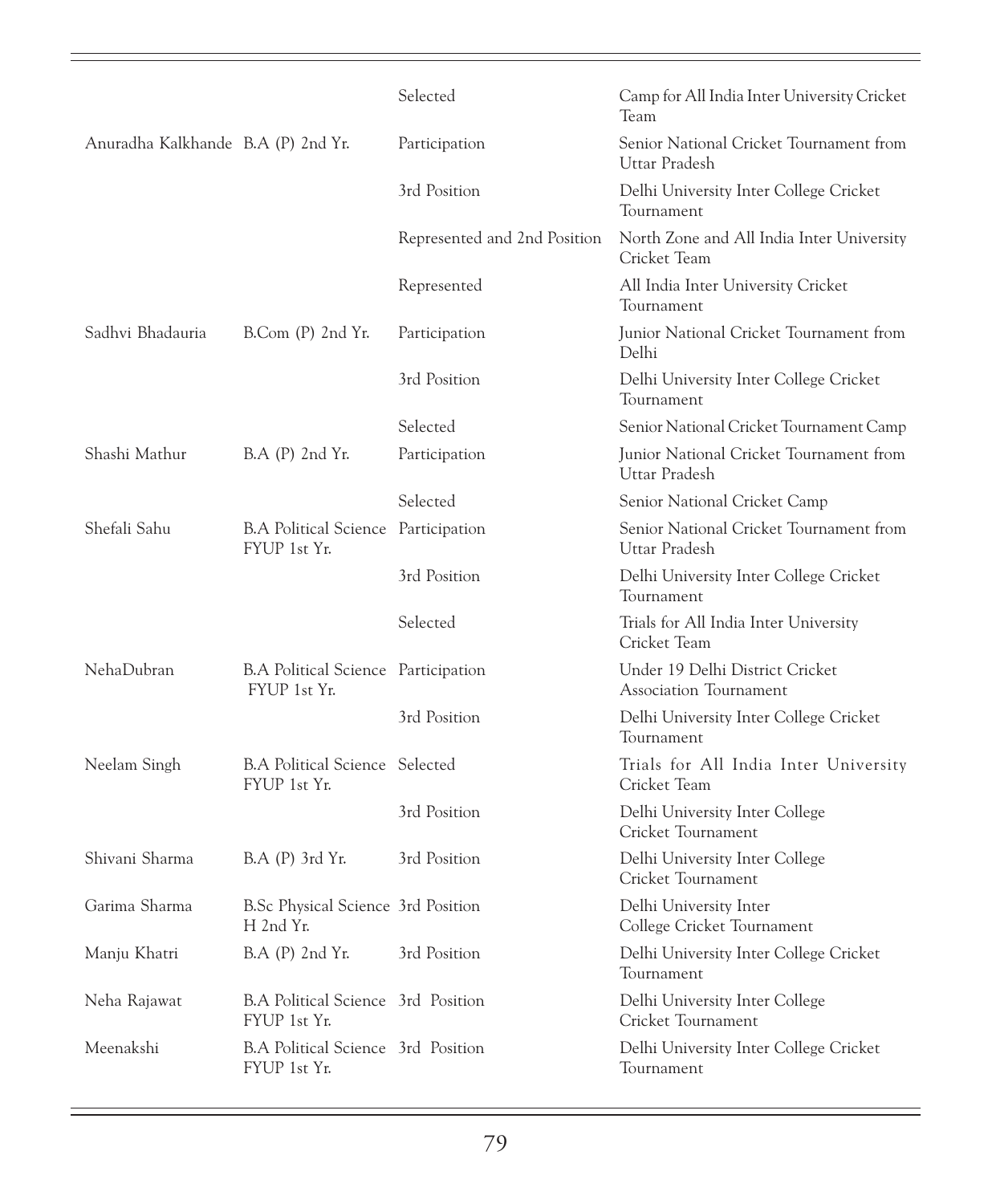| Rakhi                                | <b>B.A History FYUP</b><br>1st Yr. | 3rd Position                                                                                                                                                                                                                                                                              | Delhi University Inter College<br>Cricket Tournament                              |
|--------------------------------------|------------------------------------|-------------------------------------------------------------------------------------------------------------------------------------------------------------------------------------------------------------------------------------------------------------------------------------------|-----------------------------------------------------------------------------------|
| <b>FENCING</b>                       |                                    |                                                                                                                                                                                                                                                                                           |                                                                                   |
| Swati Khanna                         | B.A. Economics<br>FYUP 1st Yr.     | Gold Medal in Team<br>& Individual Event                                                                                                                                                                                                                                                  | Junior State Fencing Championship                                                 |
|                                      |                                    | Gold Medal in Team Event                                                                                                                                                                                                                                                                  | Senior National Fencing Championship                                              |
|                                      |                                    | Silver Medal in Individual<br>Event                                                                                                                                                                                                                                                       | Senior National Fencing Championship                                              |
| <b>GYMNASTICS</b>                    |                                    |                                                                                                                                                                                                                                                                                           |                                                                                   |
| Simran Kaur Mudhar B.Sc Life Science | 2nd Yr.                            | 2nd Position in event 'clubs'<br>and Member of team which<br>secured 1st Position                                                                                                                                                                                                         | Delhi State Gymnastic Championship                                                |
|                                      |                                    | Participation                                                                                                                                                                                                                                                                             | All India Inter University Gymnastics<br>Championship                             |
| JUDO &<br>KURASH &<br>WRESTLING      |                                    | Team Championship in Judo in LSR Inter-College Annual Sports meet.<br>Runners-up in Dada Dev Open Delhi State Judo Championship.<br>Team Championship in Delhi University Inter College WRESTLING Championship.<br>Team Championship in Delhi University Inter College JUDO Championship. | Team Championship in Delhi State Judo Championship in under 20 and Women section. |
| Ritika Sharma (C)                    | B.Com (P) 3rd Yr.                  | Bronze in 70 kg                                                                                                                                                                                                                                                                           | Asian Junior and Cadet Kurash<br>Championship, Taiwan                             |
|                                      |                                    | Silver in 70 kg (Under 20 Yr.)                                                                                                                                                                                                                                                            | Delhi State Judo Championship                                                     |
|                                      |                                    | Bronze in 70 kg                                                                                                                                                                                                                                                                           | LSR Annual Inter-College Sports Meet                                              |
| Nidhi Mansharmani                    | B.Com (P) 3rd Yr.                  | Bronze in 63 kg                                                                                                                                                                                                                                                                           | Asian Junior and Cadet Kurash<br>Championship, Taiwan                             |
|                                      |                                    | Gold in 70 kg (Under 20 Yr.)                                                                                                                                                                                                                                                              | Delhi State Judo Championship                                                     |
|                                      |                                    | Silver in 70 kg<br>(Women's section)                                                                                                                                                                                                                                                      | Delhi State Judo Championship                                                     |
|                                      |                                    | Bronze in 70 kg                                                                                                                                                                                                                                                                           | Delhi University Inter College Judo<br>Tournament                                 |
|                                      |                                    | Gold in 70 kg                                                                                                                                                                                                                                                                             | LSR Annual Inter College Sports Meet                                              |
| Priyanka Pokhariyal                  | B.Com (P) 3rd Yr.                  | Bronze in 63 kg                                                                                                                                                                                                                                                                           | Asian Junior and Cadet Kurash<br>Championship, Taiwan                             |
|                                      |                                    | Silver in 63 kg                                                                                                                                                                                                                                                                           | Dada Dev Open Delhi State Judo<br>Championship                                    |
|                                      |                                    |                                                                                                                                                                                                                                                                                           | Bronze in 63 kg (Under 20 Yr.) Delhi State Judo Championship                      |
| NEHA THAKUR                          | B.A (P) 3RD YR.                    | <b>BEST PLAYER</b>                                                                                                                                                                                                                                                                        | LSR ANNUAL INTER COLLEGE<br><b>SPORTS MEET</b>                                    |
|                                      |                                    | Gold in Open weight category                                                                                                                                                                                                                                                              | Dada Dev Open Delhi State Judo<br>Championship                                    |
|                                      |                                    | Gold in 52 kg (Under 20 Yr.)                                                                                                                                                                                                                                                              | Delhi State Judo Championship                                                     |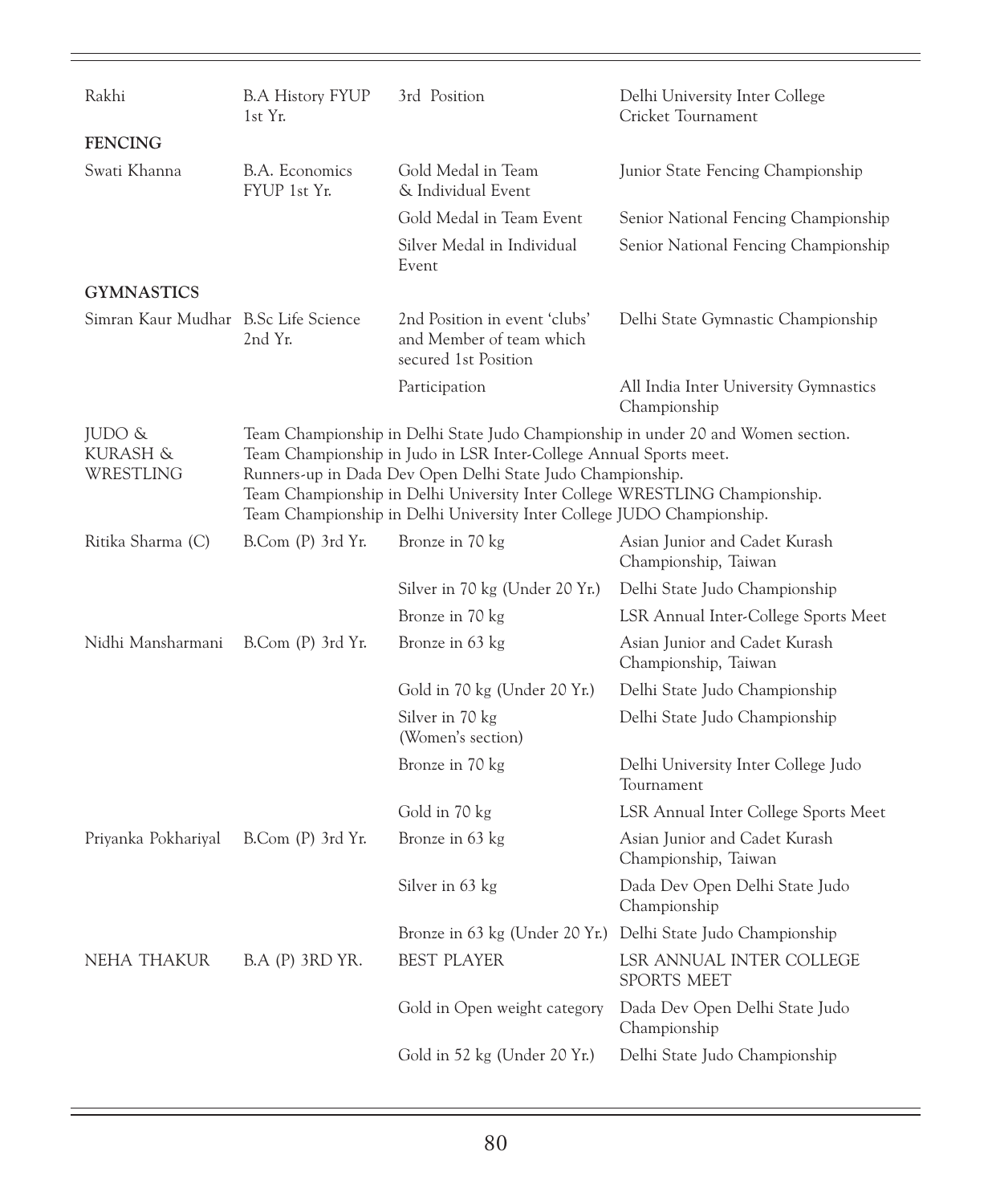|                 |                                     | Gold in 52 kg<br>(Women's section) | Delhi State Judo Championship                                |
|-----------------|-------------------------------------|------------------------------------|--------------------------------------------------------------|
|                 |                                     | Gold in 52 kg                      | LSR Annual Inter College Sports Meet.                        |
|                 |                                     | Gold in 52 kg<br>Tournament        | Delhi University Inter College Judo                          |
|                 |                                     | Bronze                             | Senior National Judo Championship                            |
|                 |                                     | Bronze                             | All India Inter University Judo<br>Championship              |
|                 |                                     | Gold in 51 kg                      | Delhi University Inter College Wrestling<br>Championship     |
|                 |                                     | Represented                        | All India Inter University Wrestling<br>Championship         |
| Soniya Sisodia  | B.A (P) 3rd Yr.                     | Gold in Open weight category       | LSR Annual Inter College Sports Meet                         |
| Jyotsna Narayan | B.A Hindi (H) 3rd Yr. Participation |                                    | Delhi State Judo Championship                                |
|                 |                                     | Participation                      | LSR Annual Inter College Sports Meet                         |
| Preeti Tyagi    | B.Com (P) 3rd Yr.                   | Gold in 57 kg                      | Dada Dev Open Delhi State Judo<br>Championship               |
|                 |                                     |                                    | Bronze in 57 kg (Under 20 Yr.) Delhi State Judo Championship |
|                 |                                     | Gold in 57 kg<br>(Women's section) | Delhi State Judo Championship                                |
|                 |                                     | Bronze in 57 kg                    | LSR Annual Inter College Sports Meet                         |
| MeenakshiGahlot | B.Com (P) 2nd Yr.                   | Gold in Open weight category       | Dada Dev Delhi Open State Judo<br>Championship               |
|                 |                                     |                                    | Bronze in 63 kg (Under 20 Yr.) Delhi State Judo Championship |
|                 |                                     | Gold in 63 kg<br>(Women's section) | Delhi State Judo Championship                                |
|                 |                                     | Gold in 63 kg                      | LSR Annual Inter College Sports meet                         |
|                 |                                     | Gold in 63 kg                      | Delhi University Inter College Judo<br>Tournament            |
|                 |                                     | Gold in Open Category              | Delhi University Inter College Judo<br>Tournament            |
|                 |                                     | Gold in 63 kg                      | Delhi University Inter College Wrestling<br>Championship     |
|                 |                                     | Represented                        | Senior National Judo Championship                            |
|                 |                                     | Represented                        | All India Inter University Judo<br>Championship              |
|                 |                                     | Bronze in 63 kg                    | All India Inter University Wrestling<br>Championship         |
| Gaganpreet Kaur | B.Com (P) 2nd Yr.                   | Gold in 44 kg                      | Dada Dev Open Delhi State Judo<br>Championship               |
|                 |                                     |                                    | Bronze in 44 kg (Under 20 Yr.) Delhi State Judo Championship |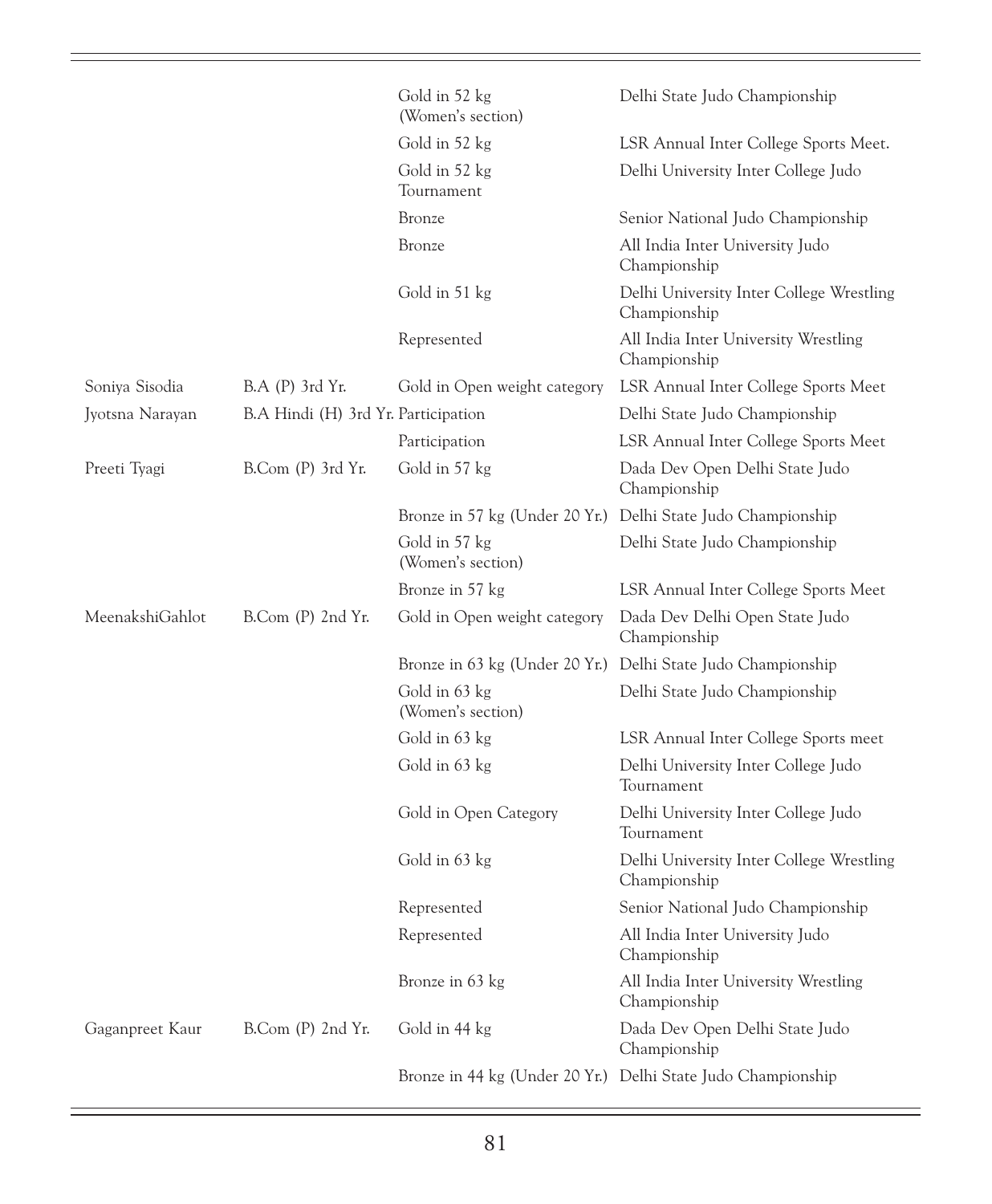|                  |                            |                                         | Silver in 48 kg(Women section) Delhi State Judo Championship |
|------------------|----------------------------|-----------------------------------------|--------------------------------------------------------------|
|                  |                            | Gold in 44 kg                           | Delhi University Inter College Judo<br>Tournament            |
|                  |                            | Represented                             | All India Inter University Judo<br>Championship              |
|                  |                            | Gold in 48 kg                           | Delhi University Inter College Wrestling<br>Championship     |
| Sonia Sehrawat   | B.Com (P) 2nd Yr           | Bronze in 63 kg                         | Dada Dev Open Delhi State Judo<br>Championship               |
|                  |                            | Silver in 63 kg<br>(Women's section)    | Delhi State Judo Championship                                |
|                  |                            | Silver in 63 kg                         | LSR Annual Inter College Sports Meet                         |
| Zayeda           | B.A (P) 2nd Yr.            | Silver in 44 kg                         | Dada Dev Open Delhi State Judo<br>Championship               |
|                  |                            | Silver in 44 kg                         | LSR Annual Inter College Sports Meet                         |
| Kritika Khanna   | B.Sc Botany<br>(H) 2nd Yr. | Bronze in 70 kg                         | Dada Dev Open Delhi State Judo<br>Championship               |
|                  |                            | Bronze in $+70$ kg<br>(Women's section) | Delhi State Judo Championship                                |
|                  |                            |                                         | Gold in +70 kg (Under 20 Yr.) Delhi State Judo Championship  |
|                  |                            | Gold in $+70$ kg                        | LSR Annual Inter-College Sports Meet                         |
|                  |                            | Bronze in 70 kg                         | Delhi University Inter College Judo<br>Tournament            |
|                  |                            | Participation in 72 kg                  | Delhi University Inter-College Wrestling<br>Championship     |
| Shivanjali Singh | B.A (P) 2nd Yr.            | Bronze in 57 kg                         | Dada Dev Open Delhi State Judo<br>Championship               |
|                  |                            | Bronze in 57 kg<br>(Women's section)    | Delhi State Judo Championship                                |
|                  |                            | Participation                           | Junior National Judo Tournament                              |
|                  |                            | Gold in 57 kg                           | LSR Annual Inter-College Sports meet                         |
|                  |                            | Silver in 59 kg                         | Delhi University Inter College Wrestling<br>Championship     |
| Amrit Kaur       | B.Com FYUP 1st Yr.         | Gold in 57 kg (Under 17 Yr.)            | Dada Dev Open Delhi State Judo<br>Championship               |
|                  |                            | Silver in 57 kg (Under 20 Yr.)          | Dada Dev Open Delhi State Judo<br>Championship               |
|                  |                            | Gold in 57 kg (Under 17 Yr.)            | Delhi State Judo Championship                                |
|                  |                            | Silver in 57 kg (Under 20 Yr.)          | Delhi State Judo Championship                                |
|                  |                            | Participation                           | Junior National Judo Tournament                              |
|                  |                            | Silver in 57 kg                         | LSR Annual Inter College Sports Meet                         |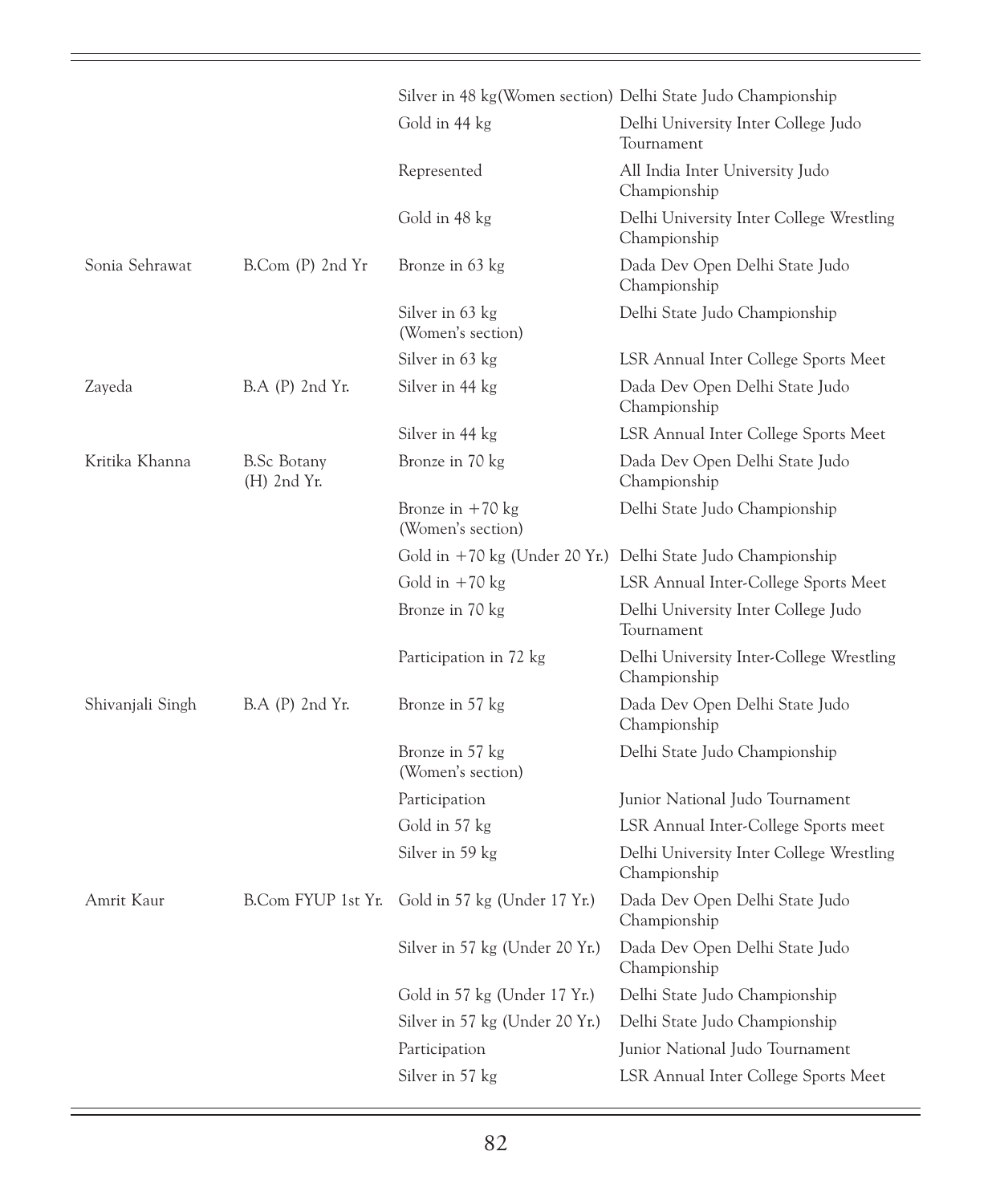|                     |                                                        | Silver in 57 kg                                  | Delhi University Inter College Judo<br>Tournament             |
|---------------------|--------------------------------------------------------|--------------------------------------------------|---------------------------------------------------------------|
|                     |                                                        | Bronze in 55 kg                                  | Delhi University Inter College Wrestling<br>Championship      |
| Dolly Sharma        | B.A Hindi<br>FYUP 1st Yr.                              | Bronze in 48 kg                                  | Dada Dev Open Delhi State Judo<br>Championship                |
|                     |                                                        | Gold in 48 kg                                    | Delhi University Inter College Judo<br>Tournament             |
|                     |                                                        | Represented                                      | All India Inter University Judo<br>Championship               |
|                     |                                                        | Represented                                      | Senior National Judo Championship                             |
|                     |                                                        |                                                  | Gold in 48 kg(Women's section) Delhi State Judo Championship  |
| NehaBisht           | B.Com FYUP 1st Yr.                                     | Gold in 48 kg (Under 20 Yr.)                     | Delhi State Judo Championship                                 |
|                     |                                                        | Silver in 52 kg                                  | LSR Annual Inter College Sports Meet                          |
| Pooja Sharma        | B.A Political Science Bronze in 70 kg<br>FYUP 1st Year |                                                  | Dada Dev Open Delhi State Judo<br>Championship                |
|                     |                                                        |                                                  | Bronze in -70 kg (Under 20 Yr.) Delhi State Judo Championship |
|                     |                                                        | Bronze in -70 kg<br>(Women's section)            | Delhi State Judo Championship                                 |
| NeetikaVirmani      | B.Com. FYUP<br>1st Year                                | Bronze in 48 kg                                  | LSR Annual Inter College Sports Meet                          |
| <b>TABLE TENNIS</b> |                                                        | 2nd Position                                     | LSR Annual Inter College Sports Meet                          |
|                     |                                                        | Played Quarters                                  | Delhi University Inter College Table Tennis<br>Tournament     |
| Sanchita Makkar(C)  | $B_{\rm COM}$ (P) 2nd Yr.                              | Participation                                    | NDIM Inter-College Indoor Sports Meet.                        |
|                     |                                                        | Participation                                    | Delhi State Women Festival Table Tennis<br>Tournament         |
|                     |                                                        | Participation                                    | Delhi University Inter-College Table Tennis<br>Tournament     |
|                     |                                                        | Member of the team which<br>secured 2nd position | LSR Annual Inter-College Sports Meet                          |
| Shweta Lamba        | B.Com (H) 2nd Yr.                                      | 3rd Position in Singles                          | NDIM Inter-College Indoor Sports Meet.                        |
|                     |                                                        | 1st Position in Doubles                          | NDIM Inter-College Indoor Sports Meet.                        |
|                     |                                                        | Participation                                    | Delhi University Inter-College Table Tennis<br>Tournament     |
|                     |                                                        | Participation                                    | LSR Annual Inter-College Sports Meet                          |
|                     |                                                        | Participation                                    | Delhi State Women Festival Table Tennis<br>Tournament         |
| Pragati Chaudhary   | B.Com (P) 2nd Yr.                                      | 2nd Position in doubles                          | LSR Annual Inter-College Sports Meet                          |
|                     |                                                        | Member of the team which<br>secured 2nd Position | LSR Annual Inter-College Sports Meet                          |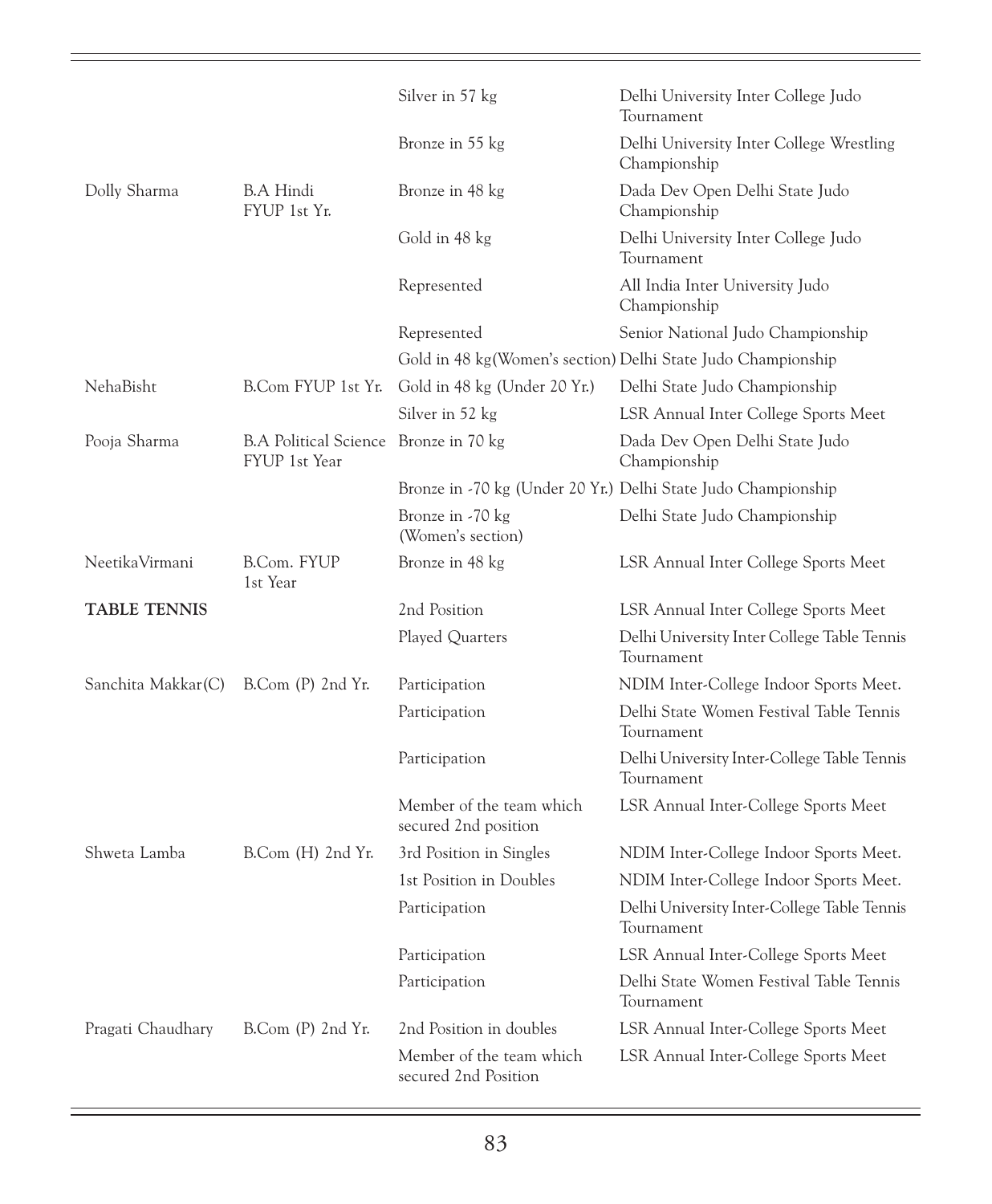|                   |                                       | Participation                                    | Delhi State Women Festival Tennis<br>Tournament                                  |
|-------------------|---------------------------------------|--------------------------------------------------|----------------------------------------------------------------------------------|
|                   |                                       | Participation                                    | Delhi University Inter-College Table Tennis<br>Tournament                        |
|                   |                                       | Participation                                    | NDIM Inter-College Indoor Sports Meet                                            |
| PriyankaBailwal   | <b>B.Sc Chemistry</b><br>FYUP 1st Yr. | 1st Position in Singles                          | NDIM Inter-College Indoor Sports Meet                                            |
|                   |                                       | 1st Position in Doubles                          | NDIM Inter-College Indoor Sports Meet                                            |
|                   |                                       | 2nd Position in doubles                          | LSR Annual Inter-College Sports Meet                                             |
|                   |                                       | Member of the team which<br>secured 2nd Position | LSR Annual Inter-College Sports Meet                                             |
|                   |                                       | Participation                                    | Delhi University Inter-College Table Tennis<br>Tournament                        |
|                   |                                       | Participation                                    | Delhi State Women Festival Table Tennis<br>Tournament                            |
| AanchalBhutani    | B.Com (H) 3rd Yr.                     | Participation                                    | NDIM Inter-College Indoor Sports Meet.                                           |
|                   |                                       | Participation                                    | LSR Annual Inter-College Sports Meet                                             |
|                   |                                       | Participation                                    | Delhi State Women Festival Table Tennis<br>Tournament                            |
| Arushi Middha     | B.Com FYUP 1st Yr.                    | 2nd Position in Singles                          | NDIM Inter-College Indoor Sports Meet                                            |
|                   |                                       | 2nd Position in Doubles                          | NDIM Inter-College Indoor Sports Meet                                            |
|                   |                                       | 2nd Position in Carrom                           | NDIM Inter-College Indoor Sports Meet                                            |
|                   |                                       | Participation                                    | LSR Annual Inter-College Sports Meet                                             |
|                   |                                       | Participation                                    | Delhi University Inter-College Table Tennis<br>Tournament                        |
|                   |                                       | Participation                                    | Delhi State Women Festival Table Tennis<br>Tournament                            |
| Rishika Anand     | B.Com (P) 2nd Yr.                     | Participated                                     | NDIM Inter-College Indoor Sports Meet.                                           |
|                   |                                       | Participated                                     | LSR Annual Inter-College Sports Meet                                             |
|                   |                                       | Participated                                     | Delhi State Women Festival Table Tennis<br>Tournament                            |
| ManviKhurana      | B.Com FYUP 1st Yr.                    | 2nd Position in doubles                          | NDIM Inter-College Indoor Sports Meet                                            |
|                   |                                       | Participation                                    | LSR Annual Inter-College Sports Meet                                             |
|                   |                                       | Participation                                    | Delhi State Women Festival Table Tennis<br>Tournament                            |
| <b>Tennis</b>     |                                       | 2nd Position<br>Quarterfinal                     | <b>LSR Annual Inter College Sports Meet</b><br>DU Intercollege Tennis Tournament |
| Ankita Upreti (C) | B.A (P) 3rd Yr.                       | Participation                                    | IP College for Women Tennis Tournament                                           |
|                   |                                       | Participation                                    | Delhi State Women Festival Tennis<br>Tournament                                  |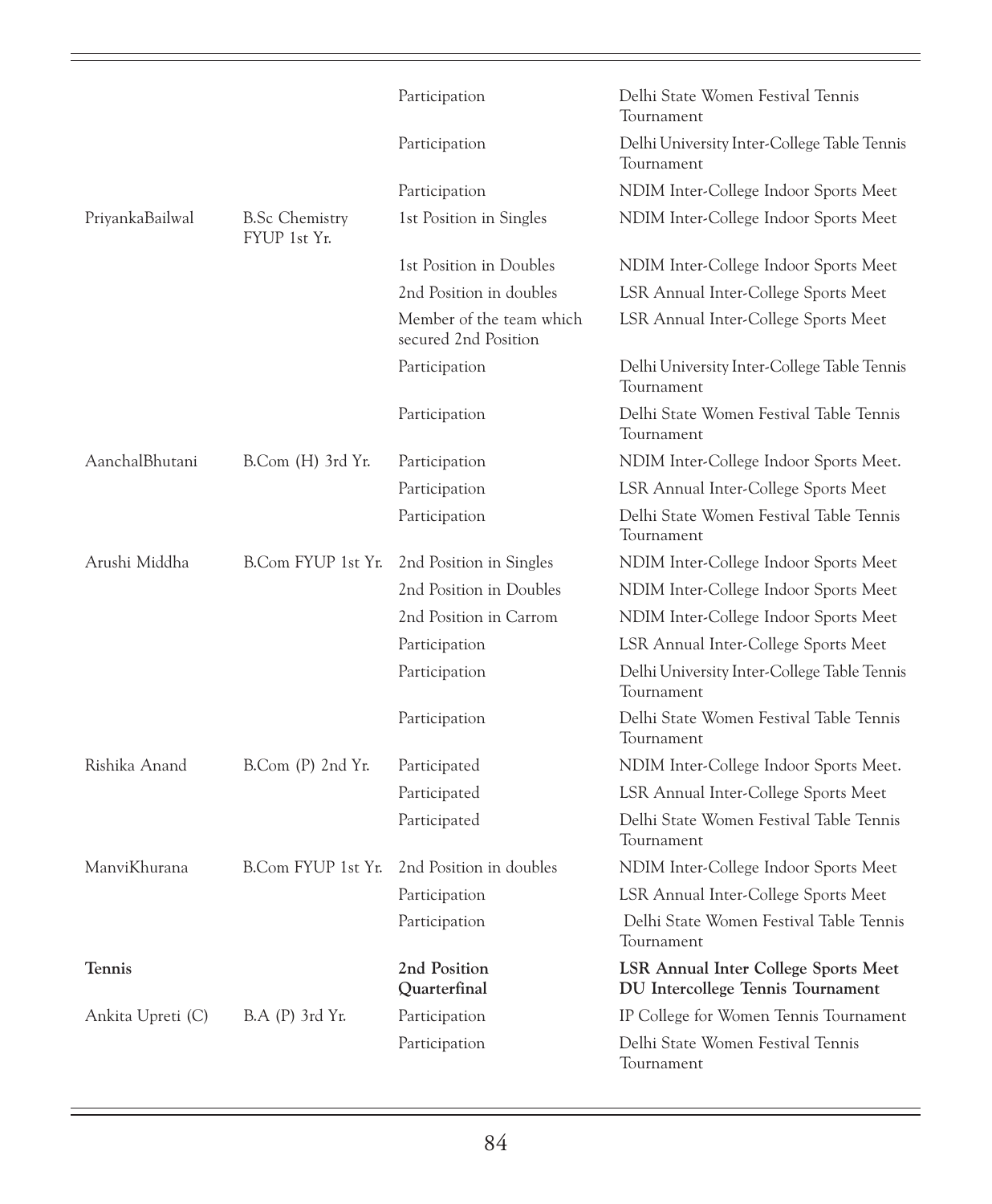|                 |                                                              | Participation                                       | Trials for All India Inter University Tennis<br>Tournament |
|-----------------|--------------------------------------------------------------|-----------------------------------------------------|------------------------------------------------------------|
|                 |                                                              | Participation                                       | LSR Annual Inter College Sports Meet                       |
| Likitha Shetty  | B.A. English H.<br>2nd Yr.                                   | Finalist in Singles                                 | AITA Ranking Women 1 lakh Tournament                       |
|                 |                                                              | 1st Position in Doubles                             | AITA Ranking Women 1 lakh Tournament                       |
|                 |                                                              | Qualified                                           | ITS Women \$10 K Tournament                                |
|                 |                                                              | Played Pre-Quarters                                 | ITS Women \$10 K Tournament                                |
|                 |                                                              | Played Quarters in Singles<br>& Finalist in Doubles | AITA 3.5 lakh Tournament                                   |
|                 |                                                              | Played Pre-Quarters                                 | Sinesta Open Tennis Tournament                             |
|                 |                                                              | Played Pre-Quarters                                 | ITS \$15 K Tournament, Mumbai                              |
|                 |                                                              | Played Final Of Qualifying                          | ITS \$25 K Tournament, Navi Mumbai                         |
|                 |                                                              | Played Quarter Finals                               | AITA 7 lakh Tournament                                     |
|                 |                                                              | Participation                                       | Trials for All India Inter University Tennis<br>Tournament |
| StutiPunjani    | B.Com (P)2nd Yr.                                             | Participation                                       | IP College for Women Tennis Tournament                     |
|                 |                                                              | Participation                                       | Delhi State Women Festival Tennis<br>Tournament            |
|                 |                                                              | Participation                                       | Trials for All India Inter University Tennis<br>Tournament |
|                 |                                                              | Participation                                       | LSR Annual Inter-College Sports Meet                       |
| AnushkaRajkumar | B.Com FYUP 1st Yr.                                           | Participation                                       | IP College for Women Tennis Tournament                     |
|                 |                                                              | Participation                                       | Delhi State Women Festival Tennis<br>Tournament            |
|                 |                                                              | Participation                                       | LSR Annual Inter College Sports Meet                       |
| DiptiRana       | B. Tech Psychological Participation<br>Sciences FYUP 1st Yr. |                                                     | IP College for Women Tennis Tournament                     |
|                 |                                                              | Participation                                       | Delhi State Women Festival Tennis<br>Tournament            |
|                 |                                                              | Participation                                       | Trials for All India Inter University Tennis<br>Team       |
|                 |                                                              | Participation                                       | LSR Annual Inter College Sports Meet                       |
| Marisha Dutta   | Sciences FYUP 1st Yr.                                        | B. Tech Psychological 3rd Position in Singles       | LSR Annual Inter College Sports Meet                       |
|                 |                                                              | Participation                                       | IP College for Women Tennis Tournament                     |
|                 |                                                              | Participation                                       | Delhi State Women Festival Tennis<br>Tournament            |
| Team            |                                                              | Participation                                       | Trials for All India Inter University Tennis               |